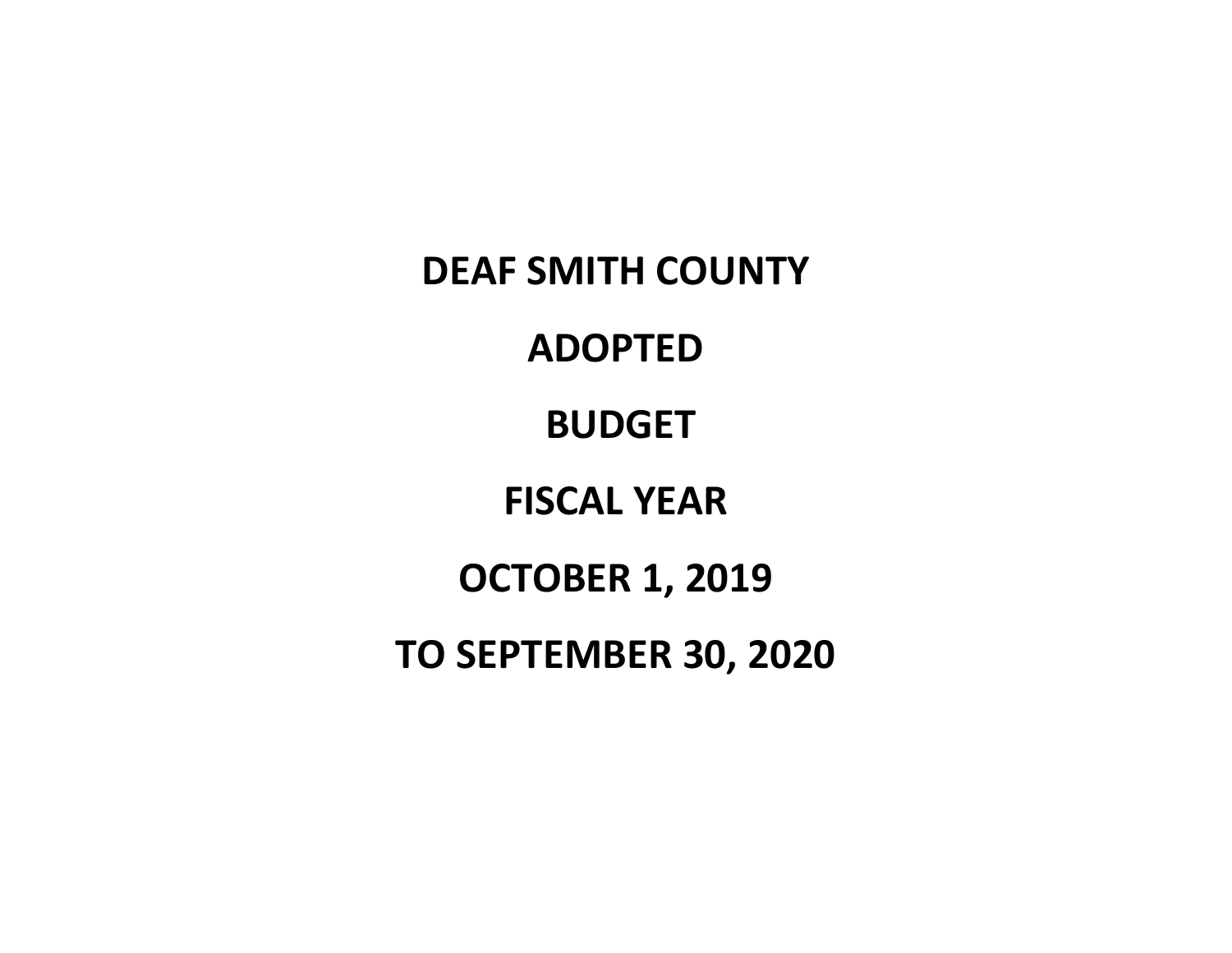# **Deaf Smith County, Texas 2020 Adopted Budget**

**This proposed budget will raise more revenue from property taxes than last year's budget by an amount of \$1,090,255 which is a 14.85 percent increase from last year's budget. The property tax revenue to be raised from new property added to the tax roll this year is \$418,135.**

**The members of the commissioners court voting on the adoption of the 2019-20 budget.**

**FOR: Chris Kahlich, Jerry O'Connor, Michael Brumley, Dale Artho**

|                           | <b>Actual</b><br>2018-2019 | <b>Proposed</b><br>2019-2020 |
|---------------------------|----------------------------|------------------------------|
| <b>Property Tax Rate</b>  | \$0.53000                  | \$0.5165                     |
| <b>Effective Tax Rate</b> | \$0.5247                   | \$0.4722                     |
| <b>Rollback Tax Rate</b>  | \$0.5651                   | \$0.5165                     |

**The total net outstanding debt as of September 30, 2019 is \$17,322**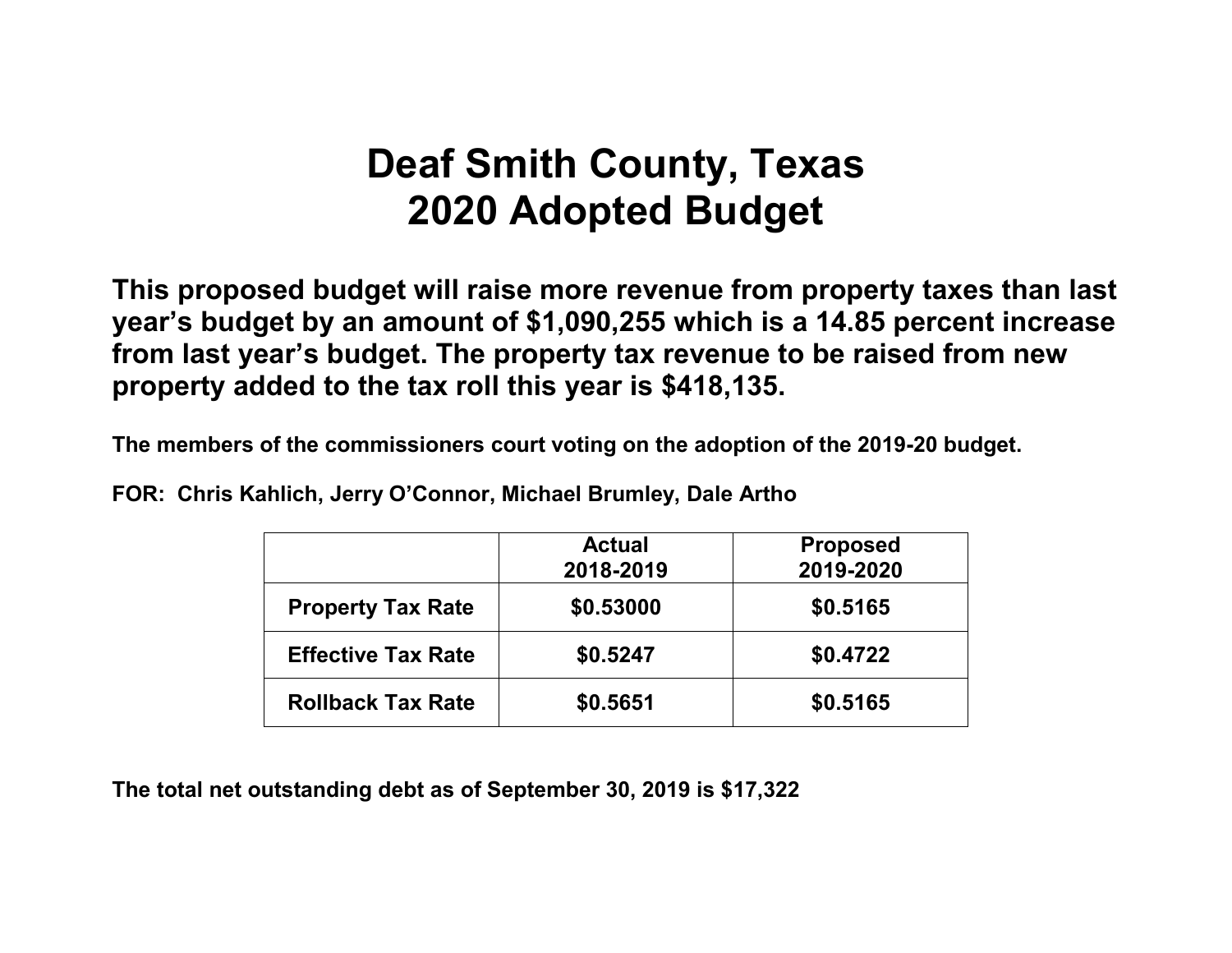#### *Deaf Smith County*

**Estimated Revenue from Property Tax Levy**

|                                        |          | <b>BUDGET YEAR</b> | <b>BUDGET YEAR</b> | <b>NET CHANGE</b>          |
|----------------------------------------|----------|--------------------|--------------------|----------------------------|
|                                        |          | 2018-2019          | 2019-2020          | <b>INCREASE (DECREASE)</b> |
| Actual Tax Rate (Calendar year 2019)   | 0.530000 |                    |                    |                            |
| Effective Tax Rate (2020)              | 0.472200 |                    |                    |                            |
| <b>Rollback Rate</b>                   | 0.516500 |                    |                    |                            |
| ESTIMATED --Taxable value              |          | 1,413,605,375      | 1,665,946,418      | 252,341,043                |
|                                        |          |                    |                    |                            |
| Proposed Tax Rate for this budget year |          | 0.530000           | 0.516500           | $-0.013500$                |
| Proposed Tax Amount                    |          | 7,492,108          | 8,604,613          | 1,112,505                  |
| <b>Estimated Collection %</b>          | 98.00%   | 7,342,266          | 8,432,521          | 1,090.255                  |
| <b>Prior Year Budgeted Collections</b> |          | 7,342,266          | 7,342,266          |                            |
| <b>INCREASE IN AVAILABLE REVENUE</b>   |          | 0                  | 1,090,255          | 1,090,255                  |
|                                        |          |                    |                    |                            |

| <b>PROPOSED BUDGET SPLIT</b>      | % OF TOTAL | TAX RATE |           |           |
|-----------------------------------|------------|----------|-----------|-----------|
| <b>GENERAL FUND</b>               | 80.03      | 0.413379 | 5,898,653 | 6,748,945 |
|                                   |            |          |           |           |
| <b>ROAD &amp; BRIDGE FUND</b>     | 11.05      | 0.057093 | 895,211   | 932,110   |
| ROAD & BRIDGE MACHINERY & EQUIPME | 8.91       | 0.046028 | 548,402   | 751,466   |
| <b>Combined R&amp;B</b>           | 19.97      | 0.103121 | 1,443,613 | 1,683,576 |
|                                   |            |          |           |           |
| <u>TOTAL</u>                      | 100.00     | 0.516500 | 7,342,266 | 8,432,521 |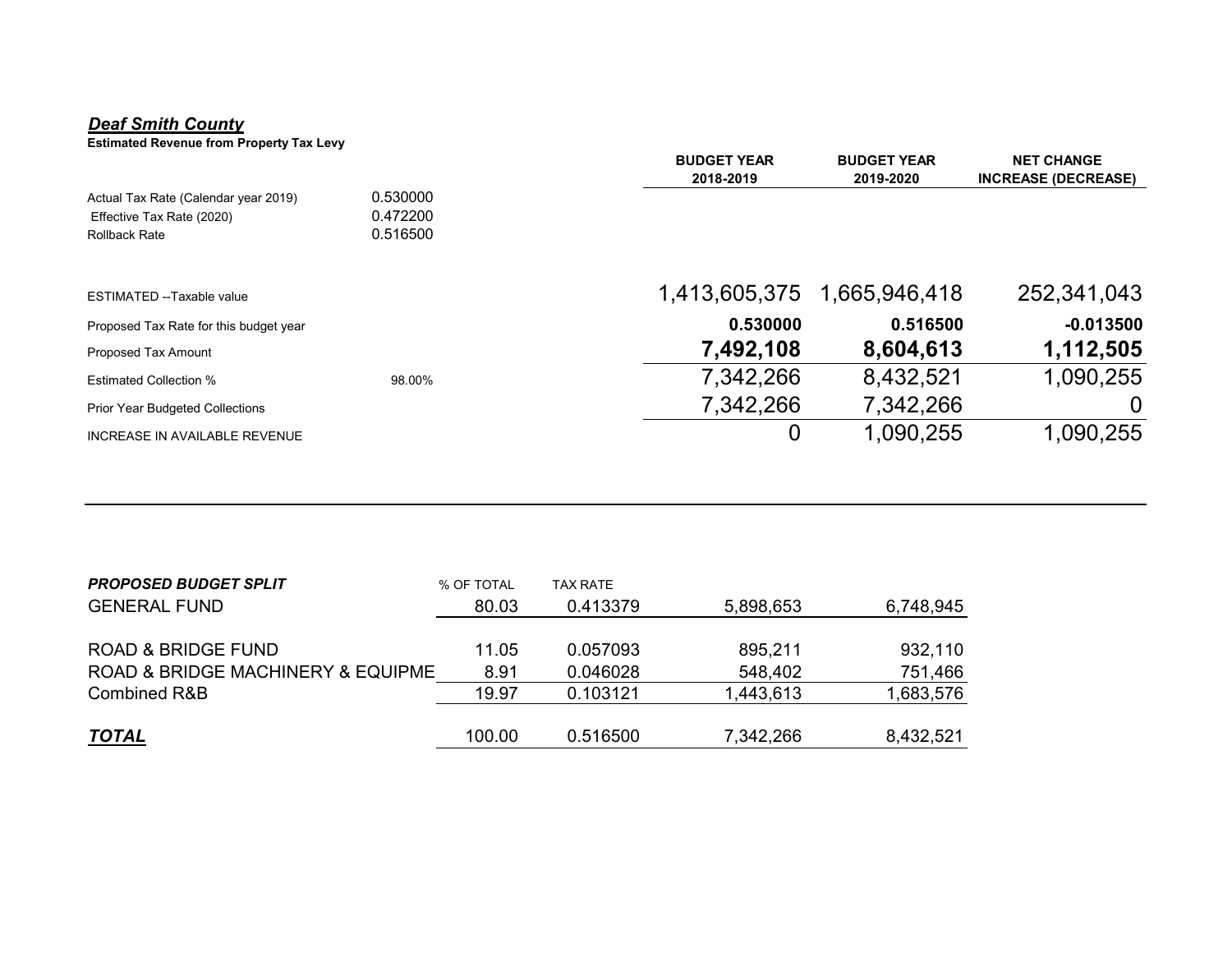|                                      | <b>Budget</b><br>Year - 2018-2019 | <b>Projected Budget</b><br>Year - 2019-2020 | <b>Increase</b><br>(Decrease) | Percentage<br>of Total |
|--------------------------------------|-----------------------------------|---------------------------------------------|-------------------------------|------------------------|
| <b>REPORTING FUND - GENERAL FUND</b> |                                   |                                             |                               |                        |
| REVENUE ALLOCATED FROM PRIOR YEAR    |                                   |                                             |                               |                        |
| <b>CARRY OVER</b>                    | 0                                 | 0                                           | 0                             |                        |
| <b>TAX REVENUE</b>                   | 7,340,953                         | 8,186,245                                   | 845,292                       | 85.78%                 |
| STATE CIVIL FEES                     | 42.000                            | 42.000                                      | 0                             | $0.44\%$               |
| STATE CRIMINAL COSTS & FE            | 207,850                           | 202,950                                     | $-4,900$                      | 2.13%                  |
| FEES OF OFFICE                       | 514,150                           | 506,150                                     | $-8,000$                      | 5.30%                  |
| <b>REVENUE FROM FINES</b>            | 235,000                           | 235,000                                     |                               | 2.46%                  |
| STATE FUNDING & ALLOWANCE            | 122,534                           | 93,289                                      | $-29,245$                     | 0.98%                  |
| OTHER COUNTY REVENUES                | 187,500                           | 187,500                                     |                               | 1.96%                  |
| <b>INVESTMENT REVENUE</b>            | 60,700                            | 90,700                                      | 30,000                        | 0.95%                  |
| <b>TOTAL REVENUES</b>                | 8,710,687                         | 9,543,834                                   | 833,147                       |                        |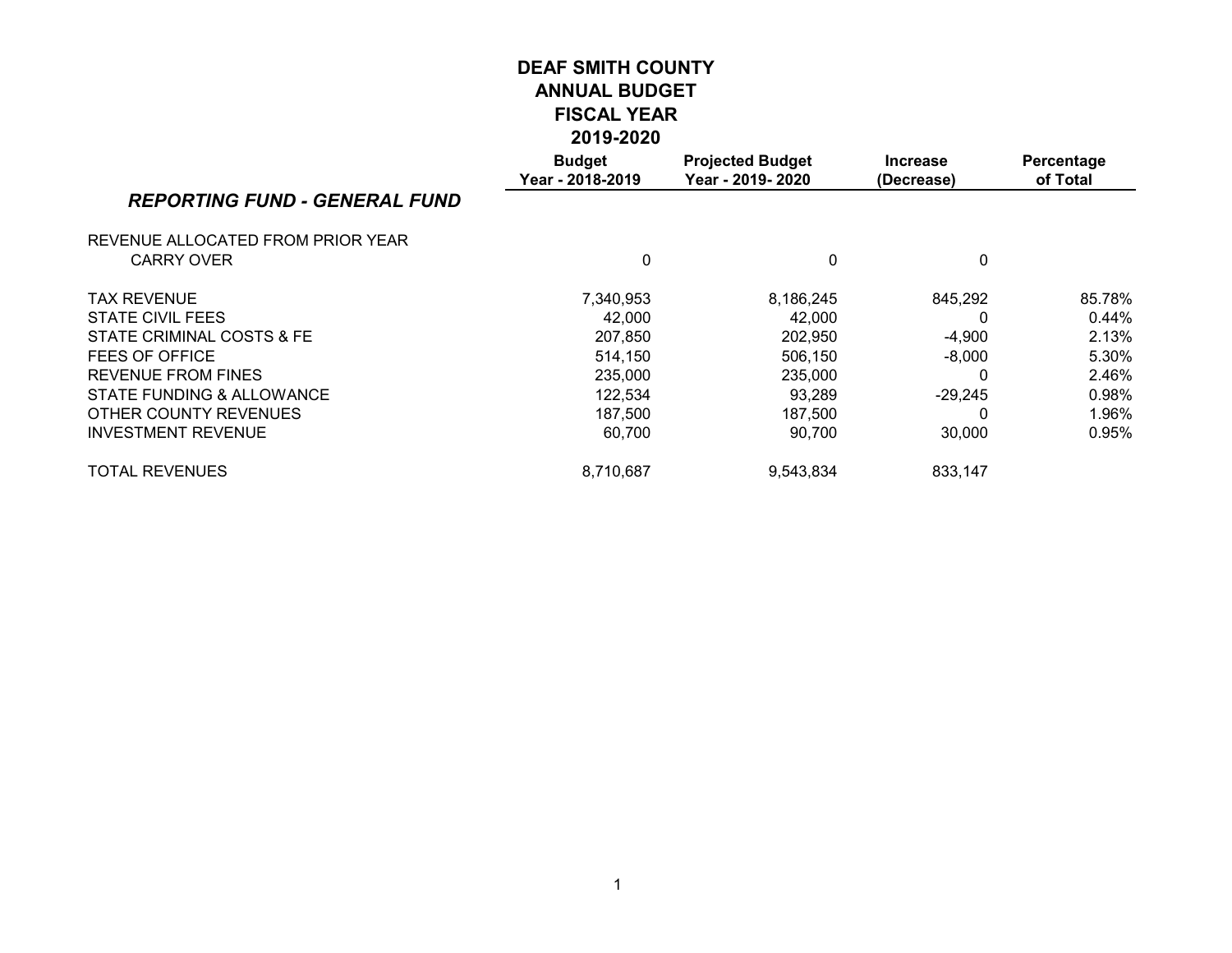|                                            | <b>Budget</b><br>Year - 2018-2019 | <b>Projected Budget</b><br>Year - 2019-2020 | <b>Increase</b><br>(Decrease) | Percentage<br>of Total |
|--------------------------------------------|-----------------------------------|---------------------------------------------|-------------------------------|------------------------|
| <b>EXPENDITURES</b>                        |                                   |                                             |                               |                        |
| <b>COUNTY JUDGE</b>                        | 165,665                           | 171,848                                     | 6,183                         | 1.80%                  |
| <b>COUNTY CLERK</b>                        | 282,832                           | 291,149                                     | 8,317                         | 3.05%                  |
| <b>DISTRICT JUDGE</b>                      | 80,127                            | 75,656                                      | $-4,472$                      | 0.79%                  |
| <b>DISTRICT CLERK</b>                      | 197,312                           | 202,559                                     | 5,246                         | 2.12%                  |
| <b>JUSTICE OF PEACE</b>                    | 182,386                           | 185,465                                     | 3,079                         | 1.94%                  |
| <b>DISTRICT ATTORNEY</b>                   | 502,053                           | 477,262                                     | $-24,791$                     | 5.00%                  |
| TAX ASSESSOR COLLECTOR                     | 205,218                           | 212,513                                     | 7,295                         | 2.23%                  |
| <b>COUNTY TREASURER</b>                    | 112,590                           | 116,925                                     | 4,335                         | 1.23%                  |
| <b>COUNTY AUDITOR</b>                      | 60,238                            | 74,350                                      | 14,112                        | 0.78%                  |
| <b>COUNTY SHERIFF</b>                      | 1,406,770                         | 1,502,284                                   | 95,514                        | 15.74%                 |
| <b>COUNTY CORRECTIONAL FACIL</b>           | 1,586,694                         | 1,687,906                                   | 101,211                       | 17.69%                 |
| <b>COUNTY LIBRARY</b>                      | 376,256                           | 385,994                                     | 9,737                         | 4.04%                  |
| <b>COUNTY MUSEUM</b>                       | 111,565                           | 114,601                                     | 3,036                         | 1.20%                  |
| <b>COUNTY SOCIAL SERVICES</b>              | 105,389                           | 107,085                                     | 1,696                         | 1.12%                  |
| <b>COUNTY EXTENSION SERVICE</b>            | 189,606                           | 180,851                                     | $-8,755$                      | 1.89%                  |
| <b>COUNTY WIDE SERVICES</b>                | 2,604,922                         | 3,111,099                                   | 506,178                       | 32.60%                 |
| <b>COUNTY MAINTENANCE DEPT</b>             | 264,815                           | 370,040                                     | 105,225                       | 3.88%                  |
| 222ND COMMUNITY SUPERVISI                  | 15,005                            | 15,005                                      | 0                             | 0.16%                  |
| <b>JUVENILE SERVICES</b>                   | 261,244                           | 261,244                                     | 0                             | 2.74%                  |
| TOTAL EXPENDITURE BUDGET                   | 8,710,687                         | 9,543,834                                   | 833,147                       |                        |
| <b>EXCESS OF REVENUE OVER EXPENDITURES</b> | 0                                 | 0                                           | 0                             |                        |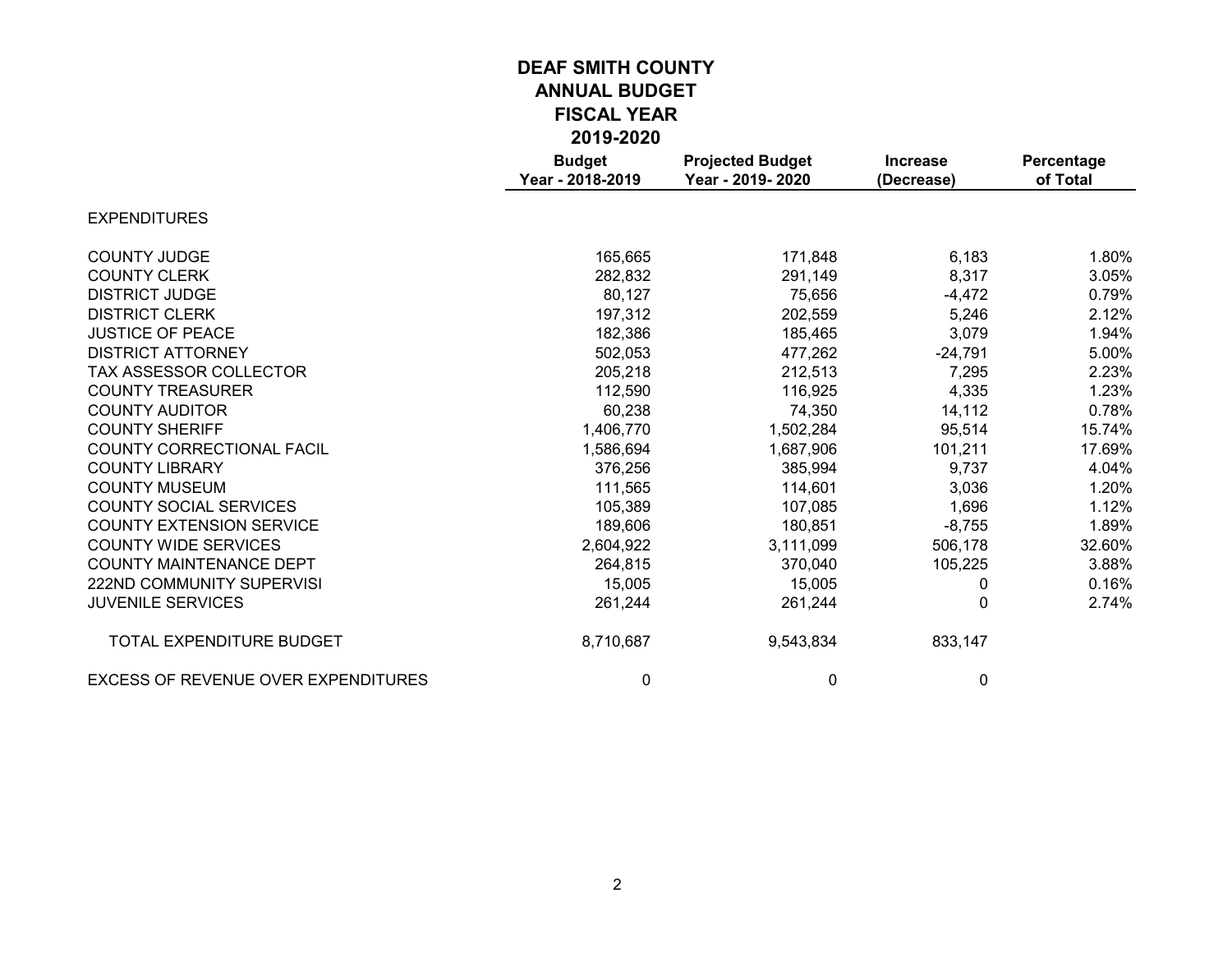|                                         | LV IJ-LVLV                        |                                             |                               |                        |
|-----------------------------------------|-----------------------------------|---------------------------------------------|-------------------------------|------------------------|
|                                         | <b>Budget</b><br>Year - 2018-2019 | <b>Projected Budget</b><br>Year - 2019-2020 | <b>Increase</b><br>(Decrease) | Percentage<br>of Total |
| <b>ROAD &amp; BRIDGE OPERATING FUND</b> |                                   |                                             |                               |                        |
| FROM PRIOR YEAR CARRYOVER               | $-42,000$                         | 0                                           | 42,000                        |                        |
| <b>TAX REVENUE</b>                      | 1,434,211                         | 1,471,110                                   | 36,899                        | 90.12%                 |
| <b>OTHER REVENUE</b>                    | 90,300                            | 90,300                                      | 0                             | 5.53%                  |
| <b>REIMBURSED EXPENSES</b>              | 6,000                             | 6,000                                       | 0                             | 0.37%                  |
| <b>INVESTMENT REVENUE</b>               | 0                                 | 0                                           | $\Omega$                      | $0.00\%$               |
| <b>INTER FUND TRANSFERS</b>             | 65,000                            | 65,000                                      | 0                             | 3.98%                  |
| <b>TOTAL REVENUE</b>                    | 1,553,511                         | 1,632,410                                   | 78,899                        |                        |
| <b>EXPENDITURES</b>                     |                                   |                                             |                               |                        |
| PRECINCT ONE                            | 407,188                           | 417,842                                     | 10,654                        | 25.60%                 |
| PRECINCT TWO                            | 405,517                           | 413,729                                     | 8,212                         | 25.34%                 |
| PRECINCT THREE                          | 360,986                           | 369,220                                     | 8,235                         | 22.62%                 |
| PRECINCT FOUR                           | 421,821                           | 431,619                                     | 9,798                         | 26.44%                 |
| <b>TOTAL EXPENDITURES</b>               | 1,595,511                         | 1,632,410                                   | 36,899                        |                        |
| EXCESS OF REVENUE OVER EXPENDITURES     | $-42,000$                         | 0                                           | 42,000                        |                        |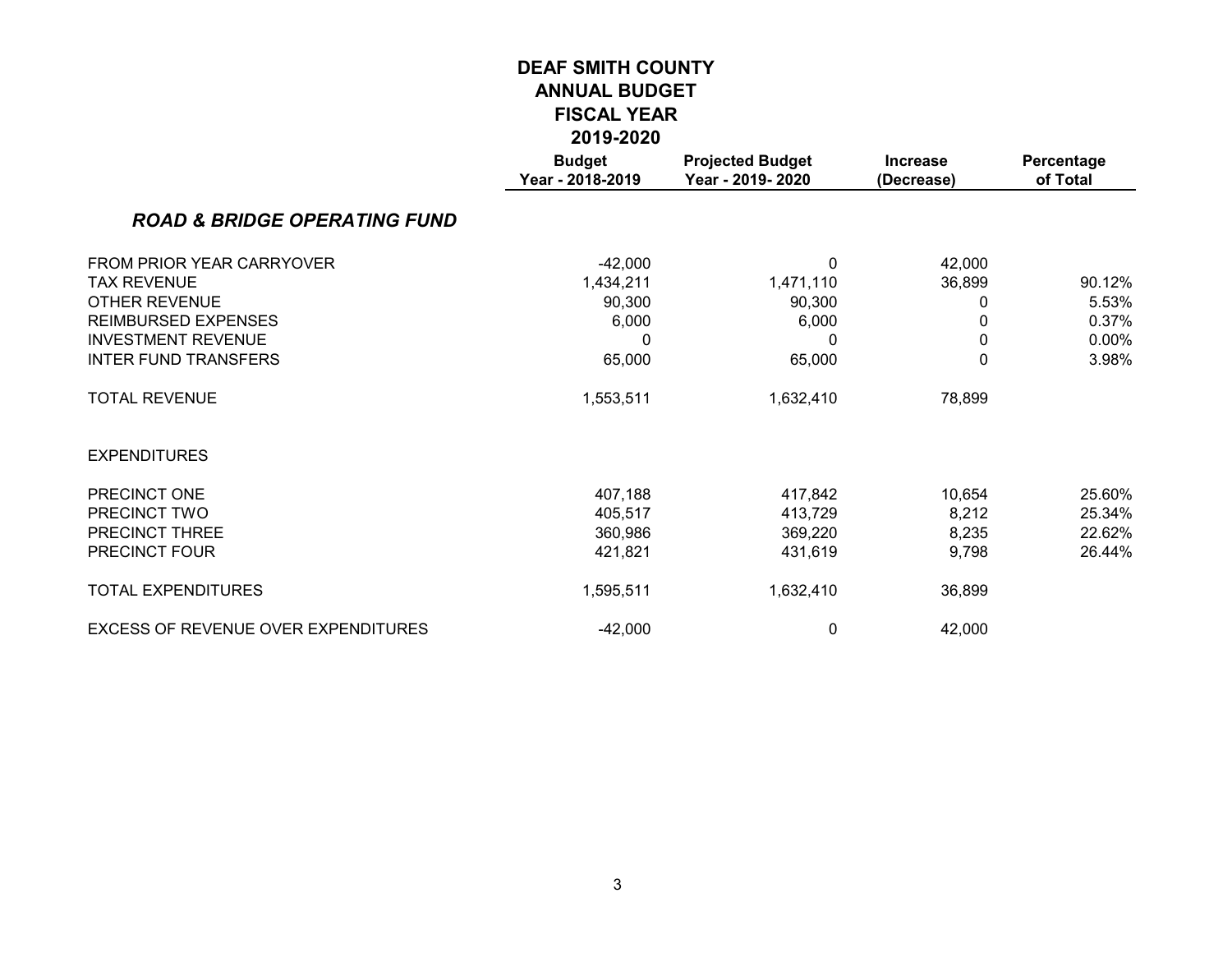|                                          | <b>Budget</b><br>Year - 2018-2019 | <b>Projected Budget</b><br>Year - 2019-2020 | <b>Increase</b><br>(Decrease) | Percentage<br>of Total |
|------------------------------------------|-----------------------------------|---------------------------------------------|-------------------------------|------------------------|
| <b>ROAD &amp; BRIDGE MACHINE</b>         |                                   |                                             |                               |                        |
| <b>REVENUE</b>                           |                                   |                                             |                               |                        |
| FROM PRIOR YEAR CARRYOVER                | 68,034                            | 41,795                                      | $-26,239$                     |                        |
| <b>TAX REVENUE</b>                       | 689,402                           | 892,466                                     | 203,064                       | 92.55%                 |
| <b>OTHER REVENUE</b>                     | 30,000                            | 30,000                                      | 0                             | 3.11%                  |
| <b>INVESTMENT INCOME</b>                 | 0                                 | 0                                           | 0                             |                        |
| <b>INTER FUND TRANSFERS</b>              | 0                                 | $\Omega$                                    | 0                             |                        |
| <b>TOTAL REVENUE</b>                     | 787,436                           | 964,261                                     | 176,825                       |                        |
| <b>EXPENDITURES</b>                      |                                   |                                             |                               |                        |
| COUNTY WIDE SERVICES-GRADER SINKING FUND | 0                                 | 0                                           | $\Omega$                      |                        |
| COMBINED R&B-ROAD WORK ETC               | 611,402                           | 772,466                                     | 161,064                       | 80.11%                 |
| PCT <sub>1</sub>                         | 43,327                            | 37,525                                      | $-5,802$                      | 3.89%                  |
| PCT <sub>2</sub>                         | 34,208                            | 60,000                                      | 25,792                        | 6.22%                  |
| PCT <sub>3</sub>                         | 30,000                            | 32,475                                      | 2,475                         | 3.37%                  |
| PCT <sub>4</sub>                         | 38,499                            | 31,795                                      | $-6,704$                      | 3.30%                  |
| NOXIOUS WEED PCT 1                       | 7,500                             | 7,500                                       | 0                             | 0.78%                  |
| <b>NOXIOUS WEED PCT 2</b>                | 7,500                             | 7,500                                       | 0                             | 0.78%                  |
| <b>NOXIOUS WEED PCT 3</b>                | 7,500                             | 7,500                                       | 0                             | 0.78%                  |
| <b>NOXIOUS WEED PCT 4</b>                | 7,500                             | 7,500                                       | 0                             | 0.78%                  |
| <b>TOTAL EXPENDITURES</b>                | 787,436                           | 964,261                                     | 176,825                       |                        |
| EXCESS OF REVENUE OVER EXPENDITURE       | 0                                 | 0                                           | 0                             |                        |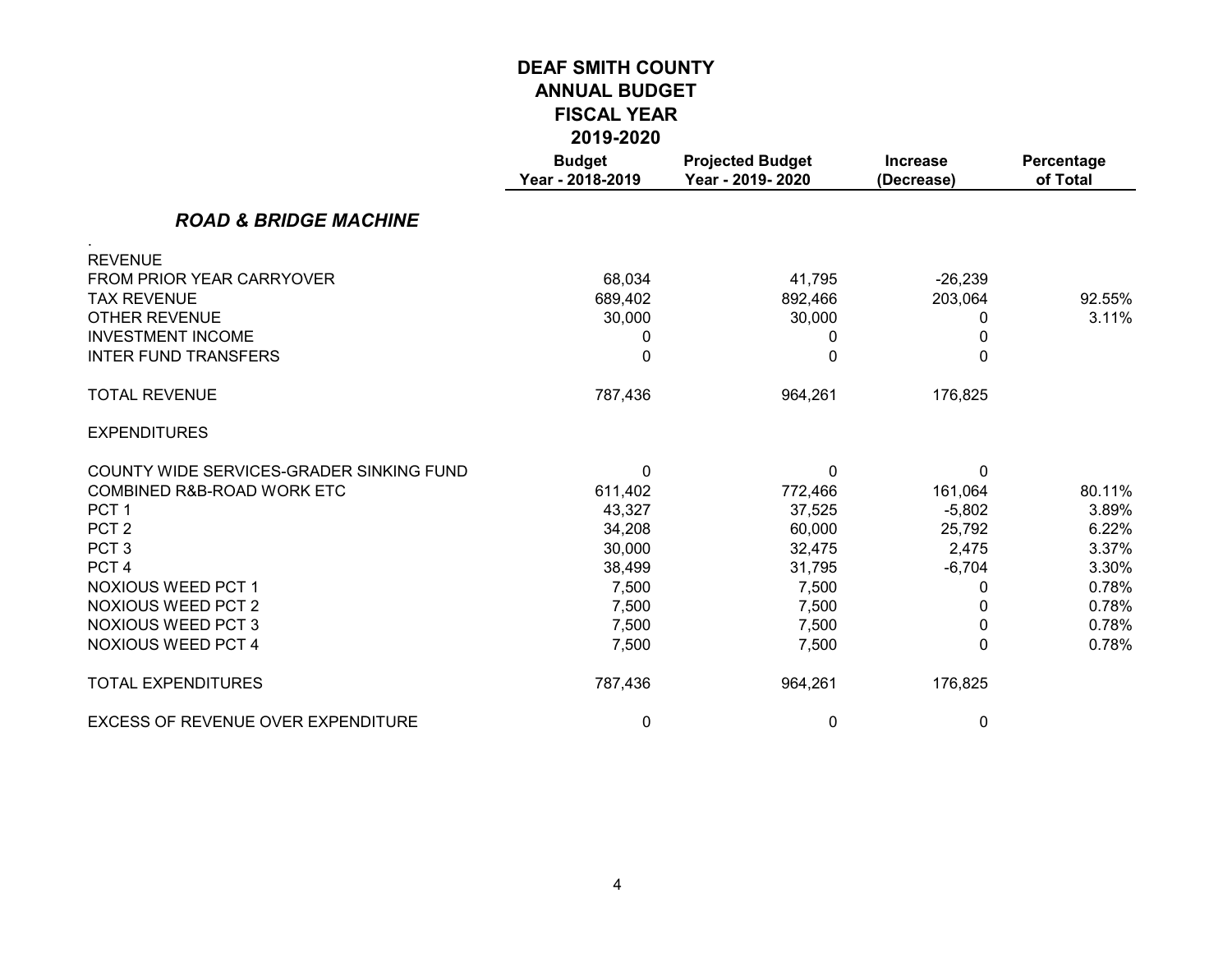|                                                                     | <b>Budget</b><br>Year | <b>Projected Budget</b><br>Year | <b>NET CHANGE</b><br><b>IN BUDGET</b> |
|---------------------------------------------------------------------|-----------------------|---------------------------------|---------------------------------------|
| <b>GENERAL FUND</b>                                                 | 2018-2019             | 2019-2020                       | <b>INCREASE (DECREASE)</b>            |
| REVENUE ALLOCATED FROM PRIOR YEAR                                   |                       |                                 |                                       |
| <b>CARRY OVER</b>                                                   | 0                     | $\mathbf 0$                     | $\mathbf 0$                           |
| <b>TAX REVENUE</b>                                                  |                       |                                 |                                       |
| 100<br>$40100 -$<br>400 ADVALOREM TAXES<br>$\sim$                   | 5,898,653             | 6,748,945                       | 850,292                               |
| $40200 -$<br>400 ETHANOL ACQUISITIONS LLC<br>100<br>$\blacksquare$  | 0                     | 0                               | 0                                     |
| 100<br>$40300 -$<br>400 DELINQUENT ADVALOREM TAXE                   | 90,000                | 85,000                          | $-5,000$                              |
| $40500 -$<br>400 COUNTY SALES TAX<br>100<br>$\sim$                  | 875,000               | 875,000                         | 0                                     |
| $40600 -$<br>400 BINGO TAX<br>100<br>$\overline{a}$                 | 300                   | 300                             | 0                                     |
| 100<br>$40700 -$<br>400 MIXED DRINK TAX<br>$\sim$                   | 12,000                | 12,000                          | 0                                     |
| $40800 -$<br>400 WIND ENERGY PROJECTS<br>100<br>$\sim$              | 465,000               | 465,000                         | 0                                     |
| <b>TAX REVENUE</b>                                                  | 7,340,953             | 8,186,245                       | 845,292                               |
| <b>STATE CIVIL FEES</b>                                             |                       |                                 |                                       |
| 40900 - 410 CC-JUDICIAL CT SAL SUP FE<br>$100 -$                    | 5,000                 | 5,000                           | 0                                     |
| 41000 -<br>410 CC-BIRTH CERTIFICATE FEES<br>100<br>$\sim$           | 20,000                | 20,000                          | 0                                     |
| 41100 -<br>410 CC-MARRIAGE LICENSE FEES<br>100<br>$\sim$            | 3,000                 | 3,000                           | 0                                     |
| 410 CC-INFORMAL MARRIAGE FEES<br>$41200 -$<br>100<br>$\sim$         | 100                   | 100                             | 0                                     |
| 100<br>$41300 -$<br>410 CC-INDIGENT LEGAL SERVICE<br>$\sim$         | 700                   | 700                             | $\mathbf 0$                           |
| 410 JP-INDIGENT LEGAL SERVICE<br>$42000 -$<br>100                   | 1,000                 | 1,000                           | 0                                     |
| 45000 -<br>100<br>410 DC-INDIGENT LEGAL SERVICE<br>$\sim$           | 200                   | 200                             | 0                                     |
| $45100 -$<br>410 DC-DIVORCE & FAMILY LAW<br>100<br>$\sim$           | 4,000                 | 4,000                           | 0                                     |
| 100<br>$45200 -$<br>410 DC-OTHER THAN FAMILY LAW<br>$\sim$          | 7,000                 | 7,000                           | $\mathbf 0$                           |
| 410 CC-COURT OF CIVIL APPEALS FUNDING<br>100<br>$46000 -$<br>$\sim$ | 250                   | 250                             | $\mathbf{0}$                          |
| 46100 - 410 DC-COURT OF CIVIL APPEALS FUNDING<br>$100 -$            | 750                   | 750                             | 0                                     |
| <b>STATE CIVIL FEES</b>                                             | 42,000                | 42,000                          | $\overline{0}$                        |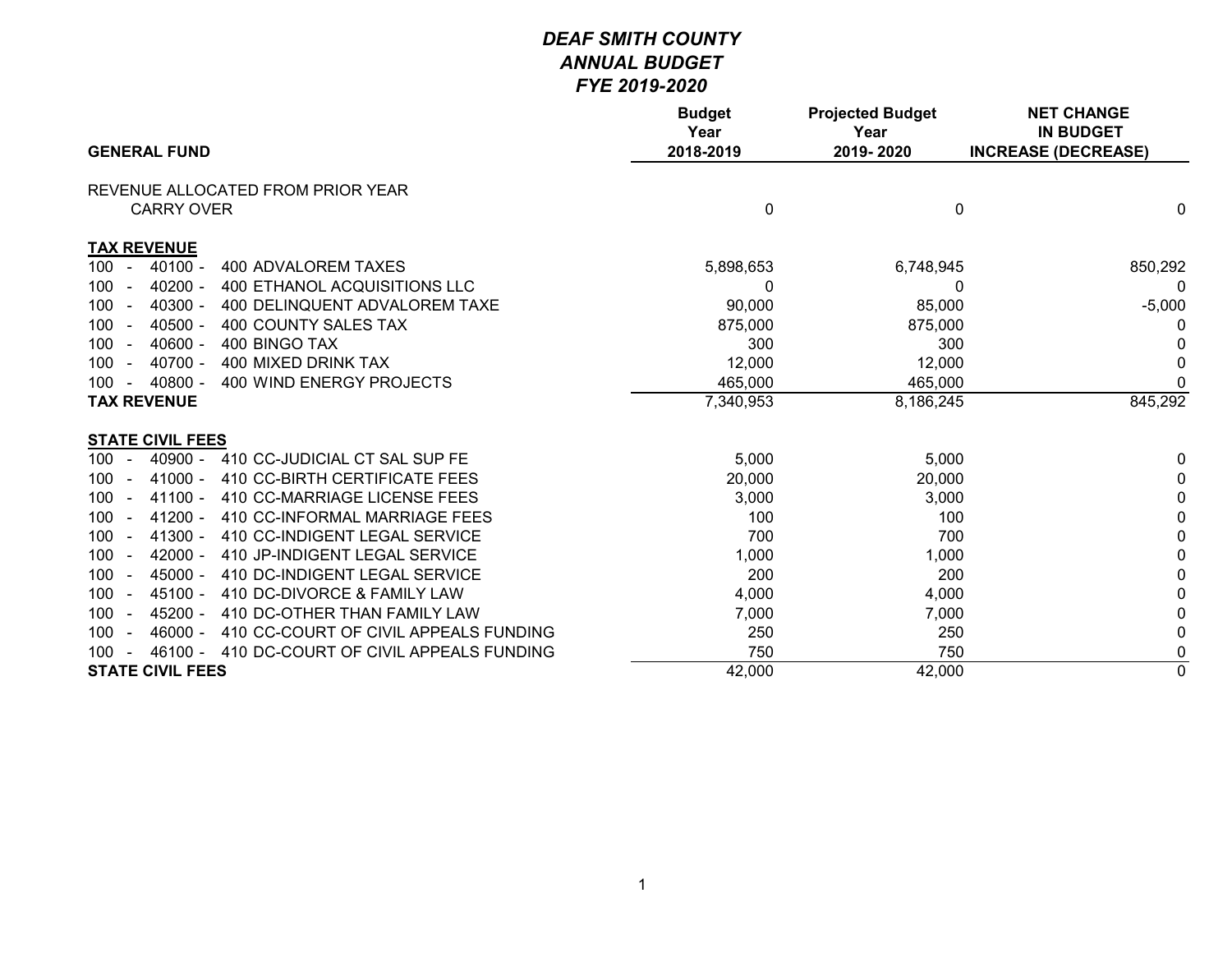|                                                       |                | <b>Budget</b><br>Year | <b>Projected Budget</b><br>Year | <b>NET CHANGE</b><br><b>IN BUDGET</b> |
|-------------------------------------------------------|----------------|-----------------------|---------------------------------|---------------------------------------|
| <b>GENERAL FUND</b>                                   |                | 2018-2019             | 2019-2020                       | <b>INCREASE (DECREASE)</b>            |
| <b>STATE CRIMINAL COSTS &amp; FEES</b>                |                |                       |                                 |                                       |
| 411 JP-STATE TRAFFIC FINES<br>42100 -<br>$100 -$      |                | 26,000                | 26,000                          | 0                                     |
| 42200 -<br>411 JP-EMS TRAUMA FUND-CHILD<br>$100 -$    |                | 2,000                 | 2,000                           | $\pmb{0}$                             |
| 42300 - 411 JP-JUVENILE DIVERSION<br>$100 -$          |                | 2,500                 | 2,500                           | 0                                     |
| 42400 -<br>411 JP-PEACE OFFICER-DPS FEES<br>$100 -$   |                | 15,000                | 15,000                          | 0                                     |
| $100 -$<br>42500 -<br>411 JP-FAILURE TO APPEAR FEES   |                | 50                    | 50                              | 0                                     |
| $42600 -$<br>$100 -$<br>411 JP-LEO                    |                | 50                    | 50                              | $\pmb{0}$                             |
| 42700 -<br>100<br>411 JP-LEM<br>$\sim$                |                | 50                    | 50                              | $\pmb{0}$                             |
| $43000 -$<br>411 JP-TX PK & WILDLIFE ARRES<br>$100 -$ |                | 1,000                 | 1,000                           | $\mathbf 0$                           |
| 43200 -<br>411 JP-GENERAL REVENUE<br>$100 -$          |                | 5,000                 | 100                             | $-4,900$                              |
| 43300 -<br>411 JP-CDL SERIOUS OFFENSE<br>$100 -$      |                | 100                   | 100                             | 0                                     |
| 43400 -<br>$100 -$<br>411 JP-COMPREHENSIVE REHAB      |                | 50                    | 50                              | 0                                     |
| 44100 -<br>411 JP-MOTOR CARRIER OVERWEIG<br>$100 -$   |                | 0                     | 0                               | $\mathbf 0$                           |
| $100 -$<br>44200 -<br>411 JP-COMPTROLLER              |                | 15,000                | 15,000                          | $\pmb{0}$                             |
| $52800 -$<br>411 JP-CRIMINAL JUSTICE<br>$100 -$       |                | 100                   | 100                             | $\pmb{0}$                             |
| $52900 -$<br>411 CC-CRIMINAL JUSTICE<br>$100 -$       |                | 50                    | 50                              | 0                                     |
| $100 -$<br>53000 -<br>411 DC-CRIMINAL JUSTICE         |                | 50                    | 50                              | $\pmb{0}$                             |
| $100 -$<br>$53300 -$<br>411 JP-JUDICIAL CT PERSONNEL  |                | 50                    | 50                              | $\pmb{0}$                             |
| $53400 -$<br>411 DC-JUDICIAL CT PERSONNEL<br>$100 -$  |                | 1,000                 | 1,000                           | $\pmb{0}$                             |
| 53500 -<br>411 CC-JUDICIAL CT PERSONNEL<br>$100 -$    |                | 50                    | 50                              | $\pmb{0}$                             |
| $53900 -$<br>411 JP-VICTIMS OF CRIME<br>$100 -$       |                | 250                   | 250                             | $\pmb{0}$                             |
| 54000 -<br>411 DC-VICTIMS OF CRIME<br>$100 -$         |                | 300                   | 300                             | $\pmb{0}$                             |
| 411 CC-VICTIMS OF CRIME<br>$100 -$<br>54100 -         |                | 50                    | 50                              | $\pmb{0}$                             |
| $100 -$<br>54400 -<br>411 JP-FUGITIVE APPREHENSION    |                | 100                   | 100                             | $\mathbf 0$                           |
| 411 DC-FUGITIVE APPREHENSION<br>$100 -$<br>$54500 -$  |                | 50                    | 50                              | $\pmb{0}$                             |
| 54600 -<br>411 CC-FUGITIVE APPREHENSION<br>$100 -$    |                | 50                    | 50                              | $\pmb{0}$                             |
| 54900 -<br>411 JP-CONSOLIDATED COURT COS<br>$100 -$   |                | 57,000                | 57,000                          | $\pmb{0}$                             |
| 55000 -<br>411 DC-CONSOLIDATED COURT COS<br>$100 -$   |                | 11,000                | 11,000                          | $\pmb{0}$                             |
| $55100 -$<br>411 CC-CONSOLIDATED COURT COS<br>$100 -$ |                | 21,000                | 21,000                          | $\pmb{0}$                             |
| 411 JP-JUVENILE CRIME & DELQ<br>$100 -$<br>$55400 -$  |                | 50                    | 50                              | $\pmb{0}$                             |
| 411 DC-JUVENILE CRIME & DELQ<br>$100 -$<br>$55500 -$  |                | 50                    | 50                              | $\pmb{0}$                             |
| $100 -$<br>55600 -<br>411 CC-JUVENILE CRIME & DELQ    |                | 50                    | 50                              | $\pmb{0}$                             |
| 55900 -<br>411 JP-CORRECTIONAL MGMT INST<br>$100 -$   |                | 50                    | 50                              | $\pmb{0}$                             |
| 56000 -<br>411 DC-CORRECTIONAL MGMT INST<br>$100 -$   |                | 50                    | 50                              | $\pmb{0}$                             |
| 411 CC-CORRECTIONAL MGMT INST<br>$100 -$<br>56100 -   |                | 50                    | 50                              | $\pmb{0}$                             |
| 56300 -<br>411 JP-TIME PAYMENT<br>$100 -$             |                | 50                    | 50                              | $\pmb{0}$                             |
| $56400 -$<br>411 DC-TIME PAYMENT<br>$100 -$           |                | 1,500                 | 1,500                           | $\pmb{0}$                             |
| $56500 -$<br>411 CC-TIME PAYMENT<br>$100 -$           | $\overline{2}$ | 3,000                 | 3,000                           | $\mathbf 0$                           |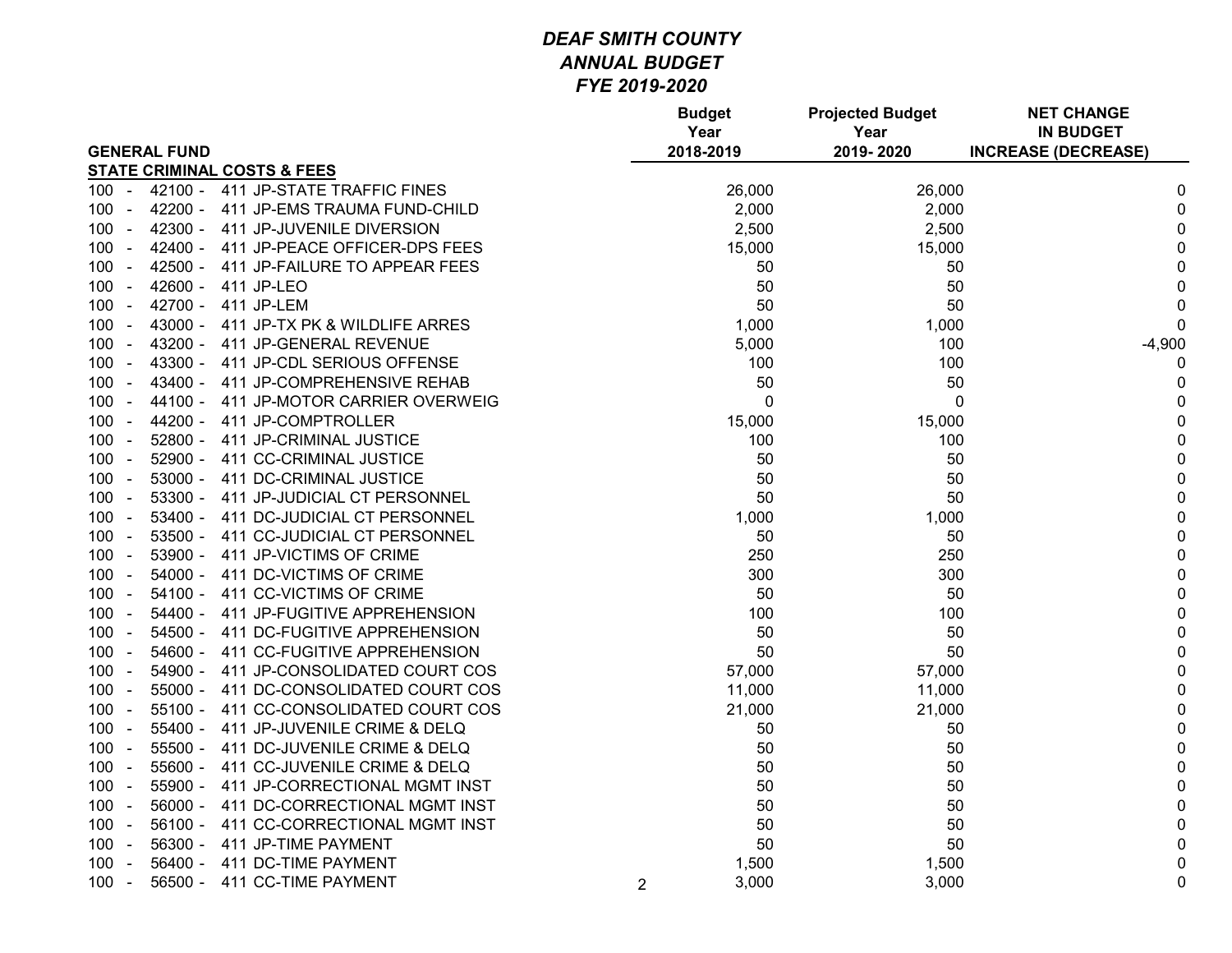|                                                    | <b>Budget</b><br>Year | <b>Projected Budget</b><br>Year | <b>NET CHANGE</b><br><b>IN BUDGET</b> |
|----------------------------------------------------|-----------------------|---------------------------------|---------------------------------------|
| <b>GENERAL FUND</b>                                | 2018-2019             | 2019-2020                       | <b>INCREASE (DECREASE)</b>            |
| $65100 -$<br>411 CC-ABUSED CHILDREN<br>100         | 3,000                 | 3,000                           | 0                                     |
| $65200 -$<br>411 CC-JUDICIAL EDUCATION<br>100      | 0                     |                                 |                                       |
| 65300 -<br>411 CC-JUDICIAL CT SAL SUP FE<br>100    | 22,000                | 22,000                          | 0                                     |
| 100<br>65600 -<br>411 SO-BAIL BOND FEE             | 1,000                 | 1,000                           |                                       |
| 65700 -<br>411 DRUG COURT FEE-JP<br>100            | 0                     | 0                               | 0                                     |
| 411 DRUG COURT FEE-CC<br>65800 -<br>100            | 6,000                 | 6,000                           |                                       |
| $65900 -$<br>411 DRUG COURT FEE-DC<br>100          | 1,500                 | 1,500                           | 0                                     |
| 411 FAIR DEFENSE FEE - CC<br>100<br>$66000 -$      | 500                   | 500                             | 0                                     |
| $66100 -$<br>411 FAIR DEFENSE FEE - JP<br>100      | 0                     |                                 | 0                                     |
| $66200 -$<br>411 FAIR DEFENSE FEE - DC<br>100      | 0                     |                                 | 0                                     |
| $66300 -$<br>411 FAMILY TRUST FEE - DC<br>100      | 2,000                 | 2,000                           |                                       |
| $66400 -$<br>100<br>411 INDIGENT DEFENSE FEE - JP  | 2,000                 | 2,000                           | 0                                     |
| $66500 -$<br>100<br>411 INDIGENT DEFENSE FEE - CC  | 100                   | 100                             | 0                                     |
| 100<br>66600 -<br>INDIGENT DEFENSE FEE - DC<br>411 | 1,000                 | 1,000                           | 0                                     |
| 66700 -<br>JURY SERVICE FEE - JP<br>100<br>411     | 5,000                 | 5,000                           | 0                                     |
| 411 JURY SERVICE FEE - CC<br>66800 -<br>100        | 1,000                 | 1,000                           |                                       |
| 66900 -<br>411 JURY SERVICE FEE - DC<br>100        | 0                     | 0                               | 0                                     |
| <b>STATE CRIMINAL COSTS &amp; FEES</b>             | 207,850               | 202,950                         | $-4,900$                              |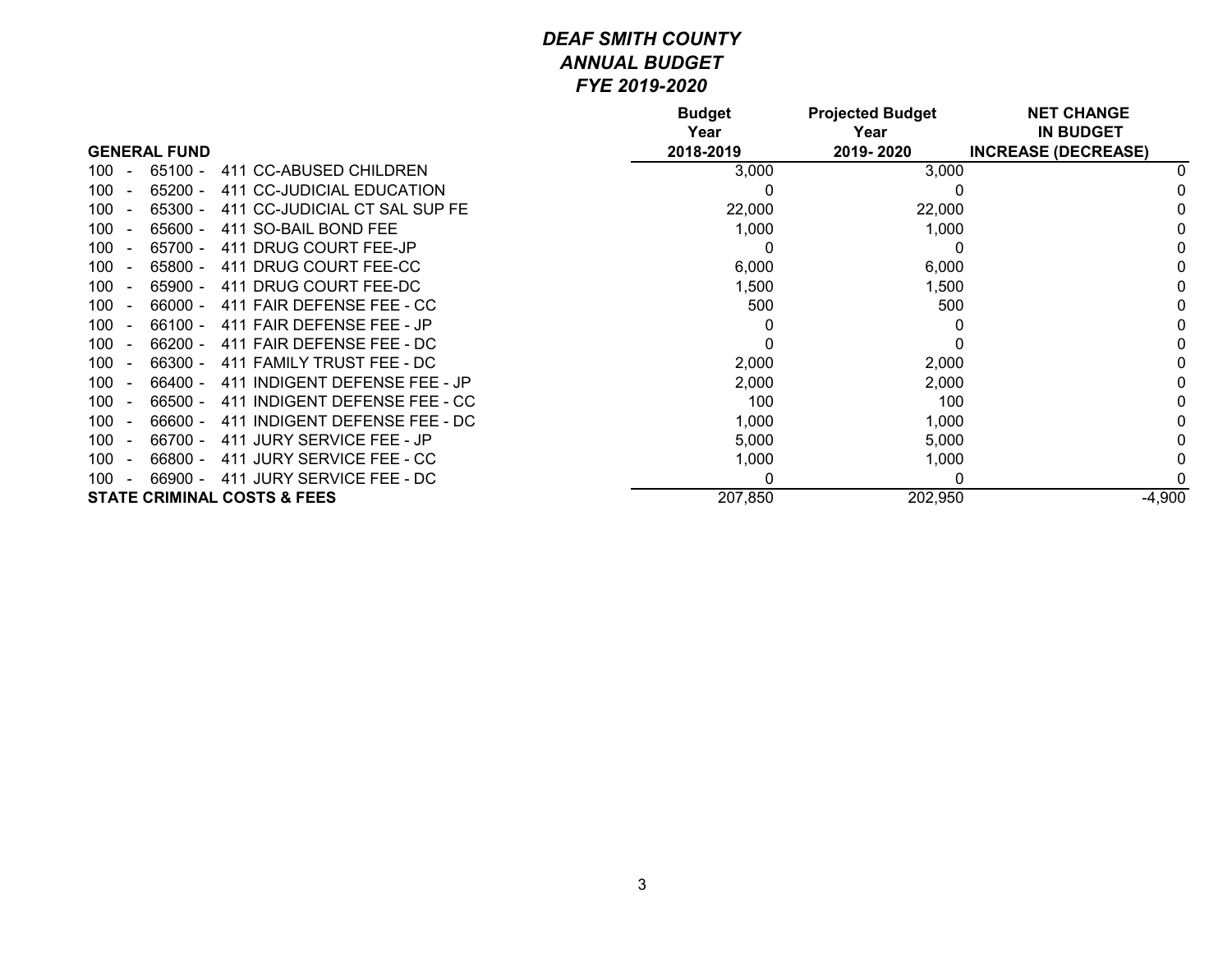| <b>GENERAL FUND</b>                          |                               |                | <b>Budget</b><br>Year<br>2018-2019 | <b>Projected Budget</b><br>Year<br>2019-2020 | <b>NET CHANGE</b><br><b>IN BUDGET</b><br><b>INCREASE (DECREASE)</b> |
|----------------------------------------------|-------------------------------|----------------|------------------------------------|----------------------------------------------|---------------------------------------------------------------------|
|                                              |                               |                |                                    |                                              |                                                                     |
| <b>FEES OF OFFICE</b>                        |                               |                |                                    |                                              |                                                                     |
| $32000 -$<br>$100 -$                         | 420 COUNTY JUDGE-FEES OF OFFI |                | 250                                | 250                                          | 0                                                                   |
| $32500 -$<br>100                             | 420 DISTRICT ATTY-FEES OF OFF |                | 6,000                              | 6,000                                        | $\Omega$                                                            |
| $33000 -$<br>$100 -$                         | 420 SO-INMATE TRANSPORTATION  |                | 0                                  | 0                                            | $\Omega$                                                            |
| $33100 -$<br>100 -                           | 420 SO-WORK RELEASE           |                | $\mathbf 0$                        | 0                                            | 0                                                                   |
| 33200 -<br>$100 -$                           | 420 SO-HPD ARREST FEES        |                | 30,000                             | 30,000                                       | 0                                                                   |
| $33300 -$<br>$100 -$                         | 420 SO-DPS ARREST FEES        |                | 9,000                              | 9,000                                        | 0                                                                   |
| $33400 -$<br>100<br>$\sim$                   | 420 SHERIFF-OTHER FEES OF OFF |                | 35,000                             | 35,000                                       | $\Omega$                                                            |
| 33900 -<br>$100 -$                           | 420 DISTRICT CLERK-FEES OF OF |                | 3,000                              | 3,000                                        | $\Omega$                                                            |
| $52000 -$<br>$100 -$                         | 420 JUSTICE OF PEACE-FEES OF  |                | $\pmb{0}$                          | 0                                            | $\Omega$                                                            |
| 52100 - 420 JP-ADMINISTRATIVE FEE<br>$100 -$ |                               |                | 34,000                             | 34,000                                       | $\Omega$                                                            |
| $100 -$<br>$52200 -$                         | 420 JP-JUSTICE CIVIL FEES     |                | 6,000                              | 6,000                                        | 0                                                                   |
| $52300 -$<br>420 JP-TFC<br>$100 -$           |                               |                | 2,000                              | 2,000                                        | $\Omega$                                                            |
| $52400 -$<br>420 JP-OMNI COUNTY<br>$100 -$   |                               |                | 1,000                              | 1,000                                        | $\Omega$                                                            |
| $58000 -$<br>$100 -$                         | 420 TIME PAY-COUNTY           |                | 0                                  | 0                                            | 0                                                                   |
| 58300 -<br>$100 -$                           | 420 CC-PRES. OF VITAL STATIST |                | 0                                  | 0                                            | 0                                                                   |
| $58500 -$<br>$100 -$                         | 420 CC-COURT REPORTER FEES    |                | $\mathbf{0}$                       | 0                                            | 0                                                                   |
| 63800 -<br>$100 -$                           | 420 COUNTY CLERK-PROBATE FEES |                | $\mathbf 0$                        | $\mathbf 0$                                  | $\Omega$                                                            |
| 63900 -<br>100<br>$\sim$                     | 420 COUNTY CLERK-FEES OF OFFI |                | 108,000                            | 100,000                                      | $-8,000$                                                            |
| $64000 -$<br>$100 -$<br>420 CC-TRIAL FEES    |                               |                | 500                                | 500                                          | 0                                                                   |
| $64100 -$<br>$100 -$                         | 420 COURT REPORTER FEES       |                | 1,000                              | 1,000                                        | 0                                                                   |
| 65000 - 420 E FILING FEE - DC<br>$100 -$     |                               |                | 6,000                              | 6,000                                        | 0                                                                   |
| 65100 -<br>420 E FILING - CC<br>$100 -$      |                               |                | 1,500                              | 1,500                                        | $\mathbf 0$                                                         |
| 66000 -<br>$100 -$                           | 420 TAX ASSESSOR-OSF          |                | 55,000                             | 55,000                                       | 0                                                                   |
| 66100 -<br>$100 -$                           | 420 TAX ASSESSOR-TITLES       |                | 24,000                             | 24,000                                       | $\Omega$                                                            |
| 66200 -<br>$100 -$                           | 420 TAX ASSESSOR-MV SALES     |                | 150,000                            | 150,000                                      | 0                                                                   |
| 66300 -<br>$100 -$                           | 420 TAX ASSESSOR-PARKS & WILD |                | $\pmb{0}$                          | 0                                            | 0                                                                   |
| 66400 -<br>$100 -$                           | 420 TAX ASSESSOR-NOTARY       |                | 200                                | 200                                          | 0                                                                   |
| 66500 -<br>100<br>$\sim$                     | 420 TAX ASSESSOR-RET. CK FEE  |                | 200                                | 200                                          | 0                                                                   |
| 66600 -<br><b>420 LIQUOR PERMITS</b><br>100  |                               |                | 2,000                              | 2,000                                        | $\mathbf 0$                                                         |
| 67000 -<br>420 DC-CIVIL FEES<br>$100 -$      |                               |                | 19,000                             | 19,000                                       | $\Omega$                                                            |
| 67100 - 420 DC-CRIMINAL FEES<br>$100 -$      |                               |                | 2,500                              | 3,000                                        | 500                                                                 |
| 67200 -<br>420 DC-PUBLICATION<br>$100 -$     |                               |                | 500                                | 0                                            | $-500$                                                              |
| 67300 -<br>420 DC-STENOGRAPH<br>$100 -$      |                               |                | 2,000                              | 2,000                                        | $\mathbf 0$                                                         |
| 420 DC-JURY FEES<br>67400 -<br>$100 -$       |                               |                | 500                                | 500                                          | $\Omega$                                                            |
| 67500 -<br>$100 -$                           | 420 DC-MISCELLANEOUS REVENUE  |                | 15,000                             | 15,000                                       | 0                                                                   |
| <b>FEES OF OFFICE</b>                        |                               | $\overline{4}$ | 514,150                            | 506,150                                      | $-8,000$                                                            |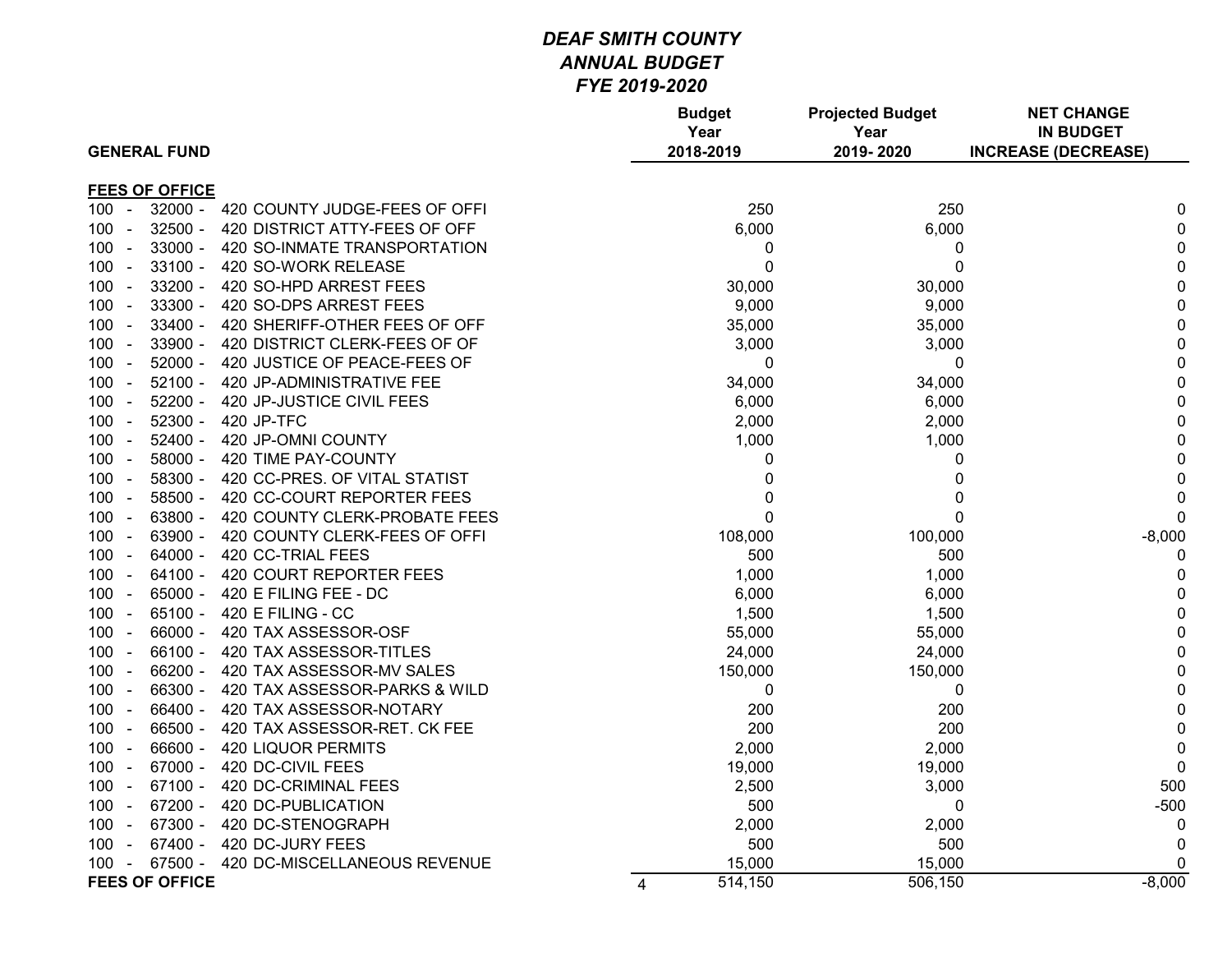| <b>GENERAL FUND</b>                                    | <b>Budget</b><br>Year<br>2018-2019 | <b>Projected Budget</b><br>Year<br>2019-2020 | <b>NET CHANGE</b><br><b>IN BUDGET</b><br><b>INCREASE (DECREASE)</b> |
|--------------------------------------------------------|------------------------------------|----------------------------------------------|---------------------------------------------------------------------|
|                                                        |                                    |                                              |                                                                     |
| <b>REVENUE FROM FINES</b>                              |                                    |                                              |                                                                     |
| 35000 - 440 STATE PRISONER HOUSING<br>100 -            | 0                                  | 0                                            | 0                                                                   |
| $50100 -$<br>100<br>440 JP-FINES                       | 150,000                            | 150,000                                      | 0                                                                   |
| 50200 - 440 DC-FINES<br>100<br>$\sim$                  | 50,000                             | 50,000                                       | 0                                                                   |
| 50300 - 440 CC-FINES<br>$100 -$                        | 35,000                             | 35,000                                       | 0                                                                   |
| <b>REVENUE FROM FINES</b>                              | 235,000                            | 235,000                                      | $\overline{0}$                                                      |
| <b>STATE FUNDING &amp; ALLOWANCE</b>                   |                                    |                                              |                                                                     |
| $30000 -$<br>450 STATE PRISONER HOUSING<br>$100 -$     | 0                                  | 0                                            | 0                                                                   |
| $30300 -$<br>450 ST COMPROLLER-SO OFFICER<br>100       | $\Omega$                           | 0                                            | 0                                                                   |
| $30400 -$<br>450 STATE INMATE TRANSPORTATI<br>100      | 10,000                             | 10,000                                       | $\mathbf 0$                                                         |
| $30500 -$<br>450 SCAAP FUNDING<br>100                  | 7,544                              | 10,589                                       | 3,045                                                               |
| $30600 -$<br>450 COUNTY COURTS JUDGES SALA<br>100      | 25,200                             | 25,200                                       | 0                                                                   |
| $30700 -$<br>100<br>450 DPS SALARY SUPPLEMENT          | 20,790                             | 0                                            | $-20,790$                                                           |
| $30900 -$<br>$100 -$<br>450 TX INDIGENT DEFENSE GRANT  | 20,000                             | 20,000                                       | 0                                                                   |
| $31300 -$<br>$100 -$<br>450 CDA SALARY SUPPLEMENT      | 39,000                             | 27,500                                       | $-11,500$                                                           |
| 31800 - 450 COMPT. JUDICIARY EXCESS F<br>$100 -$       | $\mathbf{0}$                       | 0                                            | 0                                                                   |
| <b>STATE FUNDING &amp; ALLOWANCE</b>                   | 122,534                            | 93,289                                       | $-29,245$                                                           |
| <b>OTHER COUNTY REVENUES</b>                           |                                    |                                              |                                                                     |
| $36600 -$<br>480 DILINQ. TAX ATTY FEES REC<br>$100 -$  | $\mathbf{0}$                       | 0                                            | 0                                                                   |
| $37000 -$<br>100<br>480 JAIL PHONES<br>$\sim$          | 20,000                             | 20,000                                       | 0                                                                   |
| $37100 -$<br>$100 -$<br><b>480 LIBRARY COPIER</b>      | 1,500                              | 1,500                                        | 0                                                                   |
| $37200 -$<br>$100 -$<br>480 ESTRAY                     | $\mathbf{0}$                       | $\Omega$                                     | 0                                                                   |
| $37500 -$<br>$100 -$<br>480 JAIL FEES-CITY OF HFD      | 108,000                            | 108,000                                      | 0                                                                   |
| 37600 -<br>480 RENTAL INCOME<br>$100 -$                | 3,000                              | 3,000                                        | 0                                                                   |
| 37800 -<br>480 ELECTION EXPENSE REIMBURS<br>$100 -$    | 0                                  | 0                                            | $\pmb{0}$                                                           |
| 37900 -<br>$100 -$<br>480 MISCELLANEOUS REVENUE        | 20,000                             | 20,000                                       | 0                                                                   |
| $38100 -$<br>480 222ND EXPENSE REIMBURSEME<br>$100 -$  | 25,000                             | 25,000                                       | 0                                                                   |
| 38200 -<br>480 CK COLL SALARY REIMBURSEMENT<br>$100 -$ | 0                                  | 0                                            | 0                                                                   |
| 480 INSURANCE REIMBURSEMENT<br>69000 -<br>$100 -$      | $\mathbf{0}$                       | 0                                            | 0                                                                   |
| 69900 - 480 EXPENSE REIMBURSEMENT<br>100               | 10,000                             | 10,000                                       | 0                                                                   |
| <b>OTHER COUNTY REVENUES</b>                           | 187,500                            | 187,500                                      | $\mathbf 0$                                                         |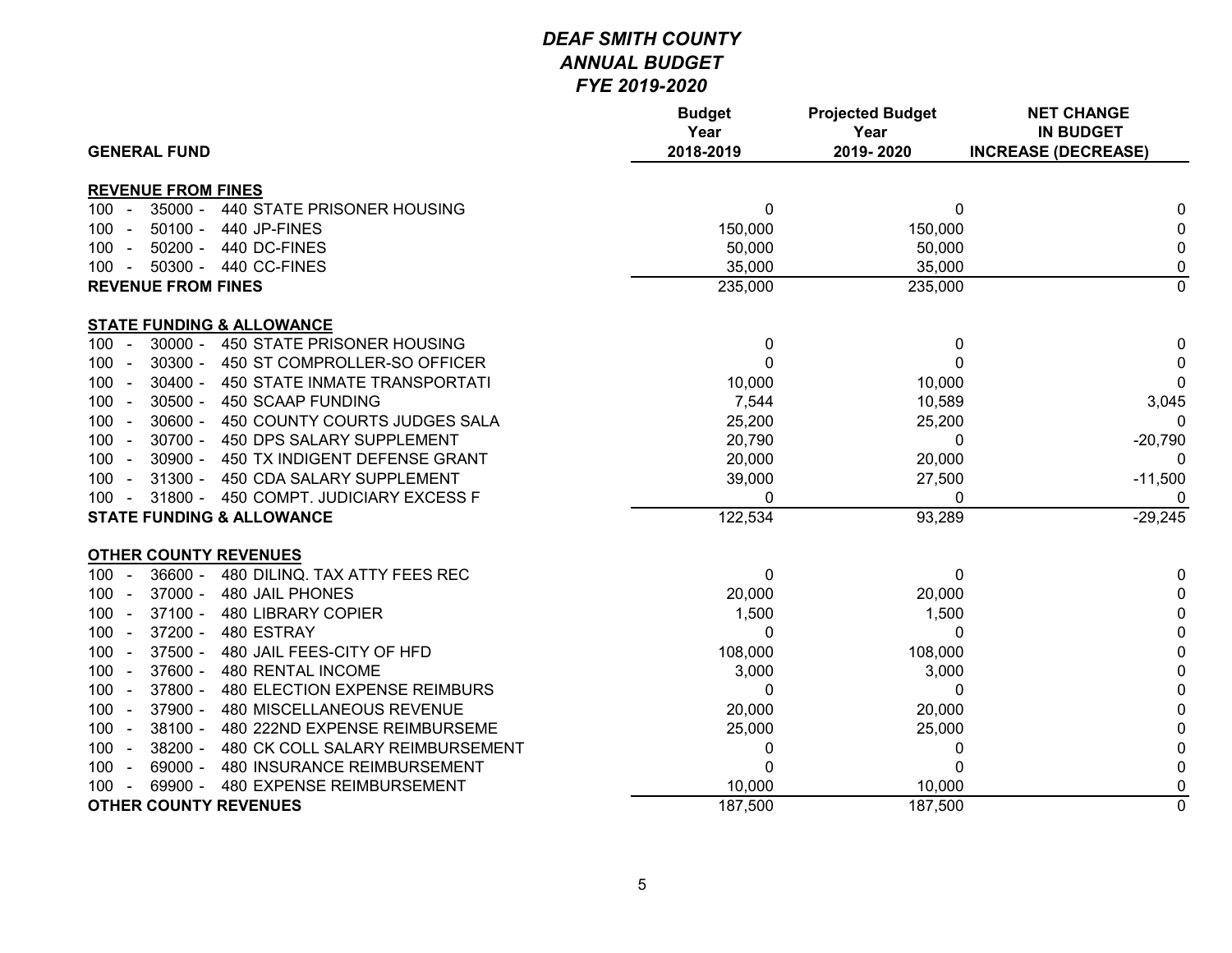|                                                        | <b>Budget</b><br>Year | <b>Projected Budget</b><br>Year | <b>NET CHANGE</b><br><b>IN BUDGET</b> |
|--------------------------------------------------------|-----------------------|---------------------------------|---------------------------------------|
| <b>GENERAL FUND</b>                                    | 2018-2019             | 2019-2020                       | <b>INCREASE (DECREASE)</b>            |
| <b>INVESTMENT REVENUE</b>                              |                       |                                 |                                       |
| 490 INTEREST INCOME<br>100<br>$49000 -$<br>$\sim$      | 60,000                | 90,000                          | 30,000                                |
| 100<br>490 INTEREST INCOME-COUNTY CL<br>$49100 -$      | 100                   | 100                             |                                       |
| 490 INTEREST INCOME-DISTRICT<br>100<br>49200 -         | 100                   | 100                             |                                       |
| 490 INTEREST INCOME-TAX ASSES<br>100<br>49300 -        | 300                   | 300                             |                                       |
| 100<br>490 INTEREST INCOME-SHERIFF<br>49400 -          | 200                   | 200                             |                                       |
| 100<br>490 INTEREST INCOME-JUSTICE O<br>49500 -        | 0                     |                                 |                                       |
| 100<br>490 FINANCING OF EQUIPMENT<br>49900 -<br>$\sim$ | 0                     |                                 |                                       |
| <b>INVESTMENT REVENUE</b>                              | 60,700                | 90,700                          | 30,000                                |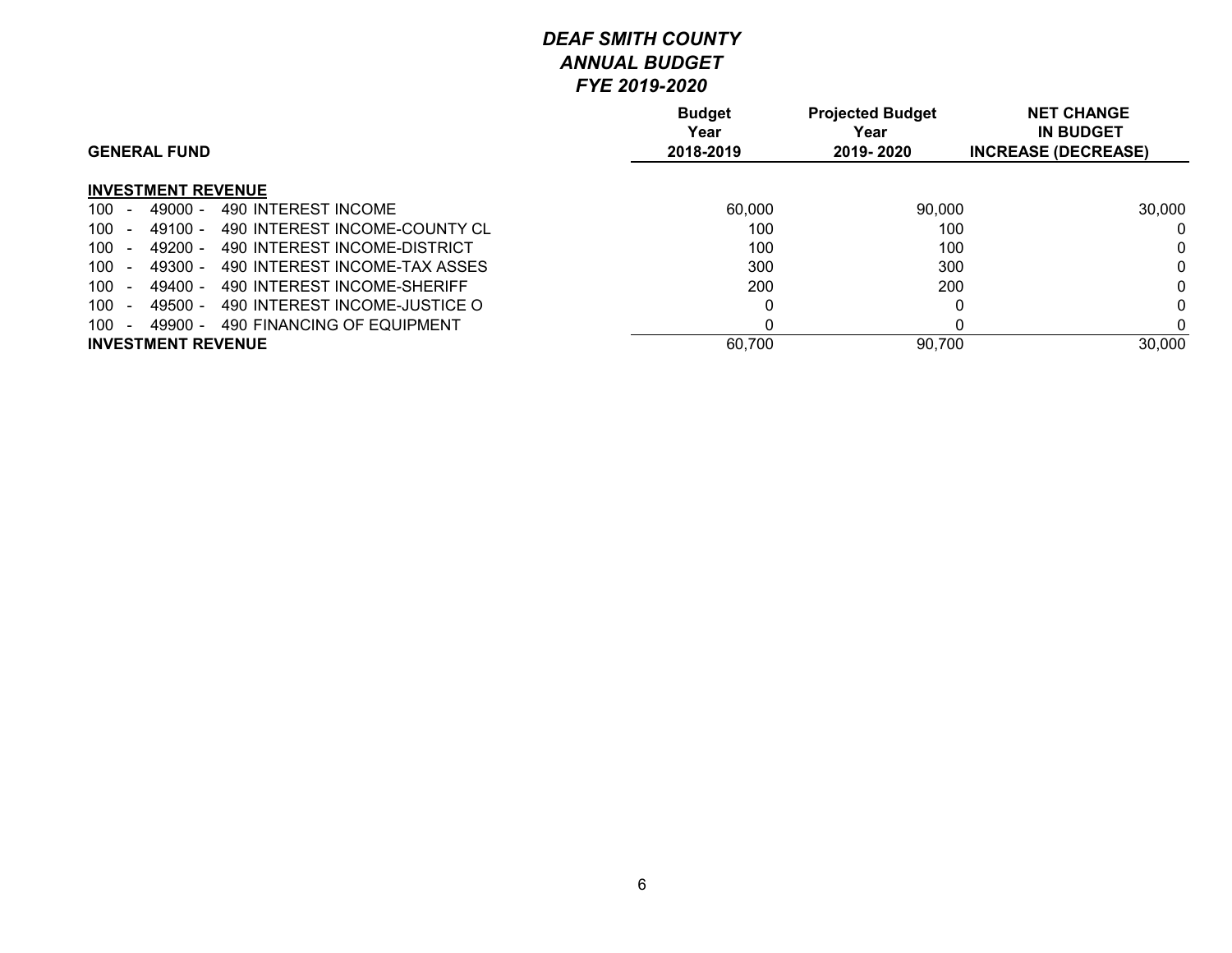| <b>GENERAL FUND</b>                                               | <b>Budget</b><br>Year<br>2018-2019 | <b>Projected Budget</b><br>Year<br>2019-2020 | <b>NET CHANGE</b><br><b>IN BUDGET</b><br><b>INCREASE (DECREASE)</b> |
|-------------------------------------------------------------------|------------------------------------|----------------------------------------------|---------------------------------------------------------------------|
|                                                                   |                                    |                                              |                                                                     |
| <b>COUNTY JUDGE</b>                                               |                                    |                                              |                                                                     |
| $70000 -$<br>501 ELECTED OFFICIAL SALARY<br>$100 -$               | 84,835                             | 86,624                                       | 1,789                                                               |
| 70300 -<br>501 PERSONNEL SALARIES<br>$100-1$                      | 32,300                             | 33,224                                       | 924                                                                 |
| 70800 -<br>501 ACTING JUDGE<br>100<br>$\sim$                      |                                    | $\Omega$                                     | $\Omega$                                                            |
| $71000 -$<br>$100-1$<br>501 FICA TAXES<br>$\sim$                  | 8,961                              | 9,168                                        | 208                                                                 |
| $71100 -$<br>501 TCDRS RETIREMENT EXPENSE<br>100                  | 12,440                             | 14,202                                       | 1,762                                                               |
| $71300 -$<br>501 SEC 125 CAFETERIA PLAN<br>100 <sub>1</sub>       |                                    |                                              | 0                                                                   |
| $71400 -$<br>501 HEALTH CARE PLAN<br>$100-1$<br>$\sim$            | 8,280                              | 8,280                                        |                                                                     |
| $71800 -$<br>501 EMPLOYEE TRAVEL ETC<br>100                       | 2,350                              | 2,350                                        | $\Omega$                                                            |
| $72100 -$<br>501 ASSOCIATION DUES<br>100<br>$\sim$                | 500                                | 1,500                                        | 1,000                                                               |
| 73100 -<br>501 CONFERENCE FEES & SEMINAR<br>100<br>$\sim$         | 3,000                              | 5,000                                        | 2,000                                                               |
| 73200 -<br>501 CONTINUING ED-PROBATE ED FEES<br>100 <sub>1</sub>  | 2,000                              |                                              | $-2,000$                                                            |
| 75600 -<br>501 TECHNOLOGY EQUIPMENT<br>100<br>$\overline{a}$      | 2,000                              | 2,000                                        | 0                                                                   |
| 77400 -<br>100<br>501 MAINTENANCE, EQUIPMENT ET<br>$\overline{a}$ | 3,000                              | 3,000                                        |                                                                     |
| 78500 -<br>501 PRINTING, RECORDS, SUPPLI<br>100<br>$\sim$         | 3,000                              | 3,000                                        |                                                                     |
| 78900 -<br>501 MISCELLANEOUS EXPENSE<br>100 <sub>1</sub>          | 1,000                              | 1,000                                        |                                                                     |
| $82100 -$<br>501 TELEPHONE<br>100<br>$\sim$                       | 2,000                              | 2,500                                        | 500                                                                 |
| 89200 -<br><b>REIMBURSED TRAVEL</b><br>100<br>501<br>$\sim$       | 0                                  | 0                                            | 0                                                                   |
| <b>COUNTY JUDGE</b>                                               | 165,665                            | 171,848                                      | 6,183                                                               |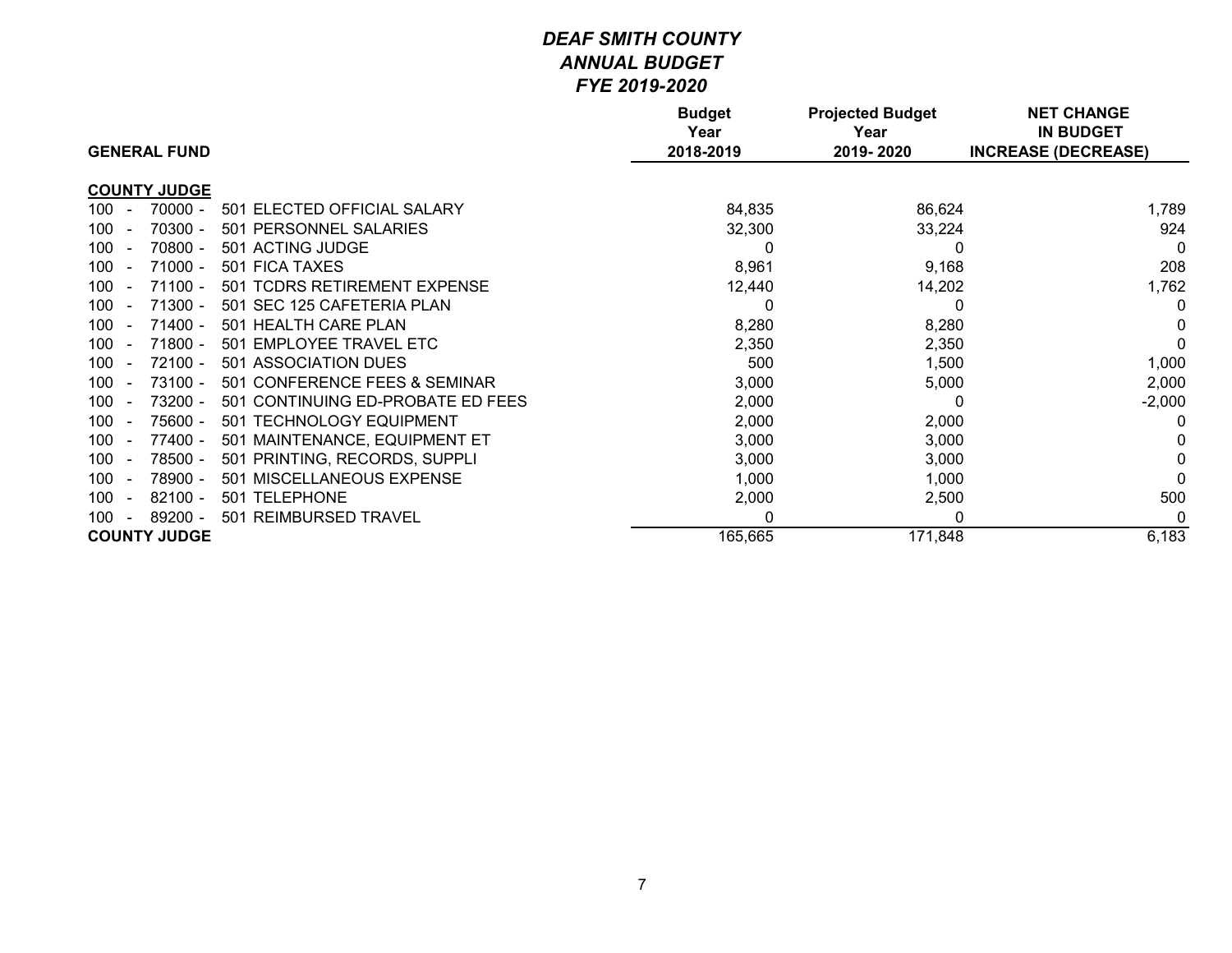| <b>GENERAL FUND</b>                                        | <b>Budget</b><br>Year<br>2018-2019 | <b>Projected Budget</b><br>Year<br>2019-2020 | <b>NET CHANGE</b><br><b>IN BUDGET</b><br><b>INCREASE (DECREASE)</b> |
|------------------------------------------------------------|------------------------------------|----------------------------------------------|---------------------------------------------------------------------|
| <b>COUNTY CLERK</b>                                        |                                    |                                              |                                                                     |
| $100 -$<br>70000 -<br>505 ELECTED OFFICIAL SALARY          | 49,183                             | 49,340                                       | 157                                                                 |
| 70300 -<br>505 PERSONNEL SALARIES<br>100<br>$\sim$         | 148,388                            | 153,158                                      | 4,769                                                               |
| $71000 -$<br>505 FICA TAXES<br>100<br>$\overline{a}$       | 15,114                             | 15,491                                       | 377                                                                 |
| $71100 -$<br>100<br>505 TCDRS RETIREMENT EXPENSE<br>$\sim$ | 20,982                             | 23,996                                       | 3,014                                                               |
| $71300 -$<br>505 SEC 125 CAFETERIA PLAN<br>100<br>$\sim$   | 144                                | 144                                          | 0                                                                   |
| $71400 -$<br>100<br>505 HEALTH CARE PLAN<br>$\sim$         | 24,840                             | 24,840                                       |                                                                     |
| $72100 -$<br>505 ASSOCIATION DUES<br>100<br>$\sim$         | 125                                | 125                                          |                                                                     |
| 72700 -<br>505 BUILDING REP & MAINT<br>100<br>$\sim$       | $\Omega$                           |                                              |                                                                     |
| 73100 -<br>505 CONFERENCE FEES & SEMINAR<br>100<br>$\sim$  | 6,100                              | 6,100                                        |                                                                     |
| 73200 -<br>505 CONTINUING ED-PROBATE ED FEES<br>100        | 0                                  |                                              |                                                                     |
| 75500 -<br>505 CAPITAL EQUIPMENT<br>100<br>$\sim$          | 500                                | 500                                          |                                                                     |
| 75600 -<br>505 TECHNOLOGY EQUIPMENT<br>100<br>$\sim$       | 2,000                              | 2,000                                        |                                                                     |
| 77400 -<br>505 MAINTENANCE, EQUIPMENT ET<br>100<br>$\sim$  | 1,200                              | 1,200                                        |                                                                     |
| 78500 -<br>505 PRINTING, RECORDS, SUPPLI<br>100<br>$\sim$  | 7,000                              | 7,000                                        |                                                                     |
| 78900 -<br>505 MISCELLANEOUS EXPENSE<br>100<br>$\sim$      | 95                                 | 95                                           |                                                                     |
| $82100 -$<br>505 TELEPHONE<br>100<br>$\sim$                | 2,160                              | 2,160                                        |                                                                     |
| $84000 -$<br>505 VITAL STATISTICS<br>100<br>$\sim$         | 5,000                              | 5,000                                        |                                                                     |
| 89200 -<br>505 REIMBURSED TRAVEL<br>100<br>$\sim$          | $\Omega$                           | $\Omega$                                     | $\Omega$                                                            |
| <b>COUNTY CLERK</b>                                        | 282,832                            | 291,149                                      | 8,317                                                               |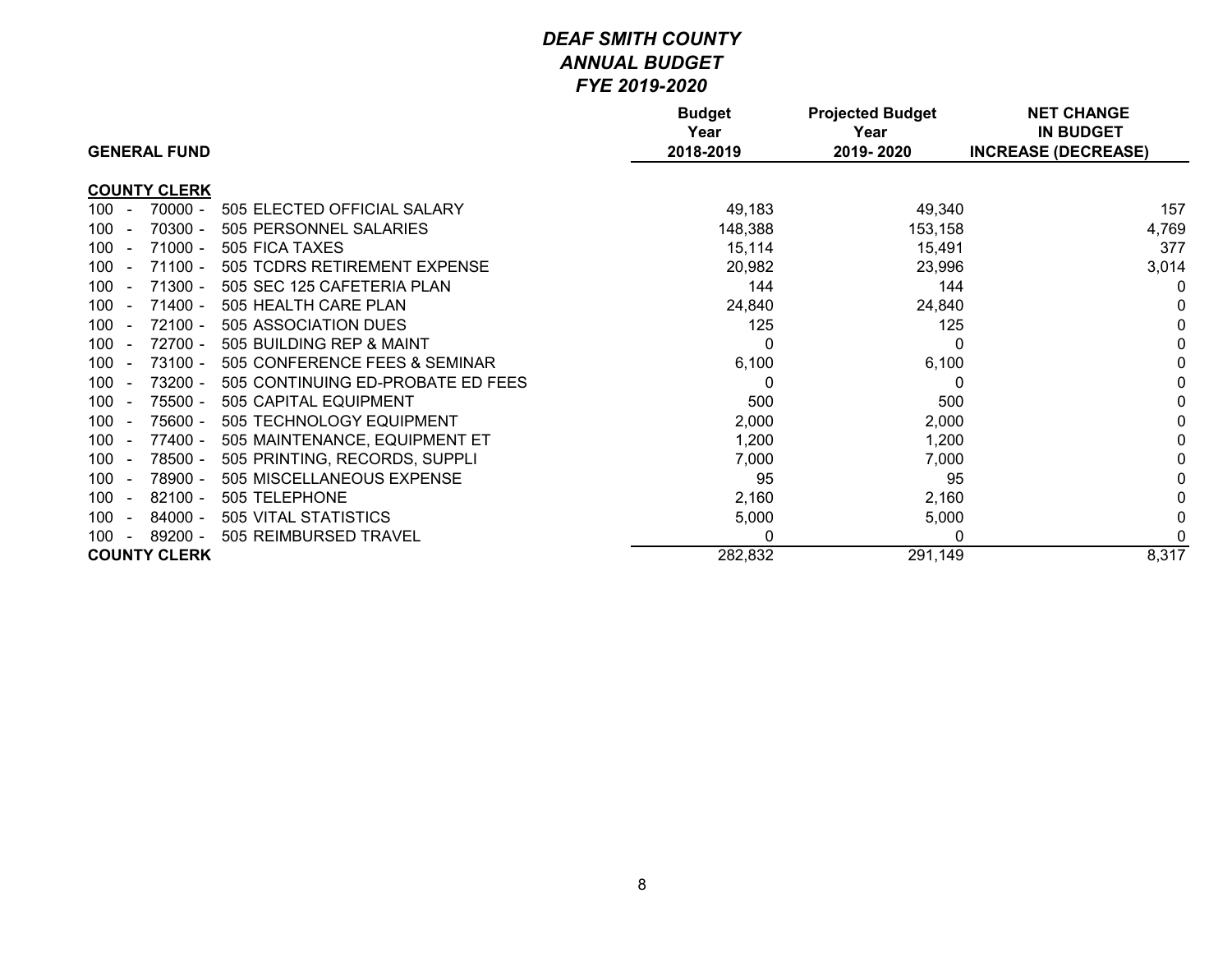|                                                       | <b>Budget</b><br>Year | <b>Projected Budget</b><br>Year | <b>NET CHANGE</b><br><b>IN BUDGET</b> |
|-------------------------------------------------------|-----------------------|---------------------------------|---------------------------------------|
| <b>GENERAL FUND</b>                                   | 2018-2019             | 2019-2020                       | <b>INCREASE (DECREASE)</b>            |
| <b>DISTRICT JUDGE</b>                                 |                       |                                 |                                       |
| 70300 - 511 PERSONNEL SALARIES<br>$100 -$             | 37,326                | 38,221                          | 895                                   |
| $100 -$<br>$71000 -$<br>511 FICA TAXES                | 2,855                 | 2,924                           | 68                                    |
| $100 -$<br>71100 - 511 TCDRS RETIREMENT EXPENSE       | 3,964                 | 4,529                           | 565                                   |
| 71300 - 511 SEC 125 CAFETERIA PLAN<br>$100 -$         | 42                    | 42                              | 0                                     |
| 71400 - 511 HEALTH CARE PLAN<br>$100 -$               | 4,140                 | 4,140                           | 0                                     |
| 72100 - 511 ASSOCIATION DUES<br>$100 -$               | 1,000                 | 1,000                           | $\mathbf 0$                           |
| 72500 - 511 BOOKS, SUBSCRIPTIONS, MTRL<br>$100 -$     | 11,000                | 11,000                          | $\mathbf 0$                           |
| 73100 - 511 CONFERENCE FEES & SEMINAR<br>$100 -$      | 4,500                 | 4,500                           | 0                                     |
| 75600 -<br>$100 -$<br>511 TECHNOLOGY EQUIPMENT        | 8,000                 | 2,000                           | $-6,000$                              |
| 77400 -<br>511 MAINTENANCE, EQUIPMENT ET<br>$100 -$   | 2,000                 | 2,000                           | 0                                     |
| $100 -$<br>78500 - 511 PRINTING, RECORDS, SUPPLI      | 2,000                 | 2,000                           | $\mathbf 0$                           |
| 79400 - 511 CONTINUING EDUCATION<br>$100 -$           | 900                   | 900                             | $\mathbf 0$                           |
| 100 - 82100 - 511 TELEPHONE                           | 2,400                 | 2,400                           | $\mathbf 0$                           |
| <b>DISTRICT JUDGE</b>                                 | 80,127                | 75,656                          | $-4,472$                              |
|                                                       |                       |                                 |                                       |
| <b>DISTRICT CLERK</b>                                 |                       |                                 |                                       |
| 70000 - 515 ELECTED OFFICIAL SALARY<br>$100 -$        | 49,103                | 50,660                          | 1,557                                 |
| 70300 -<br>$100 -$<br>515 PERSONNEL SALARIES          | 84,041                | 85,504                          | 1,463                                 |
| $100 -$<br>$70400 -$<br>515 SALARIES-PART TIME & TEMP | 0                     | 0                               | 0                                     |
| $71000 -$<br>515 FICA TAXES<br>$100 -$                | 10,186                | 10,417                          | 231                                   |
| $71100 -$<br>515 TCDRS RETIREMENT EXPENSE<br>$100 -$  | 14,140                | 16,135                          | 1,996                                 |
| 71300 -<br>515 SEC 125 CAFETERIA PLAN<br>$100 -$      | 108                   | 108                             | 0                                     |
| $71400 -$<br>515 HEALTH CARE PLAN<br>$100 -$          | 16,560                | 16,560                          | $\mathbf{0}$                          |
| $72100 -$<br>$100 -$<br>515 ASSOCIATION DUES          | 225                   | 225                             | $\mathbf 0$                           |
| 73100 -<br>515 CONFERENCE FEES & SEMINAR<br>$100 -$   | 5,250                 | 6,250                           | 1,000                                 |
| 75600 -<br>$100 -$<br>515 TECHNOLOGY EQUIPMENT        | 2,000                 | 2,000                           | 0                                     |
| 77400 -<br>$100 -$<br>515 MAINTENANCE, EQUIPMENT ET   | 5,500                 | 5,500                           | $\mathbf 0$                           |
| $100 -$<br>78500 - 515 PRINTING, RECORDS, SUPPLI      | 6,000                 | 6,000                           | $\mathbf 0$                           |
| 78900 - 515 MISCELLANEOUS EXPENSE<br>$100 -$          | 200                   | 200                             | $\mathbf 0$                           |
| 82100 - 515 TELEPHONE<br>$100 -$                      | 2,500                 | 2,500                           | $\mathbf 0$                           |
| 89100 - 515 COMPUTER SOFTWARE<br>$100 -$              | 500                   | 500                             | $\mathbf 0$                           |
| 89200 - 515 REIMBURSED TRAVEL<br>$100 -$              | 1,000                 | 0                               | $-1,000$                              |
| <b>DISTRICT CLERK</b>                                 | 197,312               | 202,559                         | 5,246                                 |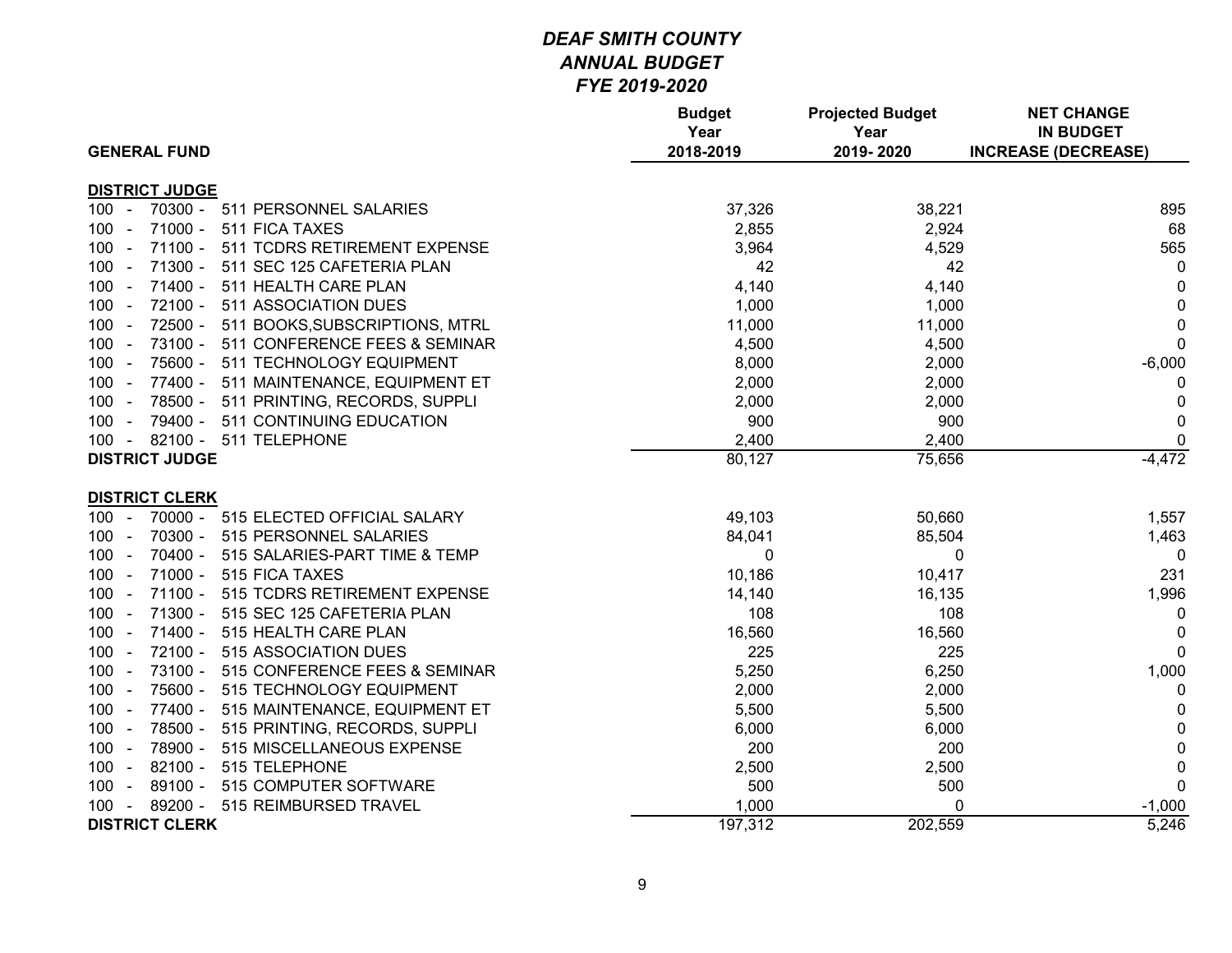|                                                                         | <b>Budget</b><br>Year | <b>Projected Budget</b><br>Year | <b>NET CHANGE</b><br><b>IN BUDGET</b> |
|-------------------------------------------------------------------------|-----------------------|---------------------------------|---------------------------------------|
| <b>GENERAL FUND</b>                                                     | 2018-2019             | 2019-2020                       | <b>INCREASE (DECREASE)</b>            |
| <b>JUSTICE OF PEACE</b>                                                 |                       |                                 |                                       |
| $70000 -$<br>521 ELECTED OFFICIAL SALARY<br>$100 -$                     | 49,403                | 50,840                          | 1,437                                 |
| 70300 -<br>521 PERSONNEL SALARIES<br>100<br>$\overline{a}$              | 58,599                | 58,627                          | 28                                    |
| 70800 -<br>521 ACTING JUDGE<br>100<br>$\overline{a}$                    | 2,000                 | 2,000                           | $\Omega$                              |
| 100<br>$71000 -$<br>521 FICA TAXES                                      | 8,262                 | 8,374                           | 112                                   |
| $71100 -$<br>521 TCDRS RETIREMENT EXPENSE<br>100                        | 11,470                | 12,972                          | 1,502                                 |
| $71300 -$<br>521 SEC 125 CAFETERIA PLAN<br>100                          | 72                    | 72                              | $\mathbf 0$                           |
| $71400 -$<br>521 HEALTH CARE PLAN<br>100<br>$\sim$                      | 12,420                | 12,420                          | 0                                     |
| $71800 -$<br>521 EMPLOYEE TRAVEL ETC<br>100<br>$\overline{a}$           | 600                   | 600                             | $\Omega$                              |
| 72100 -<br>521 ASSOCIATION DUES<br>100<br>$\sim$                        | 200                   | 200                             | 0                                     |
| $73100 -$<br>521 CONFERENCE FEES & SEMINAR<br>100                       | 3,000                 | 3,000                           |                                       |
| 75500 -<br>521 CAPITAL EQUIPMENT(CARPET)<br>$100 -$                     | 3,110                 | 3,110                           |                                       |
| 75600 -<br>521 TECHNOLOGY EQUIPMENT<br>100<br>$\sim$                    | 2,000                 | 2,000                           | $\mathbf 0$                           |
| 77100 -<br>521 INQUEST & AUTOPSIES<br>100<br>$\overline{a}$             | 22,000                | 22,000                          | $\Omega$                              |
| 77400 -<br>521 MAINTENANCE, EQUIPMENT ET<br>100                         | 100                   | 100                             |                                       |
| 521 PRINTING, RECORDS, SUPPLI<br>78500 -<br>$100 -$                     | 5,000                 | 5,000                           |                                       |
| 78900 -<br>100<br>521 MISCELLANEOUS EXPENSE<br>$\overline{\phantom{0}}$ | 550                   | 550                             | 0                                     |
| <b>TELEPHONE</b><br>100<br>$82100 -$<br>521<br>$\sim$                   | 3,600                 | 3,600                           | $\Omega$                              |
| <b>JUSTICE OF PEACE</b>                                                 | 182,386               | 185,465                         | 3,079                                 |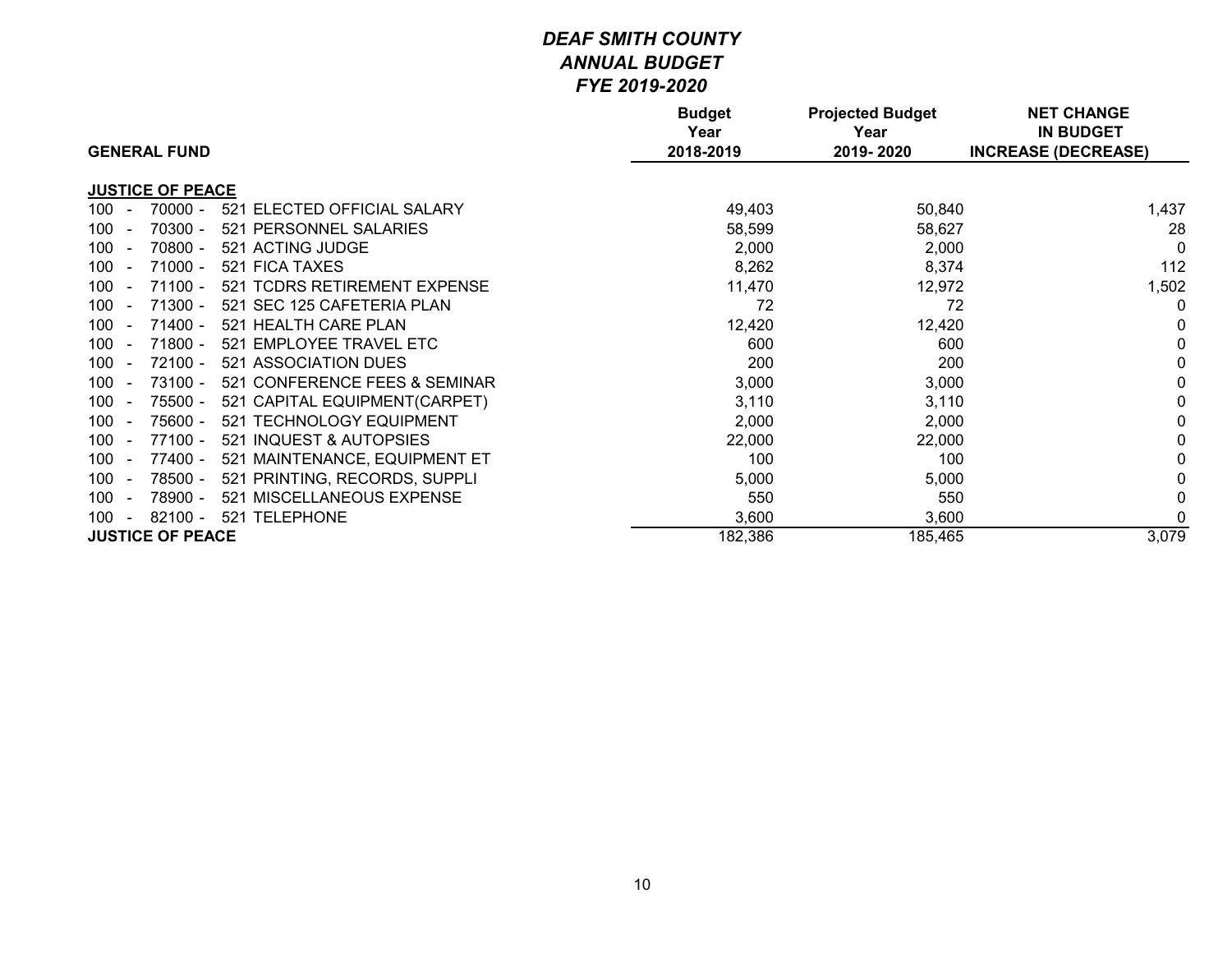| <b>GENERAL FUND</b>                                        | <b>Budget</b><br>Year<br>2018-2019 | <b>Projected Budget</b><br>Year<br>2019-2020 | <b>NET CHANGE</b><br><b>IN BUDGET</b><br><b>INCREASE (DECREASE)</b> |
|------------------------------------------------------------|------------------------------------|----------------------------------------------|---------------------------------------------------------------------|
| <b>DISTRICT ATTORNEY</b>                                   |                                    |                                              |                                                                     |
| $100 -$<br>69900 -<br>525 EXPENSE REFUNDS                  | 0                                  | $\mathbf{0}$                                 | 0                                                                   |
| 70300 -<br>525 PERSONNEL SALARIES<br>$100 -$               | 340,482                            | 334,775                                      | $-5,708$                                                            |
| $71000 -$<br>525 FICA TAXES<br>100                         | 27,007                             | 25,671                                       | $-1,336$                                                            |
| 71100 -<br>525 TCDRS RETIREMENT EXPENSE<br>100             | 37,493                             | 39,766                                       | 2,273                                                               |
| $71300 -$<br>525 SEC 125 CAFETERIA PLAN<br>$100 -$         | 72                                 | 72                                           | 0                                                                   |
| $71400 -$<br>525 HEALTH CARE PLAN<br>$100 -$               | 28,980                             | 28,980                                       | 0                                                                   |
| $71800 -$<br>525 EMPLOYEE TRAVEL ETC<br>100                | 4,100                              | 4,100                                        | 0                                                                   |
| 71900 -<br>525 UNIFORMS<br>100<br>$\overline{\phantom{a}}$ | 0                                  | 0                                            | 0                                                                   |
| 72100 -<br>100<br>525 ASSOCIATION DUES                     | 638                                | 638                                          | 0                                                                   |
| 72500 -<br>525 BOOKS, SUBSCRIPTIONS, MTRL<br>$100 -$       | 5,600                              | 5,600                                        | 0                                                                   |
| 73100 -<br>525 CONFERENCE FEES & SEMINAR<br>100            | 2,450                              | 2,450                                        | 0                                                                   |
| 73700 -<br>100<br>525 COURT REPORTER                       | 750                                | 750                                          | $\Omega$                                                            |
| 75500 -<br>100<br>525 CAPITAL EQUIPMENT                    | 25,000                             | 4,980                                        | $-20,020$                                                           |
| 75600 -<br>$100 -$<br>525 TECHNOLOGY EQUIPMENT             | 2,000                              | 2,000                                        | 0                                                                   |
| 75700 -<br>525 EXPERT WITNESS<br>100                       | 5,000                              | 5,000                                        |                                                                     |
| 77300 -<br>525 INVESTIGATOR EXPENSE<br>100                 | 2,000                              | 2,000                                        | 0                                                                   |
| 77400 -<br>525 MAINTENANCE, EQUIPMENT ET<br>100<br>$\sim$  | 8,900                              | 8,900                                        |                                                                     |
| 78500 -<br>525 PRINTING, RECORDS, SUPPLI<br>$100 -$        | 6,381                              | 6,381                                        |                                                                     |
| 78900 -<br>525 MISCELLANEOUS EXPENSE<br>100                | 100                                | 100                                          | 0                                                                   |
| 525 TELEPHONE<br>100<br>$82100 -$                          | 3,600                              | 3,600                                        | 0                                                                   |
| 83300 -<br><b>525 FUEL</b><br>$100 -$                      | 1,500                              | 1,500                                        |                                                                     |
| <b>DISTRICT ATTORNEY</b>                                   | 502,053                            | 477,262                                      | $-24,791$                                                           |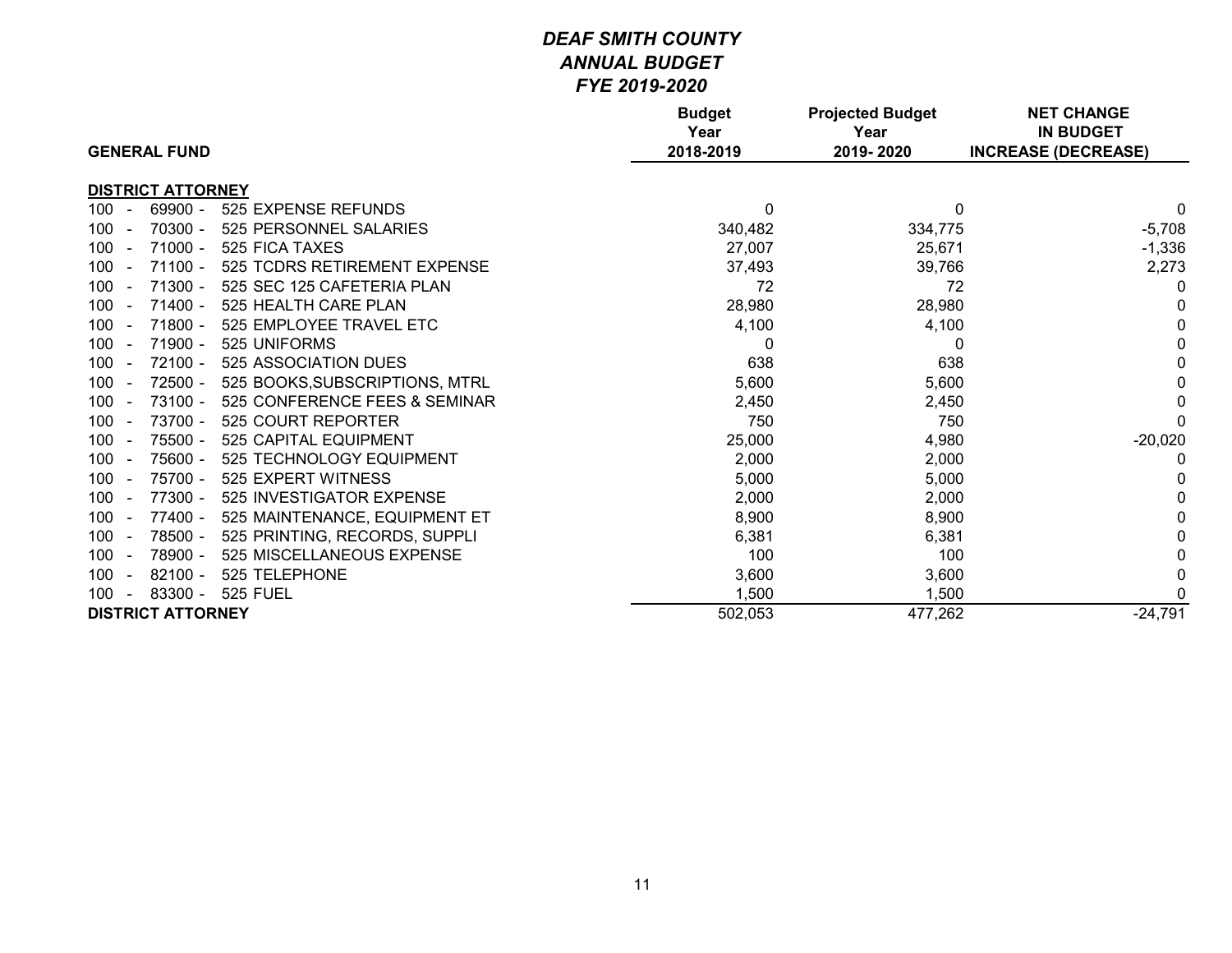|                                                                 | <b>Budget</b><br>Year | <b>Projected Budget</b><br>Year | <b>NET CHANGE</b><br><b>IN BUDGET</b> |
|-----------------------------------------------------------------|-----------------------|---------------------------------|---------------------------------------|
| <b>GENERAL FUND</b>                                             | 2018-2019             | 2019-2020                       | <b>INCREASE (DECREASE)</b>            |
| <b>TAX ASSESSOR COLLECTOR</b>                                   |                       |                                 |                                       |
| 70000 -<br>531 ELECTED OFFICIAL SALARY<br>100<br>$\blacksquare$ | 49,403                | 50,840                          | 1,437                                 |
| 70300 -<br>531 PERSONNEL SALARIES<br>100                        | 85,869                | 89,112                          | 3,243                                 |
| 70400 -<br>531 SALARIES-PART TIME & TEMP<br>100                 | 8,906                 | 9,173                           | 267                                   |
| $71000 -$<br>531 FICA TAXES<br>100                              | 11,030                | 11,408                          | 378                                   |
| 100<br>$71100 -$<br>531 TCDRS RETIREMENT EXPENSE                | 15,312                | 17,671                          | 2,360                                 |
| $71300 -$<br>531 SEC 125 CAFETERIA PLAN<br>100                  | 72                    | 72                              | $\Omega$                              |
| $71400 -$<br>100<br>531 HEALTH CARE PLAN                        | 16,560                | 16,560                          | $\Omega$                              |
| 72100 -<br>531 ASSOCIATION DUES<br>100                          | 170                   | 225                             | 55                                    |
| 73100 -<br>531 CONFERENCE FEES & SEMINAR<br>100                 | 5,361                 | 5,158                           | $-203$                                |
| $75100 -$<br>100<br>531 EMPLOYEE TRAINING<br>$\blacksquare$     | 2,110                 | 1,817                           | $-293$                                |
| 75500 -<br>100<br>531 CAPITAL EQUIPMENT                         | 3,000                 | 3,000                           | $\Omega$                              |
| 531 MAINTENANCE, EQUIPMENT ET<br>100<br>77400 -                 | 2,276                 | 2,347                           | 71                                    |
| 78500 -<br>531 PRINTING, RECORDS, SUPPLI<br>100                 | 3,080                 | 3,080                           | $\Omega$                              |
| 531 MISCELLANEOUS<br>78900 -<br>100                             | 150                   | 250                             | 100                                   |
| $82100 -$<br>531 TELEPHONE<br>100                               | 1,920                 | 1,800                           | $-120$                                |
| <b>TAX ASSESSOR COLLECTOR</b>                                   | 205,218               | 212,513                         | 7,295                                 |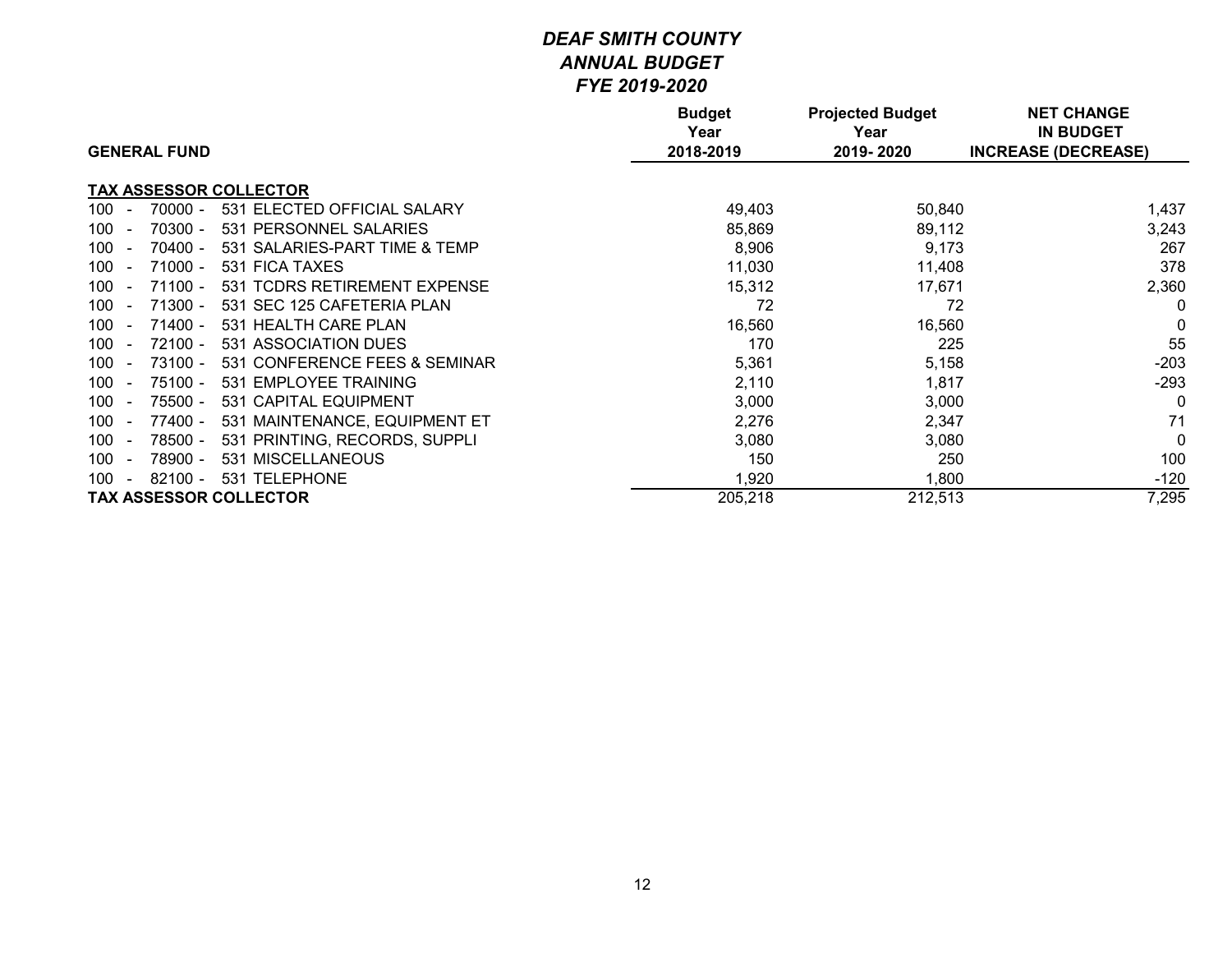|                                                       | <b>Budget</b><br>Year | <b>Projected Budget</b><br>Year | <b>NET CHANGE</b><br><b>IN BUDGET</b> |
|-------------------------------------------------------|-----------------------|---------------------------------|---------------------------------------|
| <b>GENERAL FUND</b>                                   | 2018-2019             | 2019-2020                       | <b>INCREASE (DECREASE)</b>            |
| <b>COUNTY TREASURER</b>                               |                       |                                 |                                       |
| $70000 -$<br>$100 -$<br>535 ELECTED OFFICIAL SALARY   | 47,903                | 49,340                          | 1,437                                 |
| 70300 -<br>535 PERSONNEL SALARIES<br>$100 -$          | 27,230                | 28,647                          | 1,417                                 |
| $70400 -$<br>535 SALARIES-PART TIME & TEMP<br>$100 -$ | 0                     | 0                               | $\Omega$                              |
| $71000 -$<br>$100 -$<br>535 FICA TAXES                | 5,748                 | 5,966                           | 218                                   |
| $71100 -$<br>535 TCDRS RETIREMENT EXPENSE<br>$100 -$  | 7,979                 | 9,241                           | 1,262                                 |
| 71300 -<br>535 SEC 125 CAFETERIA PLAN<br>$100 -$      | 0                     | 0                               | $\Omega$                              |
| 71400 -<br>535 HEALTH CARE PLAN<br>$100 -$            | 8,280                 | 8,280                           | 0                                     |
| 72100 -<br>535 ASSOCIATION DUES<br>$100 -$            | 500                   | 500                             | $\pmb{0}$                             |
| 73100 -<br>$100 -$<br>535 CONFERENCE FEES & SEMINAR   | 3,000                 | 3,000                           | $\pmb{0}$                             |
| $75100 -$<br>535 EMPLOYEE TRAINING<br>$100 -$         | 2,000                 | 2,000                           | $\mathbf 0$                           |
| 75600 -<br>535 TECHNOLOGY EQUIPMENT<br>$100 -$        | 2,000                 | 2,000                           | $\pmb{0}$                             |
| 77400 -<br>$100 -$<br>535 MAINTENANCE, EQUIPMENT ET   | 3,000                 | 3,000                           | $\pmb{0}$                             |
| 78500 -<br>535 PRINTING, RECORDS, SUPPLI<br>$100 -$   | 3,000                 | 3,000                           | $\pmb{0}$                             |
| 78900 - 535 MISCELLANEOUS EXPENSE<br>$100 -$          | 300                   | 300                             | 0                                     |
| 100 - 82100 - 535 TELEPHONE                           | 1,650                 | 1,650                           | $\mathbf 0$                           |
| <b>COUNTY TREASURER</b>                               | 112,590               | 116,925                         | 4,335                                 |
| <b>COUNTY AUDITOR</b>                                 |                       |                                 |                                       |
| 541 APPOINTED OFFICIAL SALARY<br>$100 -$<br>70100 -   | 39,949                | 51,347                          | 11,398                                |
| 71000 -<br>541 FICA TAXES<br>$100 -$                  | 3,056                 | 3,928                           | 872                                   |
| 71100 -<br>541 TCDRS RETIREMENT EXPENSE<br>$100 -$    | 4,243                 | 6,085                           | 1,842                                 |
| 71300 - 541 SEC 125 CAFETERIA PLAN<br>$100 -$         | 0                     | 0                               | $\mathbf 0$                           |
| 71400 -<br>541 HEALTH CARE PLAN<br>$100 -$            | 4,140                 | 4,140                           | 0                                     |
| 72100 -<br>541 ASSOCIATION DUES<br>$100 -$            | 425                   | 425                             | $\pmb{0}$                             |
| 73100 -<br>541 CONFERENCE FEES & SEMINAR<br>$100 -$   | 4,700                 | 4,700                           | $\mathbf 0$                           |
| 75600 -<br>541 TECHNOLOGY EQUIPMENT<br>$100 -$        | 2,000                 | 2,000                           | 0                                     |
| 78500 -<br>541 PRINTING, RECORDS, SUPPLI<br>$100 -$   | 1,000                 | 1,000                           | 0                                     |
| 78900 -<br>541 MISCELLANEOUS EXPENSE<br>$100 -$       | 100                   | 100                             | $\pmb{0}$                             |
| 82100 - 541 TELEPHONE<br>$100 -$                      | 625                   | 625                             | 0                                     |
| <b>COUNTY AUDITOR</b>                                 | 60,238                | 74,350                          | 14,112                                |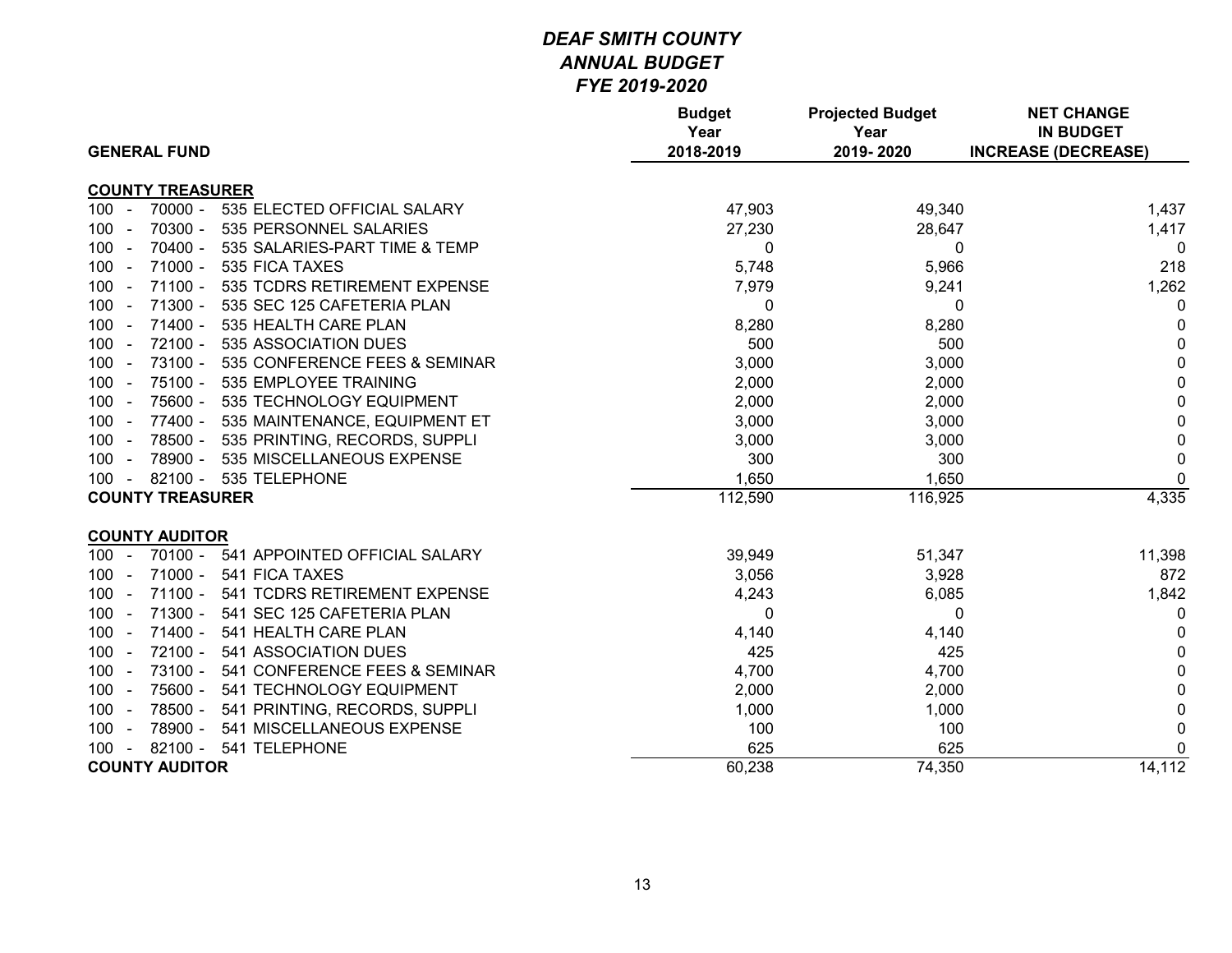| <b>GENERAL FUND</b>                                    | <b>Budget</b><br>Year<br>2018-2019 | <b>Projected Budget</b><br>Year<br>2019-2020 | <b>NET CHANGE</b><br><b>IN BUDGET</b><br><b>INCREASE (DECREASE)</b> |
|--------------------------------------------------------|------------------------------------|----------------------------------------------|---------------------------------------------------------------------|
| <b>COUNTY SHERIFF</b>                                  |                                    |                                              |                                                                     |
| 70000 -<br>545 ELECTED OFFICIAL SALARY<br>$100 -$      | 60,135                             | 61,956                                       | 1,821                                                               |
| 70300 -<br>545 PERSONNEL SALARIES<br>$100 -$           | 745,822                            | 813,548                                      | 67,726                                                              |
| $70500 -$<br>$100 -$<br>545 SALARIES-OVERTIME          | 40,000                             | 40,000                                       | $\mathbf{0}$                                                        |
| 71000 -<br>545 FICA TAXES<br>100                       | 64,716                             | 70,036                                       | 5,320                                                               |
| $71100 -$<br>545 TCDRS RETIREMENT EXPENSE<br>100       | 89,841                             | 108,487                                      | 18,647                                                              |
| 71300 -<br>100<br>545 SEC 125 CAFETERIA PLAN<br>$\sim$ | 216                                | 216                                          | 0                                                                   |
| $71400 -$<br>100<br>545 HEALTH CARE PLAN<br>$\sim$     | 82,800                             | 82,800                                       | 0                                                                   |
| $71500 -$<br>545 UNEMPLOYMENT INSURANCE/TA<br>$100 -$  | 0                                  | $\mathbf{0}$                                 | 0                                                                   |
| 71800 -<br>545 EMPLOYEE TRAVEL ETC<br>100              | 22,000                             | 22,000                                       | 0                                                                   |
| $71900 -$<br>545 UNIFORMS<br>100<br>$\blacksquare$     | 33,000                             | 33,000                                       | $\mathbf{0}$                                                        |
| $72100 -$<br>545 ASSOCIATION DUES<br>100               | 240                                | 240                                          | 0                                                                   |
| 73100 -<br>545 CONFERENCE FEES & SEMINAR<br>100        | 1,000                              | 1,000                                        | 0                                                                   |
| 74000 -<br>$100 -$<br>545 DEBT & LEASE SERVICE         | 0                                  | 0                                            | 0                                                                   |
| 74500 -<br>$100 -$<br>545 DRUG ENFORCEMENT             | 4,000                              | 4,000                                        | $\mathbf 0$                                                         |
| 75100 -<br>545 EMPLOYEE TRAINING<br>100                | 5,000                              | 5,000                                        | $\mathbf 0$                                                         |
| 75500 -<br>545 CAPITAL EQUIPMENT<br>100 <sub>1</sub>   | 95,000                             | 95,000                                       | 0                                                                   |
| 76600 -<br>$100 -$<br>545 WORKERS COMP INSURANCE       | 0                                  | 0                                            | 0                                                                   |
| 76700 -<br>545 NOTICES & PUBLICATIONS<br>$100 -$       | 4,000                              | 4,000                                        | 0                                                                   |
| 77400 -<br>545 MAINTENANCE, EQUIPMENT ET<br>$100 -$    | 10,500                             | 10,500                                       | $\mathbf 0$                                                         |
| 78500 -<br>545 PRINTING, RECORDS, SUPPLI<br>100        | 10,000                             | 10,000                                       | $\mathbf 0$                                                         |
| 78900 -<br>545 MISCELLANEOUS EXPENSE<br>100            | 2,600                              | 2,600                                        | $\mathbf 0$                                                         |
| 79200 -<br>545 RESERVE UNIT<br>100                     | 1,000                              | 1,000                                        | 0                                                                   |
| $82100 -$<br>100<br>545 TELEPHONE<br>$\sim$            | 22,000                             | 22,000                                       | 0                                                                   |
| 82300 -<br>545 TELETYPE & RADIO COMMUNIC<br>$100 -$    | 1,900                              | 1,900                                        | 0                                                                   |
| 83300 -<br><b>545 FUEL</b><br>$100 -$                  | 70,000                             | 70,000                                       | 0                                                                   |
| 83500 -<br>545 VEHICLE MAINTENANCE<br>100<br>$\sim$    | 18,000                             | 18,000                                       | 0                                                                   |
| 88800 -<br>545 K-9 VET & MAINT<br>$100 -$              | 3,000                              | 3,000                                        | $\mathbf{0}$                                                        |
| 89100 -<br>545 COMPUTER SOFTWARE<br>$100 -$            | 20,000                             | 22,000                                       | 2,000                                                               |
| <b>COUNTY SHERIFF</b>                                  | 1,406,770                          | 1,502,284                                    | 95,514                                                              |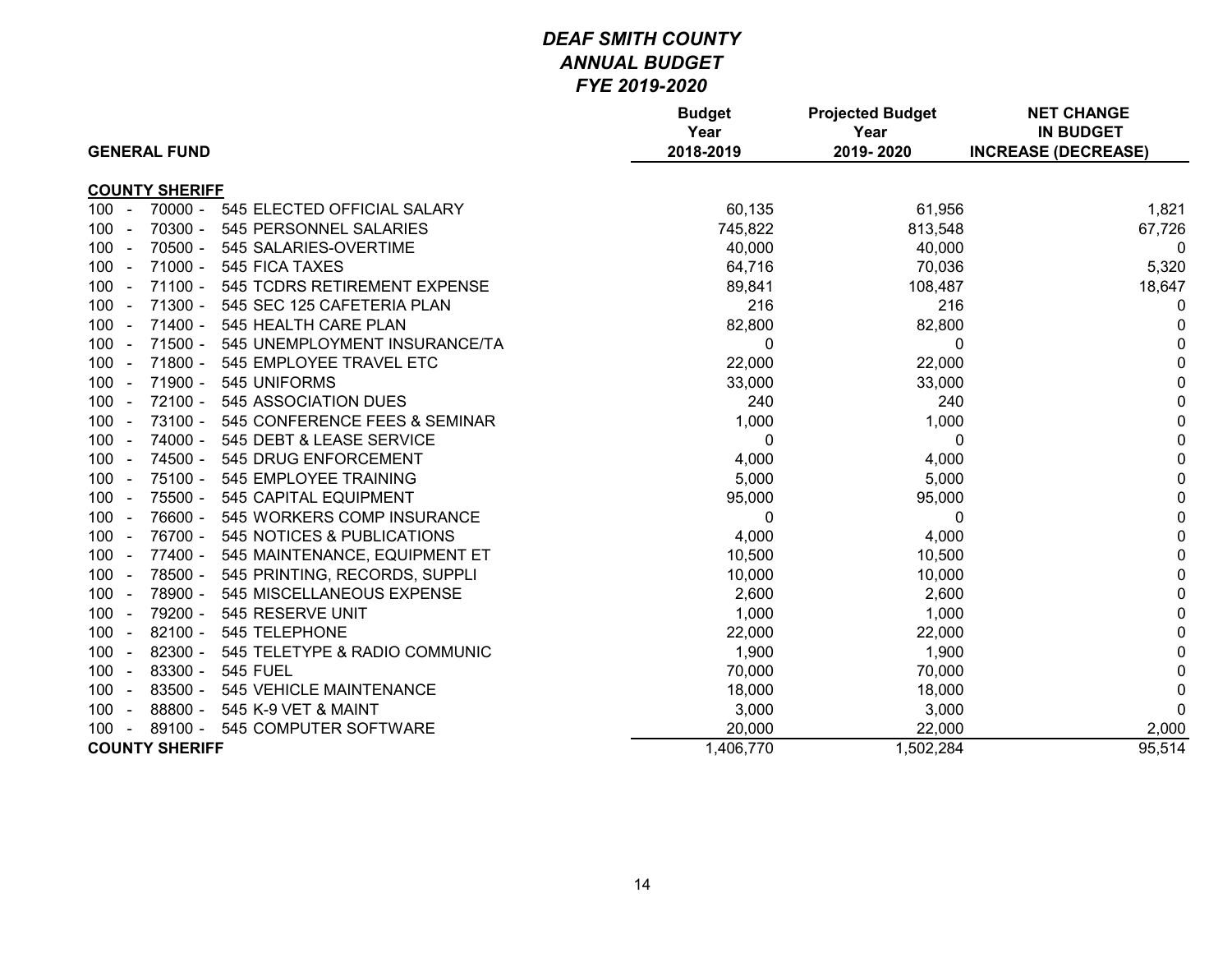| <b>GENERAL FUND</b>                                      | <b>Budget</b><br>Year<br>2018-2019 | <b>Projected Budget</b><br>Year<br>2019-2020 | <b>NET CHANGE</b><br><b>IN BUDGET</b><br><b>INCREASE (DECREASE)</b> |
|----------------------------------------------------------|------------------------------------|----------------------------------------------|---------------------------------------------------------------------|
| <b>COUNTY CORRECTIONAL FACILITIES</b>                    |                                    |                                              |                                                                     |
| 70300 -<br>551 PERSONNEL SALARIES<br>$100 -$             | 779,806                            | 848,996                                      | 69,191                                                              |
| $70500 -$<br>551 SALARIES-OVERTIME<br>$100 -$            | 40,000                             | 40,000                                       | $\Omega$                                                            |
| $71000 -$<br>551 FICA TAXES<br>$100 -$                   | 62,715                             | 68,008                                       | 5,293                                                               |
| $71100 -$<br>551 TCDRS RETIREMENT EXPENSE<br>100         | 87,063                             | 105,346                                      | 18,283                                                              |
| $71300 -$<br>551 SEC 125 CAFETERIA PLAN<br>100<br>$\sim$ | 216                                | 216                                          | 0                                                                   |
| $71400 -$<br>$100 -$<br>551 HEALTH CARE PLAN             | 86,940                             | 86,940                                       | 0                                                                   |
| $71500 -$<br>551 UNEMPLOYMENT INSURANCE/TA<br>100        | 0                                  | $\Omega$                                     | $\mathbf 0$                                                         |
| 71900 -<br>551 UNIFORMS<br>$100 -$                       | 43,500                             | 43,500                                       | 0                                                                   |
| 72500 -<br>$100 -$<br>551 GENERAL & LIAB. INSURANCE      | 0                                  | 0                                            | 0                                                                   |
| 72700 -<br>100<br>551 BUILDING REPAIRS & SUPPLI          | 61,500                             | 61,500                                       | 0                                                                   |
| 74000 -<br>551 DEBT & LEASE SERVICE<br>100<br>$\sim$     | 0                                  | 0                                            | 0                                                                   |
| 75000 -<br>551 EMPLOYEE TESTING<br>$100 -$               | 8,000                              | 8,000                                        | 0                                                                   |
| 75100 -<br>100<br>551 EMPLOYEE TRAINING                  | 13,000                             | 13,000                                       | 0                                                                   |
| 75500 -<br>$100 -$<br>551 CAPITAL EQUIPMENT              | 55,500                             | 55,500                                       | $\mathbf 0$                                                         |
| 76000 -<br>551 FOOD & BOARD<br>$100 -$                   | 113,300                            | 113,300                                      | $\Omega$                                                            |
| 76200 -<br>551 INMATE MEDICAL<br>100<br>$\sim$           | 65,000                             | 70,000                                       | 5,000                                                               |
| 76600 -<br>551 WORKERS COMP INSURANCE<br>$100 -$         | 0                                  | $\Omega$                                     | 0                                                                   |
| 77400 -<br>$100 -$<br>551 MAINTENANCE, EQUIPMENT ET      | 27,160                             | 27,160                                       | 0                                                                   |
| 78500 -<br>$100 -$<br>551 PRINTING, RECORDS, SUPPLI      | 8,000                              | 8,000                                        | $\Omega$                                                            |
| 78700 -<br>$100 -$<br>551 PROFESSIONAL FEES              | 2,100                              | 2,500                                        | 400                                                                 |
| 78900 -<br>$100 -$<br>551 MISCELLANEOUS EXPENSE          | 2,850                              | 2,850                                        | 0                                                                   |
| 82300 -<br>551 TELETYPE & RADIO<br>100                   | 11,000                             | 11,000                                       | 0                                                                   |
| 83300 -<br><b>551 FUEL</b><br>$100 -$                    | 1,500                              | 1,500                                        | $\mathbf 0$                                                         |
| 83500 -<br>551 VEHICLE MAINTENANCE<br>$100 -$            | 5,000                              | 5,000                                        | 0                                                                   |
| $86100 -$<br>551 INMATE HOUSING-CONTRACT<br>$100 -$      | 105,000                            | 105,000                                      | $\Omega$                                                            |
| $86200 -$<br>551 S C A A P EXPENDITURES<br>$100 -$       | 7,544                              | 10,589                                       | 3,045                                                               |
| <b>COUNTY CORRECTIONAL FACILILITIES</b>                  | 1,586,694                          | 1,687,906                                    | 101,211                                                             |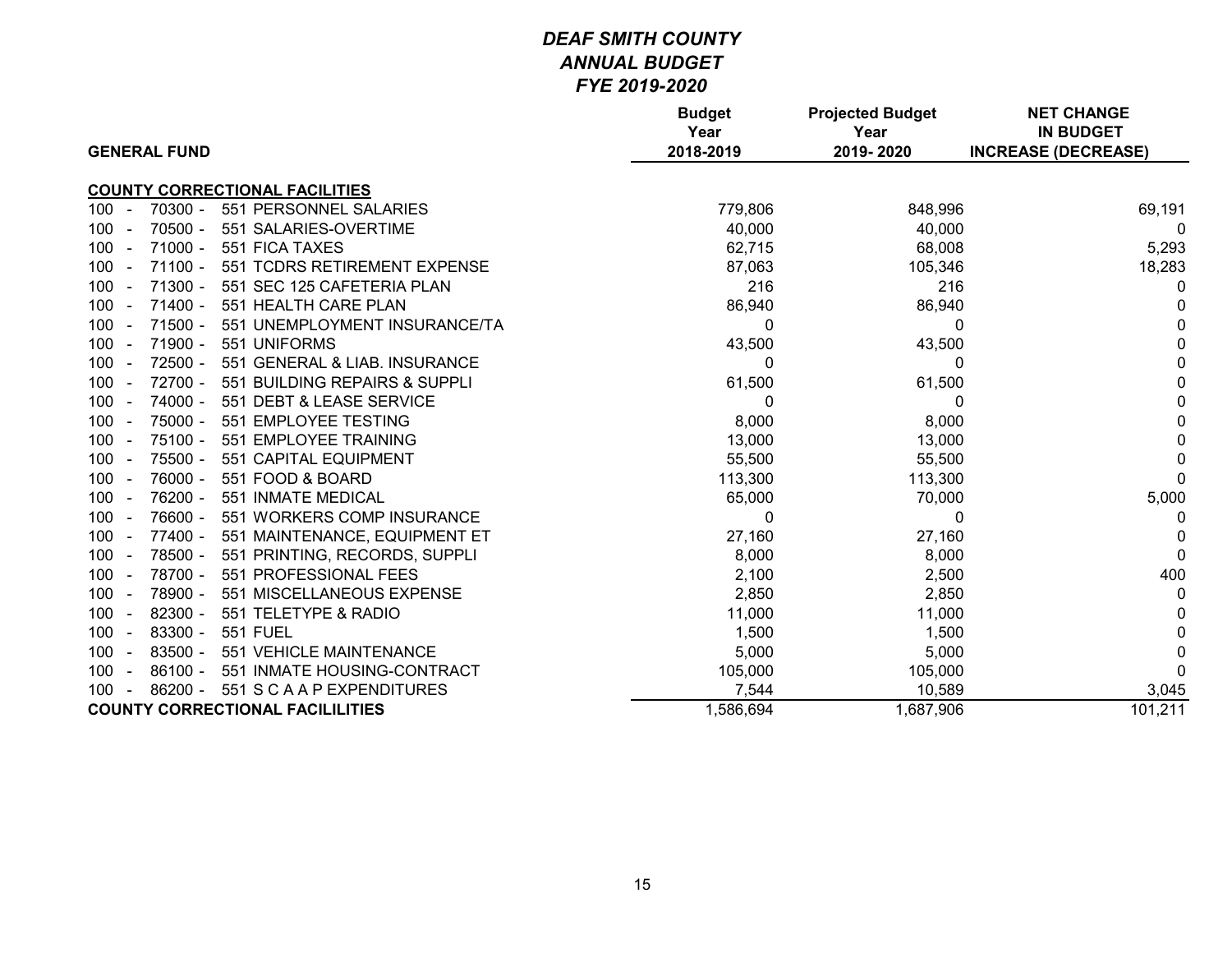| <b>GENERAL FUND</b>                                         | <b>Budget</b><br>Year<br>2018-2019 | <b>Projected Budget</b><br>Year<br>2019-2020 | <b>NET CHANGE</b><br><b>IN BUDGET</b><br><b>INCREASE (DECREASE)</b> |
|-------------------------------------------------------------|------------------------------------|----------------------------------------------|---------------------------------------------------------------------|
|                                                             |                                    |                                              |                                                                     |
| <b>COUNTY LIBRARY</b>                                       |                                    |                                              |                                                                     |
| $100 -$<br>70300 -<br>555 PERSONNEL SALARIES                | 160,362                            | 165,236                                      | 4,873                                                               |
| $70400 -$<br>555 SALARIES-PART TIME & TEMP<br>100<br>$\sim$ | 26,315                             | 27,669                                       | 1,353                                                               |
| $71000 -$<br>100<br>555 FICA TAXES<br>$\sim$                | 14,281                             | 14,757                                       | 476                                                                 |
| $71100 -$<br>100<br>555 TCDRS RETIREMENT EXPENSE<br>$\sim$  | 19,825                             | 22,859                                       | 3,034                                                               |
| 71300 -<br>555 SEC 125 CAFETERIA PLAN<br>100<br>$\sim$      | 72                                 | 72                                           | 0                                                                   |
| $71400 -$<br>100<br>555 HEALTH CARE PLAN<br>$\sim$          | 20,700                             | 20,700                                       | 0                                                                   |
| 71800 -<br>555 EMPLOYEE TRAVEL ETC<br>100                   | 1,000                              | 1,000                                        | 0                                                                   |
| 72500 -<br>555 BOOKS & MATERIALS<br>100<br>$\sim$           | 72,517                             | 72,517                                       | 0                                                                   |
| 72700 -<br>555 BUILDING REPAIR & MAINT<br>100               | 4,000                              | 4,000                                        | 0                                                                   |
| 73100 -<br>555 CONFERENCE FEES & SEMINAR<br>100             | 2,500                              | 2,500                                        | 0                                                                   |
| 73300 -<br>555 CONTRACT SERVICES<br>$100 -$                 | 0                                  | 0                                            | 0                                                                   |
| 75100 -<br>$100 -$<br>555 EMPLOYEE TRN & DEV.               | 1,200                              | 1,200                                        | $\mathbf{0}$                                                        |
| 75500 -<br>555 CAPITAL EQUIPMENT/COMPUTE<br>$100 -$         | 16,700                             | 18,700                                       | 2,000                                                               |
| 77400 -<br>100<br>555 MAINTENANCE, EQUIPMENT ET<br>$\sim$   | 5,750                              | 4,750                                        | $-1,000$                                                            |
| 78300 -<br>555 READING PROGRAM<br>100<br>$\sim$             | 2,500                              | 2,500                                        | $\Omega$                                                            |
| 78500 -<br>100<br>555 PRINTING, RECORDS, SUPPLI             | 4,809                              | 3,809                                        | $-1,000$                                                            |
| $82100 -$<br>555 TELEPHONE<br>100<br>$\sim$                 | 2,225                              | 2,225                                        | $\Omega$                                                            |
| $82500 -$<br>555 UTILITIES<br>100<br>$\sim$                 | 21,500                             | 21,500                                       | 0                                                                   |
| <b>COUNTY LIBRARY</b>                                       | 376,256                            | 385,994                                      | 9,737                                                               |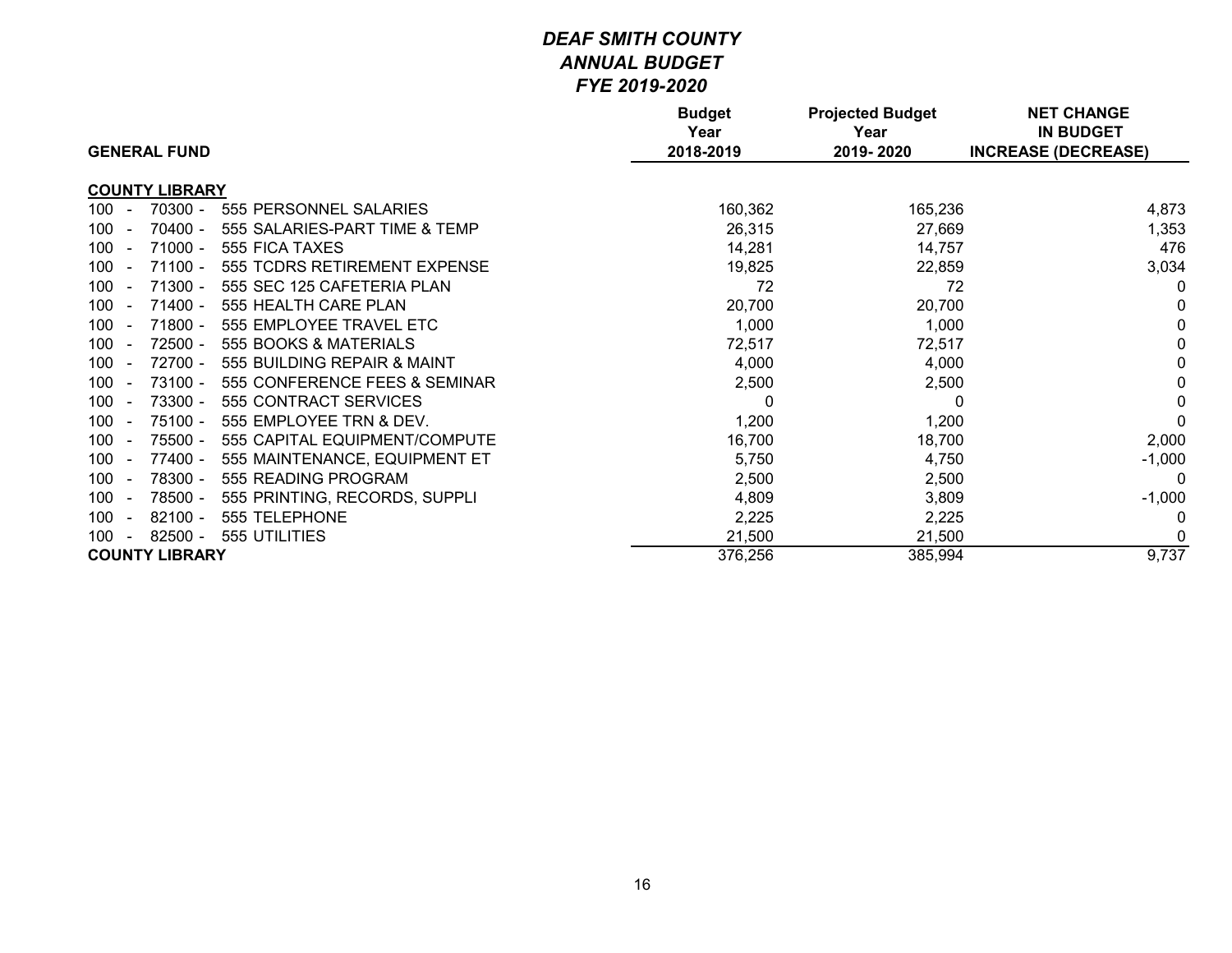| <b>GENERAL FUND</b>                                  | <b>Budget</b><br>Year<br>2018-2019 | <b>Projected Budget</b><br>Year<br>2019-2020 | <b>NET CHANGE</b><br><b>IN BUDGET</b><br><b>INCREASE (DECREASE)</b> |
|------------------------------------------------------|------------------------------------|----------------------------------------------|---------------------------------------------------------------------|
|                                                      |                                    |                                              |                                                                     |
| <b>COUNTY MUSEUM</b>                                 |                                    |                                              |                                                                     |
| 70300 -<br>$100 -$<br>561 PERSONNEL SALARIES         | 62,640                             | 64,536                                       | 1,896                                                               |
| $71000 -$<br>561 FICA TAXES<br>$100 -$               | 4,792                              | 4,937                                        | 145                                                                 |
| $71100 -$<br>$100 -$<br>561 TCDRS RETIREMENT EXPENSE | 6,652                              | 7,648                                        | 995                                                                 |
| 71300 -<br>561 SEC 125 CAFETERIA PLAN<br>$100 -$     | 0                                  | 0                                            | 0                                                                   |
| 71400 -<br>561 HEALTH CARE PLAN<br>$100 -$           | 8,280                              | 8,280                                        | 0                                                                   |
| 72000 -<br>561 ALARM SYSTEM<br>$100 -$               | 1,700                              | 1,700                                        | $\mathbf{0}$                                                        |
| 73100 -<br>561 CONFERENCE FEES & SEMINAR<br>$100 -$  | 150                                | 150                                          | $\mathbf 0$                                                         |
| 75600 -<br>$100 -$<br>561 TECHNOLOGY EQUIPMENT       | 2,000                              | 2,000                                        | $\mathbf 0$                                                         |
| 77400 -<br>561 MAINTENANCE, EQUIPMENT ET<br>$100 -$  | 6,000                              | 6,000                                        | $\mathbf 0$                                                         |
| 78500 -<br>561 PRINTING, RECORDS, SUPPLI<br>$100 -$  | 350                                | 350                                          | $\mathbf 0$                                                         |
| $82100 -$<br>561 TELEPHONE<br>$100 -$                | 2,500                              | 2,500                                        | $\mathbf 0$                                                         |
| $82500 -$<br>561 UTILITIES<br>$100 -$                | 16,500                             | 16,500                                       | $\mathbf 0$                                                         |
| <b>COUNTY MUSEUM</b>                                 | 111,565                            | 114,601                                      | 3,036                                                               |
|                                                      |                                    |                                              |                                                                     |
| <b>COUNTY SOCIAL SERVICES</b>                        |                                    |                                              |                                                                     |
| 565 ELECTED OFFICIAL SALARY<br>$100 -$<br>70000 -    | 10,000                             | 10,000                                       | 0                                                                   |
| 70300 -<br>565 PERSONNEL SALARIES<br>$100 -$         | 30,675                             | 31,676                                       | 1,001                                                               |
| 71000 -<br>565 FICA TAXES<br>$100 -$                 | 3,112                              | 3,188                                        | 77                                                                  |
| $71100 -$<br>$100 -$<br>565 TCDRS RETIREMENT EXPENSE | 4,320                              | 4,939                                        | 619                                                                 |
| 71300 -<br>$100 -$<br>565 SEC 125 CAFETERIA PLAN     | 42                                 | 42                                           | $\mathbf 0$                                                         |
| $71400 -$<br>565 HEALTH CARE PLAN<br>$100 -$         | 4,140                              | 4,140                                        | $\mathbf{0}$                                                        |
| 71800 -<br>565 EMPLOYEE TRAVEL ETC<br>$100 -$        | 2,600                              | 2,600                                        | $\mathbf 0$                                                         |
| 75100 -<br>$100 -$<br>565 EMPLOYEE TRAINING          | 450                                | 450                                          | $\mathbf 0$                                                         |
| 76000 -<br>565 FOOD & MEDICAL<br>$100 -$             | 3,000                              | 3,000                                        | $\mathbf 0$                                                         |
| 77000 -<br>565 INDIGENT CHILD CARE<br>$100 -$        | 20,000                             | 20,000                                       | $\mathbf 0$                                                         |
| 77400 -<br>565 MAINTENANCE, EQUIPMENT ET<br>$100 -$  | 1,000                              | 1,000                                        | 0                                                                   |
| 78500 -<br>$100 -$<br>565 PRINTING, RECORDS, SUPPLI  | 350                                | 350                                          | $\mathbf 0$                                                         |
| $81000 -$<br>$100 -$<br>565 MISCELLANEOUS ASSISTANCE | 23,500                             | 23,500                                       | $\mathbf 0$                                                         |
| $82100 -$<br>565 TELEPHONE<br>$100 -$                | 700                                | 700                                          | $\mathbf 0$                                                         |
| 83300 -<br><b>565 FUEL</b><br>$100 -$                | 1,500                              | 1,500                                        | 0                                                                   |
| <b>COUNTY SOCIAL SERVICES</b>                        | 105,389                            | 107,085                                      | 1,696                                                               |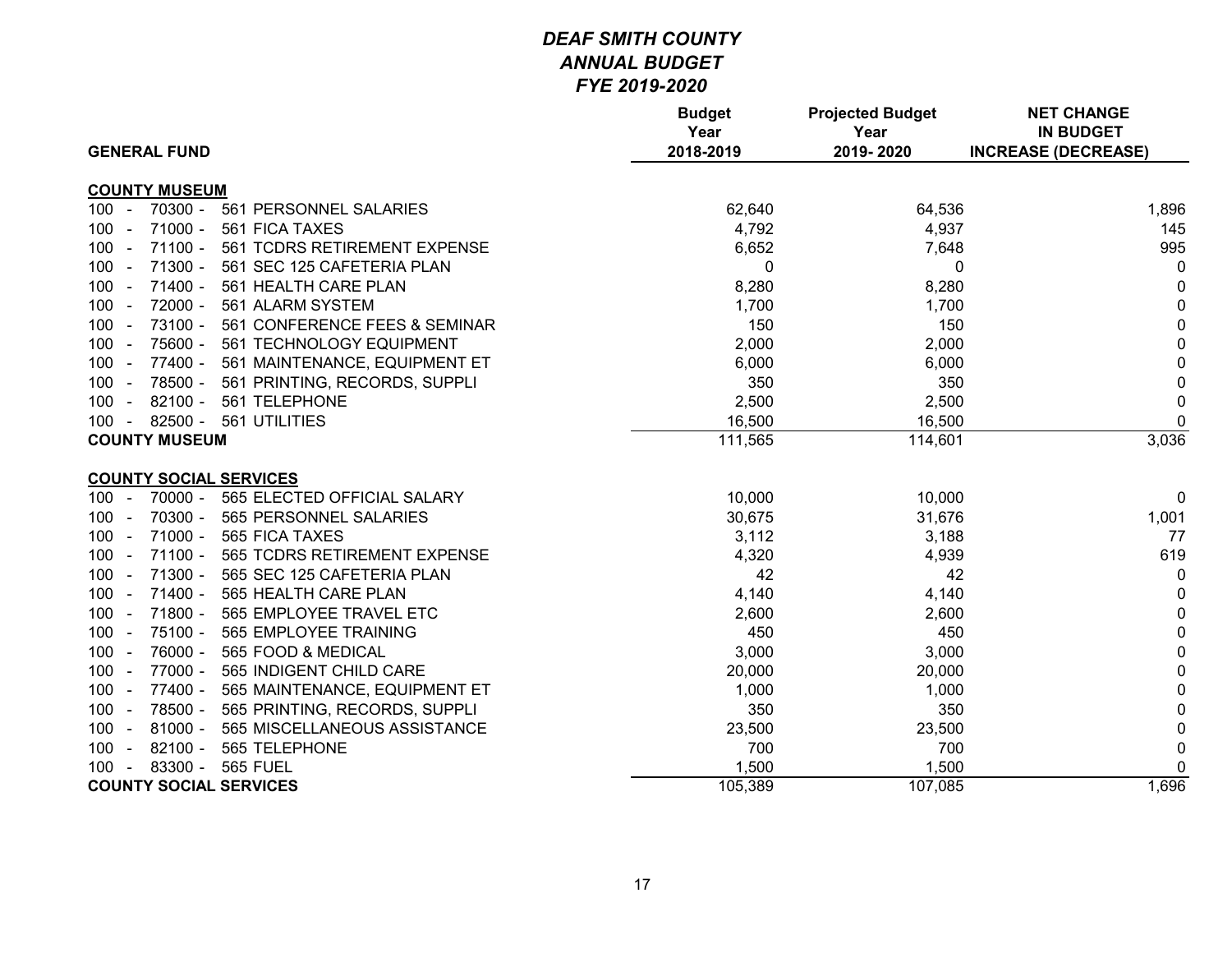|                                                   | <b>Budget</b><br>Year | <b>Projected Budget</b><br>Year | <b>NET CHANGE</b><br><b>IN BUDGET</b> |
|---------------------------------------------------|-----------------------|---------------------------------|---------------------------------------|
| <b>GENERAL FUND</b>                               | 2018-2019             | 2019-2020                       | <b>INCREASE (DECREASE)</b>            |
| <b>COUNTY EXTENSION SERVICE</b>                   |                       |                                 |                                       |
| 70300 -<br>571 PERSONNEL SALARIES<br>$100 -$      | 69,980                | 72,122                          | 2,142                                 |
| $70400 -$<br>571 SALARIES-PART TIME & TEMP<br>100 | 28,317                | 17,837                          | $-10,480$                             |
| $71000 -$<br>571 FICA TAXES<br>100<br>$\sim$      | 7,520                 | 6,882                           | $-638$                                |
| $71100 -$<br>571 TCDRS RETIREMENT EXPENSE<br>100  | 10,439                | 10,660                          | 221                                   |
| $71300 -$<br>571 SEC 125 CAFETERIA PLAN<br>100    | 0                     | 0                               | 0                                     |
| $71400 -$<br>571 HEALTH CARE PLAN<br>100          | 12,420                | 12,420                          |                                       |
| 71800 -<br>571 EMPLOYEE TRAVEL ETC<br>100         | 17,000                | 17,000                          |                                       |
| $72100 -$<br>571 ASSOCIATION DUES<br>100          | 700                   | 700                             |                                       |
| $73100 -$<br>571 CONFERENCE FEES & SEMINAR<br>100 | 5,000                 | 5,000                           |                                       |
| 74000 -<br>571 DEBT & LEASE SERVICE<br>100        | 0                     |                                 |                                       |
| 75500 -<br>571 CAPITAL EQUIPMENT<br>100           | 5,730                 | 5,730                           |                                       |
| 100<br>77400 -<br>571 MAINTENANCE, EQUIPMENT ET   | 6,000                 | 6,000                           |                                       |
| 78500 -<br>571 PRINTING, RECORDS, SUPPLI<br>100   | 6,500                 | 6,500                           |                                       |
| 78900 -<br>571 MISCELLANEOUS EXPENSE<br>100       | 0                     |                                 |                                       |
| $82100 -$<br>571 TELEPHONE<br>100                 | 4,000                 | 4,000                           |                                       |
| $82500 -$<br>571 UTILITIES<br>100                 | 10,000                | 10,000                          |                                       |
| 83300 -<br><b>571 FUEL</b><br>100                 | 4,500                 | 4,500                           |                                       |
| 83500 -<br>571 VEHICLE MAINTENANCE<br>100         | 1,500                 | 1,500                           |                                       |
| 89200 -<br>571 REIMBURSED TRAVEL<br>100           | 0                     |                                 |                                       |
| <b>COUNTY EXTENSION SERVICE</b>                   | 189,606               | 180,851                         | $-8,755$                              |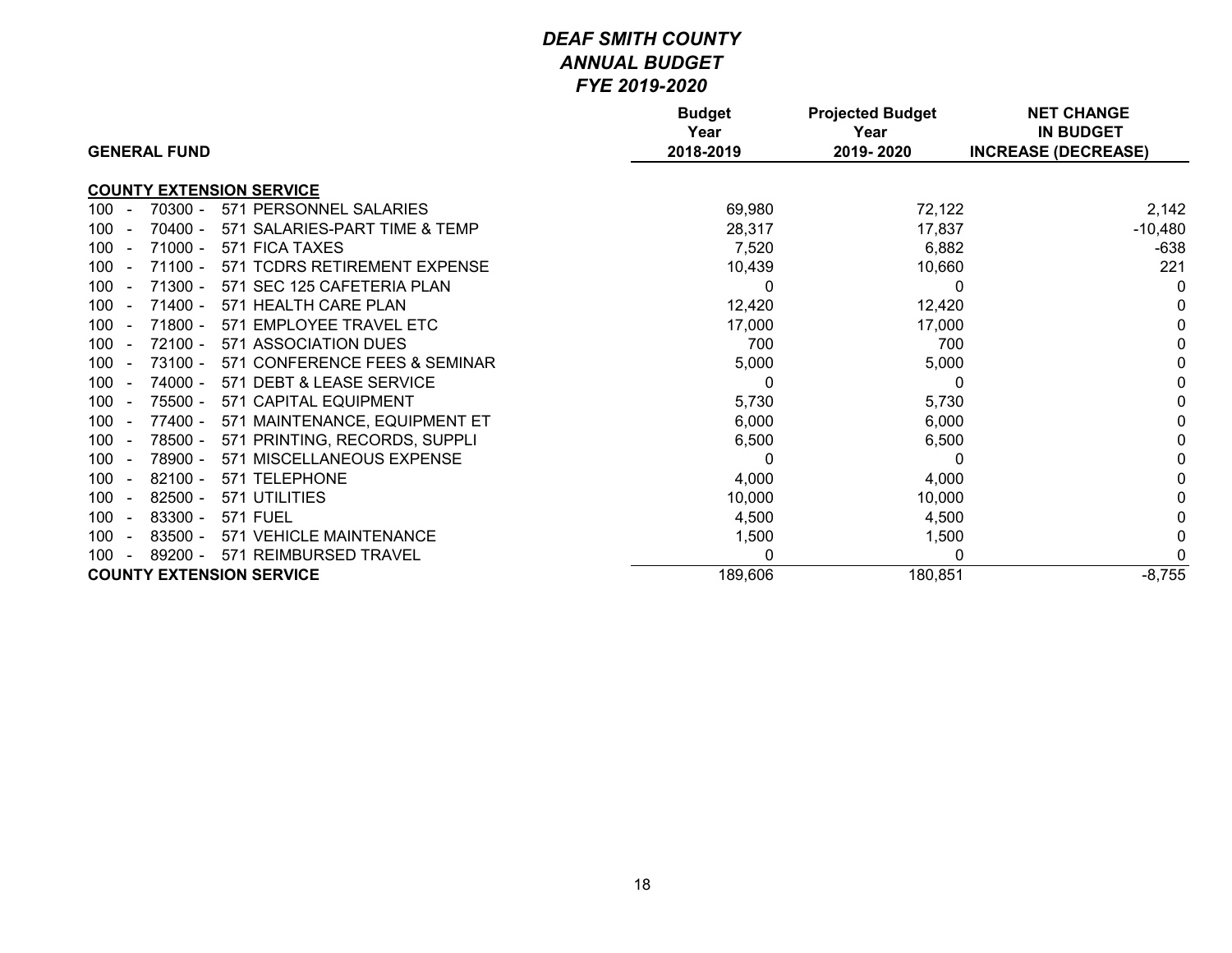|                            | <b>GENERAL FUND</b> |                               |    | <b>Budget</b><br>Year<br>2018-2019 | <b>Projected Budget</b><br>Year<br>2019-2020 | <b>NET CHANGE</b><br><b>IN BUDGET</b><br><b>INCREASE (DECREASE)</b> |
|----------------------------|---------------------|-------------------------------|----|------------------------------------|----------------------------------------------|---------------------------------------------------------------------|
|                            |                     | <b>COUNTY WIDE SERVICES</b>   |    |                                    |                                              |                                                                     |
| 100<br>$\sim$              | $59100 -$           | 575 APPRAISAL DISTRICT FUNDIN |    | 160,000                            | 151,000                                      | $-9,000$                                                            |
| 100                        | $59500 -$           | 575 STATE FEES                |    | 250,000                            | 250,000                                      | 0                                                                   |
| $100 -$                    | $70000 -$           | 575 ELECTED OFFICIAL SALARY   |    | 9,398                              | 9,398                                        | 0                                                                   |
| $100 -$                    | 70100 -             | 575 APPOINTED OFFICIAL SALARY |    | 82,275                             | 84,698                                       | 2,423                                                               |
| 100                        | 70300 -             | 575 PERSONNEL SALARIES        |    | 45,120                             | 20,968                                       | $-24,152$                                                           |
| 100 -                      | $71000 -$           | 575 FICA TAXES                |    | 10,465                             | 8,802                                        | $-1,662$                                                            |
| 100                        | $71100 -$           | 575 TCDRS RETIREMENT EXPENSE  |    | 14,527                             | 13,635                                       | $-892$                                                              |
| $100 -$                    | 71300 -             | 575 SEC 125 CAFETERIA PLAN    |    | 48                                 | 48                                           | $\mathbf 0$                                                         |
| 100 -                      | 71400 -             | 575 HEALTH CARE PLAN          |    | 12,420                             | 8,280                                        | $-4,140$                                                            |
| $100 -$                    | 71500 -             | 575 UNEMPLOYMENT INSURANCE/TA |    | 10,000                             | 19,000                                       | 9,000                                                               |
| $100 -$                    | 71800 -             | 575 EMPLOYEE TRAVEL ETC       |    | 500                                | 500                                          | 0                                                                   |
| 100<br>$\sim$              | $72100 -$           | 575 ASSOCIATION DUES          |    | 11,000                             | 11,000                                       | $\mathbf{0}$                                                        |
| 100                        | 72200 -             | 575 AUDIT FEES & EXPENSE      |    | 16,000                             | 16,000                                       | $\mathbf{0}$                                                        |
| $100 -$                    | 72300 -             | 575 BONDS & NOTARY            |    | 6,400                              | 7,000                                        | 600                                                                 |
| $100 -$                    | 72600 -             | 575 CIVIL DEFENSE             |    | 0                                  | 0                                            | 0                                                                   |
| 100<br>$\sim$              | 72800 -             | 575 COFFEE ROOM SUPPLIES      |    | 5,000                              | 5,000                                        | $\mathbf{0}$                                                        |
| 100 -                      | 73000 -             | 575 COMMUNITY SERVICE         |    | 9,000                              | 10,000                                       | 1,000                                                               |
| 100                        | 73100 -             | 575 CONFERENCE & SEMINARS     |    | 500                                | 4,000                                        | 3,500                                                               |
| $100 -$                    | 73500 -             | 575 COPY MACHINE              |    | $\mathbf 0$                        | $\mathbf 0$                                  | 0                                                                   |
| 100 -                      | 73700 -             | 575 COURT REPORTER            |    | 24,000                             | 24,000                                       | $\pmb{0}$                                                           |
| 100<br>$\sim$              | 73800 -             | 575 JUVENILE PEACE OFFICE     |    | 13,500                             | 13,500                                       | $\pmb{0}$                                                           |
| $100 -$                    | 73900 -             | 575 SUPPLEMENT LAW LIBRARY    |    | 15,000                             | 15,000                                       | $\mathbf 0$                                                         |
| 100<br>$\sim$              | 74700 -             | 575 ELECTION EXPENSES         |    | 21,000                             | 31,000                                       | 10,000                                                              |
| $100 -$                    | 74900 -             | 575 ELEVATOR INSPECTION & REP |    | 2,000                              | 2,000                                        | 0                                                                   |
| $100 -$                    | 75500 -             | 575 CAPITAL EQUIPMENT         |    | 465,000                            | 420,000                                      | $-45,000$                                                           |
| $100 -$                    | 75800 -             | 575 FIRE PROTECTION-CITY      |    | 338,000                            | 351,500                                      | 13,500                                                              |
| $100 -$                    | 75900 -             | 575 FIRE PROTECTION-RURAL DEP |    | 18,000                             | 20,000                                       | 2,000                                                               |
| 100<br>$\sim$              | 76400 -             | 575 HEALTH CARE PLAN SHORTAGE |    | 347,500                            | 766,000                                      | 418,500                                                             |
| 100                        | 76500 -             | 575 GENERAL INSURANCE         |    | 85,000                             | 97,000                                       | 12,000                                                              |
| $100 -$                    | 76600 -             | 575 WORKERS COMP INSURANCE    |    | 50,000                             | 50,000                                       | 0                                                                   |
| $100 -$                    | 76700 -             | 575 NOTICES & PUBLICATIONS    |    | 2,000                              | 2,000                                        | 0                                                                   |
| 100<br>$\sim$              | 77200 -             | 575 INSECT CONTROL            |    | 750                                | 750                                          | $\mathbf 0$                                                         |
| $100 -$                    | 77400 -             | 575 MAINTENANCE, EQUIPMENT ET |    | 3,500                              | 3,500                                        | $\pmb{0}$                                                           |
| 100 <sub>1</sub><br>$\sim$ | 77600 -             | 575 HAIL DAMAGE REPAIR        |    | 0                                  | 0                                            | $\mathbf 0$                                                         |
| $100 -$                    | 77700 -             | 575 LEGAL EXPENSE             |    | 40,000                             | 40,000                                       | $\pmb{0}$                                                           |
| $100 -$                    | 78000 -             | 575 POSTAGE & SHIPPING        | 19 | 24,000                             | 24,000                                       | $\pmb{0}$                                                           |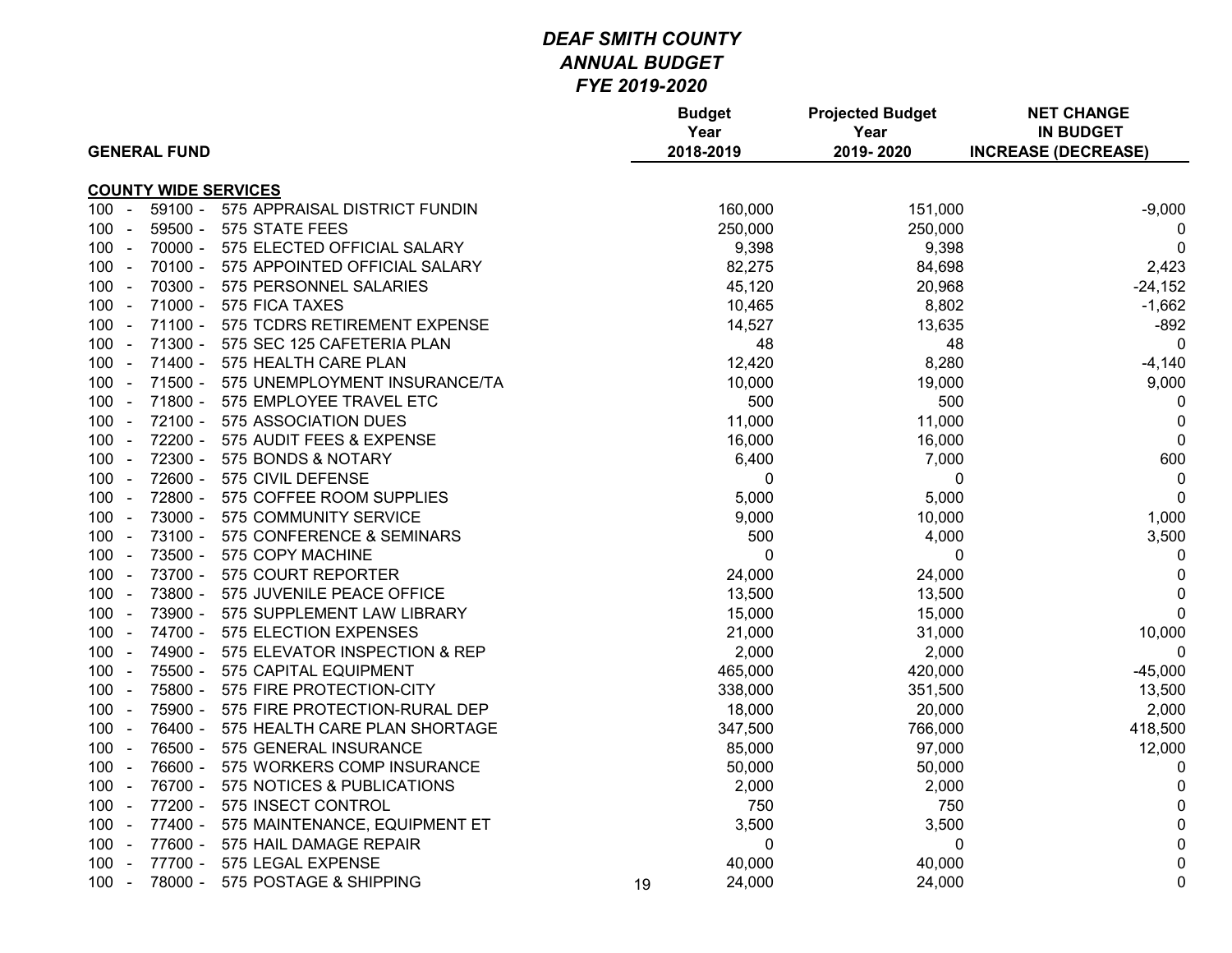|     |                             |                               | <b>Budget</b><br>Year | <b>Projected Budget</b><br>Year | <b>NET CHANGE</b><br><b>IN BUDGET</b> |
|-----|-----------------------------|-------------------------------|-----------------------|---------------------------------|---------------------------------------|
|     | <b>GENERAL FUND</b>         |                               | 2018-2019             | 2019-2020                       | <b>INCREASE (DECREASE)</b>            |
| 100 | 78500 -                     | 575 PRINTING, RECORDS, SUPPLI | 4,500                 | 7,500                           | 3,000                                 |
| 100 | 78700 -                     | 575 PROFESSIONAL FEES         | 60,500                | 74,500                          | 14,000                                |
| 100 | 78900 -                     | 575 MISCELLANEOUS EXPENSE     | 10,730                | 28,331                          | 17,601                                |
| 100 | 79000 -                     | 575 RENT-STATE HEALTH DEPT    |                       |                                 |                                       |
| 100 | 79100 -                     | 575 RENT-COUNTY               | 6,750                 | 7,650                           | 900                                   |
| 100 | 79300 -                     | 575 SAFETY                    | 1,500                 | 1,500                           |                                       |
| 100 | $82100 -$                   | 575 TELEPHONE                 | 4,000                 | 4,000                           |                                       |
| 100 | $82500 -$                   | 575 UTILITIES                 | 125,000               | 150,000                         | 25,000                                |
| 100 | $84500 -$                   | 575 JUVENILE MANAGEMENT       |                       |                                 |                                       |
| 100 | $85100 -$                   | 575 INDIGENT DEFENSE-JP COURT | 2,000                 | 2,000                           |                                       |
| 100 | 85200 -                     | 575 INDIGENT DEFENSE-COUNTY C | 21,000                | 24,000                          | 3,000                                 |
| 100 | 85300 -                     | 575 INDIGENT DEFENSE-DISTRICT | 133,000               | 165,000                         | 32,000                                |
| 100 | 85400 -                     | 575 ATTORNEYS-FAMILY COURT    | 57,000                | 80,000                          | 23,000                                |
| 100 | $86100 -$                   | 575 JURORS-ALL COURTS         | 10,000                | 10,000                          |                                       |
| 100 | $86600 -$                   | 575 SENIOR CITIZENS MEALS     | 750                   | 750                             |                                       |
| 100 | $89100 -$                   | 575 COMPUTER SOFTWARE         | 76,290                | 76,290                          |                                       |
| 100 | 89300 -                     | 575 LEGISLATIVE EXPENSE       | 0                     |                                 |                                       |
|     | <b>COUNTY WIDE SERVICES</b> |                               | 2,604,922             | 3,111,099                       | 506,178                               |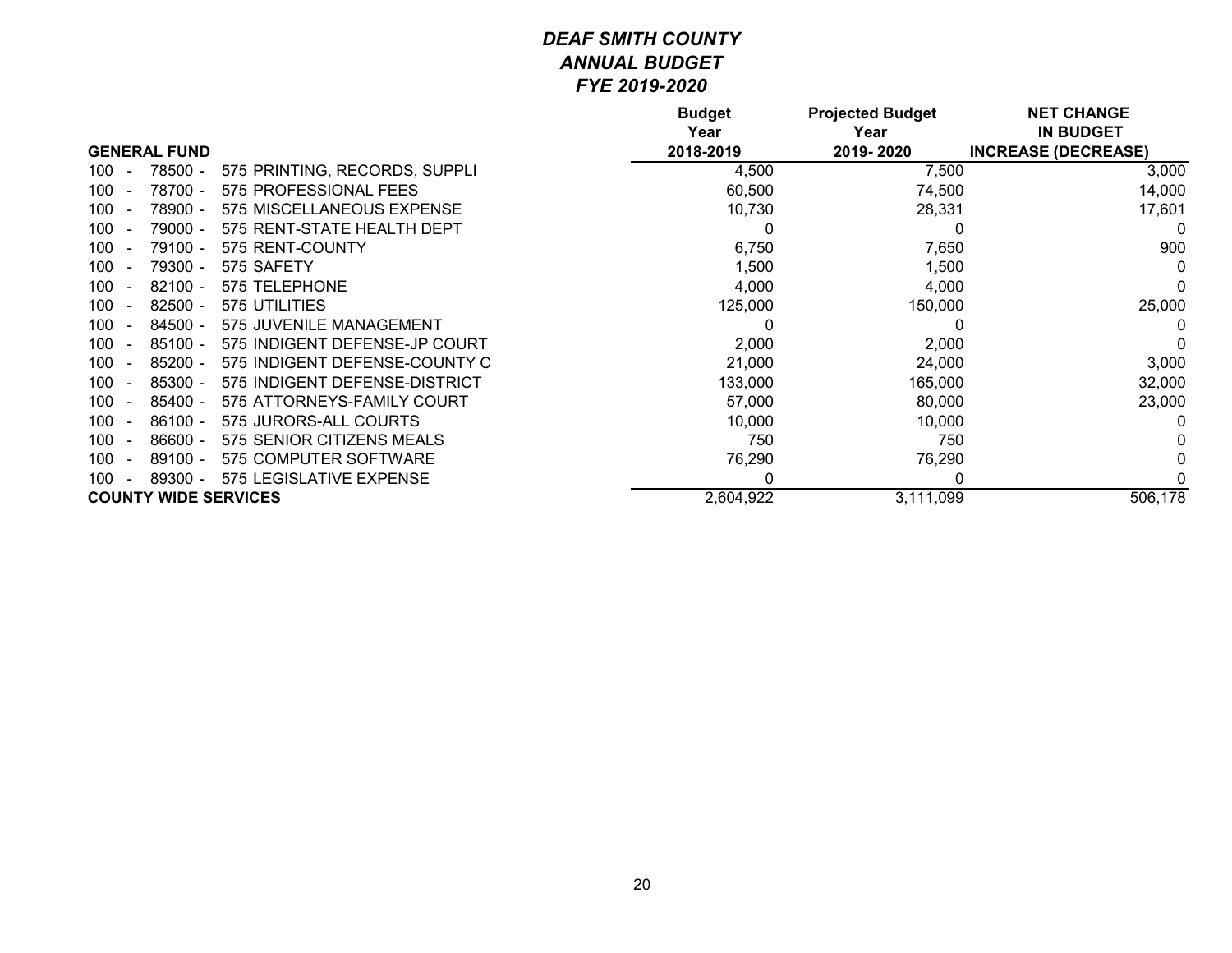|                                                     | <b>Budget</b><br>Year | <b>Projected Budget</b><br>Year | <b>NET CHANGE</b><br><b>IN BUDGET</b> |
|-----------------------------------------------------|-----------------------|---------------------------------|---------------------------------------|
| <b>GENERAL FUND</b>                                 | 2018-2019             | 2019-2020                       | <b>INCREASE (DECREASE)</b>            |
| <b>COUNTY MAINTENANCE DEPT</b>                      |                       |                                 |                                       |
| 70300 -<br>578 PERSONNEL SALARIES<br>$100 -$        | 110,749               | 113,981                         | 3,232                                 |
| 71000 -<br>578 FICA TAXES<br>$100 -$                | 8,472                 | 8,720                           | 247                                   |
| $71100 -$<br>578 TCDRS RETIREMENT<br>$100 -$        | 11,762                | 13,507                          | 1,745                                 |
| 71300 -<br>578 SEC 125 CAFETERIA PLAN<br>$100 -$    | 72                    | 72                              | 0                                     |
| 71400 -<br>$100 -$<br>578 HEALTH CARE PLAN          | 16,560                | 16,560                          | 0                                     |
| 71900 - 578 UNIFORMS<br>$100 -$                     | 4,200                 | 4,200                           | $\mathbf{0}$                          |
| 72700 -<br>578 BUILDING MAINTENANCE & RE<br>$100 -$ | 75,000                | 175,000                         | 100,000                               |
| 77400 -<br>578 MAINTENANCE, EQUIPMENT ET<br>$100 -$ | 10,000                | 10,000                          | 0                                     |
| 77500 -<br>578 JANITOR SUPPLIES & MAINT.<br>$100 -$ | 25,500                | 25,500                          | 0                                     |
| 83300 - 578 FUEL<br>$100 -$                         | 2,500                 | 2,500                           | $\mathbf{0}$                          |
| <b>COUNTY MAINTENANCE DEPT</b>                      | 264,815               | 370,040                         | 105,225                               |
| <b>222ND COMMUNITY SUPERVISION</b>                  |                       |                                 |                                       |
| 58100 - 581 222ND COMMUNITY SUPERVISI<br>$100 -$    | $\pmb{0}$             | 0                               | 0                                     |
| 72700 -<br>581 BUILDING REPAIR, SUPPLIES<br>$100 -$ | 5,980                 | 5,980                           | 0                                     |
| 76200 -<br>581 INMATE MEDICAL<br>$100 -$            | 5,000                 | 5,000                           | 0                                     |
| 82100 -<br>581 TELEPHONE<br>$100 -$                 | 4,025                 | 4,025                           | $\pmb{0}$                             |
| <b>222ND COMMUNITY SUPERVISION</b>                  | 15,005                | 15,005                          | $\overline{0}$                        |
| <b>JUVENILE SERVICES</b>                            |                       |                                 |                                       |
| 100 - 58500 - 585 JUVENILE SERVICES-COUNTY          | 261,244               | 261,244                         | 0                                     |
| <b>JUVENILE SERVICES</b>                            | 261,244               | 261,244                         | $\overline{0}$                        |
|                                                     |                       |                                 |                                       |
| <b>GENERAL FUND</b><br>Income Budget Totals         | 8,710,687             | 9,543,834                       | 833,147                               |
| <b>Expense Budget Totals</b>                        | 8,710,687             | 9,543,834                       | 833,147                               |
|                                                     |                       |                                 |                                       |
| <b>Excess of Revenue over Expenditures</b>          | 0                     | 0                               | 0                                     |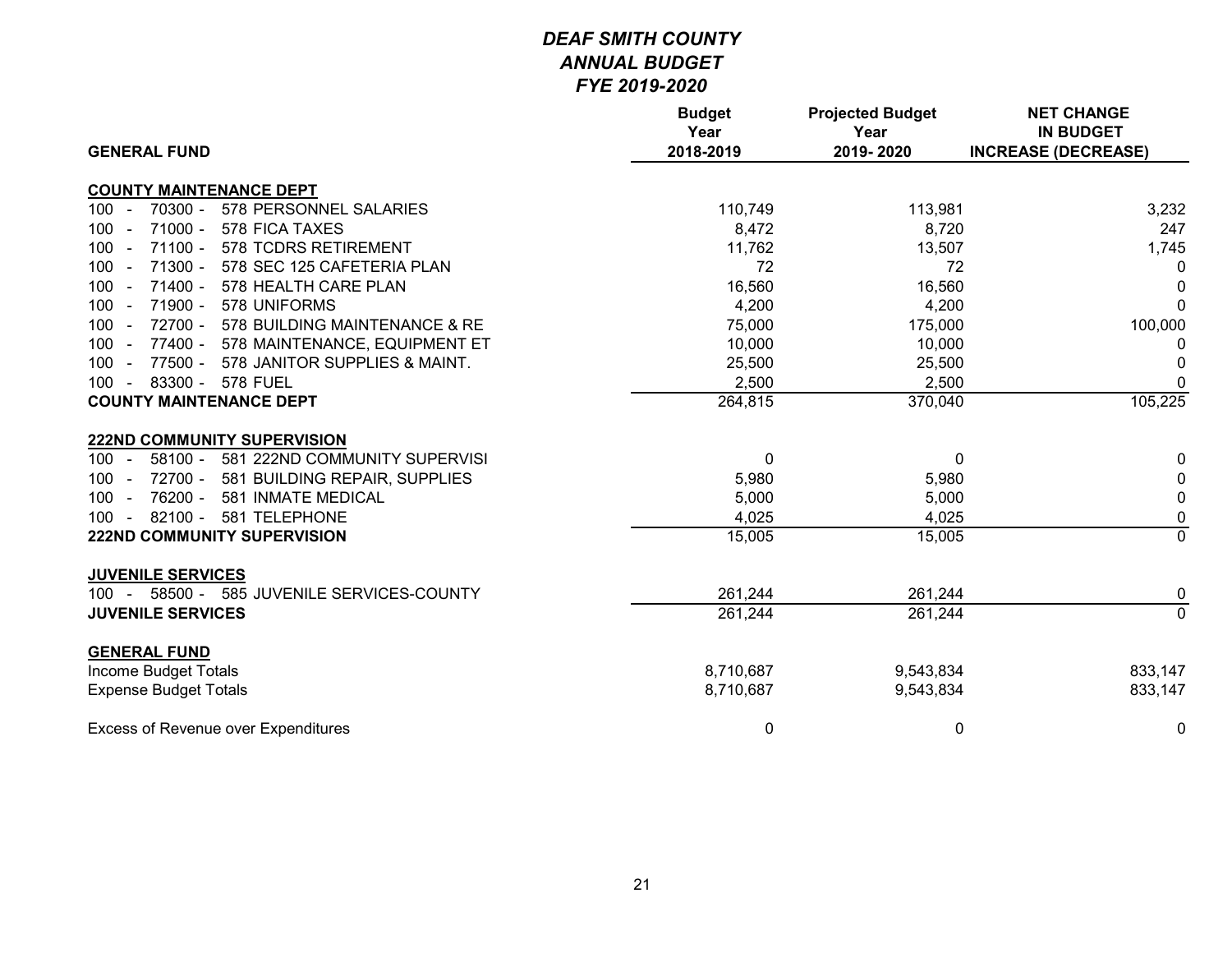|                                                                       | <b>Budget</b><br>Year<br>2018-2019 | <b>Projected Budget</b><br>Year<br>2019-2020 | <b>NET CHANGE</b><br><b>IN BUDGET</b><br><b>INCREASE (DECREASE)</b> |
|-----------------------------------------------------------------------|------------------------------------|----------------------------------------------|---------------------------------------------------------------------|
| <b>ROAD &amp; BRIDGE FUND</b>                                         |                                    |                                              |                                                                     |
| <b>FUND BALANCE</b><br>$150 - 39900 -$<br>399 PRIOR YR CARRYOVER USED | $-42,000$                          | 0                                            |                                                                     |
| <b>FUND BALANCE</b>                                                   | $-42,000$                          | 0                                            | 42,000<br>42,000                                                    |
| <b>TAX REVENUE</b>                                                    |                                    |                                              |                                                                     |
| 150 - 40100 -<br>400 ADVALOREM TAXES                                  | 895,211                            | 932,110                                      | 36,899                                                              |
| 400 MOTOR VEHICLE REGISTRATION<br>150 - 40200 -                       | 324,000                            | 324,000                                      | 0                                                                   |
| $150 - 40300 -$<br>400 DELINQUENT ADVALOREM TAXE                      | 15,000                             | 15,000                                       | 0                                                                   |
| 150 - 40400 -<br>400 ROAD & BRIDGE SPECIAL ASSESSMENT                 | 200,000                            | 200,000                                      | 0                                                                   |
| <b>TAX REVENUE</b>                                                    | 1,434,211                          | 1,471,110                                    | 36,899                                                              |
| <b>OTHER REVENUE</b>                                                  |                                    |                                              |                                                                     |
| 150 - 48100 - 480 STATE COMPTROLLER-WEIGHTS                           | 80,000                             | 80,000                                       | 0                                                                   |
| 150 - 48200 -<br>480 BOND FORFEITURES                                 | 0                                  | 0                                            | 0                                                                   |
| 150 - 48300 -<br>480 CAPITAL CREDITS - DEAF SMITH REC                 | 700                                | 700                                          | 0                                                                   |
| 150 - 48400 -<br>480 RENTAL INCOME-PCT 3 AND 4                        | 6,000                              | 6,000                                        | 0                                                                   |
| 150 - 48900 -<br>480 MISCELLANEOUS REVENUE                            | 3,600                              | 3,600                                        | 0                                                                   |
| <b>OTHER REVENUE</b>                                                  | 90,300                             | 90,300                                       | $\overline{0}$                                                      |
| <b>REIMBURSED EXPENSES</b>                                            |                                    |                                              |                                                                     |
| 150 - 48100 - 489 CULVERT & TILE PCT 1                                | 1,500                              | 1,500                                        | 0                                                                   |
| 489 CULVERT & TILE PCT 2<br>150 - 48200 -                             | 1,500                              | 1,500                                        | 0                                                                   |
| 150 - 48300 - 489 CULVERT & TILE PCT 3                                | 1,500                              | 1,500                                        | 0                                                                   |
| 489 CULVERT & TILE PCT 4<br>150 - 48400 -                             | 1,500                              | 1,500                                        | 0                                                                   |
| <b>REIMBURSED EXPENSES</b>                                            | 6,000                              | 6,000                                        | $\overline{0}$                                                      |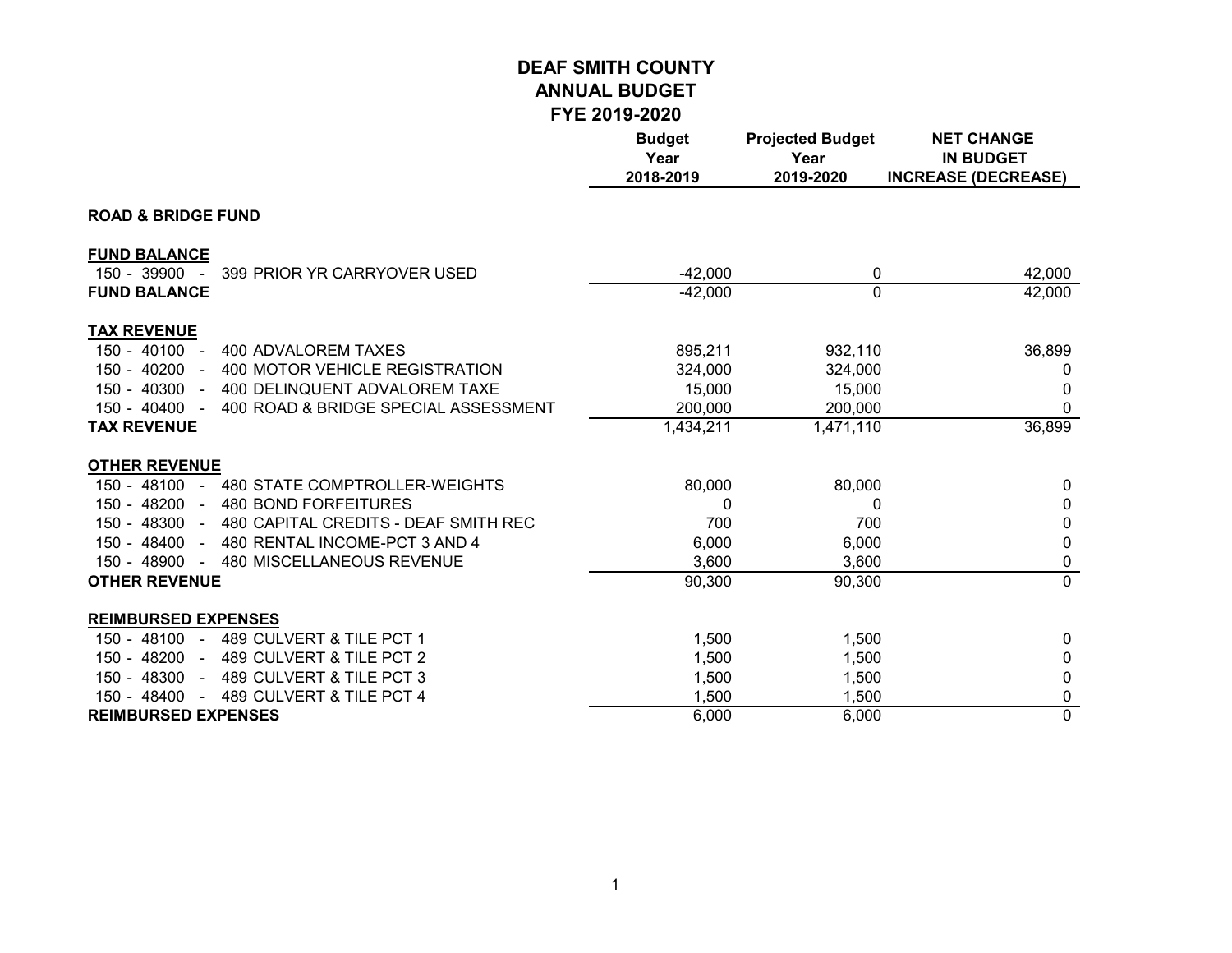|                                                                | <b>Budget</b><br>Year<br>2018-2019 | <b>Projected Budget</b><br>Year<br>2019-2020 | <b>NET CHANGE</b><br><b>IN BUDGET</b><br><b>INCREASE (DECREASE)</b> |
|----------------------------------------------------------------|------------------------------------|----------------------------------------------|---------------------------------------------------------------------|
| <b>INVESTMENT REVENUE</b><br>150 - 49000 - 490 INTEREST INCOME | 0                                  |                                              |                                                                     |
| <b>INVESTMENT REVENUE</b>                                      |                                    |                                              | 0                                                                   |
| <b>INTER FUND TRANSFERS</b>                                    |                                    |                                              |                                                                     |
| 150 - 41800 - 499 LATERAL ROAD FUND                            | 29,500                             | 29,500                                       | 0                                                                   |
| 150 - 41900 - 499 RIGHT OF WAY FUND                            | 35,500                             | 35,500                                       |                                                                     |
| <b>INTER FUND TRANSFERS</b>                                    | 65,000                             | 65,000                                       | 0                                                                   |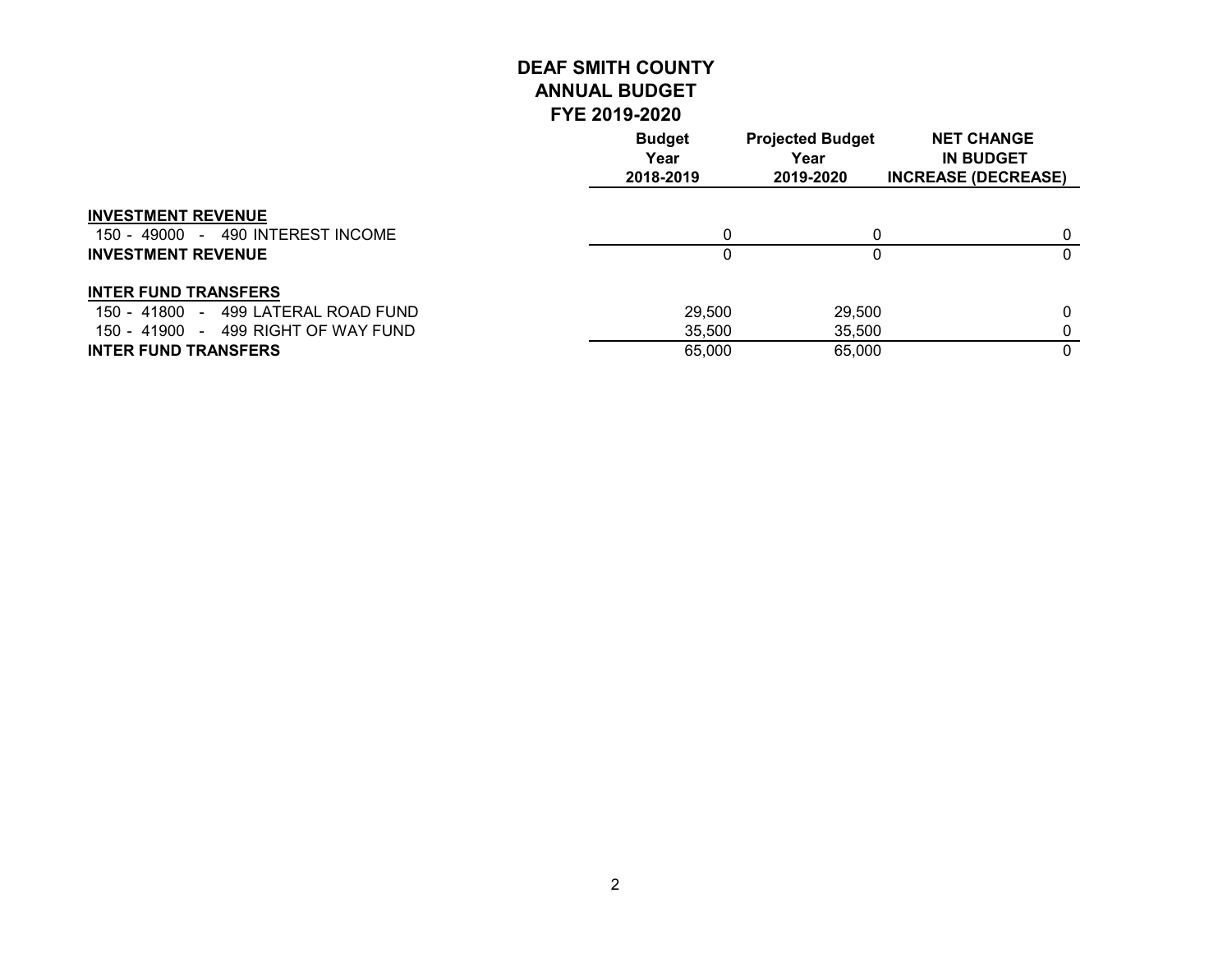|                              |                               | <b>Budget</b><br>Year<br>2018-2019 | <b>Projected Budget</b><br>Year<br>2019-2020 | <b>NET CHANGE</b><br><b>IN BUDGET</b><br><b>INCREASE (DECREASE)</b> |
|------------------------------|-------------------------------|------------------------------------|----------------------------------------------|---------------------------------------------------------------------|
| <b>PRECINCT ONE</b>          |                               |                                    |                                              |                                                                     |
| 150 - 70000<br>$\sim$        | 601 ELECTED OFFICIAL SALARY   | 19,999                             | 19,999                                       | 0                                                                   |
| 150 - 70300 -                | 601 PERSONNEL SALARIES        | 199,438                            | 206,064                                      | 6,626                                                               |
| 150 - 70500<br>$\sim$ $\sim$ | 601 SALARIES-OVERTIME         | 3,000                              | 3,000                                        | 0                                                                   |
| $150 - 71000 -$              | 601 FICA TAXES                | 17,016                             | 17,523                                       | 507                                                                 |
| 150 - 71100 -                | 601 TCDRS RETIREMENT EXP      | 23,623                             | 27,144                                       | 3,521                                                               |
| 150 - 71300 -                | 601 SEC 125 CAFETERIA PLAN    | 72                                 | 72                                           | 0                                                                   |
| $150 - 71400 -$              | 601 HEALTH CARE PLAN          | 24,840                             | 24,840                                       | $\Omega$                                                            |
| 150 - 71500<br>$\sim$        | 601 UNEMPLOYMENT INSURANCE/TA | 0                                  | 0                                            | 0                                                                   |
| $150 - 71800 -$              | 601 COMMISSIONERS TRAVEL ALLO | 0                                  | 0                                            | 0                                                                   |
| 150 - 71900 -                | 601 UNIFORMS                  | 5,000                              | 5,000                                        | 0                                                                   |
| $150 - 72100 -$              | 601 ASSOCIATION DUES          | 0                                  | 0                                            | 0                                                                   |
| 150 - 72500 -                | 601 MATERIALS & SUPPLIES      | 42,000                             | 42,000                                       | 0                                                                   |
| 150 - 72700 -                | 601 REPAIR & MAINT, PARTS     |                                    |                                              | 0                                                                   |
| $150 - 73100 -$              | 601 CONFERENCE FEES & SEMINAR |                                    |                                              | 0                                                                   |
| 150 - 74000<br>$\sim$        | 601 DEBT & LEASE SERVICE      |                                    |                                              | 0                                                                   |
| 150 - 75500 -                | 601 FUNDING FOR M & E FUND    |                                    |                                              | 0                                                                   |
| 150 - 76600<br>$\sim$        | 601 WORKERS COMP INSURANCE    |                                    |                                              | 0                                                                   |
| 150 - 76800 -                | 601 TIRES & TUBES             | 6,000                              | 6,000                                        | 0                                                                   |
| 150 - 76900<br>$\sim$        | 601 CULVERTS, TILES, SEALING  | 2,900                              | 2,900                                        | 0                                                                   |
| 150 - 79500<br>$\sim$ $-$    | 601 SHOP SUPPLIES             | 2,500                              | 2,500                                        | 0                                                                   |
| 150 - 82100<br>$\sim$        | 601 TELEPHONE                 | 2,200                              | 2,200                                        | 0                                                                   |
| 150 - 82500<br>$\sim$        | 601 UTILITIES                 | 6,200                              | 6,200                                        | 0                                                                   |
| 150 - 83300 -                | <b>601 FUEL</b>               | 52,400                             | 52,400                                       | 0                                                                   |
| <b>PRECINCT ONE</b>          |                               | 407,188                            | 417,842                                      | 10,654                                                              |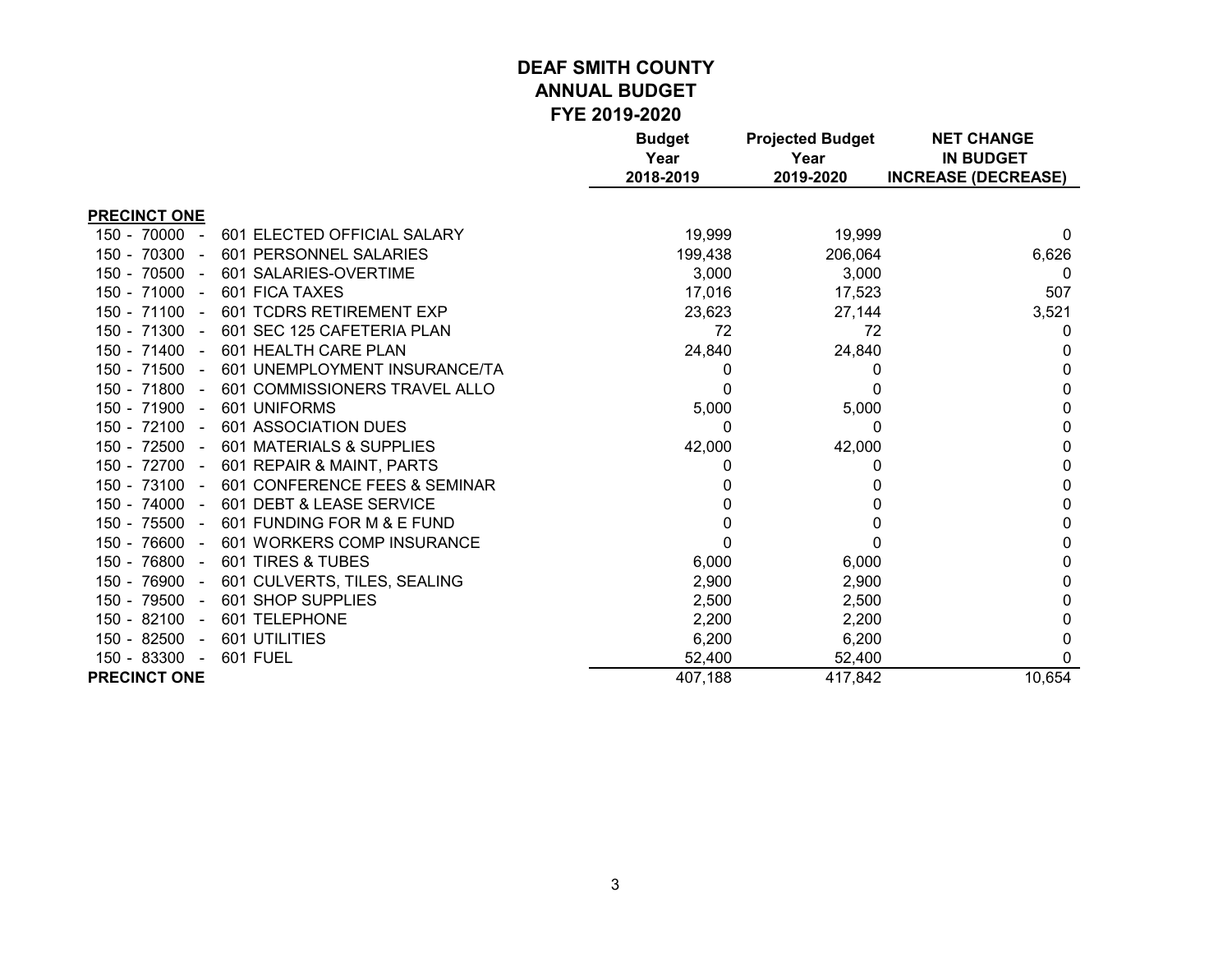|                       |                               | <b>Budget</b><br>Year<br>2018-2019 | <b>Projected Budget</b><br>Year<br>2019-2020 | <b>NET CHANGE</b><br><b>IN BUDGET</b><br><b>INCREASE (DECREASE)</b> |
|-----------------------|-------------------------------|------------------------------------|----------------------------------------------|---------------------------------------------------------------------|
| <b>PRECINCT TWO</b>   |                               |                                    |                                              |                                                                     |
| 150 - 70000<br>$\sim$ | 602 ELECTED OFFICIAL SALARY   | 21,499                             | 21,499                                       | $\Omega$                                                            |
| 150 - 70300 -         | 602 PERSONNEL SALARIES        | 203,458                            | 207,984                                      | 4,526                                                               |
| $150 - 70500 -$       | 602 SALARIES-OVERTIME         | 3,000                              | 3,000                                        | 0                                                                   |
| $150 - 71000 -$       | 602 FICA TAXES                | 17,439                             | 17,785                                       | 346                                                                 |
| $150 - 71100 -$       | 602 TCDRS RETIREMENT EXP      | 24,209                             | 27,549                                       | 3,340                                                               |
| 150 - 71300 -         | 602 SEC 125 CAFETERIA PLAN    | 72                                 | 72                                           | 0                                                                   |
| $150 - 71400 -$       | 602 HEALTH CARE PLAN          | 24,840                             | 24,840                                       |                                                                     |
| 150 - 71500 -         | 602 UNEMPLOYMENT INSURANCE/TA | 0                                  | $\Omega$                                     | $\Omega$                                                            |
| 150 - 71800 -         | 602 COMMISSIONERS TRAVEL ALLO | 0                                  |                                              | 0                                                                   |
| 150 - 71900 -         | 602 UNIFORMS                  | 5,000                              | 5,000                                        |                                                                     |
| $150 - 72100 -$       | <b>602 ASSOCIATION DUES</b>   | 0                                  | 0                                            | 0                                                                   |
| $150 - 72500 -$       | 602 MATERIALS & SUPPLIES      | 35,000                             | 35,000                                       | 0                                                                   |
| 150 - 72700 -         | 602 REPAIRS, MAINT, & PARTS   |                                    | 0                                            |                                                                     |
| $150 - 74000 -$       | 602 DEBT & LEASE SERVICE      |                                    | $\Omega$                                     | 0                                                                   |
| 150 - 75500 -         | 602 FUNDING FOR M & E FUND    |                                    |                                              | 0                                                                   |
| 150 - 76600 -         | 602 WORKERS COMP INSURANCE    |                                    |                                              | $\Omega$                                                            |
| $150 - 76800 -$       | 602 TIRES & TUBES             | 4,000                              | 4,000                                        | 0                                                                   |
| 150 - 76900 -         | 602 CULVERTS, TILES, SEALING  | 2,900                              | 2,900                                        | 0                                                                   |
| 150 - 79500 -         | 602 SHOP SUPPLIES             | 2,500                              | 2,500                                        |                                                                     |
| $150 - 82100 -$       | 602 TELEPHONE                 | 2,200                              | 2,200                                        | 0                                                                   |
| 150 - 82500<br>$\sim$ | 602 UTILITIES                 | 7,000                              | 7,000                                        | 0                                                                   |
| 150 - 83300 -         | <b>602 FUEL</b>               | 52,400                             | 52,400                                       | 0                                                                   |
| <b>PRECINCT TWO</b>   |                               | 405,517                            | 413,729                                      | 8,212                                                               |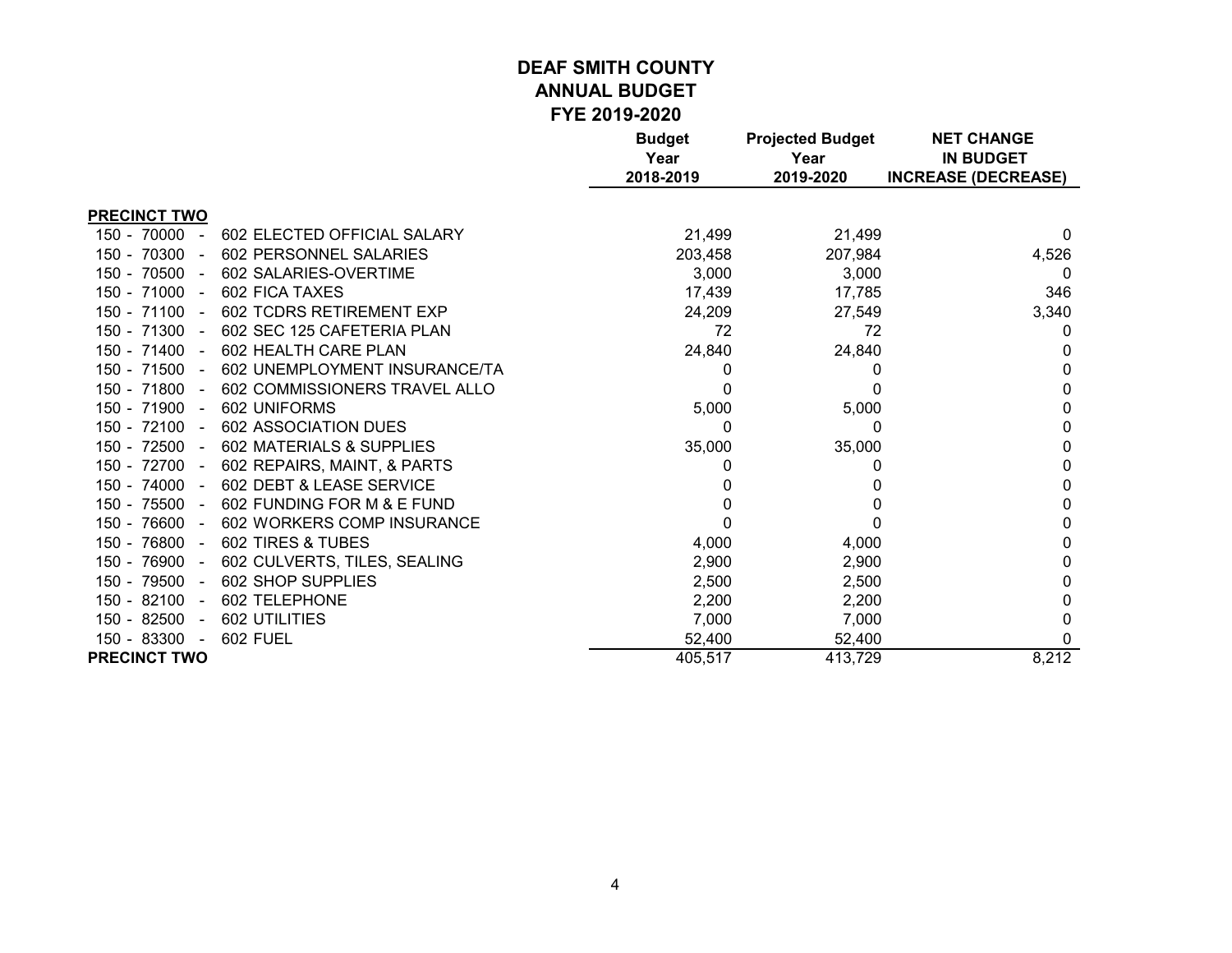|                              |                                 | <b>Budget</b><br>Year<br>2018-2019 | <b>Projected Budget</b><br>Year<br>2019-2020 | <b>NET CHANGE</b><br><b>IN BUDGET</b><br><b>INCREASE (DECREASE)</b> |
|------------------------------|---------------------------------|------------------------------------|----------------------------------------------|---------------------------------------------------------------------|
|                              |                                 |                                    |                                              |                                                                     |
| <b>PRECINCT THREE</b>        |                                 |                                    |                                              |                                                                     |
| 150 - 70000<br>$\sim$        | 603 ELECTED OFFICIAL SALARY     | 21,169                             | 21,289                                       | 120                                                                 |
| 150 - 70300 -                | 603 PERSONNEL SALARIES          | 161,658                            | 166,516                                      | 4,858                                                               |
| 150 - 70500<br>$\sim$        | 603 SALARIES-OVERTIME           | 3,000                              | 3,000                                        | 0                                                                   |
| 150 - 71000 -                | <b>603 FICA TAXES</b>           | 14,216                             | 14,597                                       | 381                                                                 |
| $150 - 71100 -$              | <b>603 TCDRS RETIREMENT EXP</b> | 19,735                             | 22,610                                       | 2,876                                                               |
| 150 - 71300 -                | 603 SEC 125 CAFETERIA PLAN      | 108                                | 108                                          | 0                                                                   |
| $150 - 71400 -$              | 603 HEALTH CARE PLAN            | 20,700                             | 20,700                                       |                                                                     |
| $150 - 71500 -$              | 603 UNEMPLOYMENT INSURANCE/TA   | 0                                  | 0                                            | $\Omega$                                                            |
| 150 - 71800 -                | 603 COMMISSIONERS TRAVEL ALLO   | 0                                  | 0                                            | 0                                                                   |
| $150 - 71900 -$              | 603 UNIFORMS                    | 4,500                              | 4,500                                        | 0                                                                   |
| $150 - 72100 -$              | <b>603 ASSOCIATION DUES</b>     | 0                                  | 0                                            | 0                                                                   |
| 150 - 72500 -                | 603 MATERIALS & SUPPLIES        | 37,000                             | 37,000                                       | 0                                                                   |
| 150 - 72700 -                | 603 REPAIR, MAINT & PARTS       | 0                                  | 0                                            | 0                                                                   |
| $150 - 74000 -$              | 603 DEBT & LEASE SERVICE        | O                                  | 0                                            | 0                                                                   |
| 150 - 75500<br>$\sim$        | 603 FUNDING FOR M & E FUND      | 0                                  | 0                                            | 0                                                                   |
| $150 - 76600 -$              | 603 WORKERS COMP INSURANCE      |                                    | 0                                            | 0                                                                   |
| 150 - 76800 -                | 603 TIRES & TUBES               | 5,000                              | 5,000                                        | 0                                                                   |
| 150 - 76900 -                | 603 CULVERTS, TILES, SEALING    | 3,000                              | 3,000                                        | 0                                                                   |
| 150 - 79500<br>$\sim$ $\sim$ | 603 SHOP SUPPLIES               | 3,000                              | 3,000                                        | 0                                                                   |
| 150 - 82100<br>$\sim$        | 603 TELEPHONE                   | 2,400                              | 2,400                                        | 0                                                                   |
| 150 - 82500<br>$\sim$        | 603 UTILITIES                   | 6,900                              | 6,900                                        | 0                                                                   |
| 150 - 83300<br>$\sim$        | <b>603 FUEL</b>                 | 58,600                             | 58,600                                       | 0                                                                   |
| <b>PRECINCT THREE</b>        |                                 | 360,986                            | 369,220                                      | 8,235                                                               |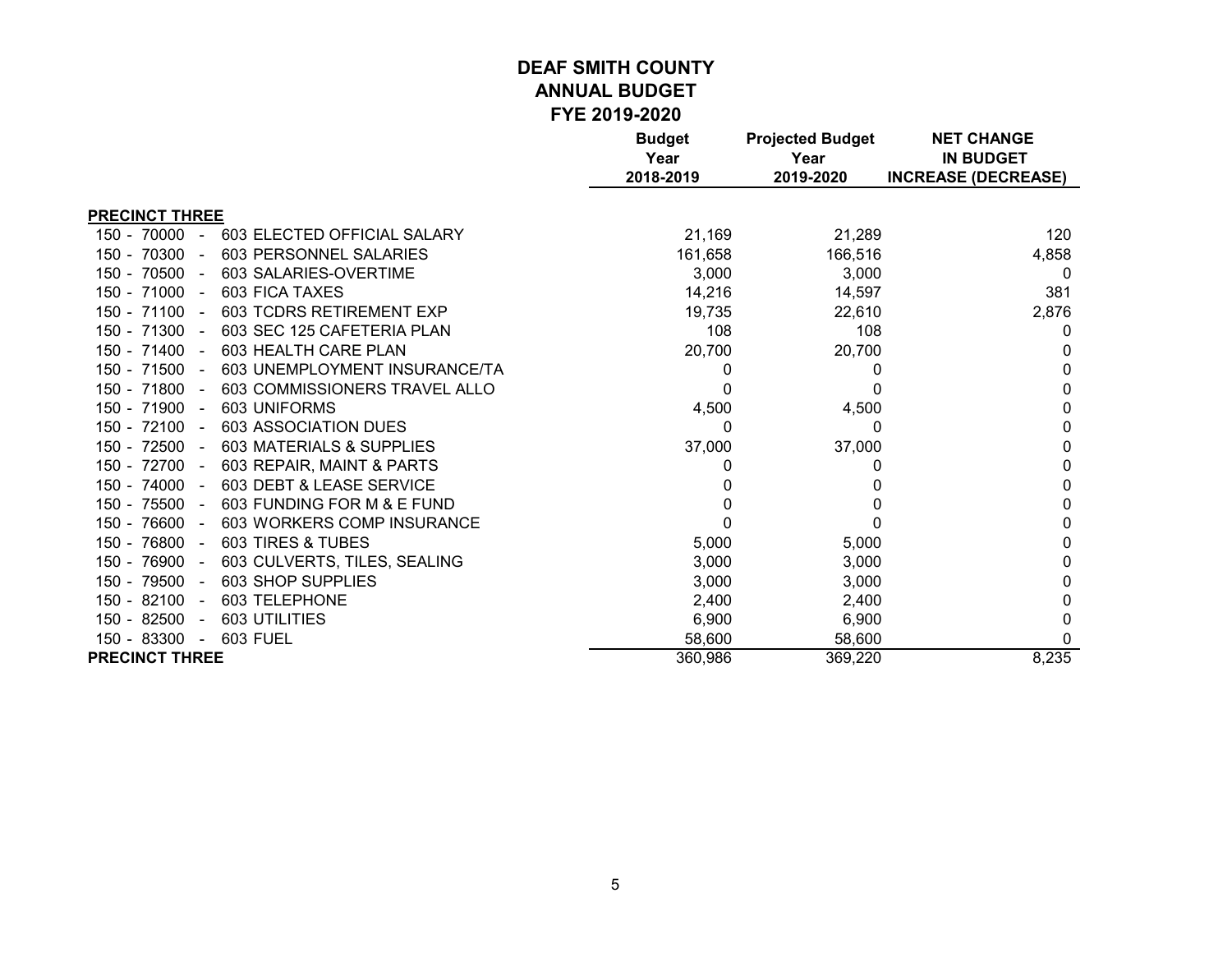|                                                     | <b>Budget</b><br>Year<br>2018-2019 | <b>Projected Budget</b><br>Year<br>2019-2020 | <b>NET CHANGE</b><br><b>IN BUDGET</b><br><b>INCREASE (DECREASE)</b> |
|-----------------------------------------------------|------------------------------------|----------------------------------------------|---------------------------------------------------------------------|
| <b>PRECINCT FOUR</b>                                |                                    |                                              |                                                                     |
| $150 - 70000 -$<br>604 ELECTED OFFICIAL SALARY      | 19,999                             | 19,999                                       | 0                                                                   |
| 150 - 70300 -<br>604 PERSONNEL SALARIES             | 199,858                            | 205,764                                      | 5,906                                                               |
| 150 - 70500 -<br>604 SALARIES-OVERTIME              | 3,000                              | 3,000                                        | $\Omega$                                                            |
| 150 - 71000 -<br><b>604 FICA TAXES</b>              | 17,049                             | 17,500                                       | 452                                                                 |
| 150 - 71100 -<br>604 TCDRS RETIREMENT EXP           | 23,667                             | 27,108                                       | 3,441                                                               |
| 150 - 71300 -<br>604 SEC 125 CAFETERIA PLAN         | 108                                | 108                                          | 0                                                                   |
| 150 - 71400 -<br>604 HEALTH CARE PLAN               | 24,840                             | 24,840                                       | 0                                                                   |
| 150 - 71500 -<br>604 UNEMPLOYMENT INSURANCE/TA      | 0                                  | 0                                            | 0                                                                   |
| 150 - 71800 -<br>604 COMMISSIONERS TRAVEL ALLO      | 0                                  | 0                                            | 0                                                                   |
| 150 - 71900 -<br>604 UNIFORMS                       | 4,500                              | 4,500                                        | 0                                                                   |
| 150 - 72500 -<br>604 MATERIALS & SUPPLIES           | 47,400                             | 47,400                                       | 0                                                                   |
| 150 - 72700 -<br>604 REPAIR, MAINT. & PARTS         | 0                                  | 0                                            | 0                                                                   |
| 150 - 74000 -<br>604 DEBT & LEASE SERVICE           | 0                                  | 0                                            | 0                                                                   |
| 150 - 75500 -<br>604 FUNDING FOR M & E FUND         | 0                                  | 0                                            | 0                                                                   |
| 150 - 76600<br>604 WORKERS COMP INSURANCE<br>$\sim$ | $\Omega$                           | 0                                            | 0                                                                   |
| 150 - 76800 -<br>604 TIRES & TUBES                  | 4,000                              | 4,000                                        | 0                                                                   |
| 150 - 76900 -<br>604 CULVERTS, TILES, SEALING       | 2,900                              | 2,900                                        | 0                                                                   |
| 150 - 79500 -<br>604 SHOP SUPPLIES                  | 2,500                              | 2,500                                        | 0                                                                   |
| 150 - 82100<br>604 TELEPHONE<br>$\sim$              | 2,100                              | 2,100                                        | 0                                                                   |
| 150 - 82500<br><b>604 UTILITIES</b><br>$\sim$       | 9,500                              | 9,500                                        | 0                                                                   |
| 150 - 83300 -<br>604 FUEL                           | 60,400                             | 60,400                                       | O                                                                   |
| <b>PRECINCT FOUR</b>                                | 421,821                            | 431,619                                      | 9,798                                                               |
| <b>ROAD &amp; BRIDGE FUND</b>                       |                                    |                                              |                                                                     |
| Income Budget Totals                                | 1,553,511                          | 1,632,410                                    | 78,899                                                              |
| <b>Expense Budget Totals</b>                        | 1,595,511                          | 1,632,410                                    | 36,899                                                              |
| <b>Excess of Revenue over Expense</b>               | $-42,000$                          | 0                                            | 42,000                                                              |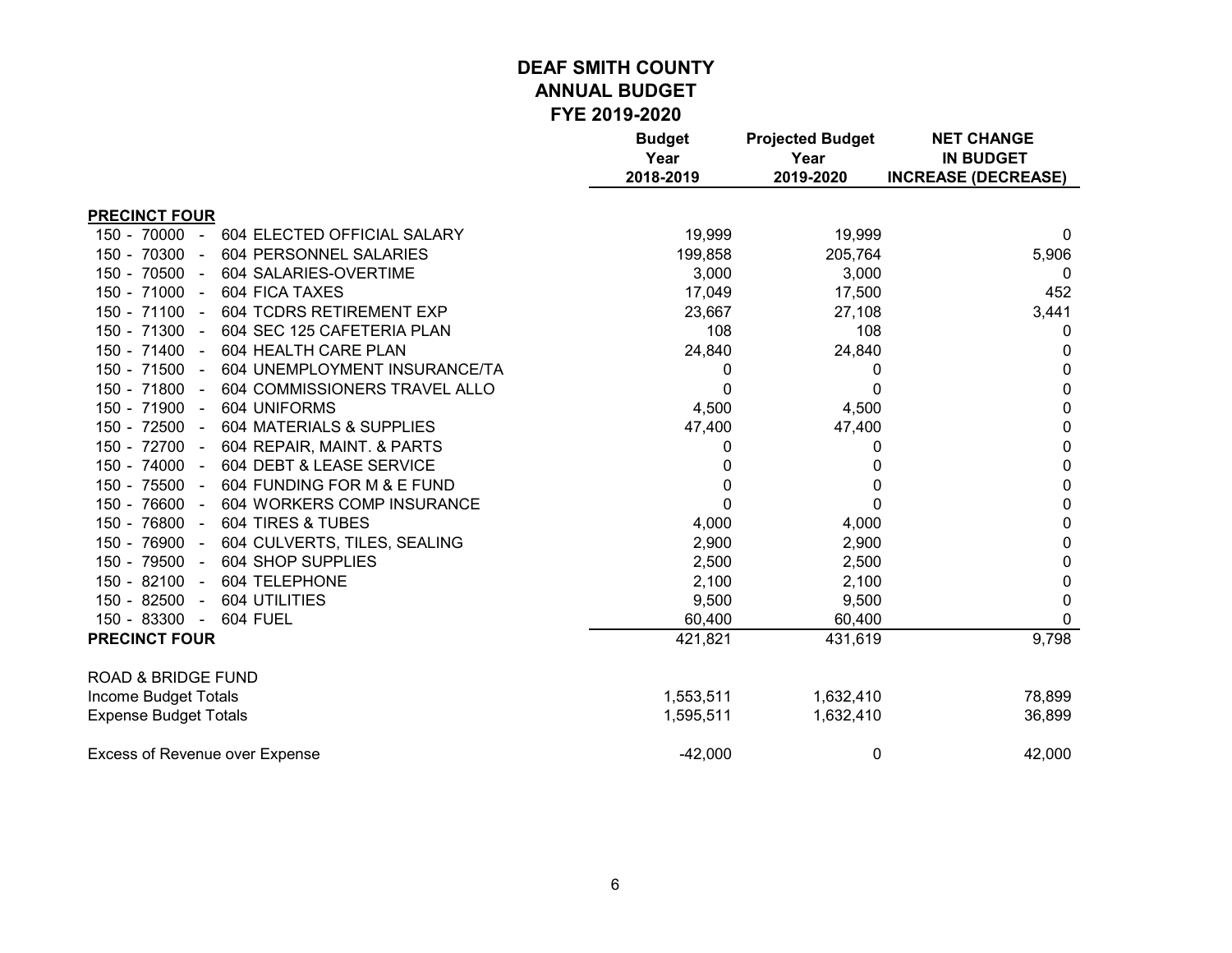|                                                                                            | <b>Budget</b><br>Year<br>2018-2019 | <b>Projected Budget</b><br>Year<br>2019-2020 | <b>NET CHANGE</b><br><b>IN BUDGET</b><br><b>INCREASE (DECREASE)</b> |
|--------------------------------------------------------------------------------------------|------------------------------------|----------------------------------------------|---------------------------------------------------------------------|
| <b>ROAD &amp; BRIDGE MACHINERY FUND</b>                                                    |                                    |                                              |                                                                     |
| <b>PRIOR YEAR CARRYOVER CAPITAL EQUIPMENT</b><br><b>PRIOR YEAR CARRYOVER NOXIOUS WEEDS</b> | 68,034<br>0                        | 41,795<br>0                                  | (26, 239)<br>0                                                      |
|                                                                                            | 68,034                             | 41,795                                       | (26, 239)                                                           |
| <b>TAX REVENUE</b>                                                                         |                                    |                                              |                                                                     |
| $160 - 40100 -$<br>400 ADVALOREM TAXES                                                     | 548,402                            | 751,466                                      | 203,064                                                             |
| 160 - 40300 - 400 DELINQUENT ADVALOREM TAXES                                               | 6,000                              | 6,000                                        | 0                                                                   |
| 400 WIND PROJECTS<br>$160 - 40800 -$                                                       | 135,000                            | 135,000                                      | 0                                                                   |
| <b>TAX REVENUE</b>                                                                         | 689,402                            | 892,466                                      | 203,064                                                             |
| <b>OTHER REVENUE</b>                                                                       |                                    |                                              |                                                                     |
| 160 - 46300 - 480 NOXIOUS WEED DISTRICT                                                    | 30,000                             | 30,000                                       | <sup>0</sup>                                                        |
| 160 - 46400 - 480 SALE OF EQUIPMENT                                                        | 0                                  | 0                                            | 0                                                                   |
| 160 - 49900 - 480 FINANCING OF EQUIPMENT                                                   | 0                                  | 0                                            | 0                                                                   |
| <b>OTHER REVENUE</b>                                                                       | 30,000                             | 30,000                                       | $\mathbf{0}$                                                        |
| <b>INVESTMENT INCOME</b>                                                                   |                                    |                                              |                                                                     |
| 160 - 49000 - 490 INTEREST INCOME                                                          | 0                                  | 0                                            | 0                                                                   |
| <b>INVESTMENT INCOME</b>                                                                   | 0                                  | 0                                            | $\mathbf 0$                                                         |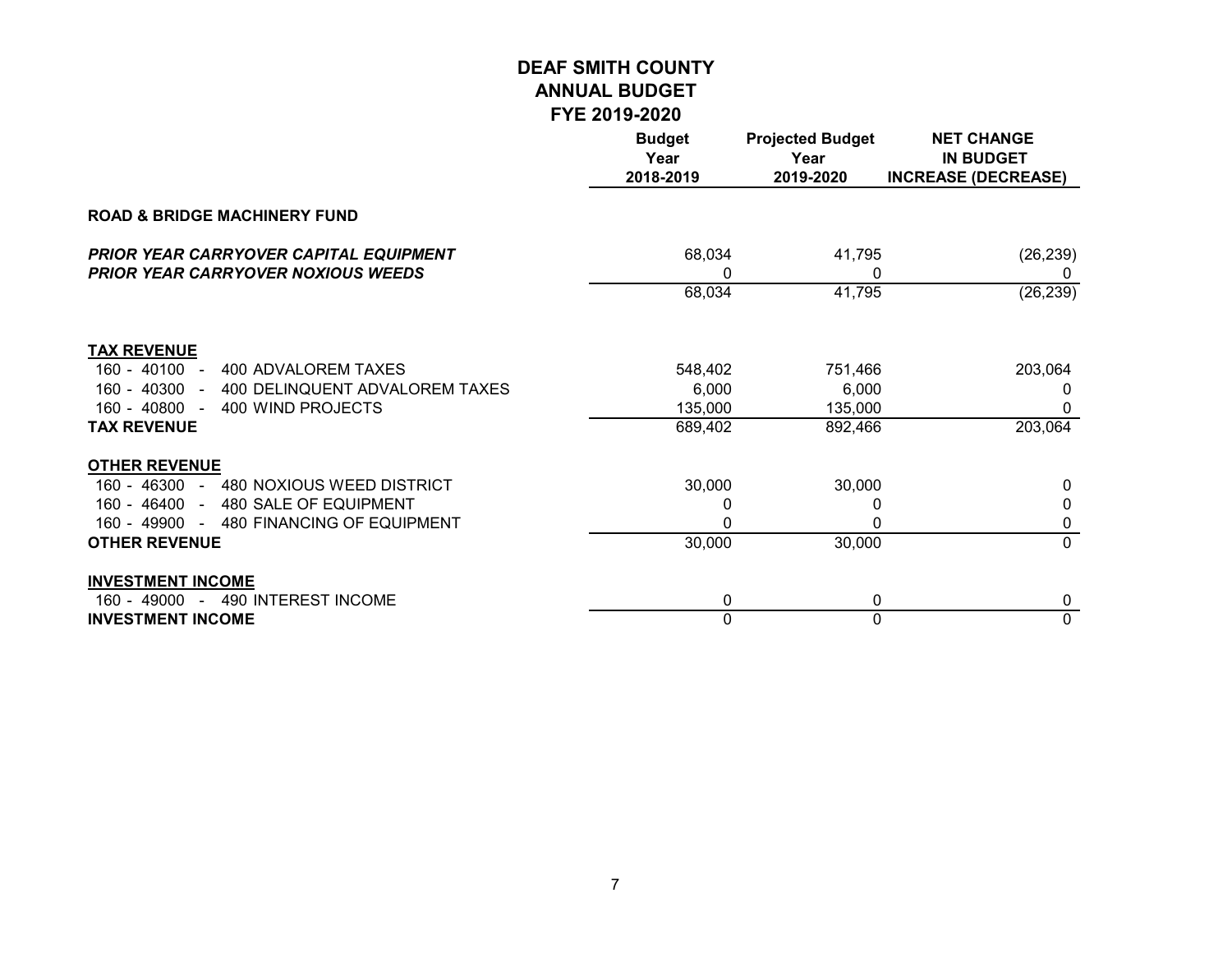|                                                                     | <b>Budget</b><br>Year<br>2018-2019 | <b>Projected Budget</b><br>Year<br>2019-2020 | <b>NET CHANGE</b><br><b>IN BUDGET</b><br><b>INCREASE (DECREASE)</b> |
|---------------------------------------------------------------------|------------------------------------|----------------------------------------------|---------------------------------------------------------------------|
| <b>COUNTY WIDE SERVICES</b>                                         |                                    |                                              |                                                                     |
| 160 - 75500 - 575 CAPITAL EQUIP-SINKING                             | 0                                  | 0                                            | 0                                                                   |
| <b>COUNTY WIDE SERVICES</b>                                         | 0                                  | $\mathbf 0$                                  | $\Omega$                                                            |
| <b>COMBINED R&amp;B</b>                                             |                                    |                                              |                                                                     |
| 160 - 74000 - 600 DEBT & LEASE PAYMENTS                             | 40,162                             | 17,322                                       | (22, 840)                                                           |
| 160 - 75400 -<br>600 UNBUDGETED EQUIPMENT COSTS                     | 0                                  | $\mathbf{0}$                                 | 0                                                                   |
| 160 - 75500 -<br>600 CAPITAL EXPENDITURE(ROAD                       | 120,000                            | 120,000                                      | $\mathbf 0$                                                         |
| 160 - 99600 -<br>600 MOTORGRADERS                                   | 409,240                            | 534,973                                      | 125,733                                                             |
| 160 - 99700 -<br>600 TRACTORS                                       | 42,000                             | 100,171                                      | 58,171                                                              |
| <b>COMBINED R&amp;B</b>                                             | 611,402                            | 772,466                                      | (22, 840)                                                           |
| <b>PCT1</b>                                                         |                                    |                                              |                                                                     |
| 160 - 74000 -<br>601 DEBT & LEASE PAYMENTS                          |                                    | 0                                            | 0                                                                   |
| 160 - 75500 -<br>601 CAPITAL EQUIPMENT                              | 43,327                             | 37,525                                       | (5,802)                                                             |
| PCT <sub>1</sub>                                                    | 43,327                             | 37,525                                       | (5,802)                                                             |
| PCT <sub>2</sub>                                                    |                                    |                                              |                                                                     |
| 160 - 74000 -<br>602 DEBT & LEASE PAYMENTS                          |                                    |                                              |                                                                     |
| 160 - 75500 -<br>602 CAPITAL EQUIPMENT                              | 34,208                             | 60,000                                       | 25,792                                                              |
| PCT <sub>2</sub>                                                    | 34,208                             | 60,000                                       | 25,792                                                              |
| PCT <sub>3</sub>                                                    |                                    |                                              |                                                                     |
| 160 - 74000 -<br>603 DEBT & LEASE PAYMENTS                          |                                    |                                              |                                                                     |
| 160 - 75500 -<br>603 CAPITAL EQUIPMENT                              | 30,000                             | 32,475                                       | 2,475                                                               |
| PCT <sub>3</sub>                                                    | 30,000                             | 32,475                                       | 2,475                                                               |
| PCT <sub>4</sub><br>160 - 74000 -                                   |                                    |                                              |                                                                     |
| 604 DEBT & LEASE PAYMENTS<br>160 - 75500 -<br>604 CAPITAL EQUIPMENT | 38,499                             | 31,795                                       | (6, 704)                                                            |
| PCT <sub>4</sub>                                                    | 38,499                             | 31,795                                       | (6, 704)                                                            |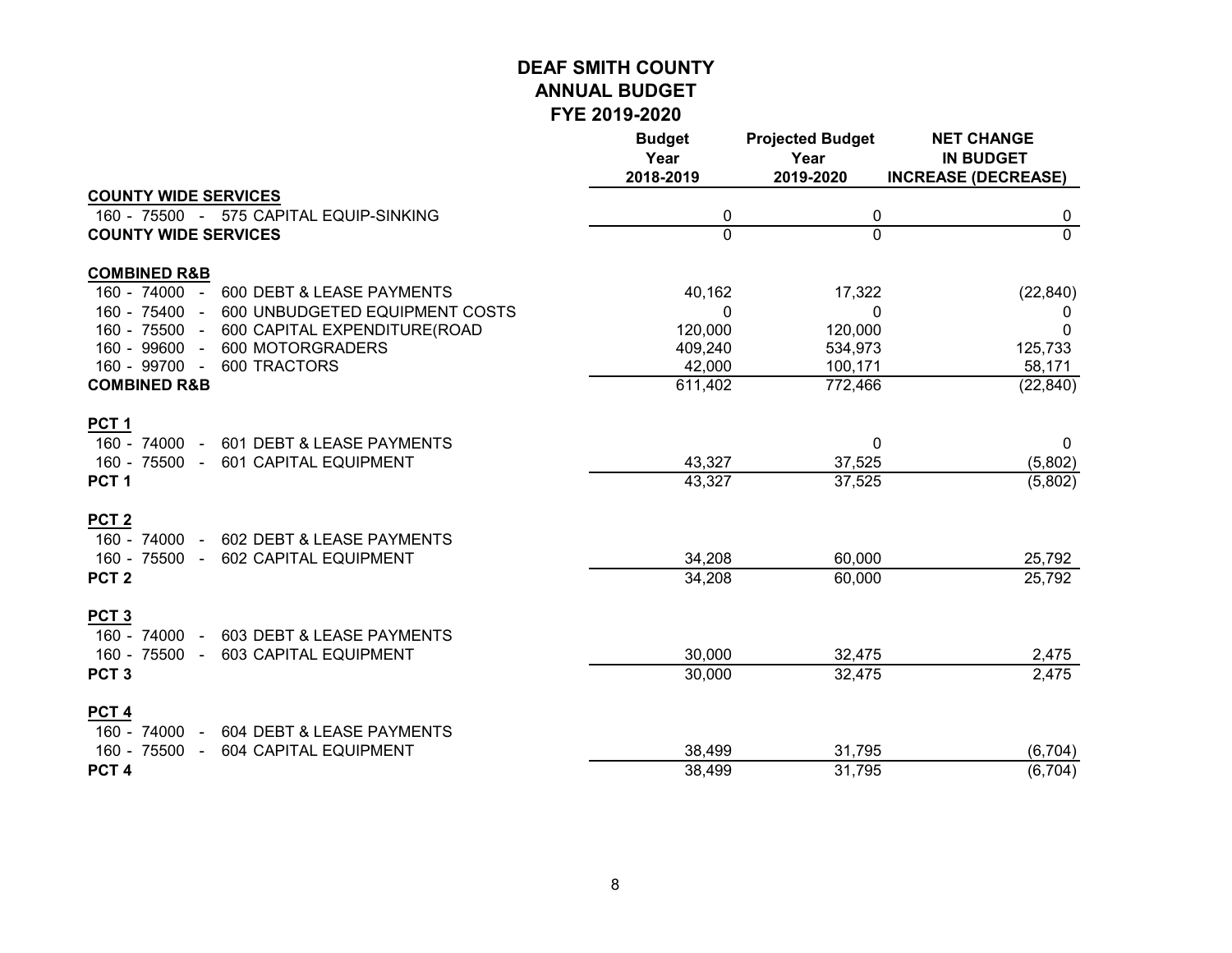|                                                                                                    | <b>Budget</b><br>Year<br>2018-2019 | <b>Projected Budget</b><br>Year<br>2019-2020 | <b>NET CHANGE</b><br><b>IN BUDGET</b><br><b>INCREASE (DECREASE)</b> |
|----------------------------------------------------------------------------------------------------|------------------------------------|----------------------------------------------|---------------------------------------------------------------------|
| <b>NOXIOUS WEED PCT 1</b><br>160 - 72500 - 661 MATERIALS-NOXIOUS WEED<br><b>NOXIOUS WEED PCT 1</b> | 7,500<br>7,500                     | 7,500<br>7,500                               | 0<br>$\mathbf{0}$                                                   |
| <b>NOXIOUS WEED PCT 2</b><br>160 - 72500 - 662 MATERIALS-NOXIOUS WEED<br><b>NOXIOUS WEED PCT 2</b> | 7,500<br>7,500                     | 7,500<br>7,500                               | $\mathbf 0$<br>$\mathbf{0}$                                         |
| <b>NOXIOUS WEED PCT 3</b><br>160 - 72500 - 663 MATERIALS-NOXIOUS WEED<br><b>NOXIOUS WEED PCT 3</b> | 7,500<br>7,500                     | 7,500<br>7,500                               | 0<br>$\Omega$                                                       |
| <b>NOXIOUS WEED PCT 4</b><br>160 - 72500 - 664 MATERIALS-NOXIOUS WEED<br><b>NOXIOUS WEED PCT 4</b> | 7,500<br>7,500                     | 7,500<br>7,500                               | 0<br>$\Omega$                                                       |
| ROAD & BRIDGE MACHINERY FUND<br>Income Budget Totals<br><b>Expense Budget Totals</b>               | 787,436<br>787,436                 | 964,261<br>964,261                           | 176,825<br>176,825                                                  |
| Excess of Revenue over Expense                                                                     | 0                                  | 0                                            | 0                                                                   |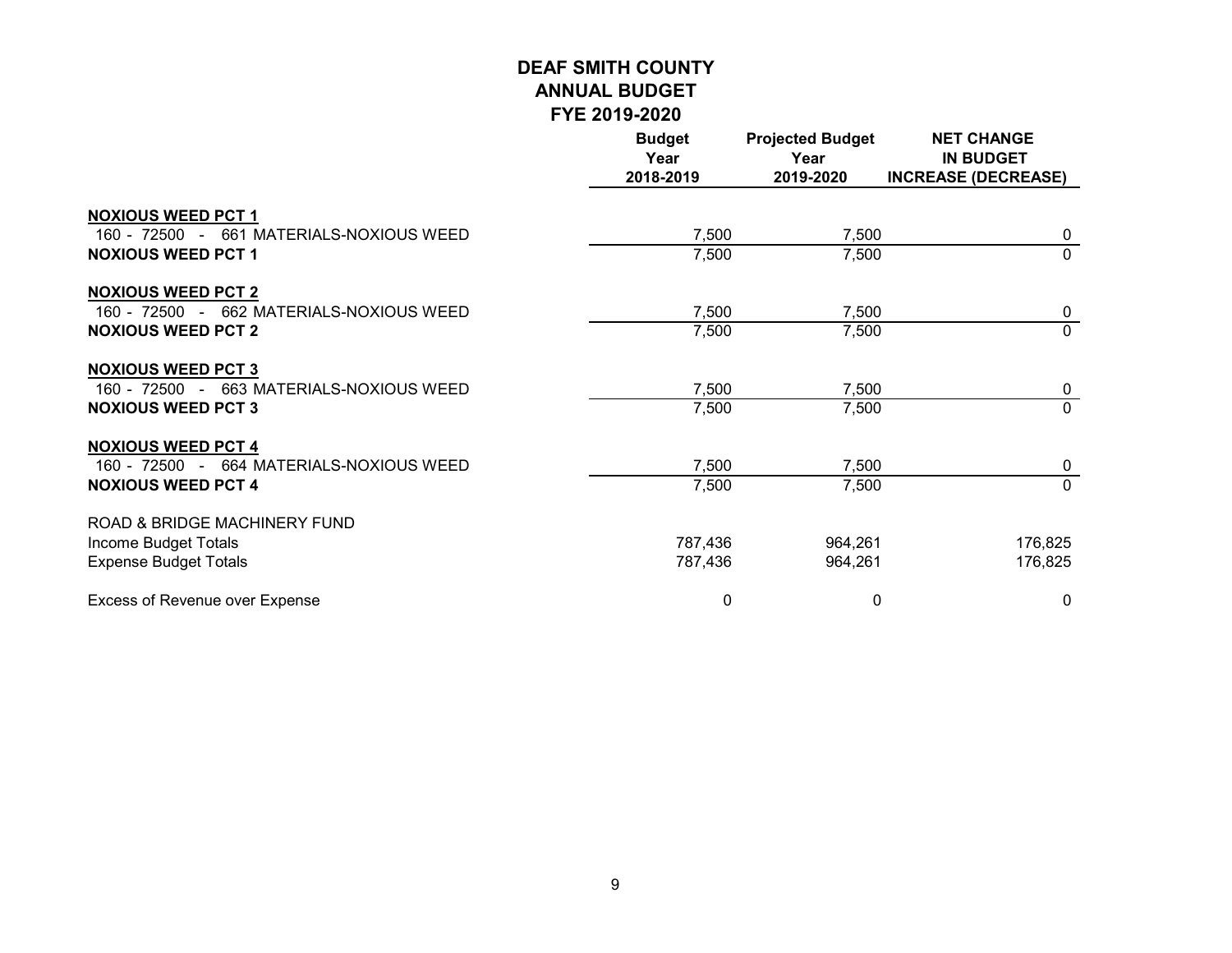|                                                                | <b>Budget</b><br>Year<br>2018-2019 | <b>Projected Budget</b><br>Year<br>2019-2020 | <b>NET CHANGE</b><br><b>IN BUDGET</b><br><b>INCREASE (DECREASE)</b> |
|----------------------------------------------------------------|------------------------------------|----------------------------------------------|---------------------------------------------------------------------|
| <b>LATERAL ROAD FUND</b>                                       |                                    |                                              |                                                                     |
| <b>REVENUES</b><br>180 - 40000 - 400 STATE COMPTROLLER         | 29,500                             | 29,500                                       | $\mathbf 0$                                                         |
| <b>REVENUES</b>                                                | 29,500                             | 29,500                                       | $\mathbf 0$                                                         |
| <b>INVESTMENT REVENUE</b><br>180 - 49000 - 490 INTEREST INCOME | 0                                  | $\mathbf{0}$                                 | 0                                                                   |
| <b>INVESTMENT REVENUE</b>                                      | 0                                  | $\Omega$                                     | $\mathbf{0}$                                                        |
| <b>INTERFUND TRANSFERS</b>                                     |                                    |                                              |                                                                     |
| 180 - 61500 - 699 ROAD & BRIDGE OPERATING                      | 29,500                             | 29,500                                       | $\mathbf{0}$                                                        |
| 180 - 61600 - 699 ROAD & BRIDGE MACHINERY                      | 0                                  | 0                                            | 0                                                                   |
| <b>INTERFUND TRANSFERS</b>                                     | 29,500                             | 29,500                                       | $\mathbf 0$                                                         |
| LATERAL ROAD FUND                                              |                                    |                                              |                                                                     |
| Income Budget Totals                                           | 29,500                             | 29,500                                       | $\mathbf{0}$                                                        |
| <b>Expense Budget Totals</b>                                   | 29,500                             | 29,500                                       | 0                                                                   |
| <b>Excess of Revenue over Expense</b>                          | 0                                  | 0                                            | $\mathbf 0$                                                         |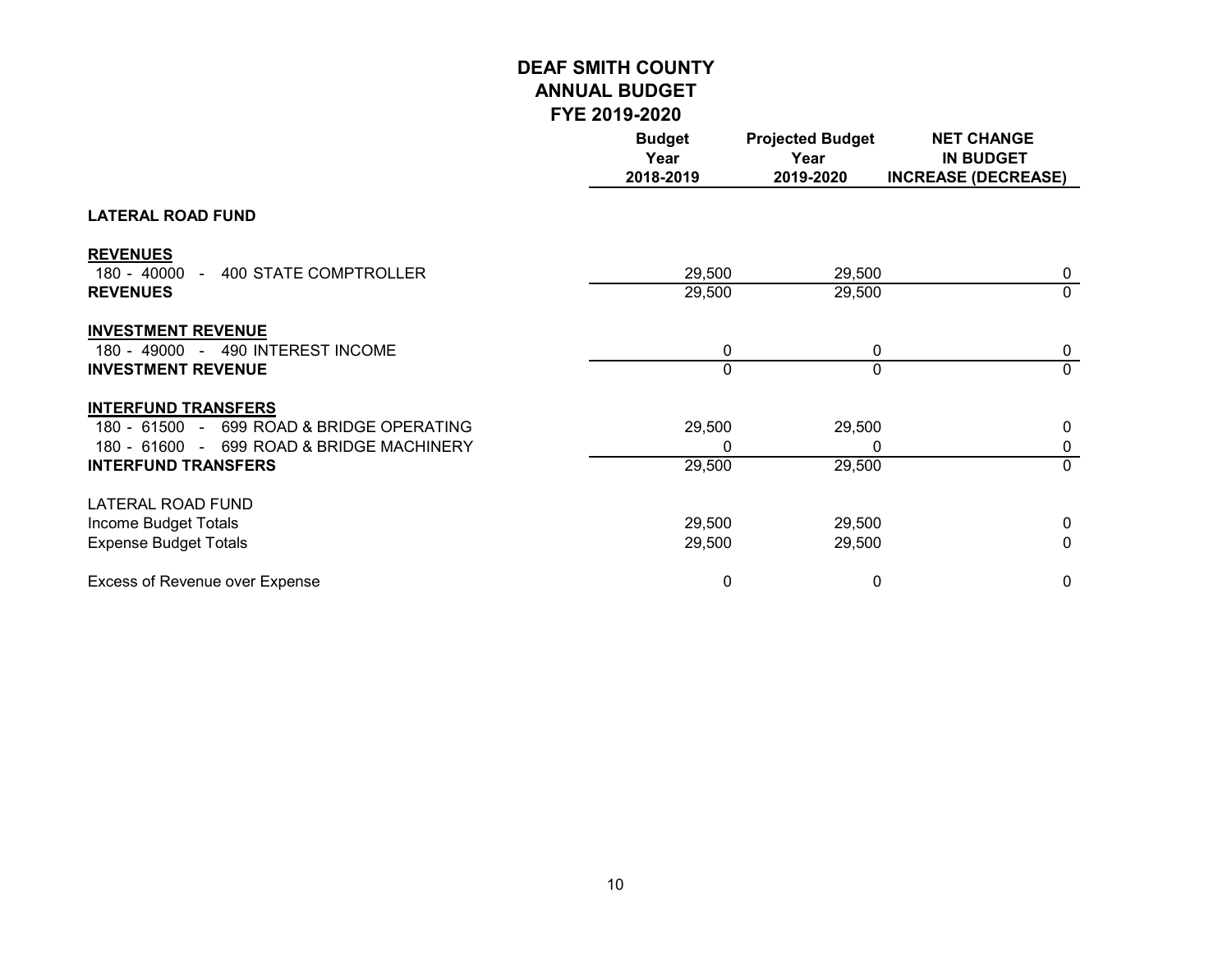|                                                                                                                                                      | <b>Budget</b><br>Year<br>2018-2019 | <b>Projected Budget</b><br>Year<br>2019-2020 | <b>NET CHANGE</b><br><b>IN BUDGET</b><br><b>INCREASE (DECREASE)</b> |
|------------------------------------------------------------------------------------------------------------------------------------------------------|------------------------------------|----------------------------------------------|---------------------------------------------------------------------|
| <b>RIGHT OF WAY FUND</b>                                                                                                                             |                                    |                                              |                                                                     |
| <b>TAX REVENUE</b><br>$190 - 40200 -$<br>400 MOTOR VEHICHLE REGISTRATI<br><b>TAX REVENUE</b>                                                         | 35,500<br>35,500                   | 35,500<br>35,500                             | 0<br>$\Omega$                                                       |
| <b>INVESTMENT REVENUE</b><br>190 - 49000 - 490 INTEREST INCOME<br><b>INVESTMENT REVENUE</b>                                                          | 0<br>0                             | 0<br>$\Omega$                                | 0<br>$\Omega$                                                       |
| <b>INTER FUND TRANSFERS</b><br>190 - 61500 - 699 ROAD & BRIDGE OPERATING<br>190 - 61600 - 699 ROAD & BRIDGE MACHINERY<br><b>INTER FUND TRANSFERS</b> | 35,500<br>0<br>35,500              | 35,500<br>0<br>35,500                        | $\mathbf{0}$<br>0<br>$\Omega$                                       |
| <b>RIGHT OF WAY FUND</b><br>Income Budget Totals<br><b>Expense Budget Totals</b>                                                                     | 35,500<br>35,500                   | 35,500<br>35,500                             | $\Omega$<br>$\mathbf{0}$                                            |
| Excess of Revenue over Expense                                                                                                                       | 0                                  | 0                                            | 0                                                                   |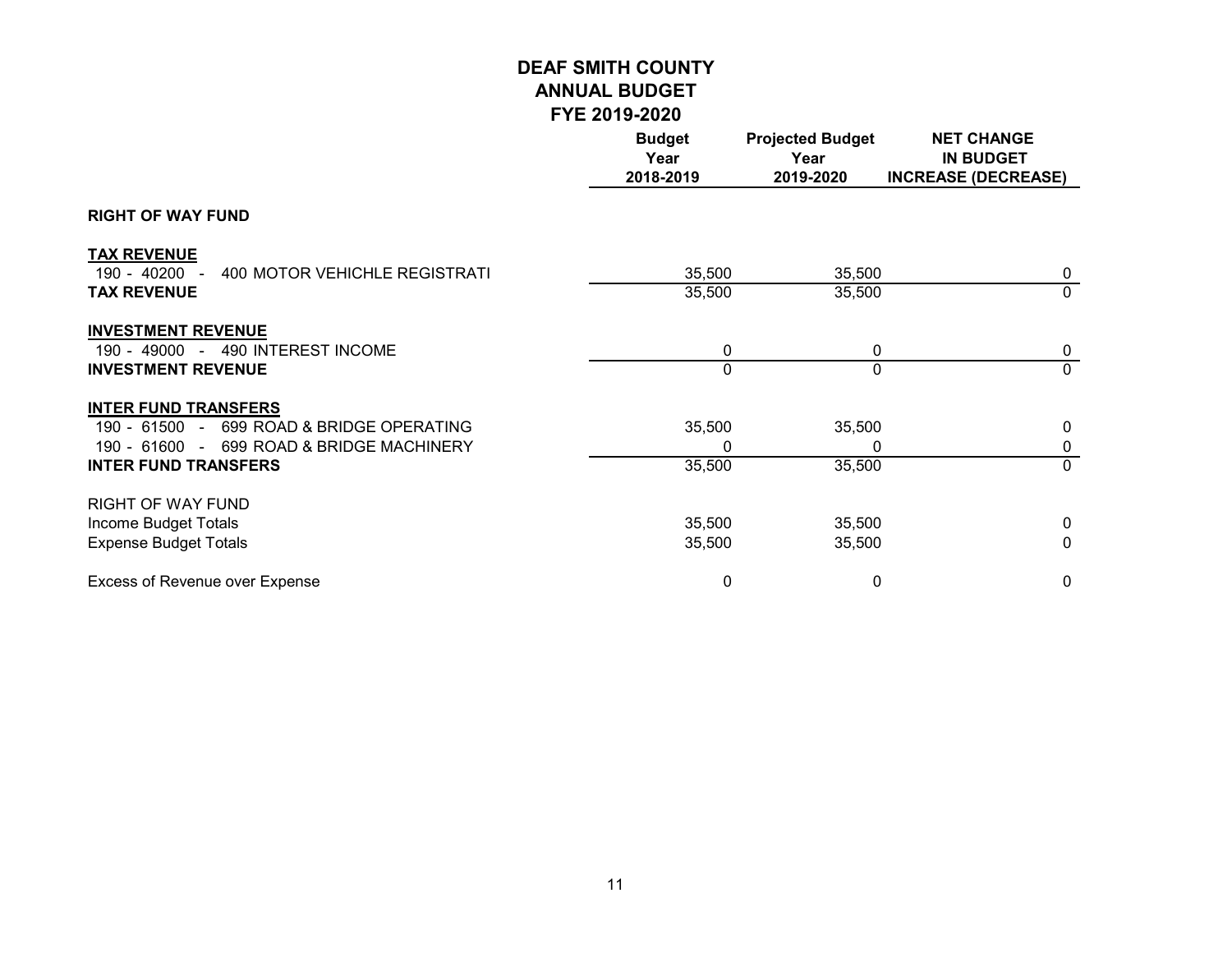|                                                                     | <b>Budget</b><br>Year<br>2018-2019 | <b>FYE 2019-2020</b><br><b>Projected Budget</b><br>Year<br>2019-2020 | <b>NET CHANGE</b><br><b>IN BUDGET</b><br><b>INCREASE (DECREASE)</b> |
|---------------------------------------------------------------------|------------------------------------|----------------------------------------------------------------------|---------------------------------------------------------------------|
| <b>DISTRICT CLERK-SDU FUND</b>                                      |                                    |                                                                      |                                                                     |
| <b>FUND CARRYOVER USED</b>                                          |                                    |                                                                      |                                                                     |
| 410 - 39900 - 300 PRIOR YR CARRYOVER USED                           | 32,691                             | 32,691                                                               | 0                                                                   |
| <b>FUND CARRYOVER USED</b>                                          | 32,691                             | 32,691                                                               | $\overline{0}$                                                      |
| <b>REVENUES</b>                                                     |                                    |                                                                      |                                                                     |
| 400 DISTRICT CLERK SDU FEES<br>$410 - 45100 -$                      | 0<br>$\Omega$                      | 0<br>$\Omega$                                                        | 0<br>$\Omega$                                                       |
| <b>REVENUES</b>                                                     |                                    |                                                                      |                                                                     |
| <b>INVESTMENT REVENUE</b>                                           |                                    |                                                                      |                                                                     |
| 410 - 49000 - 490 INTEREST INCOME                                   | 0                                  | 0                                                                    | 0                                                                   |
| <b>INVESTMENT REVENUE</b>                                           | $\Omega$                           | $\Omega$                                                             | $\overline{0}$                                                      |
| <b>EXPENSES</b>                                                     |                                    |                                                                      |                                                                     |
| 700 SALARIES-PART TIME & TEMP<br>$410 - 70400 -$                    | 0                                  | 0                                                                    | $\mathbf 0$                                                         |
| $410 - 71000 -$<br>700 FICA TAXES                                   | 0                                  | 0                                                                    | $\mathbf 0$                                                         |
| $410 - 72100 -$<br><b>700 ASSOCIATION DUES</b>                      | $\Omega$                           | $\mathbf 0$                                                          | $\mathbf 0$                                                         |
| 410 - 73100 -<br>700 CONFERENCE & SEMINARS                          | 3,000                              | 3,000                                                                | 0                                                                   |
| 410 - 75500 -<br><b>700 CAPITAL EQUIPMENT</b>                       | 5,000                              | 5,000                                                                | $\mathbf 0$                                                         |
| 410 - 77400 -<br>700 MAINTENANCE & EQUIPMENT<br>410 - 78500 -       | 3.000                              | 3.000                                                                | 0                                                                   |
| 700 PRINTING RECORDS & SUPPLI<br>410 - 78900 -<br>700 MISCELLANEOUS | 1,500<br>500                       | 1,500<br>500                                                         | 0<br>$\pmb{0}$                                                      |
| 700 RESERVE FOR ADDED EXP<br>410 - 79900 -                          | 19.691                             | 19.691                                                               | 0                                                                   |
| <b>EXPENSES</b>                                                     | 32,691                             | 32,691                                                               | $\mathbf 0$                                                         |
|                                                                     |                                    |                                                                      |                                                                     |
| <b>DISTRICT CLERK-SDU FUND</b>                                      |                                    |                                                                      |                                                                     |
| Income Budget Totals                                                | 32,691                             | 32,691                                                               | $\mathbf 0$                                                         |
| <b>Expense Budget Totals</b>                                        | 32,691                             | 32,691                                                               | $\mathbf 0$                                                         |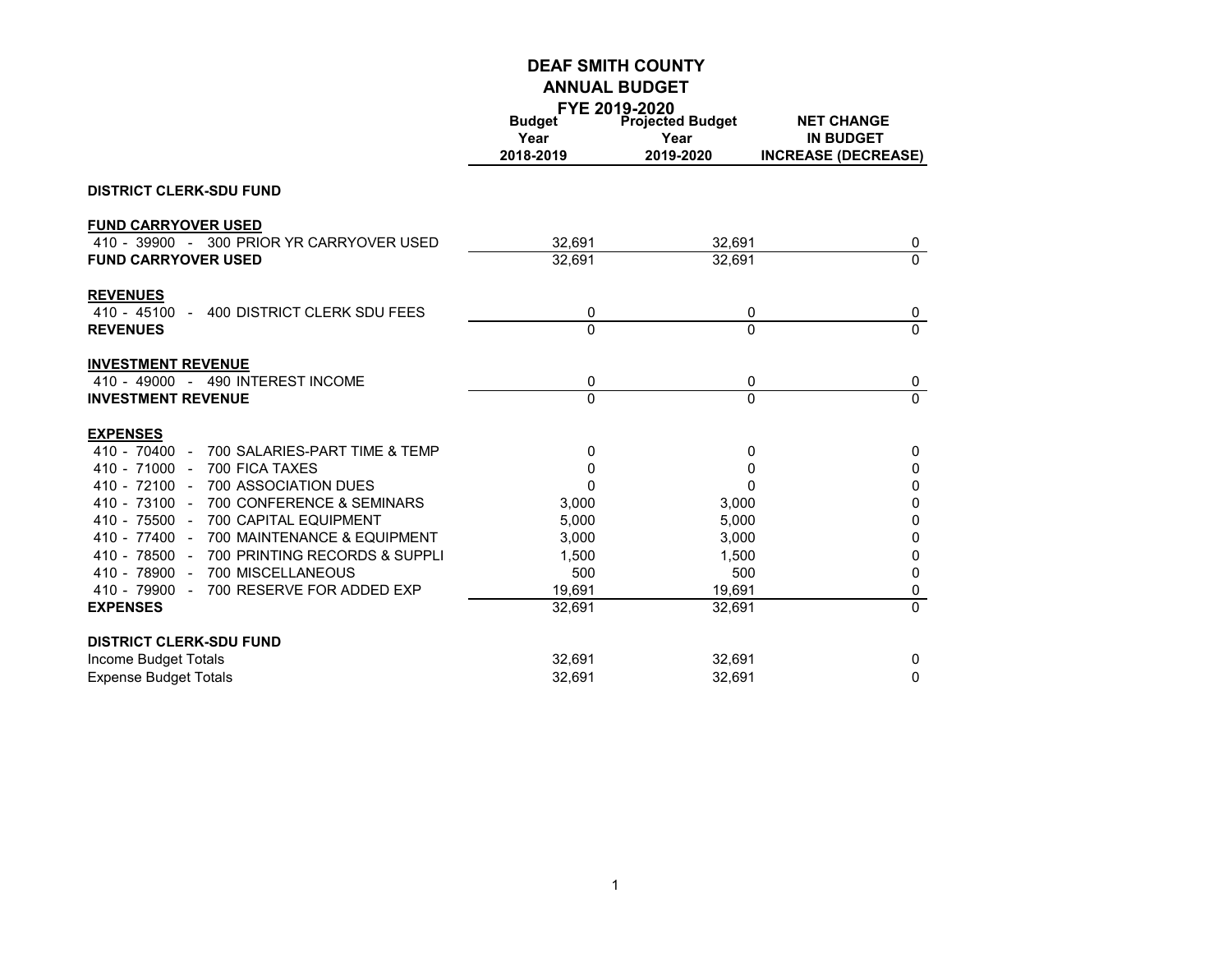|                                            |               | FYE 2019-2020           |                            |  |
|--------------------------------------------|---------------|-------------------------|----------------------------|--|
|                                            | <b>Budget</b> | <b>Projected Budget</b> | <b>NET CHANGE</b>          |  |
|                                            | Year          | Year                    | <b>IN BUDGET</b>           |  |
|                                            | 2018-2019     | 2019-2020               | <b>INCREASE (DECREASE)</b> |  |
|                                            |               |                         |                            |  |
| <b>LAW LIBRARY</b>                         |               |                         |                            |  |
| <b>REVENUES</b>                            |               |                         |                            |  |
| 450 DISTRICT CLERK FEES<br>$450 - 45100 -$ | 5,000         | 5,000                   | 0                          |  |
| 450 - 50500 - 450 COUNTY CLERK             | 2,500         | 2,500                   | 0                          |  |
| <b>FEES</b>                                | 7,500         | 7,500                   | $\mathbf{0}$               |  |
| <b>INTER FUND TRANSFERS</b>                |               |                         |                            |  |
| 450 - 41000 - 499 GENERAL FUND             | 15,000        | 15,000                  | $\mathbf 0$                |  |
| <b>INTER FUND TRANSFERS</b>                | 15,000        | 15,000                  | $\mathbf{0}$               |  |
| <b>EXPENSES</b>                            |               |                         |                            |  |
| 700 BOOKS & SUBSCRIPTIONS<br>450 - 72500 - | 22,500        | 22,500                  | 0                          |  |
| 700 CAPITAL EQUIPMENT<br>450 - 75500 -     | 0             | 0                       | 0                          |  |
| 450 - 82100 -<br>700 TELEPHONE             |               | 0                       | 0                          |  |
| <b>EXPENSES</b>                            | 22,500        | 22,500                  | $\mathbf{0}$               |  |
| <b>LAW LIBRARY</b>                         |               |                         |                            |  |
| Income Budget Totals                       | 22,500        | 22,500                  | 0                          |  |
| <b>Expense Budget Totals</b>               | 22,500        | 22,500                  | 0                          |  |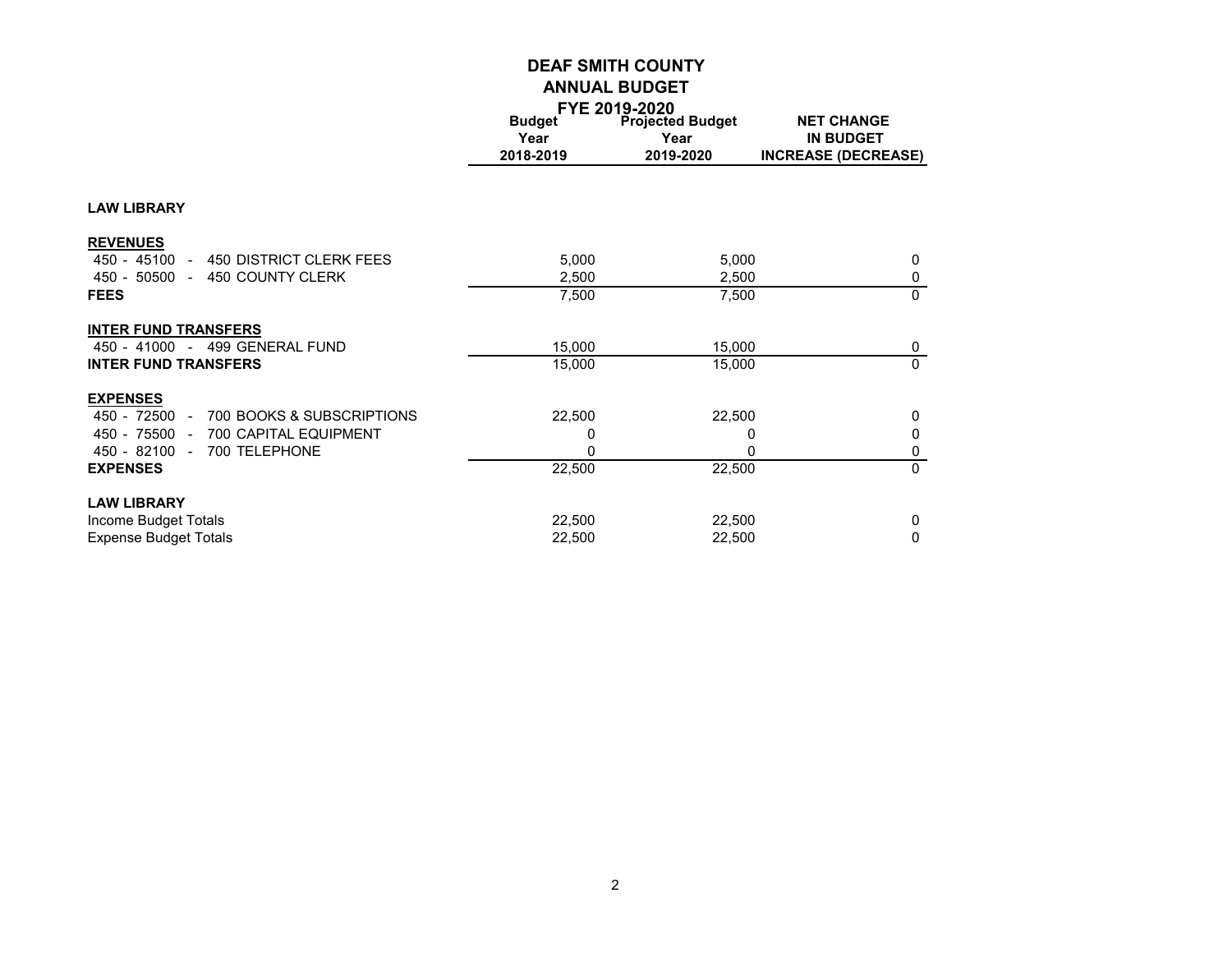|                                           | FYE 2019-2020 |                         |                            |
|-------------------------------------------|---------------|-------------------------|----------------------------|
|                                           | <b>Budget</b> | <b>Projected Budget</b> | <b>NET CHANGE</b>          |
|                                           | Year          | Year                    | <b>IN BUDGET</b>           |
|                                           | 2018-2019     | 2019-2020               | <b>INCREASE (DECREASE)</b> |
|                                           |               |                         |                            |
| <b>JUVENILE MANAGEMENT FUND</b>           |               |                         |                            |
| <b>REVENUES</b>                           |               |                         |                            |
| 480 - 45200 - 450 JUVENILE MANAGEMENT FEE | 300           | 300                     | 0                          |
| REVEN00                                   | 300           | 300                     | $\mathbf{0}$               |
| <b>INTER FUND TRANSFERS</b>               |               |                         |                            |
| 480 - 41000 - 499 GENERAL FUND            | 0             | 0                       | 0                          |
| <b>INTER FUND TRANSFERS</b>               | $\Omega$      | $\Omega$                | $\Omega$                   |
| <b>EXPENSES</b>                           |               |                         |                            |
| 480 - 70300 -<br>700 PERSONNEL SALARIES   | $\mathbf 0$   | 0                       | $\Omega$                   |
| 480 - 71000 - 700 FICA TAXES              | 0             | 0                       | 0                          |
| 480 - 71100 - 700 TCDRS                   | 0             | 0                       | 0                          |
| 480 - 71400 - 700 HEALTH CARE             | 0             | 0                       | 0                          |
| 480 - 78900 - 700 MISCELLANEOUS           | 300           | 300                     | 0                          |
| <b>EXPENSES</b>                           | 300           | 300                     | $\Omega$                   |
| <b>JUVENILE MANAGEMENT FUND</b>           |               |                         |                            |
| Income Budget Totals                      | 300           | 300                     | 0                          |
| <b>Expense Budget Totals</b>              | 300           | 300                     | 0                          |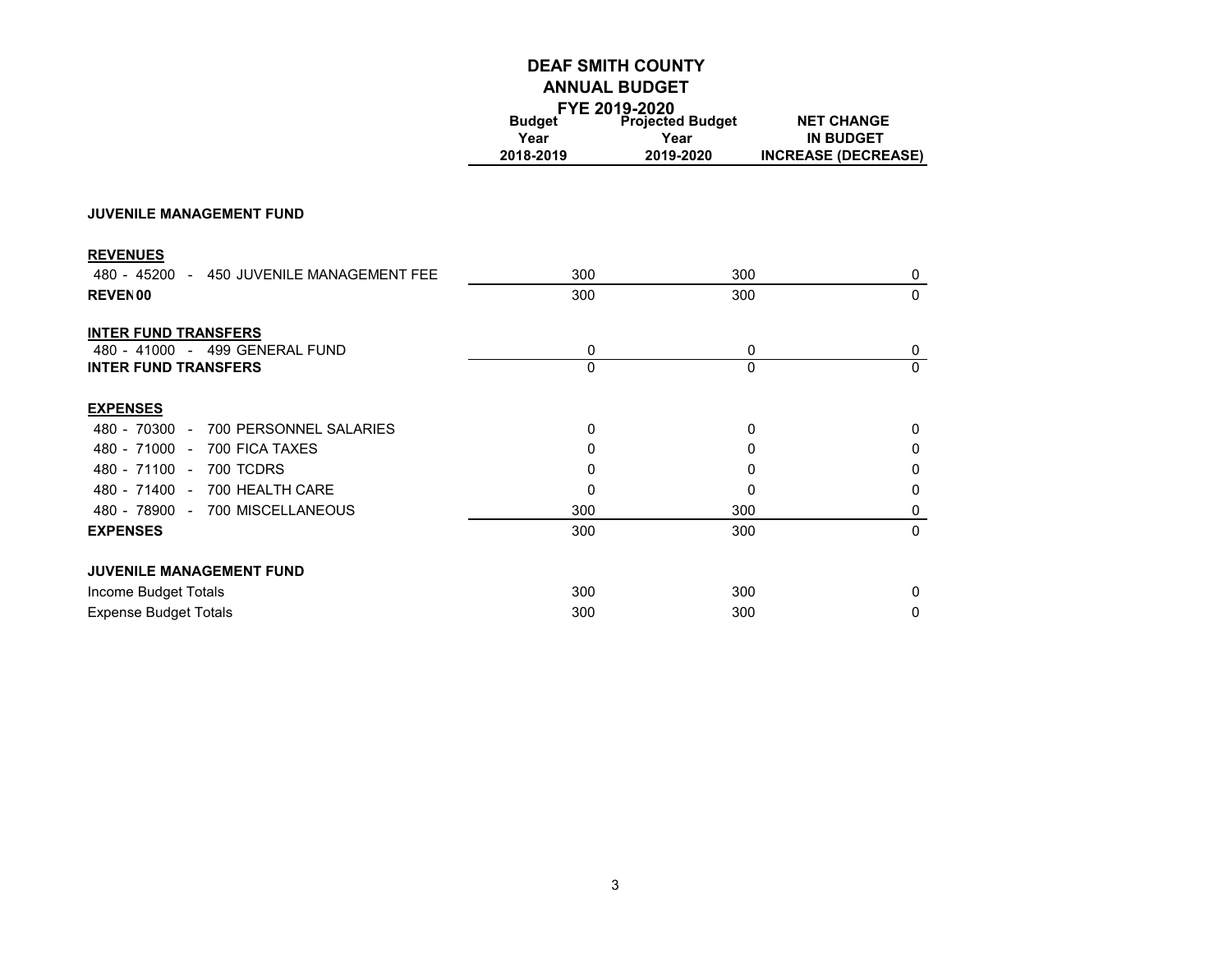|                                                               |                       | FYE 2019-2020                   |                                       |
|---------------------------------------------------------------|-----------------------|---------------------------------|---------------------------------------|
|                                                               | <b>Budget</b><br>Year | <b>Projected Budget</b><br>Year | <b>NET CHANGE</b><br><b>IN BUDGET</b> |
|                                                               | 2018-2019             | 2019-2020                       | <b>INCREASE (DECREASE)</b>            |
| <b>RECORDS MANAGEMENT</b>                                     |                       |                                 |                                       |
| <b>REVENUES</b>                                               |                       |                                 |                                       |
| 500 - 48900<br>400 COUNTY CLERK ARCHIVE FEE<br>$\overline{a}$ | 0                     | $\mathbf{0}$                    | 0                                     |
| $500 - 45000 -$<br>400 COUNTY CLERK FEES                      | 20,000                | 20,000                          | $\pmb{0}$                             |
| <b>REVENUES</b>                                               | 20,000                | 20,000                          | $\Omega$                              |
| <b>INVESTMENT REVENUE</b>                                     |                       |                                 |                                       |
| 500 - 49000 - 490 INTEREST INCOME                             | 0                     | 0                               | 0                                     |
| <b>INVESTMENT REVENUE</b>                                     | 0                     | $\Omega$                        | $\Omega$                              |
| <b>EXPENSES</b>                                               |                       |                                 |                                       |
| 700 BOOKS, MATERIALS, RESTORA<br>$500 - 72500 -$              | 0                     | $\Omega$                        | $\mathbf{0}$                          |
| $500 - 75500 -$<br>700 CAPITAL EQUIPMENT                      | 6,700                 | 6,700                           | $\Omega$                              |
| $500 - 77400 -$<br>700 EQUIPMENT MAINTENANCE ETC              | 54,750                | 52,250                          | (2,500)                               |
| 700 RESTORATION & CONVERSION<br>$500 - 78500 -$               | 10,800                | 10,800                          | 0                                     |
| <b>EXPENSES</b>                                               | 72,250                | 69,750                          | (2,500)                               |
| <b>RECORDS MANAGEMENT</b>                                     |                       |                                 |                                       |
| Income Budget Totals                                          | 20,000                | 20,000                          | $\mathbf 0$                           |
| <b>Expense Budget Totals</b>                                  | 72,250                | 69,750                          | (2,500)                               |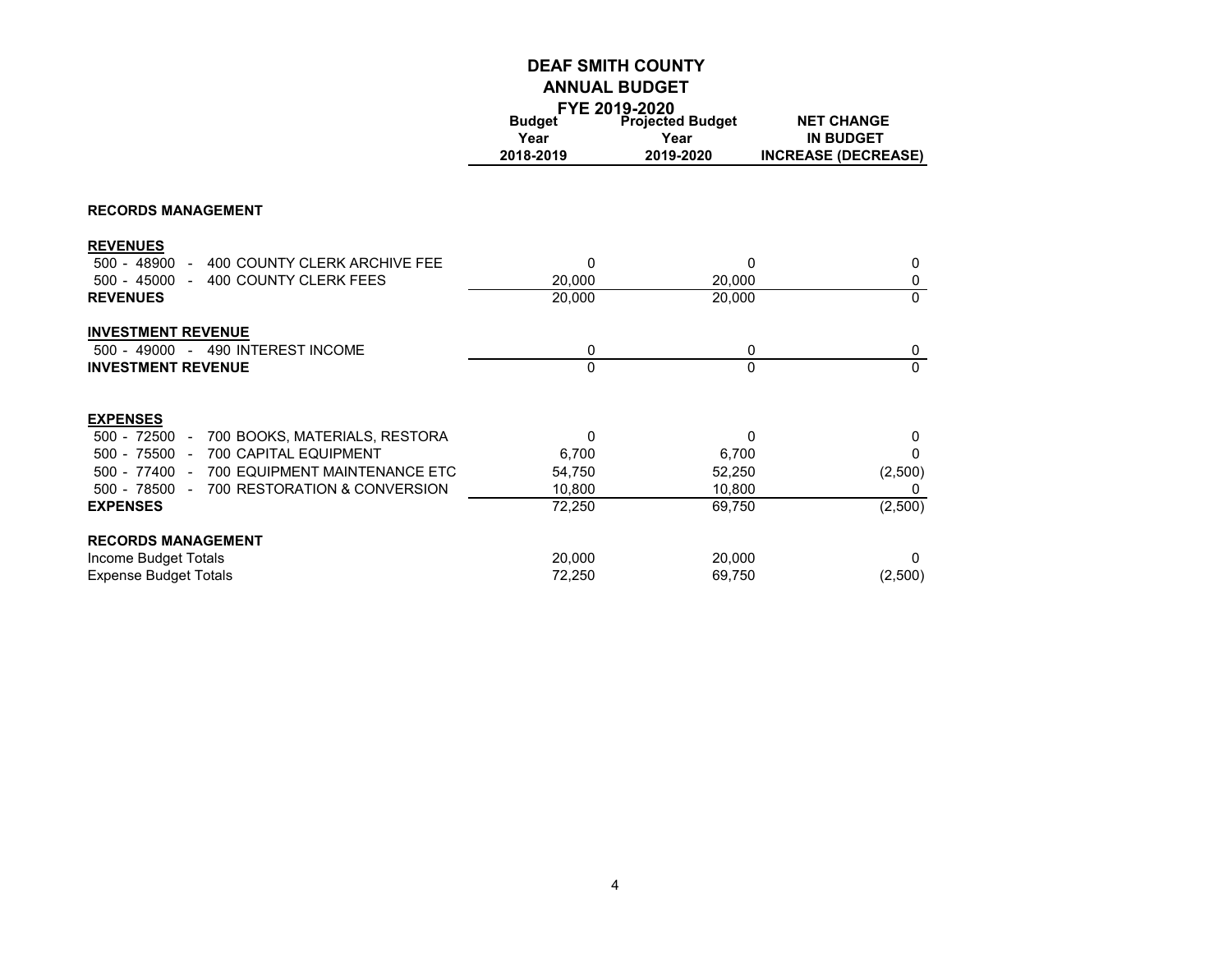|                                                  | FYE 2019-2020         |                                 |                                       |
|--------------------------------------------------|-----------------------|---------------------------------|---------------------------------------|
|                                                  | <b>Budget</b><br>Year | <b>Projected Budget</b><br>Year | <b>NET CHANGE</b><br><b>IN BUDGET</b> |
|                                                  | 2018-2019             | 2019-2020                       | <b>INCREASE (DECREASE)</b>            |
| <b>COURT HOUSE RECORDS PRESERVATION</b>          |                       |                                 |                                       |
| <b>REVENUES</b>                                  |                       |                                 |                                       |
| 400 FEES-COUNTY CLERK<br>$520 - 45000 -$         | 2,500                 | 2,500                           | 0                                     |
| 520 - 45100 - 400 FEES-DISTRICT CLERK            | 7.000                 | 7.000                           | 0                                     |
| $520 - 46000 -$<br>400 CC COURT TECHNOLOGY FEE   | 250                   | 250                             | 0                                     |
| $520 - 46100 -$<br>400 DC COURT TECH FEE         | 300                   | 300                             | 0                                     |
| <b>REVENUES</b>                                  | 10,050                | 10,050                          | $\Omega$                              |
| <b>INVESTMENT INCOME</b>                         |                       |                                 |                                       |
| 520 - 49000 - 490 INTEREST INCOME                | 0                     | 0                               | 0                                     |
| <b>INVESTMENT INCOME</b>                         | $\Omega$              | $\Omega$                        | $\Omega$                              |
| <b>EXPENSES</b>                                  |                       |                                 |                                       |
| 700 PRINTING RECORDS & SUPPLI<br>$520 - 78500 -$ | 4,000                 | 4,000                           | 0                                     |
| 700 MAINTENANCE, EQUIPMENT ET<br>520 - 77400 -   | 6,050                 | 6,050                           | 0                                     |
| <b>EXPENSES</b>                                  | 10,050                | 10,050                          | $\Omega$                              |
| <b>COURT HOUSE RECORDS PRESE</b>                 |                       |                                 |                                       |
| Income Budget Totals                             | 10,050                | 10.050                          | 0                                     |
| <b>Expense Budget Totals</b>                     | 10,050                | 10,050                          | 0                                     |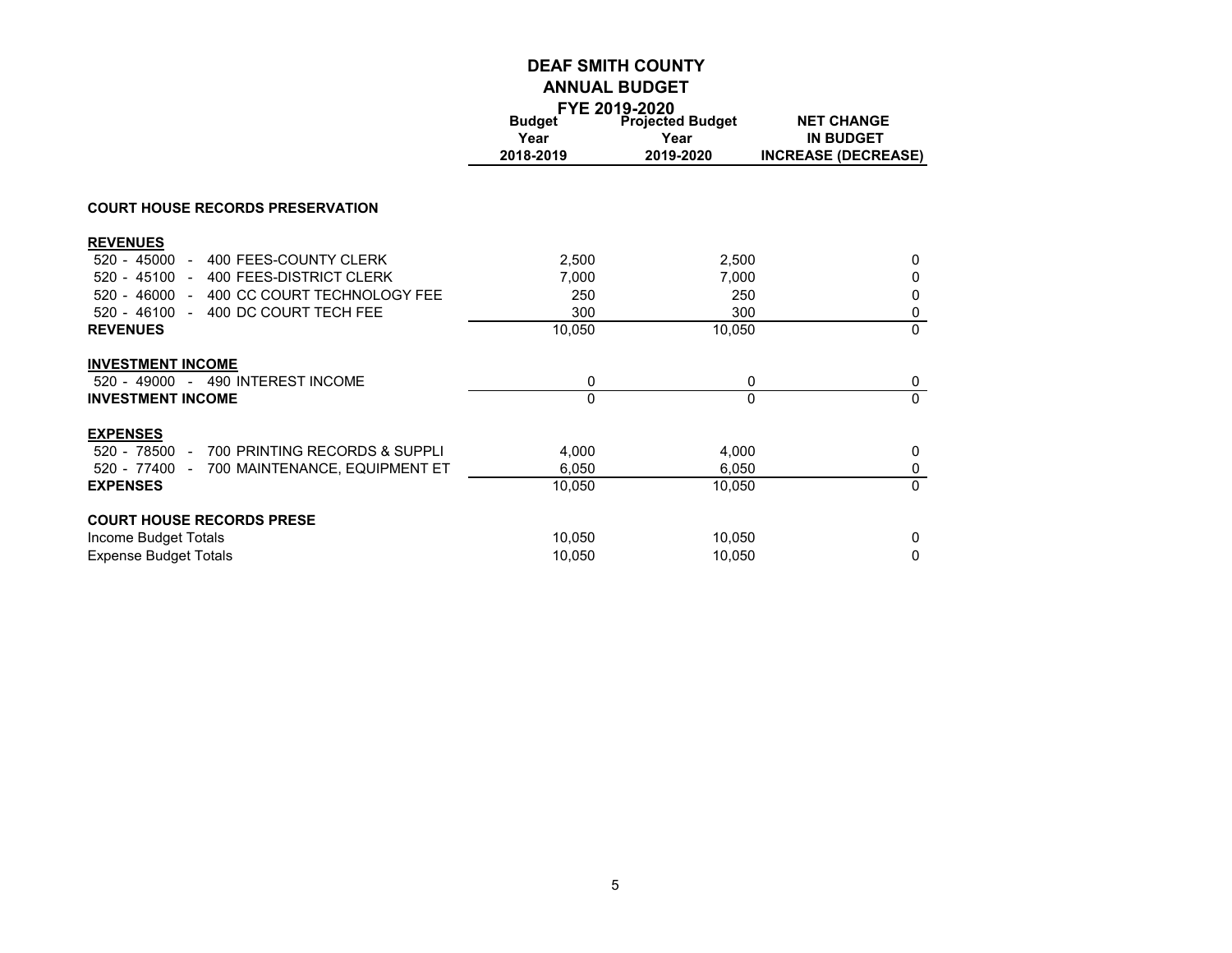| <b>Budget</b> | FTE ZU19-ZUZU<br><b>Projected Budget</b> | <b>NET CHANGE</b>          |
|---------------|------------------------------------------|----------------------------|
| Year          | Year                                     | IN BUDGET                  |
| 2018-2019     | 2019-2020                                | <b>INCREASE (DECREASE)</b> |

#### **VITAL RECORDS PRESERVATION BUDGET**

| <b>REVENUES</b><br>530 - 45000<br>- 400 FEES-COUNTY CLERK<br><b>REVENUES</b>                     | 1.000<br>1.000 | 1.000<br>1.000 | 0      |
|--------------------------------------------------------------------------------------------------|----------------|----------------|--------|
| <b>EXPENSES</b><br>530 - 77400 - 700 PRESERVATION PROJECTS<br><b>EXPENSES</b>                    | 1.000<br>1.000 | 1.000<br>1.000 | 0      |
| <b>VITAL RECORDS PRESERVATION BUDGET</b><br>Income Budget Totals<br><b>Expense Budget Totals</b> | 1.000<br>1.000 | 1.000<br>1.000 | 0<br>0 |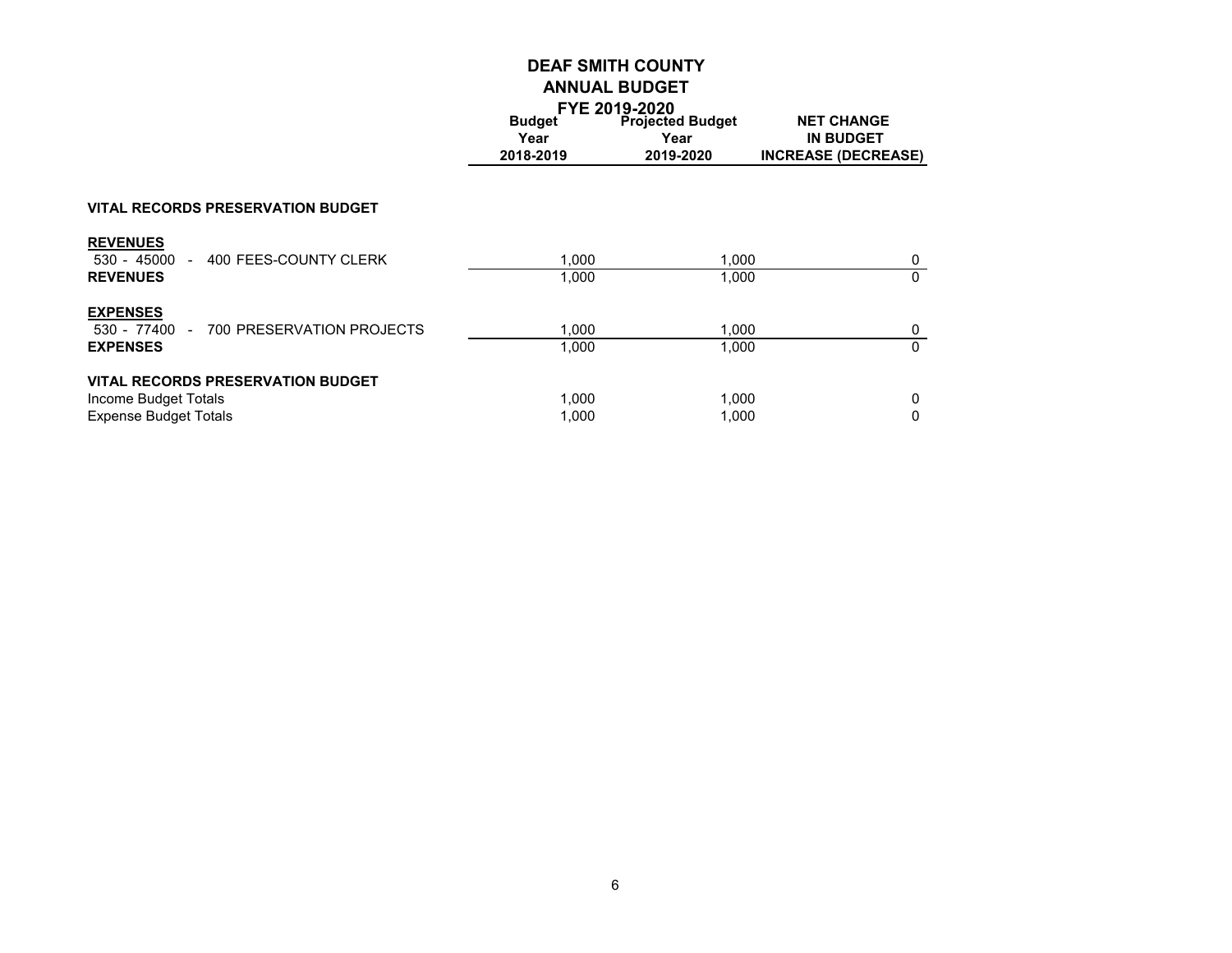|                                                             |                       | FTE ZUI 9-ZUZU                  |                                       |  |
|-------------------------------------------------------------|-----------------------|---------------------------------|---------------------------------------|--|
|                                                             | <b>Budget</b><br>Year | <b>Projected Budget</b><br>Year | <b>NET CHANGE</b><br><b>IN BUDGET</b> |  |
|                                                             | 2018-2019             | 2019-2020                       | <b>INCREASE (DECREASE)</b>            |  |
|                                                             |                       |                                 |                                       |  |
| <b>DISTRICT CLERK-RECORD PRESERVATION</b>                   |                       |                                 |                                       |  |
| <b>REVENUES</b><br>- 400 DISTRICT CLERK FEES<br>540 - 45100 | 2,500                 | 2,500                           | 0                                     |  |
| <b>REVENUES</b>                                             | 2,500                 | 2,500                           | $\mathbf{0}$                          |  |
| <b>EXPENSES</b>                                             |                       |                                 |                                       |  |
| 540 - 77400<br>- 700 EQUIPMENT & MAINT.                     | 2,500                 | 2,500                           | 0                                     |  |
| <b>EXPENSES</b>                                             | 2,500                 | 2,500                           | $\mathbf{0}$                          |  |
| <b>DISTRICT CLERK-RECORDS PR</b>                            |                       |                                 |                                       |  |
| Income Budget Totals                                        | 2,500                 | 2,500                           | 0                                     |  |
| <b>Expense Budget Totals</b>                                | 2,500                 | 2,500                           | $\Omega$                              |  |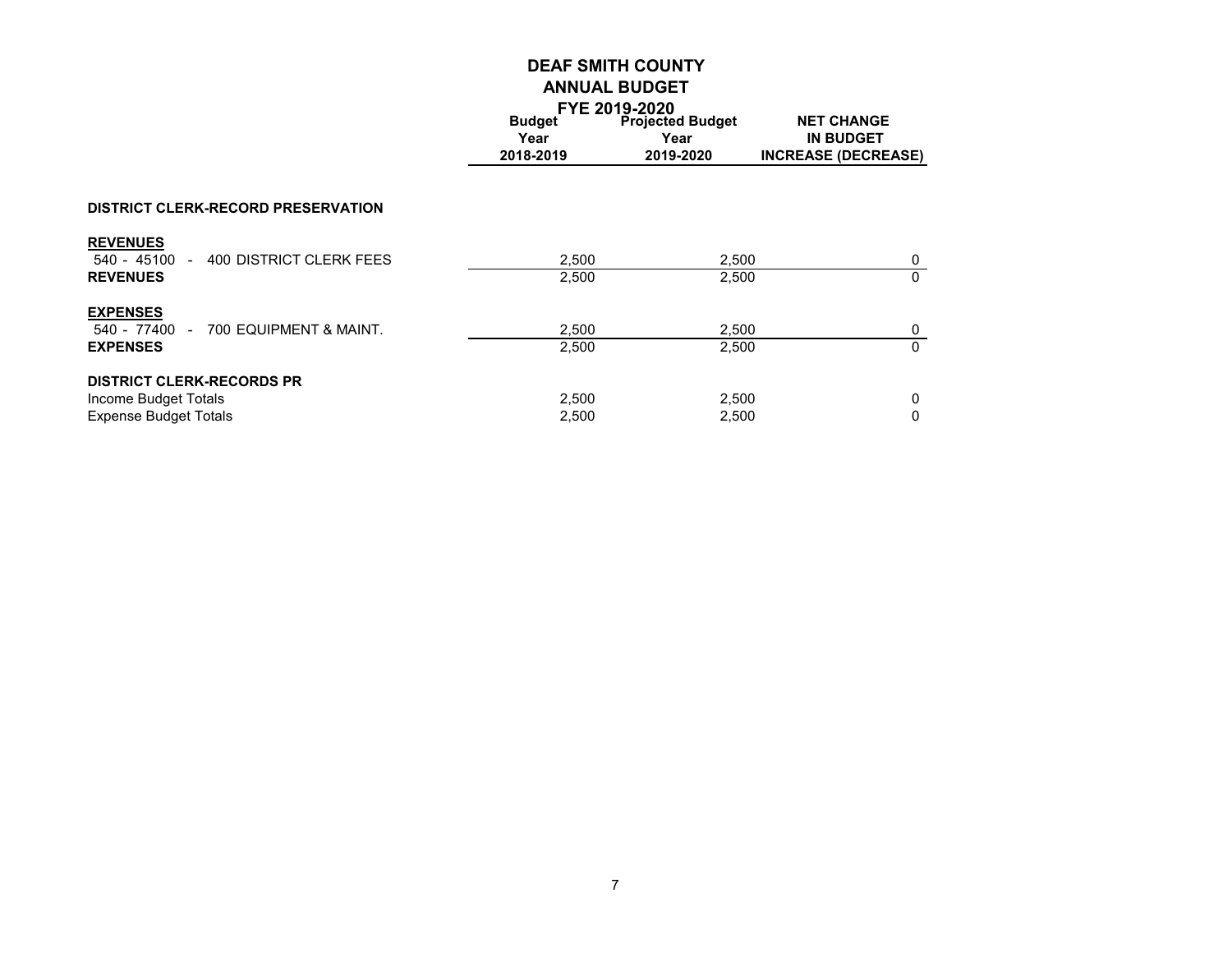|                                                                  |               | FYE 2019-2020           |                            |
|------------------------------------------------------------------|---------------|-------------------------|----------------------------|
|                                                                  | <b>Budget</b> | <b>Projected Budget</b> | <b>NET CHANGE</b>          |
|                                                                  | Year          | Year                    | <b>IN BUDGET</b>           |
|                                                                  | 2018-2019     | 2019-2020               | <b>INCREASE (DECREASE)</b> |
|                                                                  |               |                         |                            |
| <b>RECORDS ARCHIVE FUND</b>                                      |               |                         |                            |
| <b>REVENUES</b>                                                  |               |                         |                            |
| 400 COUNTY CLERK FEE<br>550 - 45000<br>$\overline{a}$            | 20,000        | 20,000                  | 0                          |
| $550 - 45100 -$<br><b>400 DISTRICT CLERK FEE</b>                 | 500           | 500                     | 0                          |
| 550 - 49000<br>400 INTEREST INCOME<br>$\blacksquare$             | 0             | 0                       | 0                          |
| <b>REVENUES</b>                                                  | 20,500        | 20,500                  | $\Omega$                   |
| <b>EXPENSES</b>                                                  |               |                         |                            |
| 700 CAPITAL EQUIPMENT<br>550 - 75500<br>$\overline{\phantom{a}}$ | 8,500         | 8,500                   | 0                          |
| 700 RESTORATION CONSERVATION ST<br>550 - 78500<br>$\overline{a}$ | 12,000        | 12,000                  | 0                          |
| <b>EXPENSES</b>                                                  | 20,500        | 20,500                  | $\Omega$                   |
|                                                                  |               |                         |                            |
| Income Budget Totals                                             | 20,500        | 20,500                  | 0                          |
| <b>Expense Budget Totals</b>                                     | 20,500        | 20,500                  | 0                          |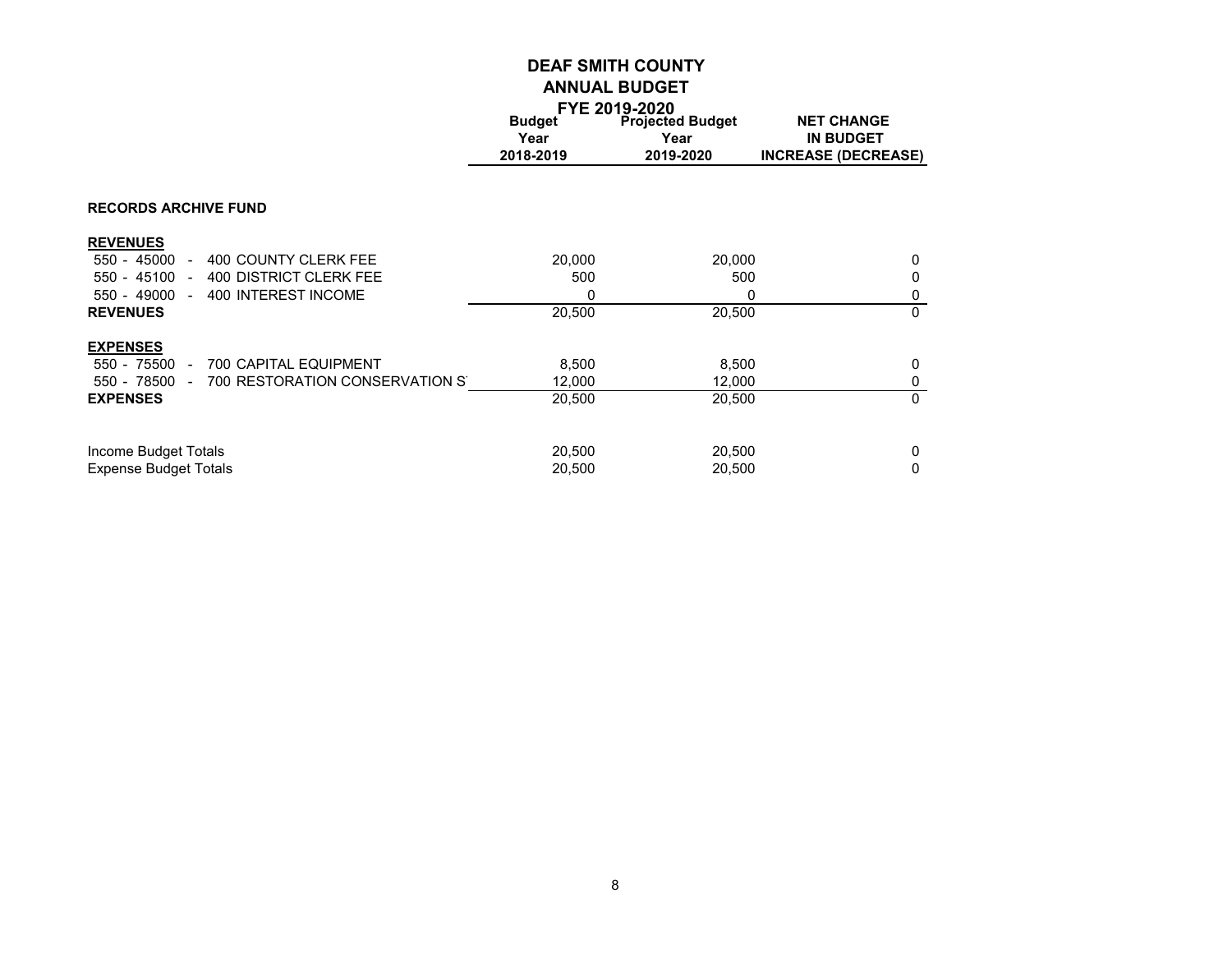|                                            |               | FYE 2019-2020           |                            |
|--------------------------------------------|---------------|-------------------------|----------------------------|
|                                            | <b>Budget</b> | <b>Projected Budget</b> | <b>NET CHANGE</b>          |
|                                            | Year          | Year                    | <b>IN BUDGET</b>           |
|                                            | 2018-2019     | 2019-2020               | <b>INCREASE (DECREASE)</b> |
|                                            |               |                         |                            |
| <b>COURTHOUSE SECURITY</b>                 |               |                         |                            |
| <b>REVENUES</b>                            |               |                         |                            |
| 400 FEES-COUNTY CLERK<br>$560 - 45000 -$   | 3,500         | 3,500                   | 0                          |
| 560 - 45100 - 400 FEES-DISTRICT CLERK      | 1.500         | 1,500                   | 0                          |
| 400 FEES-JUSTICE OF PEACE<br>560 - 45200 - | 500           | 500                     | $\pmb{0}$                  |
| <b>REVENUES</b>                            | 5,500         | 5,500                   | $\Omega$                   |
| <b>INVESTMENT INCOME</b>                   |               |                         |                            |
| 560 - 49000 - 490 INTEREST INCOME          | 0             | 0                       | 0                          |
| <b>INVESTMENT INCOME</b>                   | $\Omega$      | $\Omega$                | $\Omega$                   |
| <b>EXPENSES</b>                            |               |                         |                            |
| 560 - 75500 -<br>700 CAPITAL EQUIPMENT     | 3,500         | 3,500                   | 0                          |
| 700 EQUIPMENT & MAINT.<br>560 - 77400 -    | 1,000         | 1,000                   | 0                          |
| 560 - 78900 -<br>700 MISCELLANEOUS         | 1,000         | 1,000                   | $\pmb{0}$                  |
| <b>EXPENSES</b>                            | 5,500         | 5,500                   | $\mathbf{0}$               |
| <b>COURTHOUSE SECURITY</b>                 |               |                         |                            |
| Income Budget Totals                       | 5,500         | 5,500                   | 0                          |
| <b>Expense Budget Totals</b>               | 5,500         | 5,500                   | $\Omega$                   |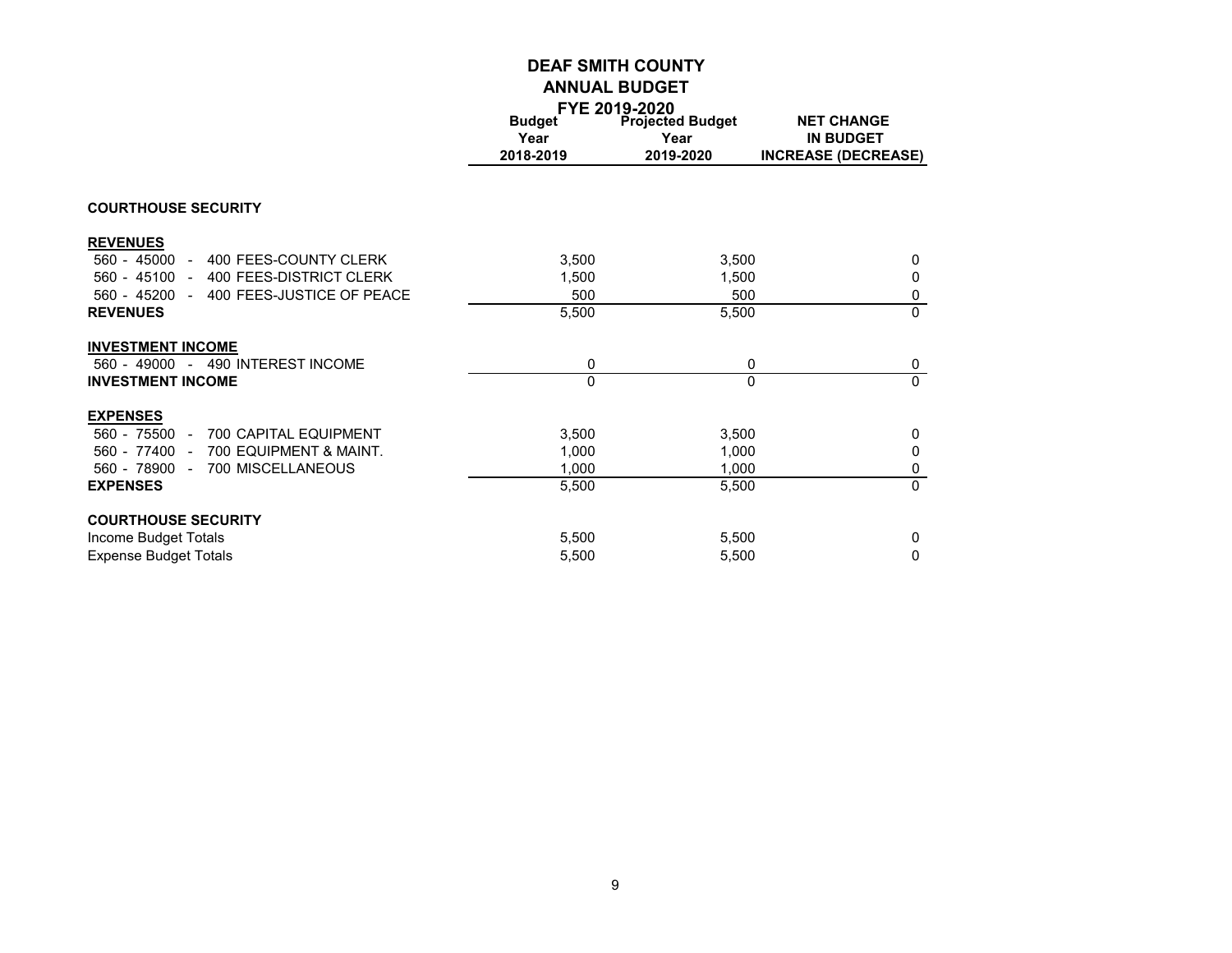|                                                                  |               | FYE 2019-2020           |                            |
|------------------------------------------------------------------|---------------|-------------------------|----------------------------|
|                                                                  | <b>Budget</b> | <b>Projected Budget</b> | <b>NET CHANGE</b>          |
|                                                                  | Year          | Year                    | <b>IN BUDGET</b>           |
|                                                                  | 2018-2019     | 2019-2020               | <b>INCREASE (DECREASE)</b> |
| <b>VOTER REG-CONTRACTS</b>                                       |               |                         |                            |
| <b>REVENUES</b>                                                  |               |                         |                            |
| $600 - 49000$<br>400 INTEREST INCOME<br>$\overline{\phantom{0}}$ | $\Omega$      | 0                       | 0                          |
| 600 - 80000<br>400 CITY OF HEREFORD CONTRACT<br>$\blacksquare$   | 1,000         | 1,000                   | 0                          |
| $600 - 80100 -$<br>400 SCHOOL CONTRACT                           | 1,000         | 1.000                   | 0                          |
| 400 HOSPITAL CONTRACT<br>600 - 80200<br>$\sim$                   | 1,000         | 1,000                   | 0                          |
| 600 - 80300<br>400 DEMOCRATIC PARTY CONTRACT<br>$\blacksquare$   | 2,000         | 2,000                   | 0                          |
| 600 - 80400<br>400 REPUBLICAN PARTY CONTRACT<br>$\sim$           | 2,000         | 2,000                   | 0                          |
| 600 - 80500<br>400 STATE V. R. FUNDING<br>$\sim$                 | 0             | 0                       | 0                          |
| <b>REVENUES</b>                                                  | 7,000         | 7,000                   | $\Omega$                   |
| <b>EXPENSES</b>                                                  |               |                         |                            |
| 600 - 73100<br>700 CONFERENCE FEES, SEMINAR<br>$\sim$            | 2,400         | 2,400                   | 0                          |
| 600 - 75500<br><b>700 CAPITAL EQUIPMENT</b><br>$\sim$            | 2,000         | 2,000                   | 0                          |
| 600 - 77400<br><b>700 EQUIPMENT MAINTAINENCE</b><br>$\sim$       | 1.000         | 1,000                   | 0                          |
| $600 - 82100 -$<br>700 TELEPHONE                                 | 600           | 600                     | 0                          |
| 600 - 78500<br>700 PRINTING, RECORDS, & SUPP<br>$\blacksquare$   | 1,000         | 1,000                   | 0                          |
| <b>EXPENSES</b>                                                  | 7,000         | 7,000                   | $\mathbf{0}$               |
| <b>VOTER REG-CONTRACTS</b>                                       |               |                         |                            |
| Income Budget Totals                                             | 7,000         | 7,000                   | 0                          |
| <b>Expense Budget Totals</b>                                     | 7,000         | 7,000                   | 0                          |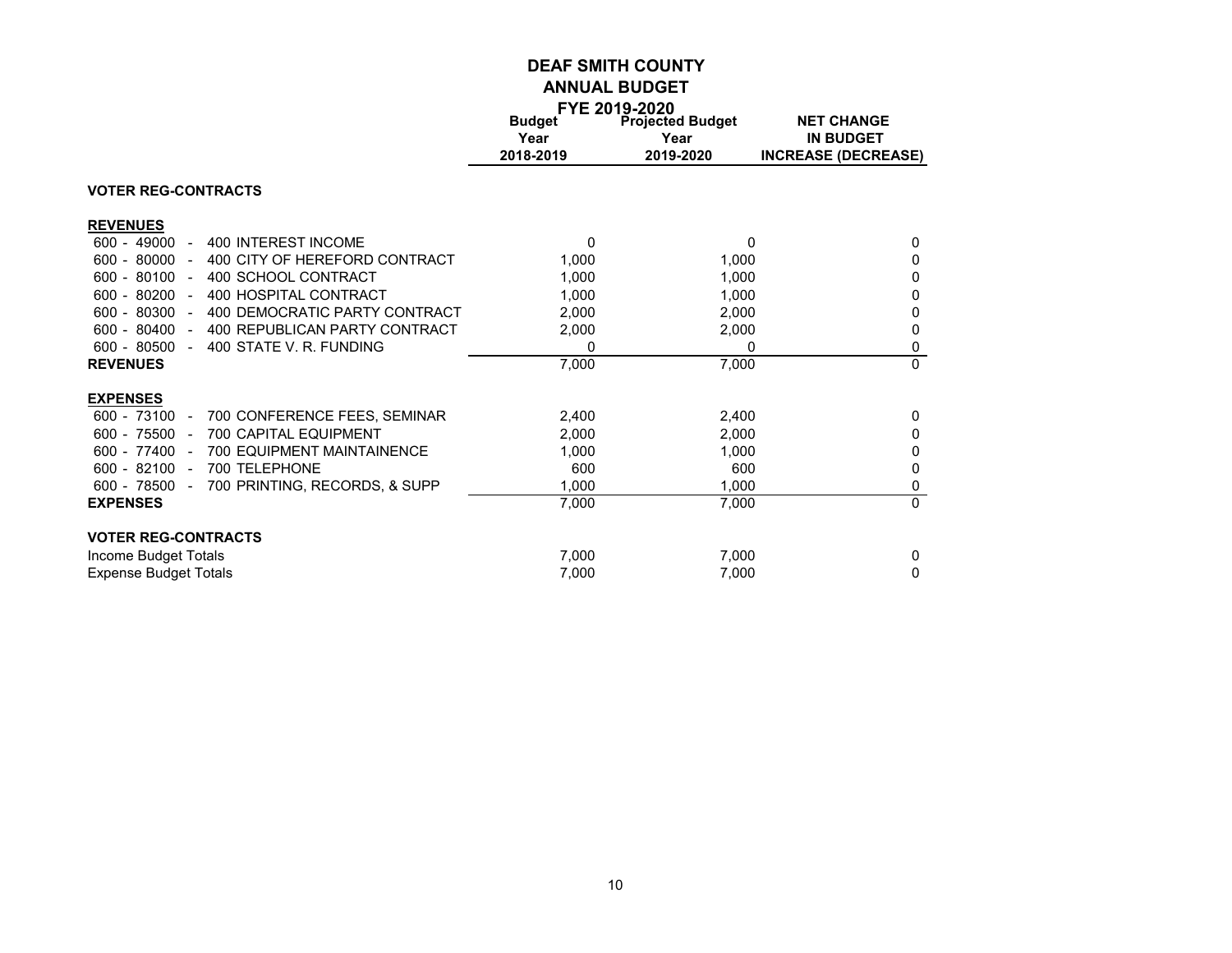|                                                                          |               | FYE 2019-2020           |                            |
|--------------------------------------------------------------------------|---------------|-------------------------|----------------------------|
|                                                                          | <b>Budget</b> | <b>Projected Budget</b> | <b>NET CHANGE</b>          |
|                                                                          | Year          | Year                    | <b>IN BUDGET</b>           |
|                                                                          | 2018-2019     | 2019-2020               | <b>INCREASE (DECREASE)</b> |
|                                                                          |               |                         |                            |
| <b>CHECK COLLECTION FUND</b>                                             |               |                         |                            |
| <b>FUND CARRYOVER USED</b>                                               |               |                         |                            |
| 700 - 39900 - 399 PRIOR YR CARRYOVER USED                                | 5,250         | 4,550                   | (700)                      |
| <b>FUND CARRYOVER USED</b>                                               | 5,250         | 4,550                   | (700)                      |
| <b>REVENUES</b>                                                          |               |                         |                            |
| 700 - 45000 -<br>400 FEE INCOME                                          | 2,500         | 2,500                   | 0                          |
| <b>REVENUES</b>                                                          | 2,500         | 2,500                   | $\overline{0}$             |
| <b>INVESTMENT INCOME</b>                                                 |               |                         |                            |
| 700 - 49000 - 490 INTEREST INCOME                                        | 0             | 0                       | 0                          |
| <b>INVESTMENT INCOME</b>                                                 | $\Omega$      | 0                       | $\overline{0}$             |
| <b>EXPENSES</b>                                                          |               |                         |                            |
| 700 - 70300 -<br>700 PERSONNEL SALARIES                                  | 1,500         | 800                     | (700)                      |
| 700 - 71000 -<br>700 FICA TAXES                                          | 0             | 0                       | 0                          |
| 700 - 71100 -<br>700 TCDRS RETIREMENT                                    | 0             | 0                       | 0                          |
| 700 - 71300 -<br>700 CAFETERIA PLAN                                      | 0             | 0                       | $\pmb{0}$                  |
| 700 - 73100 -<br>700 CONFERECNE & SEMINARS                               | 0             | 0                       | 0                          |
| 700 - 73400 -<br>700 COMMUNITY AWARENESS                                 | 250           | 250                     | 0                          |
| 700 - 75500 -<br>700 CAPITAL EQUIPMENT                                   | 1,000         | 1,000                   | 0                          |
| 700 - 77400<br>700 MAINTENANCE-EQUIPMENT ETC<br>$\overline{\phantom{a}}$ | 4,000         | 4,000                   | 0                          |
| 700 - 78500 -<br>700 PRINTING, RECORDS, SUPPLI                           | 500           | 500                     | $\Omega$                   |
| 700 MISCELLANEOUS<br>700 - 78900 -                                       | 500           | 500                     | $\Omega$                   |
| <b>EXPENSES</b>                                                          | 7,750         | 7,050                   | (700)                      |
| <b>CHECK COLLECTION FUND</b>                                             |               |                         |                            |
| Income Budget Totals                                                     | 7,750         | 7,050                   | (700)                      |
| <b>Expense Budget Totals</b>                                             | 7.750         | 7.050                   | (700)                      |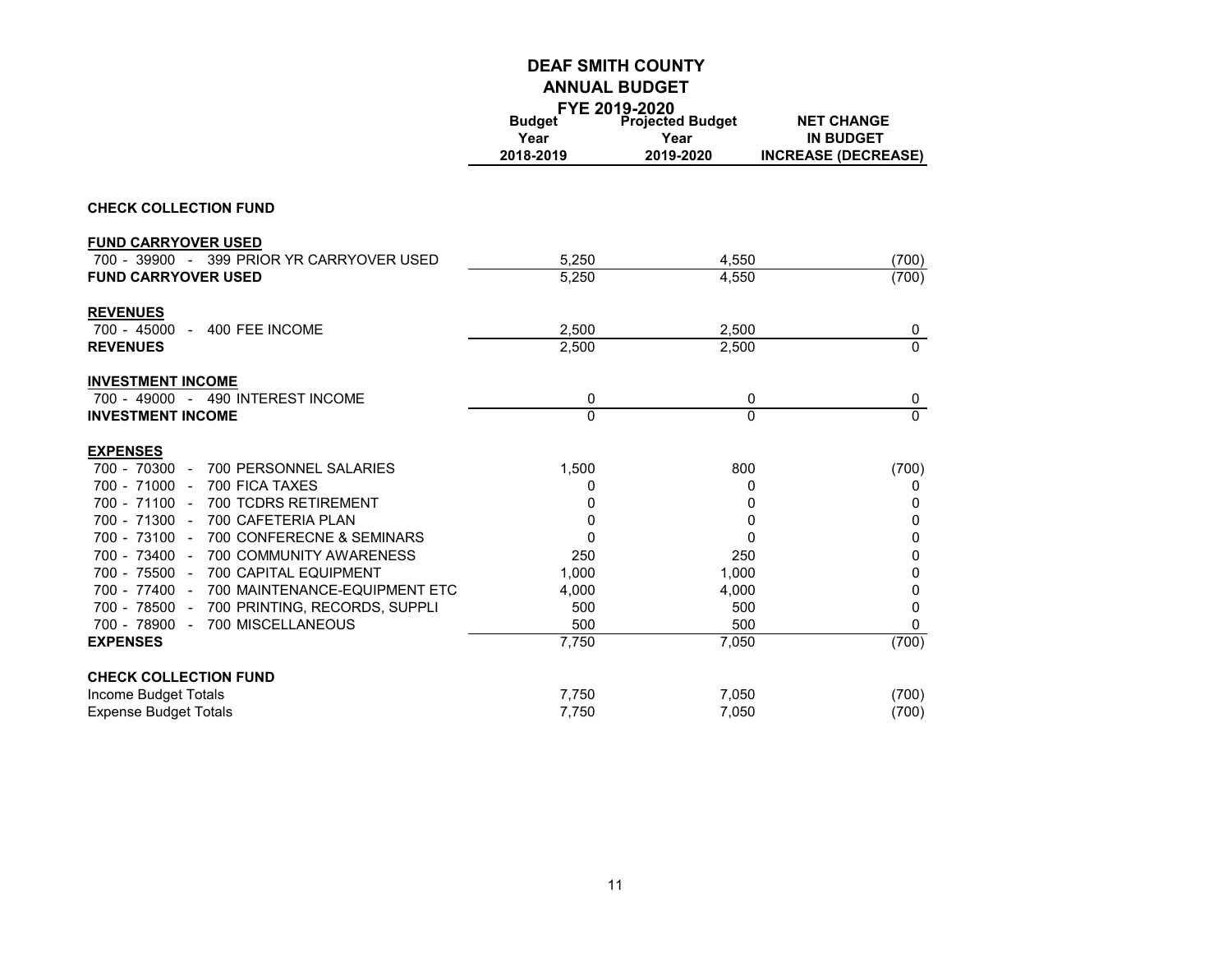|                                                                         |                                    | FYE 2019-2020                                |                                                                     |
|-------------------------------------------------------------------------|------------------------------------|----------------------------------------------|---------------------------------------------------------------------|
|                                                                         | <b>Budget</b><br>Year<br>2018-2019 | <b>Projected Budget</b><br>Year<br>2019-2020 | <b>NET CHANGE</b><br><b>IN BUDGET</b><br><b>INCREASE (DECREASE)</b> |
| <b>DSC SHERIFF- O N S FUND</b>                                          |                                    |                                              |                                                                     |
| <b>FUND CARRYOVER USED</b>                                              |                                    |                                              |                                                                     |
| 710 - 39900 - 399 PRIOR YR CARRYOVER USED<br><b>FUND CARRYOVER USED</b> | 0<br>$\Omega$                      |                                              | 0<br>0<br>$\Omega$<br>$\Omega$                                      |
|                                                                         |                                    |                                              |                                                                     |
| <b>REVENUES</b><br>400 SHERIFF ONS SEIZURES<br>710 - 67100 -            | 5.000                              | 5,000                                        | 0                                                                   |
| <b>REVENUES</b>                                                         | 5,000                              | 5,000                                        | $\Omega$                                                            |
| <b>INVESTMENT REVENUE</b>                                               |                                    |                                              |                                                                     |
| 710 - 49000 - 490 INTEREST INCOME<br><b>INVESTMENT REVENUE</b>          | 0<br>$\Omega$                      |                                              | 0<br>0<br>0<br>$\Omega$                                             |
| <b>EXPENSES</b>                                                         |                                    |                                              |                                                                     |
| 710 - 75500<br><b>700 CAPITAL EQUIPMENT</b><br>$\sim$                   | 0                                  |                                              | 0<br>0                                                              |
| 710 - 77400 -<br><b>700 EQUIPMENT MAINTENANCE</b>                       | 0                                  |                                              | 0<br>0                                                              |
| 700 MISCELLANEOUS<br>710 - 78900 -                                      | 5,000                              | 5,000                                        | 0                                                                   |
| <b>EXPENSES</b>                                                         | 5,000                              | 5,000                                        | $\Omega$                                                            |
| DSC SHERIFF- O N S FUND<br>Income Budget Totals                         | 5,000                              | 5,000                                        | 0                                                                   |
| <b>Expense Budget Totals</b>                                            | 5,000                              | 5,000                                        | 0                                                                   |
|                                                                         |                                    |                                              |                                                                     |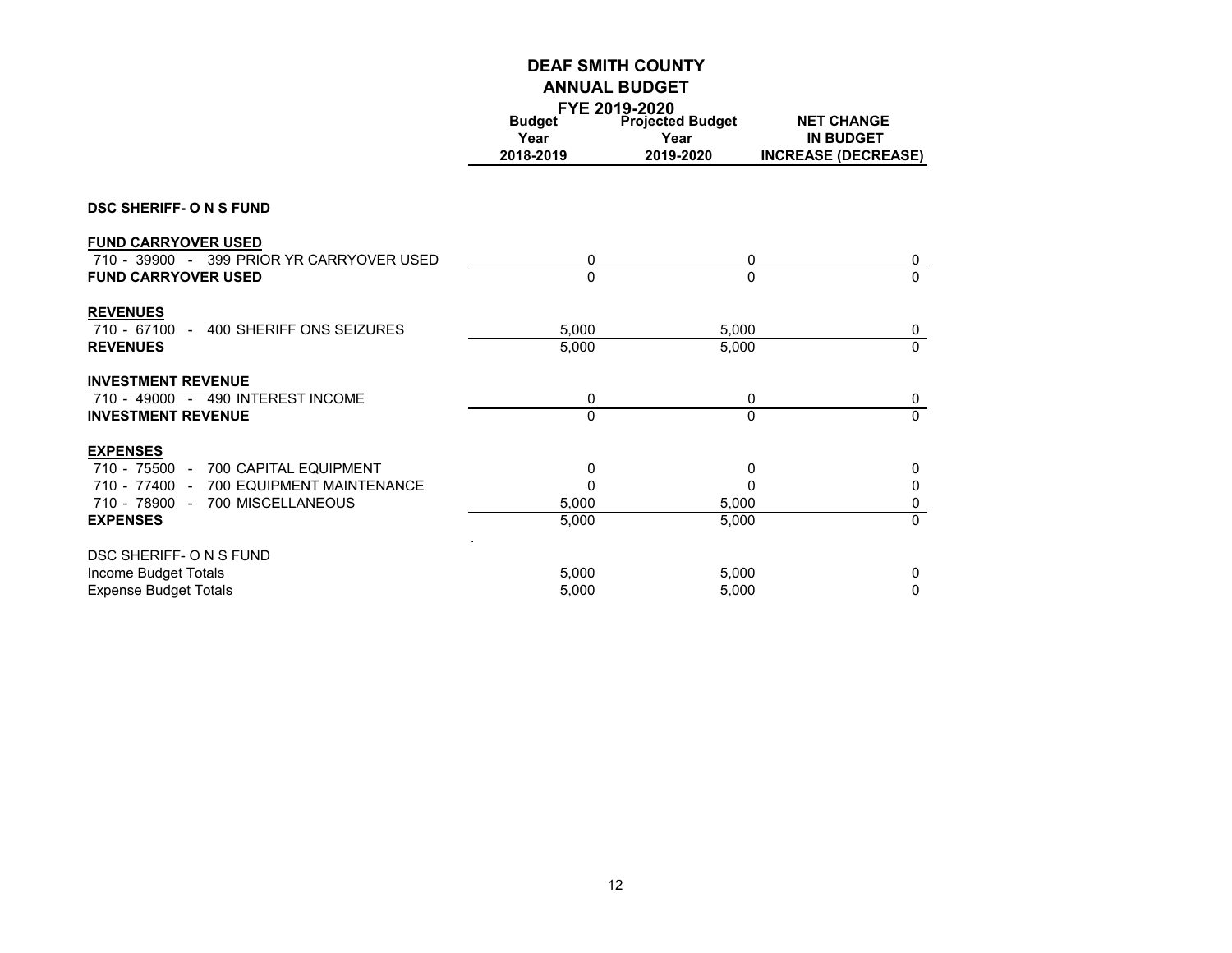|                                     |               | FYE 2019-2020           |                            |
|-------------------------------------|---------------|-------------------------|----------------------------|
|                                     | <b>Budget</b> | <b>Projected Budget</b> | <b>NET CHANGE</b>          |
|                                     | Year          | Year                    | <b>IN BUDGET</b>           |
|                                     | 2018-2019     | 2019-2020               | <b>INCREASE (DECREASE)</b> |
|                                     |               |                         |                            |
| <b>DISTRICT ATTY-SEIZURE</b>        |               |                         |                            |
| <b>REVENUES</b>                     |               |                         |                            |
| 720 - 47400 - 400 CDA SEIZURES      | 500           | 500                     | 0                          |
| <b>REVENUES</b>                     | 500           | 500                     | $\mathbf{0}$               |
| <b>INVESTMENT INCOME</b>            |               |                         |                            |
| 720 - 49000 - 490 INTEREST INCOME   | 0             |                         | 0<br>0                     |
| <b>INVESTMENT INCOME</b>            | $\Omega$      |                         | $\Omega$<br>$\Omega$       |
| <b>EXPENSES</b>                     |               |                         |                            |
| 720 - 75500 - 700 CAPITAL EQUIPMENT | 0             |                         | $\mathbf{0}$<br>0          |
| 720 - 78900 - 700 MISCELLANEOUS     | 500           | 500                     | 0                          |
| <b>EXPENSES</b>                     | 500           | 500                     | $\Omega$                   |
| <b>DISTRICT ATTY-SEIZURE FUND</b>   |               |                         |                            |
| Income Budget Totals                | 500           | 500                     | 0                          |
| <b>Expense Budget Totals</b>        | 500           | 500                     | 0                          |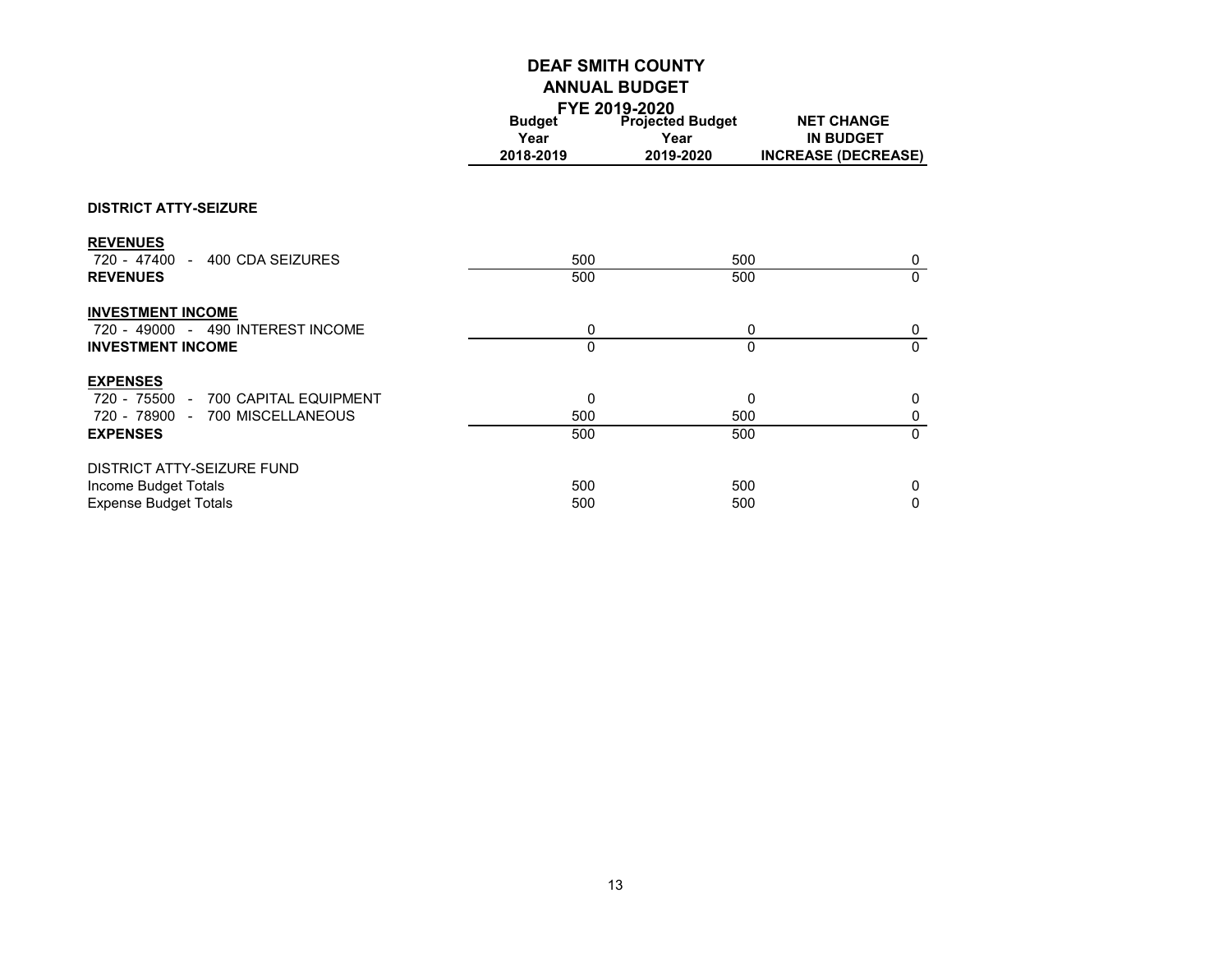|                                               |               | FYE 2019-2020           |                            |
|-----------------------------------------------|---------------|-------------------------|----------------------------|
|                                               | <b>Budget</b> | <b>Projected Budget</b> | <b>NET CHANGE</b>          |
|                                               | Year          | Year                    | <b>IN BUDGET</b>           |
|                                               | 2018-2019     | 2019-2020               | <b>INCREASE (DECREASE)</b> |
| <b>DISTRICT ATTY-FORFEITURE</b>               |               |                         |                            |
| <b>FUND CARRYOVER USED</b>                    |               |                         |                            |
| 730 - 39900 - 399 PRIOR YR CARRYOVER USED     | 14,696        | 2,940                   | 11,756                     |
| <b>FUND CARRYOVER USED</b>                    | 14,696        | 2,940                   | 11,756                     |
| <b>REVENUES</b>                               |               |                         |                            |
| 730 - 47300 -<br>400 FORFEITURES              | 0             | 0                       | $\pmb{0}$                  |
| <b>REVENUES</b>                               | $\Omega$      | $\Omega$                | $\overline{0}$             |
| <b>INVESTMENT REVENUE</b>                     |               |                         |                            |
| 730 - 49000 - 490 INTEREST INCOME             | 60            | 60                      | 0                          |
| <b>INVESTMENT REVENUE</b>                     | 60            | 60                      | $\overline{0}$             |
| <b>EXPENSES</b>                               |               |                         |                            |
| 730 - 70300 -<br>700 PERSONNEL SALAIRES-SUPP  | 11,756        | 0                       | (11, 756)                  |
| 730 - 71000 -<br>700 FICA TAXES               | 0             | 0                       | 0                          |
| 730 - 71100 -<br>700 TCDRS RETIREMENT         | 0             | 0                       | 0                          |
| 730 - 71400 -<br>700 HEALTH INSURANCE         | $\Omega$      | 0                       | 0                          |
| 730 - 75500 -<br><b>700 CAPITAL EQUIPMENT</b> | 3,000         | 3,000                   | 0                          |
| 730 - 75700 -<br>700 EXPERT WITNESS           | 0             | 0                       | 0                          |
| 700 MISCELLANEOUS<br>730 - 78900 -            | 0             | 0                       | $\Omega$                   |
| <b>EXPENSES</b>                               | 14,756        | 3,000                   | (11, 756)                  |
| <b>DISTRICT ATTY-FORFEITURE</b>               |               |                         |                            |
| Income Budget Totals                          | 14,756        | 3,000                   | (11, 756)                  |
| <b>Expense Budget Totals</b>                  | 14,756        | 3,000                   | (11,756)                   |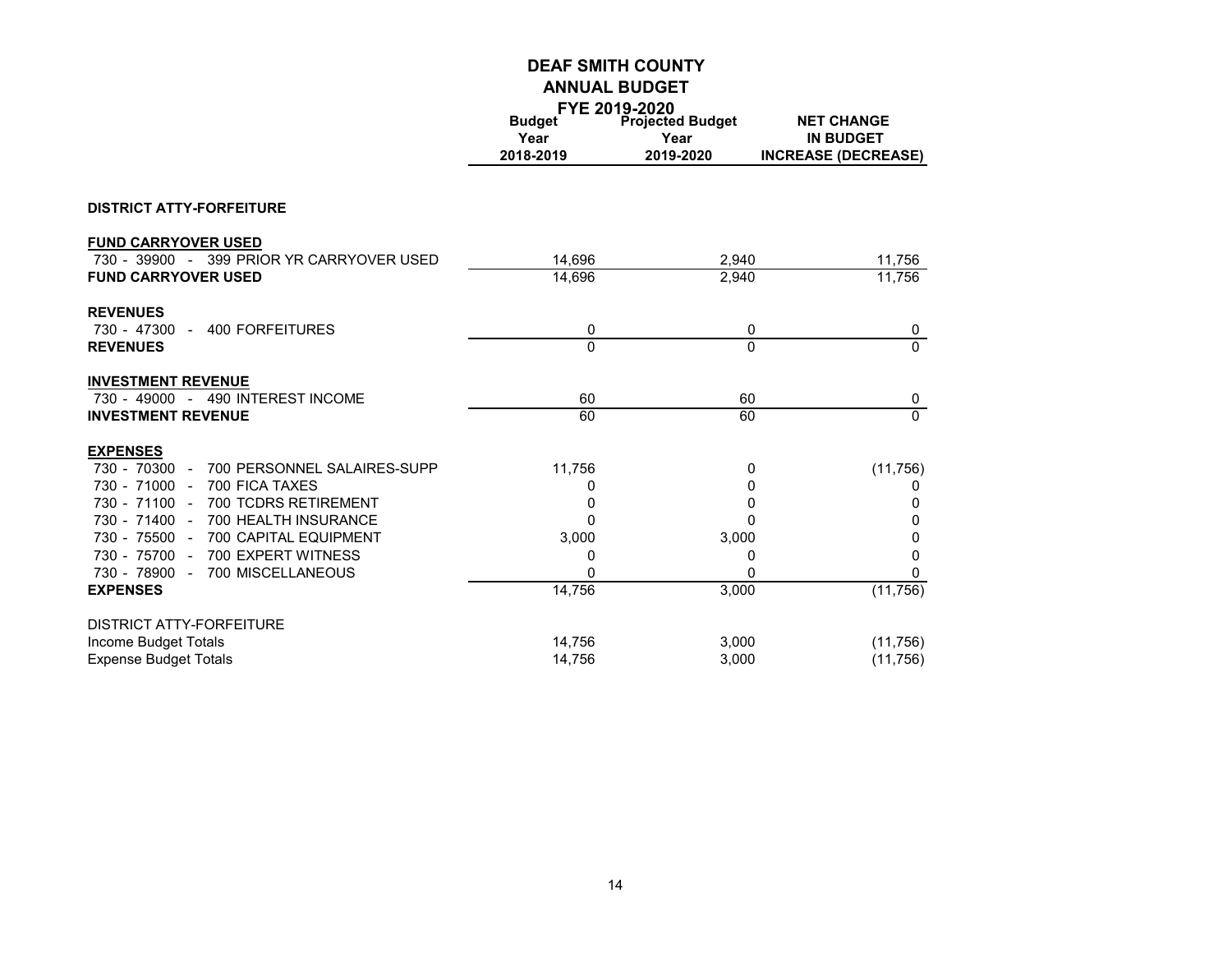|                                                  |                                    | FYE 2019-2020                                |                                                                     |
|--------------------------------------------------|------------------------------------|----------------------------------------------|---------------------------------------------------------------------|
|                                                  | <b>Budget</b><br>Year<br>2018-2019 | <b>Projected Budget</b><br>Year<br>2019-2020 | <b>NET CHANGE</b><br><b>IN BUDGET</b><br><b>INCREASE (DECREASE)</b> |
| <b>DSC EMPLOYEE HOLDING</b>                      |                                    |                                              |                                                                     |
|                                                  |                                    |                                              |                                                                     |
| <b>EMPLOYEE HOLDING REVENUE</b>                  |                                    |                                              |                                                                     |
| $750 - 35100 -$<br>475 CONTRIBUTIONS-HEALTH CARE | 622,008                            | 622,008                                      | $\mathbf{0}$                                                        |
| 750 - 35200 -<br>475 STOP LOSS PAYMENTS          | 0                                  | 0                                            | $\Omega$                                                            |
| 750 - 35300 - 475 MISCELLANEOUS REFUNDS          | 1,000                              | 1,000                                        | 0                                                                   |
| 750 - 49000 - 475 INTEREST INCOME                | 50                                 | 50                                           | 0                                                                   |
| <b>EMPLOYEE HOLDING REVENUE</b>                  | 623,058                            | 623,058                                      | $\Omega$                                                            |
| <b>INTER FUND TRANSFERS</b>                      |                                    |                                              |                                                                     |
| 750 - 61000 - 499 GENERAL FUND TRANSFERS         | 347,500                            | 766.000                                      | 418,500                                                             |
| <b>INTER FUND TRANSFERS</b>                      | 347,500                            | 766,000                                      | 418,500                                                             |
| <b>EXPENSES-DSC EMPLOYEE HOL</b>                 |                                    |                                              |                                                                     |
| 750 - 60100 - 675 ADMINISTRATIVE EXPENSE         | 407,543                            | 407.543                                      | $\Omega$                                                            |
| 750 - 60200 - 675 HEALTH CARE BENEFIT CLAIM      | 563,015                            | 981.515                                      | 418,500                                                             |
| <b>EXPENSES-DSC EMPLOYEE HOL</b>                 | 970.558                            | 1.389.058                                    | 418.500                                                             |
| <b>DSC EMPLOYEE HOLDING</b>                      |                                    |                                              |                                                                     |
| Income Budget Totals                             | 970.558                            | 1,389,058                                    | 418,500                                                             |
| <b>Expense Budget Totals</b>                     | 970,558                            | 1,389,058                                    | 418,500                                                             |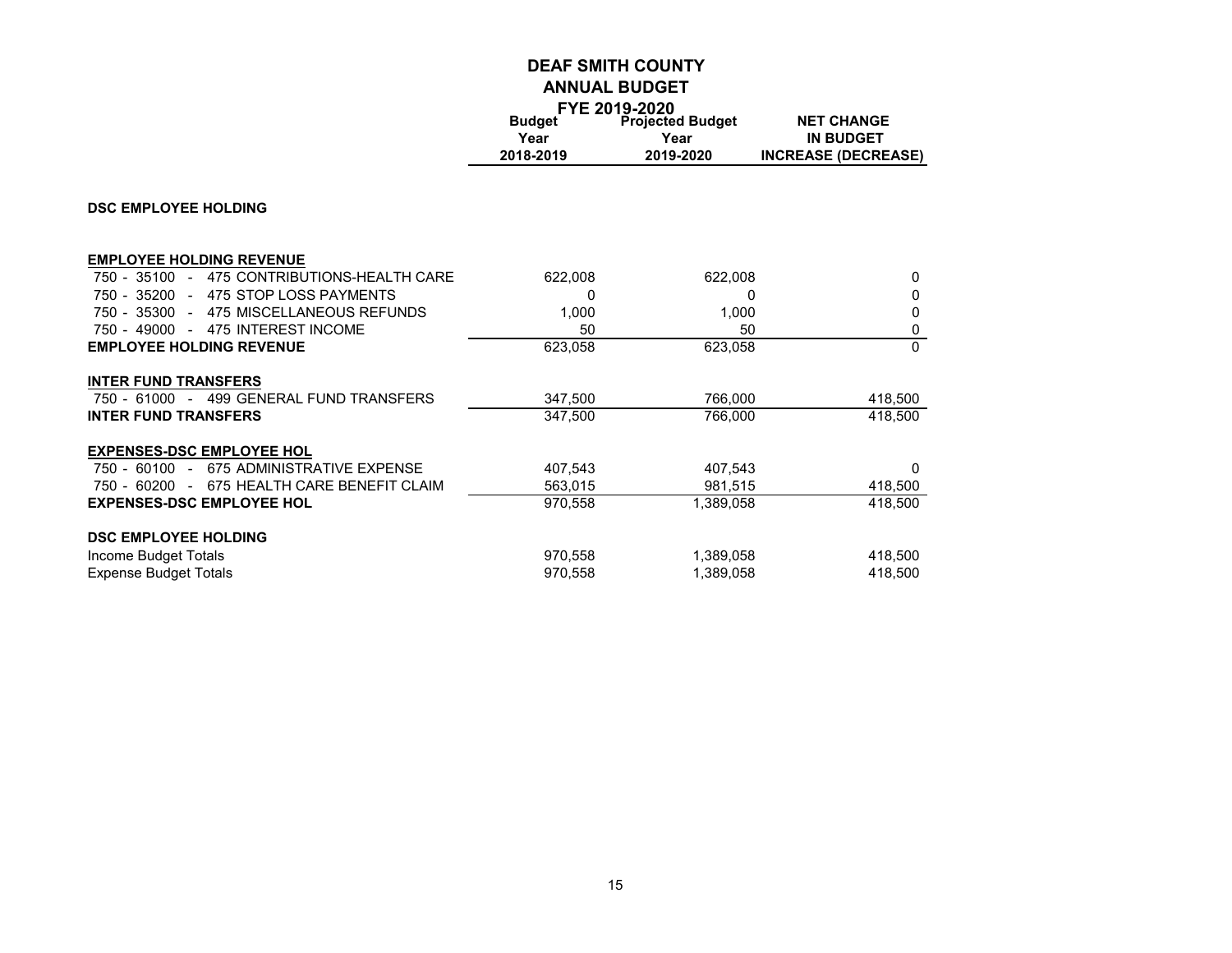#### DEAF SMITH COUNTY PRELIMINARY SALARY SCHEDULE FYE 2019-2020 **Raise** 3.00%<br> **Flat** \$0.00

**Flat** \$0.00

**Salary Levels**

| County Judge #501 |                         |            |          |                 | Other<br>.0765 |            |            |             | 0.1185                |          |              |
|-------------------|-------------------------|------------|----------|-----------------|----------------|------------|------------|-------------|-----------------------|----------|--------------|
| <b>Hire Date</b>  | <b>Position</b>         | Salary     | Raise    | <b>Subtotal</b> | Longevity      | Supplement | TOTAL      | <b>FICA</b> | <b>Retirement</b>     | Health   | <b>TOTAL</b> |
| 1/1/2015          | Judge                   | 59,634.99  | 1,789.05 | 61.424.04       |                |            | 61.424.04  | 4.698.94    | 7.278.75              | 4,140.00 | 77,541.73    |
|                   | <b>State Supplement</b> | 25,200.00  |          | 25,200.00       |                |            | 25,200.00  | 1,927.80    | 2,986.20              |          | 30,114.00    |
| 6/20/2001         | Secretary               | 30,799.95  | 924.00   | 31.723.95       | 1.500.00       | 0.00       | 33,223.95  | 2,541.63    | 3.937.04              | 4,140.00 | 43,842.62    |
|                   | Juvenile Dept           | 5,986.54   | 179.60   | 6.166.14        |                |            | 6.166.14   | 471.71      | 730.69                | 0.00     | 7,368.53     |
|                   | <b>DEPARTMENT COST</b>  | 121,621.48 | 2,892.64 | 124.514.12      | 1,500.00       | 0.00       | 126.014.12 | 9,640.08    | 14.932.67             | 8,280.00 | 158,866.88   |
|                   |                         |            |          |                 |                |            |            |             | <b>Prior Year</b>     |          | 153,895.77   |
|                   |                         |            |          |                 |                |            |            |             | <b>Total Increase</b> |          | 4.971.11     |

|                  | <b>County Clerk #505</b> |            |          |                 |           | Other      |              |             |                   |           |              |
|------------------|--------------------------|------------|----------|-----------------|-----------|------------|--------------|-------------|-------------------|-----------|--------------|
| <b>Hire Date</b> | Position                 | Salarv     | Raise    | <b>Subtotal</b> | Longevity | Supplement | <b>TOTAL</b> | <b>FICA</b> | <b>Retirement</b> | Health    | <b>TOTAL</b> |
| 1/1/2019         | <b>Elected Official</b>  | 47.902.93  | 1.437.09 | 49.340.02       |           |            | 49.340.02    | 3.774.51    | 5.846.79          | 4.140.00  | 63,101.32    |
| 4/20/2010        | Chief Deputy             | 34,742.13  | 1,042.26 | 35,784.39       | 1,200.00  | 0.00       | 36,984.39    | 2,829.31    | 4,382.65          | 4,140.00  | 48,336.35    |
| 11/18/2014       | Deputy                   | 27,230.33  | 816.91   | 28,047.24       | 600.00    | 0.00       | 28.647.24    | 2,191.51    | 3,394.70          | 4,140.00  | 38,373.45    |
| 7/16/2009        | Deputy                   | 29,718.41  | 891.55   | 30,609.96       | 1,200.00  | 0.00       | 31,809.96    | 2,433.46    | 3,769.48          | 4.140.00  | 42,152.90    |
| 10/1/2014        | Deputy                   | 27.836.74  | 835.10   | 28.671.84       | 600.00    | 0.00       | 29.271.84    | 2,239.30    | 3.468.71          | 4,140.00  | 39,119.85    |
|                  | Deputy                   | 25.674.00  | 770.22   | 26.444.22       | 0.00      | 0.00       | 26.444.22    | 2.022.98    | 3.133.64          | 4.140.00  | 35,740.84    |
|                  | <b>DEPARTMENT COST</b>   | 193.104.54 | 5.793.14 | 198,897.68      | 3,600.00  | 0.00       | 202.497.68   | 15.491.07   | 23.995.97         | 24.840.00 | 266.824.72   |
|                  |                          |            |          |                 |           |            |              |             | Prior Year        |           | 258,507.64   |
|                  |                          |            |          |                 |           |            |              |             |                   |           |              |

Total Increase 8,317.08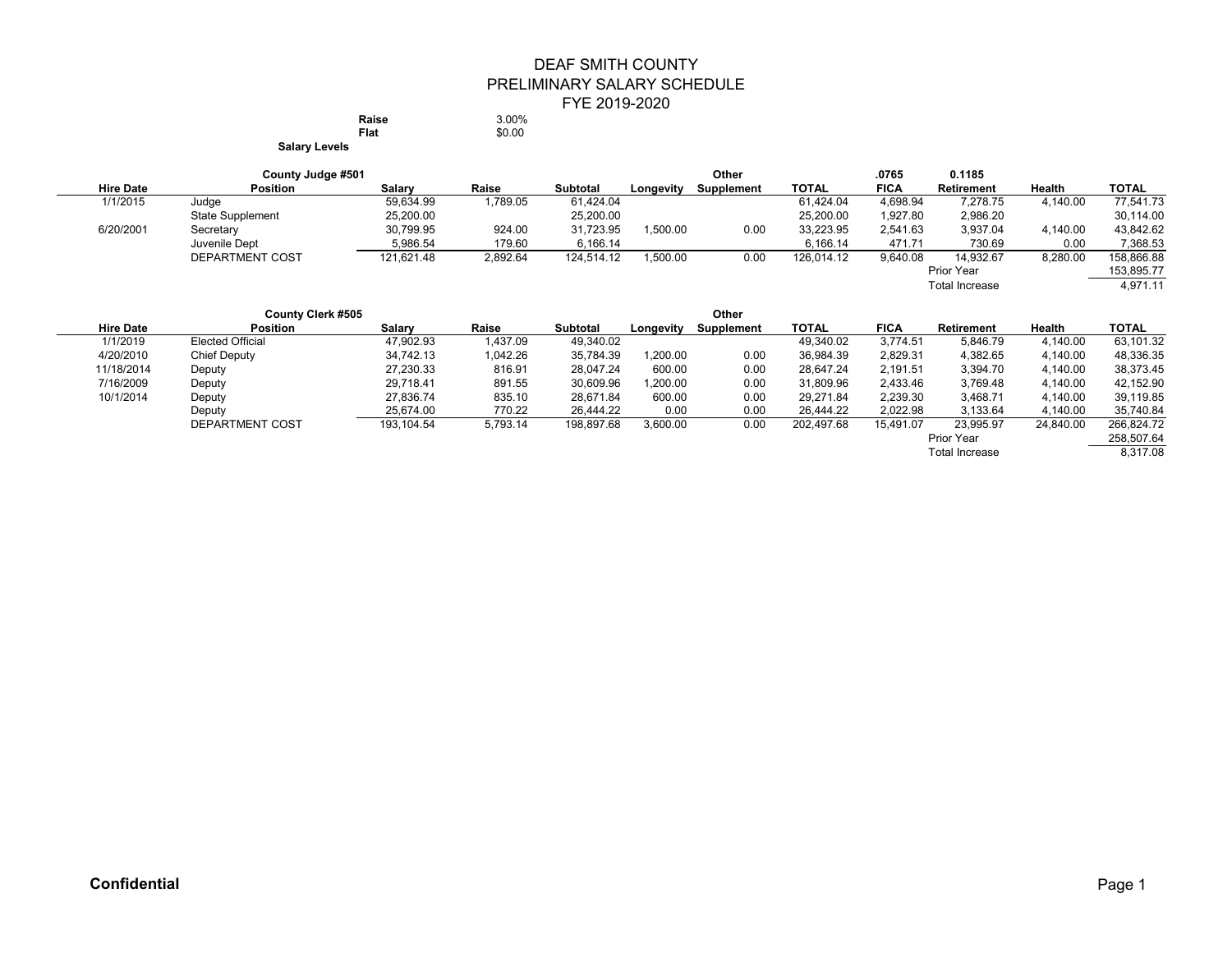|                  | District Judge #511       |            |          | FYE 2019-2020   |           | Other             |                                         |             |                       |               |              |
|------------------|---------------------------|------------|----------|-----------------|-----------|-------------------|-----------------------------------------|-------------|-----------------------|---------------|--------------|
| <b>Hire Date</b> | <b>Position</b>           | Salary     | Raise    | <b>Subtotal</b> | Longevity | Supplement        | <b>TOTAL</b>                            | <b>FICA</b> | Retirement            | <b>Health</b> | <b>TOTAL</b> |
|                  | District Judge #511       |            |          | 0.00            |           | 6,000.00          | 6,000.00                                | 459.00      | 711.00                | 0.00          | 7,170.00     |
| 4/7/1993         | Secretary/Clerk           | 29,825.91  | 894.78   | 30,720.69       | 1,500.00  | 0.00              | 32,220.69                               | 2,464.88    | 3,818.15              | 4,140.00      | 42,643.72    |
|                  | DEPARTMENT COST           | 29,825.91  | 894.78   | 30,720.69       | 1,500.00  | 6,000.00          | 38,220.69                               | 2,923.88    | 4,529.15              | 4,140.00      | 49,813.72    |
|                  |                           |            |          |                 |           |                   |                                         |             | <b>Prior Year</b>     |               | 48,285.35    |
|                  |                           |            |          |                 |           |                   |                                         |             | Total Increase        |               | 1,528.37     |
|                  | District Clerk #515       |            |          |                 |           | Other             |                                         |             |                       |               |              |
| <b>Hire Date</b> | <b>Position</b>           | Salary     | Raise    | Subtotal        | Longevity | <b>Supplement</b> | <b>TOTAL</b>                            | <b>FICA</b> | <b>Retirement</b>     | Health        | <b>TOTAL</b> |
| 10/16/2008       | <b>Elected Official</b>   | 47,902.93  | 1,437.09 | 49,340.02       | 1,320.00  |                   | 50,660.02                               | 3,875.49    | 6,003.21              | 4,140.00      | 64,678.72    |
| 1/5/2016         | <b>Chief Deputy</b>       | 30.313.43  | 909.40   | 31,222.83       |           | 0.00              | 31,222.83                               | 2,388.55    | 3,699.91              | 4.140.00      | 41,451.29    |
| 11/8/2018        | Deputy                    | 25,674.00  | 770.22   | 26,444.22       |           | 0.00              | 26,444.22                               | 2,022.98    | 3,133.64              | 4,140.00      | 35,740.84    |
| 3/16/2017        | Deputy                    | 27,025.88  | 810.78   | 27,836.66       |           | 0.00              | 27,836.66                               | 2,129.50    | 3,298.64              | 4,140.00      | 37,404.80    |
|                  | DEPARTMENT COST           | 130,916.24 | 3,927.49 | 134,843.73      | 1,320.00  | 0.00              | 136, 163. 73                            | 10,416.53   | 16,135.40             | 16,560.00     | 179,275.65   |
|                  |                           |            |          |                 |           |                   |                                         |             | <b>Prior Year</b>     |               | 174,029.19   |
|                  |                           |            |          |                 |           |                   |                                         |             | <b>Total Increase</b> |               | 5,246.46     |
|                  | Justice of the Peace #521 |            |          |                 |           | Other             |                                         |             |                       |               |              |
| <b>Hire Date</b> | <b>Position</b>           | Salary     | Raise    | Subtotal        | Longevity | <b>Supplement</b> | <b>TOTAL</b>                            | <b>FICA</b> | <b>Retirement</b>     | Health        | <b>TOTAL</b> |
| 1110007          |                           | 17.000.00  | 1.0700   | 10.010.00       | 1.500.00  |                   | $F^{\wedge}$ $\wedge$ $\wedge$ $\wedge$ | 0.0000      | 0.001E1               | 1.110.00      | 0.100000     |

| 1/1/2007  | <b>Elected Official</b> | 47,902.93  | ,437.09  | 49.340.02  | 1,500.00 |      | 50,840.02  | 3,889.26 | 6.024.54   | 1.140.00  | 64,893.82  |
|-----------|-------------------------|------------|----------|------------|----------|------|------------|----------|------------|-----------|------------|
| 9/1/2007  | Deputy                  | 30,313.43  | 909.40   | 31,222.83  | 960.00   | 0.00 | 32,182.83  | 2,461.99 | 3,813.67   | 4,140.00  | 42,598.49  |
| 5/13/2019 | Deputy                  | 25.674.00  | 770.22   | 26.444.22  | 0.00     | 0.00 | 26.444.22  | 2.022.98 | 3.133.64   | 4.140.00  | 35.740.84  |
|           | DEPARTMENT COST         | 103,890.36 | 3.116.71 | 107.007.07 | 2,460.00 | 0.00 | 109.467.07 | 8,374.23 | 12,971.85  | 12,420.00 | 143,233.15 |
|           |                         |            |          |            |          |      |            |          | Prior Year |           | 140.154.06 |

Total Increase 3,079.09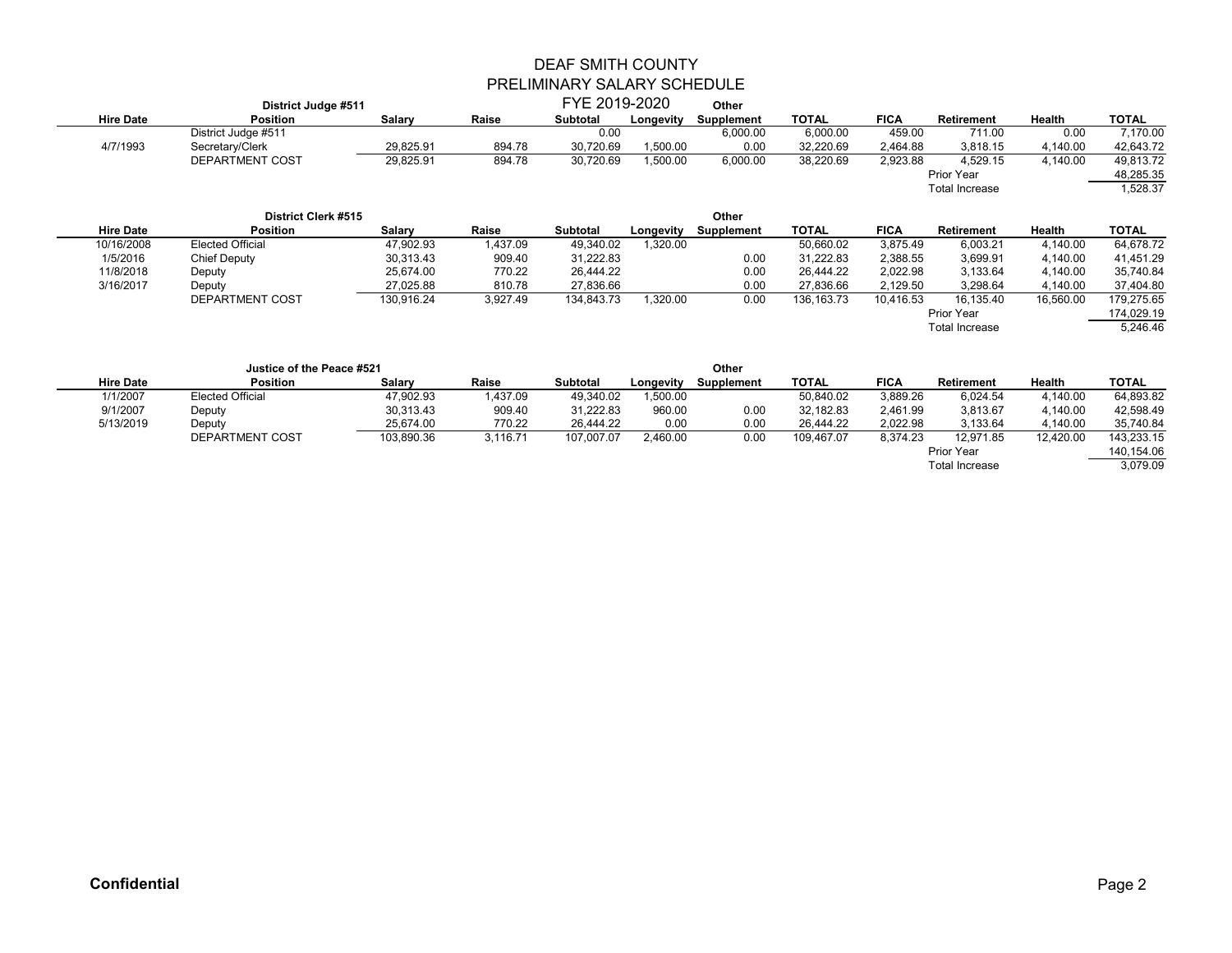|                  | <b>DISTRICT ATTORNEY #525</b>  |                  |          |                  | Other     |                      |                  |              |                                            |           |                           |  |
|------------------|--------------------------------|------------------|----------|------------------|-----------|----------------------|------------------|--------------|--------------------------------------------|-----------|---------------------------|--|
| <b>Hire Date</b> | <b>Position</b>                | Salary           | Raise    | <b>Subtotal</b>  |           | Longevity Supplement | <b>TOTAL</b>     | <b>FICA</b>  | <b>Retirement</b>                          | Health    | <b>TOTAL</b>              |  |
| 8/19/2002        | <b>District Attorney state</b> | 0.00             |          | 0.00             |           |                      | 0.00             | 0.00         | 0.00                                       |           | 0.00                      |  |
| 12/1/2004        | Assistant DA                   | 60,000.00        | 1.800.00 | 61,800.00        | 3,320.00  |                      | 65,120.00        | 4,981.68     | 7,716.72                                   | 4.140.00  | 81,958.40                 |  |
| 4/1/2019         | Assistant DA                   | 55,984.06        | 1,679.52 | 57,663.58        | 0.00      |                      | 57,663.58        | 4,411.26     | 6,833.13                                   | 4,140.00  | 73,047.98                 |  |
| 2/11/2013        | Investigator                   | 47,846.49        | 1,435.39 | 49,281.88        | 720.00    |                      | 50,001.88        | 3,825.14     | 5,925.22                                   | 4,140.00  | 63,892.25                 |  |
| 9/22/1994        | Office                         | 39,420.98        | 1,182.63 | 40,603.61        | 1,500.00  |                      | 42,103.61        | 3,220.93     | 4,989.28                                   | 4,140.00  | 54,453.81                 |  |
| 9/2/1999         | Office                         | 32,477.11        | 974.31   | 33,451.42        | 1,500.00  |                      | 34,951.42        | 2,673.78     | 4,141.74                                   | 4,140.00  | 45,906.95                 |  |
| 11/26/2001       | Office                         | 28,527.88        | 855.84   | 29,383.72        | 1,500.00  |                      | 30,883.72        | 2,362.60     | 3,659.72                                   | 4,140.00  | 41,046.04                 |  |
| 6/12/2000        | Office                         | 27,987.18        | 839.62   | 28,826.80        | 1,500.00  |                      | 30,326.80        | 2,320.00     | 3,593.73                                   | 4,140.00  | 40,380.52                 |  |
|                  | DEPARTMENT COST                | 292,243.70       | 8,767.31 | 301,011.01       | 10,040.00 | 0.00                 | 311,051.01       | 23,795.40    | 36,859.54                                  | 28,980.00 | 400,685.96                |  |
|                  |                                |                  |          |                  |           |                      |                  |              | Prior Year                                 |           | 399,173.49                |  |
|                  |                                |                  |          |                  |           |                      |                  |              | <b>Total Increase</b>                      |           | 1,512.47                  |  |
|                  | <b>EXCESS STATE</b>            | 6,920.00         |          | 6,920.00         |           |                      | 6,920.00         | 529.38       | 820.02                                     |           | 8,269.40                  |  |
|                  | <b>EXCESS STATE</b>            | 2,515.94         |          | 2,515.94         |           |                      | 2,515.94         | 192.47       | 298.14                                     |           | 3,006.55                  |  |
|                  | <b>EXCESS STATE</b>            | 1,228.20         |          | 1,228.20         |           |                      | 1,228.20         | 93.96        | 145.54                                     |           | 1,467.70                  |  |
|                  | <b>EXCESS STATE</b>            | 3.216.03         |          | 3,216.03         |           |                      | 3,216.03         | 246.03       | 381.10                                     |           | 3,843.16                  |  |
|                  | <b>EXCESS STATE</b>            | 3,657.96         |          | 3,657.96         |           |                      | 3,657.96         | 279.83       | 433.47                                     |           | 4,371.26                  |  |
|                  | <b>EXCESS STATE</b>            | 3,619.68         |          | 3,619.68         |           |                      | 3,619.68         | 276.91       | 428.93                                     |           | 4,325.52                  |  |
|                  | <b>EXCESS STATE</b>            | 2,565.84         |          | 2,565.84         |           |                      | 2,565.84         | 196.29       | 304.05                                     |           | 3,066.18                  |  |
|                  |                                |                  |          |                  |           |                      |                  |              |                                            |           |                           |  |
|                  | DEPARTMENT COST                | 23,723.65        | 0.00     | 23,723.65        | 0.00      | 0.00                 | 23,723.65        | 1,814.86     | 2,811.25                                   | 0.00      | 28,349.76                 |  |
|                  |                                |                  |          |                  |           |                      |                  |              | Prior Year                                 |           | 32,494.78                 |  |
|                  |                                |                  |          |                  |           |                      |                  |              | <b>Total Increase</b>                      |           | $-4,145.02$               |  |
|                  | CK COLL-INCLUDED IN ABOVE      |                  |          |                  |           |                      | 0.00             | 0.00         | 0.00                                       |           | 0.00                      |  |
|                  |                                |                  |          |                  |           |                      |                  |              |                                            |           | 119.50                    |  |
|                  | CHECK COLLEC<br>CHECK COLLEC   | 100.00<br>100.00 |          | 100.00<br>100.00 |           |                      | 100.00<br>100.00 | 7.65<br>7.65 | 11.85<br>11.85                             |           | 119.50                    |  |
|                  | CHECK COLLEC                   | 100.00           |          | 100.00           |           |                      | 100.00           | 7.65         | 11.85                                      |           | 119.50                    |  |
|                  | CHECK COLLEC                   | 100.00           |          | 100.00           |           |                      | 100.00           | 7.65         | 11.85                                      |           | 119.50                    |  |
|                  | CHECK COLLEC                   | 100.00           |          | 100.00           |           |                      | 100.00           | 7.65         | 11.85                                      |           | 119.50                    |  |
|                  | CHECK COLLEC                   | 100.00           |          | 100.00           |           |                      | 100.00           | 7.65         | 11.85                                      |           | 119.50                    |  |
|                  | CHECK COLLEC                   | 100.00           |          | 100.00           |           |                      | 100.00           | 7.65         | 11.85                                      |           | 119.50                    |  |
|                  | CHECK COLLEC                   | 100.00           |          | 100.00           |           |                      | 100.00           | 7.65         | 11.85                                      |           | 119.50                    |  |
|                  | DEPARTMENT COST                | 800.00           | 0.00     | 800.00           | 0.00      | 0.00                 | 800.00           | 61.20        | 94.80                                      | 0.00      | 956.00                    |  |
|                  |                                |                  |          |                  |           |                      |                  |              | Prior Year                                 |           | 946.16                    |  |
|                  |                                |                  |          |                  |           |                      |                  |              | <b>Total Increase</b>                      |           | 9.84                      |  |
|                  |                                |                  |          |                  |           |                      |                  |              |                                            |           |                           |  |
|                  | <b>Forfeiture Account</b>      | 0.00             |          | 0.00             |           |                      | 0.00             | 0.00         | 0.00                                       |           | 0.00                      |  |
|                  | <b>Forfeiture Account</b>      | 0.00             |          | 0.00             |           |                      | 0.00             | 0.00         | 0.00                                       |           | 0.00                      |  |
|                  | <b>Forfeiture Account</b>      | 0.00             |          | 0.00             |           |                      | 0.00             | 0.00         | 0.00                                       |           | 0.00                      |  |
|                  | <b>Forfeiture Account</b>      | 0.00             |          | 0.00             |           |                      | 0.00             | 0.00         | 0.00                                       |           | 0.00                      |  |
|                  | <b>Forfeiture Account</b>      | 0.00             |          | 0.00             |           |                      | 0.00             | 0.00         | 0.00                                       |           | 0.00                      |  |
|                  | <b>Forfeiture Account</b>      | 0.00             |          | 0.00             |           |                      | 0.00             | 0.00         | 0.00                                       |           | 0.00                      |  |
|                  | DEPARTMENT COST                | 0.00             | 0.00     | 0.00             | 0.00      | 0.00                 | 0.00             | 0.00         | 0.00                                       | 0.00      | 0.00                      |  |
|                  |                                |                  |          |                  |           |                      |                  |              | <b>Prior Year</b><br><b>Total Increase</b> |           | 13,904.06<br>$-13.904.06$ |  |
|                  |                                |                  |          |                  |           |                      |                  |              |                                            |           |                           |  |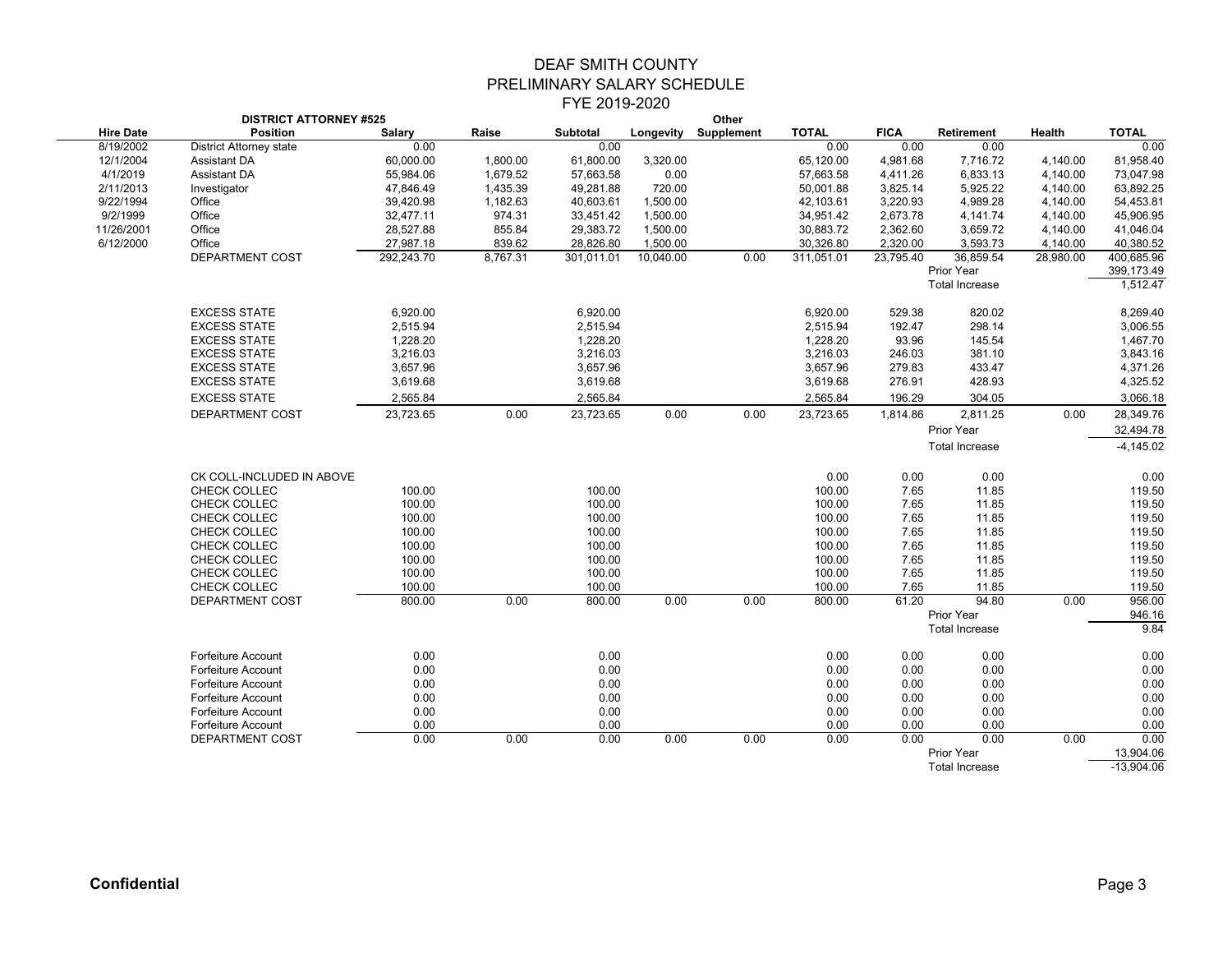#### DEAF SMITH COUNTY PRELIMINARY SALARY SCHEDULE FYE 2019-2020  $\mathbf{O}$

|                  |                             |            |          | ------------    |           |            |              |             |                       |           |              |
|------------------|-----------------------------|------------|----------|-----------------|-----------|------------|--------------|-------------|-----------------------|-----------|--------------|
|                  | Tax Assessor Collector #531 |            |          |                 |           | Other      |              |             |                       |           |              |
| <b>Hire Date</b> | <b>Position</b>             | Salary     | Raise    | <b>Subtotal</b> | Lonaevitv | Supplement | <b>TOTAL</b> | <b>FICA</b> | Retirement            | Health    | <b>TOTAL</b> |
| 2/12/2001        | Elected                     | 47,902.93  | 1.437.09 | 49.340.02       | 1,500.00  |            | 50,840.02    | 3,889.26    | 6.024.54              | 4.140.00  | 64,893.82    |
| 3/16/2016        | Deputy                      | 26.700.73  | 801.02   | 27.501.75       |           | 0.00       | 27.501.75    | 2,103.88    | 3,258.96              | 4.140.00  | 37,004.59    |
| 7/9/2003         | Chief Deputy                | 30,313.43  | 909.40   | 31.222.83       | 1.500.00  | 0.00       | 32,722.83    | 2,503.30    | 3.877.66              | 4.140.00  | 43,243.79    |
| 2/16/2012        | Deputy                      | 27,230.33  | 816.91   | 28.047.24       | 840.00    |            | 28,887.24    | 2,209.87    | 3.423.14              | 4,140.00  | 38,660.25    |
| 6/3/2019         | Part-Time (1080)            | 8,905.73   | 267.17   | 9.172.90        |           |            | 9.172.90     | 701.73      | 1,086.99              |           | 10,961.62    |
|                  | DEPARTMENT COST             | 141.053.15 | 4.231.59 | 145,284.74      | 3,840.00  | 0.00       | 149.124.74   | 11.408.04   | 17.671.28             | 16,560.00 | 194,764.07   |
|                  |                             |            |          |                 |           |            |              |             | Prior Year            |           | 187,078.91   |
|                  |                             |            |          |                 |           |            |              |             | <b>Total Increase</b> |           | 7,685.16     |
|                  |                             |            |          |                 |           |            |              |             |                       |           |              |

|                  | Treasurer #535          |           |          |                 | Other     |            |              |             |                       |               |              |
|------------------|-------------------------|-----------|----------|-----------------|-----------|------------|--------------|-------------|-----------------------|---------------|--------------|
| <b>Hire Date</b> | <b>Position</b>         | Salary    | Raise    | <b>Subtotal</b> | Longevity | Supplement | <b>TOTAL</b> | <b>FICA</b> | <b>Retirement</b>     | <b>Health</b> | <b>TOTAL</b> |
| 1/1/2015         | <b>Elected Official</b> | 47,902.93 | 1,437.09 | 49,340.02       |           |            | 49,340.02    | 3.774.51    | 5.846.79              | 4,140.00      | 63,101.32    |
| 12/16/2014       | Secretary               | 27,230.41 | 816.91   | 28,047.32       | 600.00    | 0.00       | 28,647.32    | 2,191.52    | 3,394.71              | 4,140.00      | 38,373.55    |
|                  | Part Time               | 0.00      | 0.00     | 0.00            |           |            | 0.00         | 0.00        | 0.00                  |               | 0.00         |
|                  | DEPARTMENT COST         | 75.133.34 | 2.254.00 | 77,387.34       | 600.00    | 0.00       | 77,987.34    | 5,966.03    | 9.241.50              | 8,280.00      | 101,474.87   |
|                  |                         |           |          |                 |           |            |              |             | Prior Year            |               | 97,140.20    |
|                  |                         |           |          |                 |           |            |              |             | <b>Total Increase</b> |               | 4,334.67     |
|                  |                         |           |          |                 |           |            |              |             |                       |               |              |
|                  | Auditor #541            |           |          | Other           |           |            |              |             |                       |               |              |

| <b>Hire Date</b> | <b>Position</b> | Salarv    | Raise    | <b>Subtotal</b> | Longevity | Supplement | <b>TOTAL</b> | <b>FICA</b> | Retirement            | Health  | <b>TOTAL</b> |
|------------------|-----------------|-----------|----------|-----------------|-----------|------------|--------------|-------------|-----------------------|---------|--------------|
| 10/1/2012        | Appointed       | 49.036.12 | 1.471.08 | 50.507.20       | 840.00    |            | 51.347.20    | 3.928.06    | 6.084.64              | .140.00 | 65.499.91    |
|                  | DEPARTMENT COST | 49.036.12 | .471.08  | 50.507.20       | 840.00    | 0.00       | 51.347.20    | 3.928.06    | 6.084.64              | .140.00 | 65,499.91    |
|                  |                 |           |          |                 |           |            |              |             | Prior Year            |         | 51,387.56    |
|                  |                 |           |          |                 |           |            |              |             | <b>Total Increase</b> |         | 14.112.35    |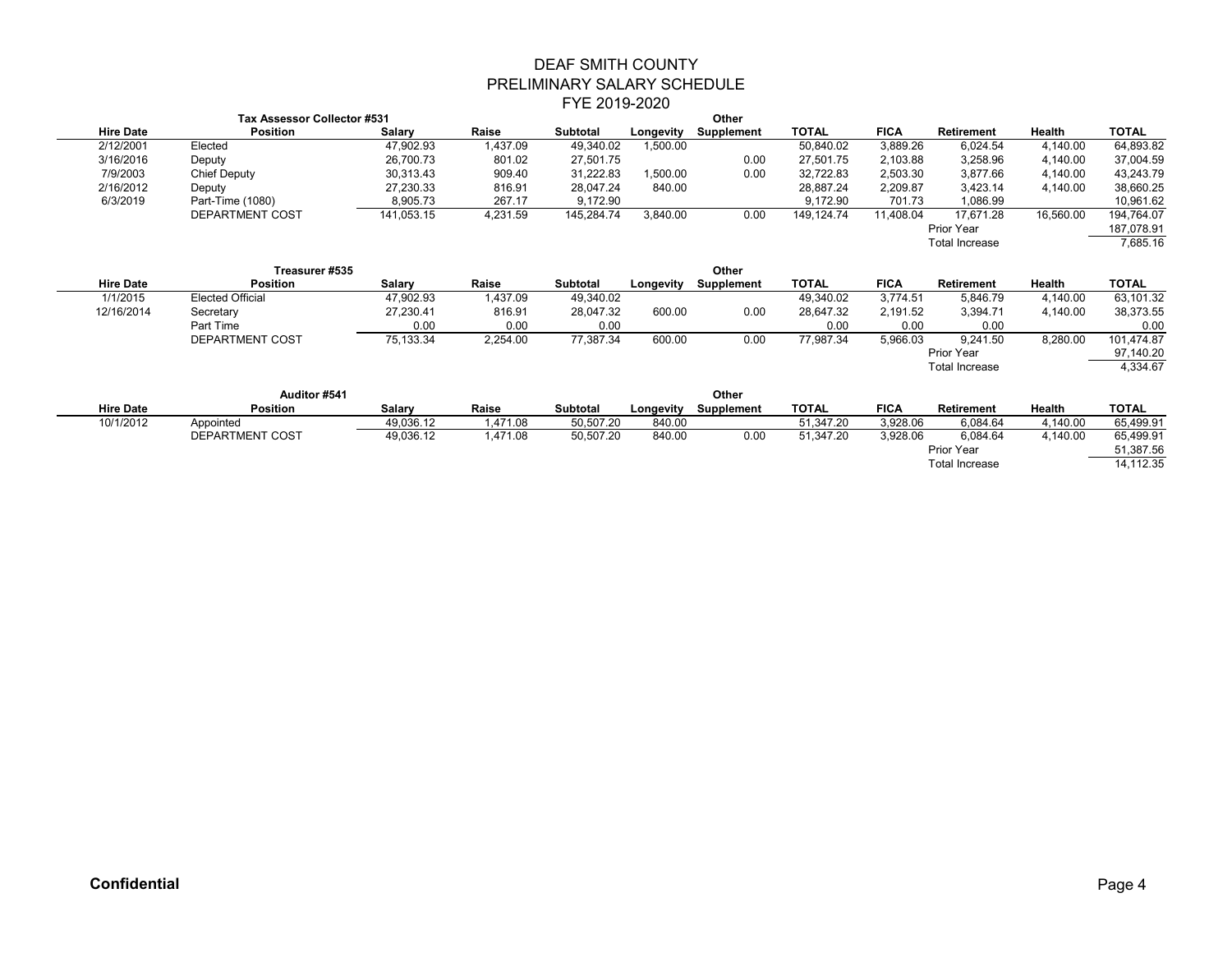| <b>Sheriff's Office #545</b> |                                  |            |           |             |           | Other      |            |             |                       |           |              |
|------------------------------|----------------------------------|------------|-----------|-------------|-----------|------------|------------|-------------|-----------------------|-----------|--------------|
| <b>Hire Date</b>             | Position                         | Salary     | Raise     | Subtotal    | Longevity | Supplement | TOTAL      | <b>FICA</b> | <b>Retirement</b>     | Health    | <b>TOTAL</b> |
| 10/1/2006                    | Sheriff                          | 58,695.40  | 1,760.86  | 60,456.26   | 1,500.00  |            | 61,956.26  | 4,739.65    | 7,341.82              | 4,140.00  | 78,177.73    |
| 2/1/2002                     | <b>Chief Deputy</b>              | 50,664.20  | 1,519.93  | 52, 184. 13 | 1,500.00  | 5,000.00   | 58,684.13  | 4,489.34    | 6,954.07              | 4,140.00  | 74,267.53    |
| 9/1/2001                     | Investigator                     | 43,159.84  | 1,294.80  | 44,454.64   | 1,500.00  | 5,000.00   | 50,954.64  | 3,898.03    | 6,038.12              | 4,140.00  | 65,030.79    |
| 2/1/2013                     | Deputy                           | 42,597.09  | 1,277.91  | 43,875.00   | 840.00    | 4,000.00   | 48,715.00  | 3,726.70    | 5,772.73              | 4,140.00  | 62,354.43    |
| 8/16/2013                    | Deputy                           | 42,597.09  | 1,277.91  | 43,875.00   | 720.00    | 2,000.00   | 46,595.00  | 3,564.52    | 5,521.51              | 4,140.00  | 59,821.03    |
| 9/16/1990                    | Deputy                           | 42,597.09  | 1,277.91  | 43,875.00   | 1,500.00  | 5,000.00   | 50,375.00  | 3,853.69    | 5,969.44              | 4,140.00  | 64,338.13    |
| 5/1/2019                     | Deputy                           | 40,537.20  | 1,216.12  | 41,753.32   | 0.00      | 2,000.00   | 43,753.32  | 3,347.13    | 5,184.77              | 4,140.00  | 56,425.21    |
| 9/11/2018                    | Deputy                           | 42,597.09  | 1,277.91  | 43,875.00   | 0.00      | 2,000.00   | 45,875.00  | 3,509.44    | 5,436.19              | 4,140.00  | 58,960.63    |
| 6/11/2015                    | Records Clerk                    | 28,241.72  | 847.25    | 29,088.97   | 0.00      |            | 29,088.97  | 2,225.31    | 3,447.04              | 4,140.00  | 38,901.32    |
| 12/6/2016                    | Deputy                           | 42,597.09  | 1,277.91  | 43,875.00   | 0.00      | 2,000.00   | 45,875.00  | 3,509.44    | 5,436.19              | 4,140.00  | 58,960.63    |
| 3/1/2001                     | Deputy/Task Force                | 42,597.09  | 1,277.91  | 43,875.00   | 1,500.00  | 5,000.00   | 50,375.00  | 3,853.69    | 5,969.44              | 4,140.00  | 64,338.13    |
|                              | Deputy                           | 42,597.09  | 1,277.91  | 43,875.00   | 0.00      | 2,000.00   | 45,875.00  | 3,509.44    | 5,436.19              | 4,140.00  | 58,960.63    |
| 12/28/2015                   | Deputy                           | 42,597.09  | 1,277.91  | 43,875.00   | 0.00      | 3,000.00   | 46,875.00  | 3,585.94    | 5,554.69              | 4,140.00  | 60,155.63    |
| 4/15/2016                    | Deputy                           | 42,597.09  | 1,277.91  | 43,875.00   | 0.00      | 2,000.00   | 45,875.00  | 3,509.44    | 5,436.19              | 4,140.00  | 58,960.63    |
| 11/27/2002                   | Admin. Assistant                 | 31,449.44  | 943.48    | 32,392.92   | 960.00    |            | 33,352.92  | 2,551.50    | 3,952.32              | 4,140.00  | 43,996.74    |
| 8/16/2013                    | <b>Communications Supervisor</b> | 36,099.33  | 1,082.98  | 37,182.31   | 720.00    | 2,000.00   | 39,902.31  | 3,052.53    | 4,728.42              | 4,140.00  | 51,823.26    |
| 12/19/2018                   | Dispatcher                       | 29,945.79  | 898.37    | 30,844.16   | 0.00      | 2,000.00   | 32,844.16  | 2,512.58    | 3,892.03              | 4,140.00  | 43,388.78    |
| 7/9/2018                     | Dispatcher                       | 29,945.79  | 898.37    | 30,844.16   | 0.00      | 2,000.00   | 32,844.16  | 2,512.58    | 3,892.03              | 4,140.00  | 43,388.78    |
| 12/27/2018                   | Dispatcher                       | 29,945.79  | 898.37    | 30,844.16   | 0.00      | 2,000.00   | 32,844.16  | 2,512.58    | 3,892.03              | 4,140.00  | 43,388.78    |
| 6/11/2015                    | Dispatcher                       | 29,945.79  | 898.37    | 30,844.16   | 0.00      | 2,000.00   | 32,844.16  | 2,512.58    | 3,892.03              | 4,140.00  | 43,388.78    |
|                              | Overtime                         | 40,000.00  |           | 40,000.00   |           |            | 40,000.00  | 3,060.00    | 4,740.00              | 0.00      | 47,800.00    |
|                              | DEPARTMENT COST                  | 832,004.10 | 23,760.12 | 855,764.22  | 10,740.00 | 49,000.00  | 915,504.22 | 70,036.07   | 108,487.25            | 82,800.00 | 176,827.55   |
|                              |                                  |            |           |             |           |            |            |             | Prior Year            |           | 1,083,313.79 |
|                              |                                  |            |           |             |           |            |            |             | <b>Total Increase</b> |           | 93,513.76    |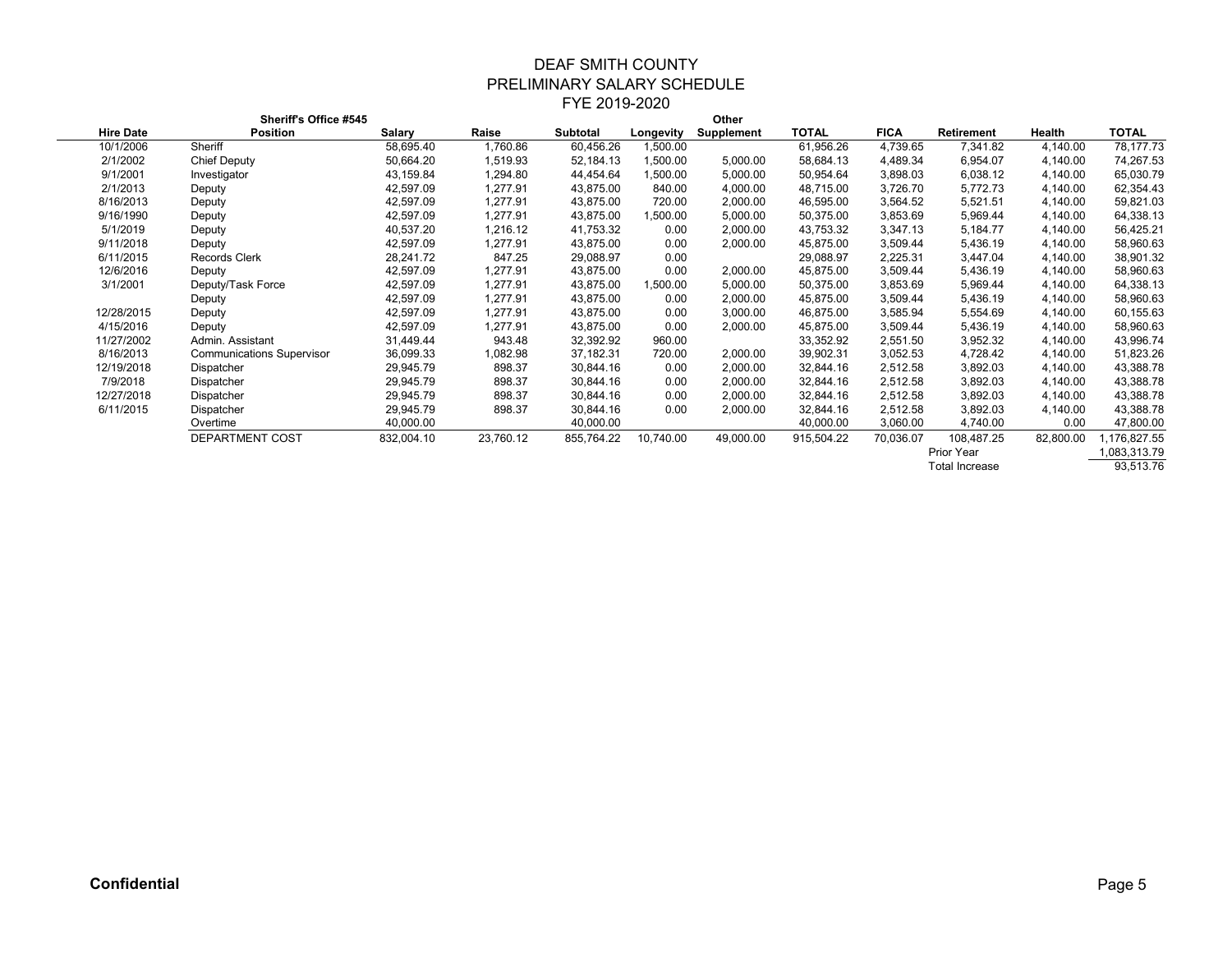| Jail #551        |                            |            |           |             |           | Other      |            |             |                       |           |              |
|------------------|----------------------------|------------|-----------|-------------|-----------|------------|------------|-------------|-----------------------|-----------|--------------|
| <b>Hire Date</b> | <b>Position</b>            | Salary     | Raise     | Subtotal    | Longevity | Supplement | TOTAL      | <b>FICA</b> | <b>Retirement</b>     | Health    | <b>TOTAL</b> |
| 4/1/1990         | Jail Administrator/Captain | 48,289.71  | 1,448.69  | 49,738.40   | 1,500.00  | 5,000.00   | 56,238.40  | 4,302.24    | 6,664.25              | 4,140.00  | 71,344.89    |
| 7/16/2001        | Lieutenant                 | 44,870.69  | 1,346.12  | 46,216.81   | 1,500.00  | 5,000.00   | 52,716.81  | 4,032.84    | 6,246.94              | 4,140.00  | 67,136.59    |
| 4/4/2012         | Sergeant                   | 41,704.12  | 1,251.12  | 42,955.24   | 840.00    | 4,000.00   | 47,795.24  | 3,656.34    | 5,663.74              | 4,140.00  | 61,255.32    |
| 8/2/2015         | Corporal                   | 38,797.79  | 1,163.93  | 39,961.72   | 0.00      | 2,000.00   | 41,961.72  | 3,210.07    | 4,972.46              | 4,140.00  | 54,284.26    |
| 8/1/2017         | Corporal                   | 38,794.45  | 1,163.83  | 39,958.28   | 0.00      | 2,000.00   | 41,958.28  | 3,209.81    | 4,972.06              | 4,140.00  | 54,280.15    |
| 1/7/2008         | Corporal                   | 40,253.55  | 1,207.61  | 41,461.16   | 1,440.00  | 3,000.00   | 45,901.16  | 3,511.44    | 5,439.29              | 4,140.00  | 58,991.88    |
| 5/1/2019         | Jailer                     | 33,683.76  | 1,010.51  | 34,694.27   | 0.00      | 2,000.00   | 36,694.27  | 2,807.11    | 4,348.27              | 4,140.00  | 47,989.66    |
| 11/13/2018       | Jailer                     | 33,683.76  | 1,010.51  | 34,694.27   | 0.00      | 2,000.00   | 36,694.27  | 2,807.11    | 4,348.27              | 4,140.00  | 47,989.66    |
| 1/18/2009        | Jailer                     | 36,099.16  | 1,082.97  | 37, 182. 13 | 1,320.00  | 2,000.00   | 40,502.13  | 3,098.41    | 4,799.50              | 4,140.00  | 52,540.05    |
| 7/24/2018        | Jailer                     | 32,524.56  | 975.74    | 33,500.30   | 0.00      | 2,000.00   | 35,500.30  | 2,715.77    | 4,206.79              | 4,140.00  | 46,562.85    |
| 9/3/2017         | Jailer                     | 34,842.96  | 1,045.29  | 35,888.25   | 0.00      | 2,000.00   | 37,888.25  | 2,898.45    | 4,489.76              | 4,140.00  | 49,416.46    |
| 12/12/2018       | Jailer                     | 33,683.76  | 1,010.51  | 34,694.27   | 0.00      | 2,000.00   | 36,694.27  | 2,807.11    | 4,348.27              | 4,140.00  | 47,989.66    |
| 12/2/2012        | Jailer                     | 36,099.60  | 1,082.99  | 37,182.59   | 840.00    | 2,000.00   | 40,022.59  | 3,061.73    | 4,742.68              | 4,140.00  | 51,966.99    |
| 3/1/2018         | Jailer                     | 33,683.77  | 1,010.51  | 34,694.28   | 0.00      | 2,000.00   | 36,694.28  | 2,807.11    | 4,348.27              | 4,140.00  | 47,989.67    |
| 8/2/2016         | Jailer                     | 36,099.60  | 1,082.99  | 37,182.59   | 0.00      | 2,000.00   | 39,182.59  | 2,997.47    | 4,643.14              | 4,140.00  | 50,963.19    |
| 11/2/2016        | Jailer                     | 34,842.57  | 1,045.28  | 35,887.85   | 0.00      | 2,000.00   | 37,887.85  | 2,898.42    | 4,489.71              | 4,140.00  | 49,415.98    |
| 8/28/2017        | Jailer                     | 34,842.84  | 1,045.29  | 35,888.13   | 0.00      | 2,000.00   | 37,888.13  | 2,898.44    | 4,489.74              | 4,140.00  | 49,416.31    |
| 6/13/2017        | Jailer                     | 33,683.52  | 1,010.51  | 34,694.03   | 0.00      | 2,000.00   | 36,694.03  | 2,807.09    | 4,348.24              | 4,140.00  | 47,989.36    |
|                  | Jailer                     | 33,683.44  | 1,010.50  | 34,693.94   | 0.00      | 2,000.00   | 36,693.94  | 2,807.09    | 4,348.23              | 4,140.00  | 47,989.26    |
|                  | Jailer                     | 33,683.44  | 1,010.50  | 34,693.94   | 0.00      | 2,000.00   | 36,693.94  | 2,807.09    | 4,348.23              | 4,140.00  | 47,989.26    |
|                  | Jailer                     | 33,683.44  | 1,010.50  | 34,693.94   | 0.00      | 2,000.00   | 36,693.94  | 2,807.09    | 4,348.23              | 4,140.00  | 47,989.26    |
|                  | Overtime                   | 40,000.00  |           | 40,000.00   |           |            | 40,000.00  | 3,060.00    | 4,740.00              |           | 47,800.00    |
|                  | DEPARTMENT COST            | 807,530.49 | 23,025.91 | 830,556.40  | 7,440.00  | 51,000.00  | 888,996.40 | 68,008.22   | 105,346.07            | 86,940.00 | 149,290.70   |
|                  |                            |            |           |             |           |            |            |             | Prior Year            |           | 1,056,524.40 |
|                  |                            |            |           |             |           |            |            |             | <b>Total Increase</b> |           | 92.766.30    |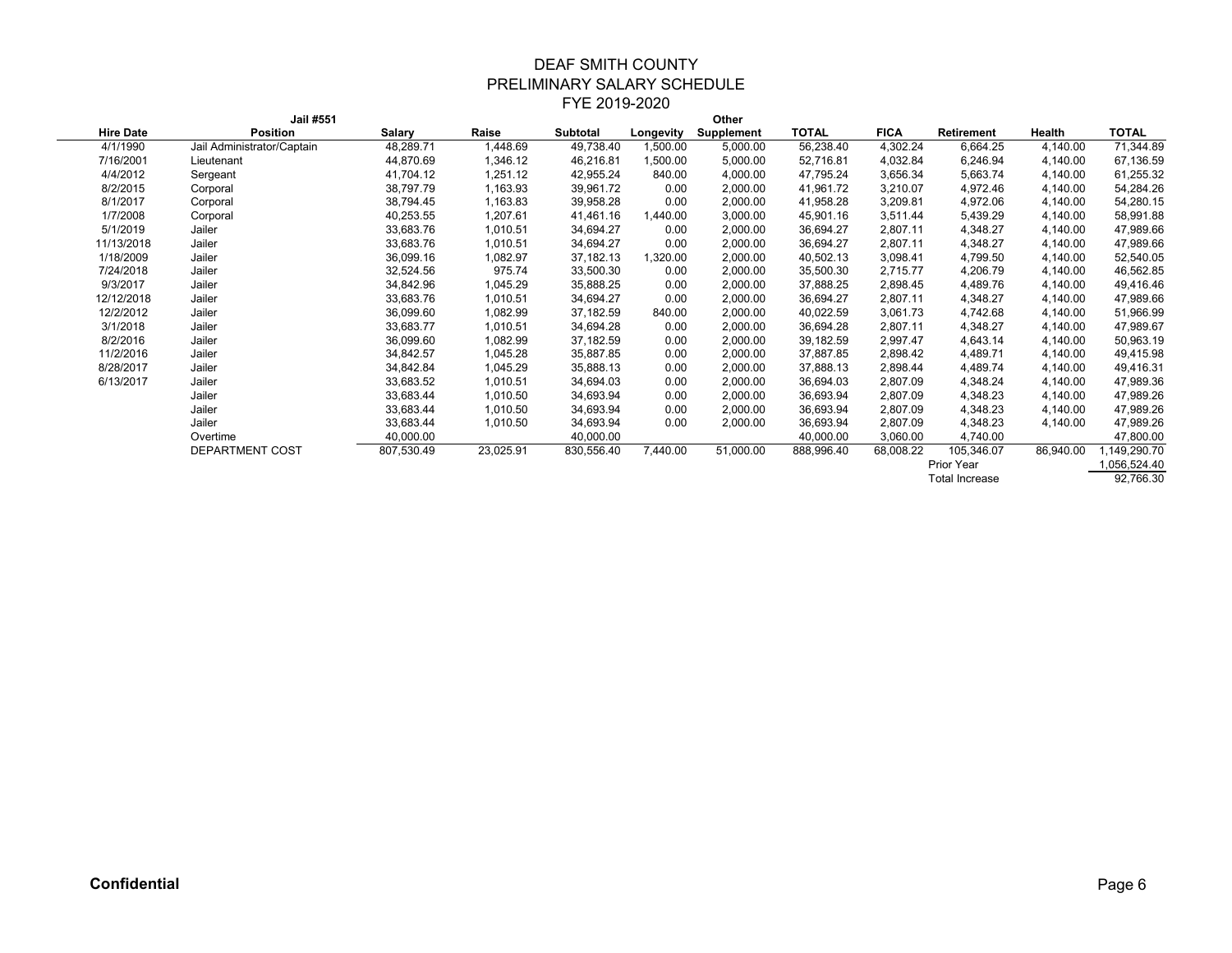|                  | LIBRARY #555           |               |          |            | Other     |                   |              |             |                       |           |              |
|------------------|------------------------|---------------|----------|------------|-----------|-------------------|--------------|-------------|-----------------------|-----------|--------------|
| <b>Hire Date</b> | <b>Position</b>        | <b>Salary</b> | Raise    | Subtotal   | Longevity | Supplement        | <b>TOTAL</b> | <b>FICA</b> | <b>Retirement</b>     | Health    | <b>TOTAL</b> |
| 6/23/2008        | Librarian              | 40,314.20     | 1,209.43 | 41.523.63  | 1,200.00  | 0.00              | 42.723.63    | 3,268.36    | 5.062.75              | 4.140.00  | 55,194.73    |
| 6/25/2018        | Staff                  | 27,230.33     | 816.91   | 28.047.24  | 0.00      | 0.00              | 28.047.24    | 2,145.61    | 3,323.60              | 4,140.00  | 37,656.45    |
| 8/1/2016         | Staff                  | 36,437.07     | 1,093.11 | 37,530.18  | 0.00      |                   | 37,530.18    | 2,871.06    | 4,447.33              | 4,140.00  | 48,988.57    |
| 8/20/2012        | Staff                  | 27,230.33     | 816.91   | 28,047.24  | 840.00    | 0.00              | 28,887.24    | 2,209.87    | 3,423.14              | 4,140.00  | 38,660.25    |
| 8/3/2015         | Staff                  | 27,230.33     | 816.91   | 28,047.24  | 0.00      | 0.00              | 28,047.24    | 2,145.61    | 3,323.60              | 4,140.00  | 37,656.45    |
| 10/7/2014        | part time              | 9,659.71      | 289.79   | 9,949.50   | 600.00    |                   | 10,549.50    | 807.04      | 1,250.12              |           | 12,606.65    |
|                  | part time              | 15,455.53     | 463.67   | 15,919.20  | 0.00      |                   | 15,919.20    | 1,217.82    | 1,886.42              | 0.00      | 19,023.44    |
|                  | part time              | 1,200.00      |          | 1,200.00   |           |                   | 1,200.00     | 91.80       | 142.20                | 0.00      | 1,434.00     |
|                  | DEPARTMENT COST        | 184,757.50    | 5,506.73 | 190,264.23 | 2,640.00  | 0.00              | 192,904.23   | 14,757.17   | 22,859.15             | 20,700.00 | 251,220.55   |
|                  |                        |               |          |            |           |                   |              |             | Prior Year            |           | 241,483.47   |
|                  |                        |               |          |            |           |                   |              |             | <b>Total Increase</b> |           | 9,737.08     |
|                  | <b>MUSEUM #561</b>     |               |          |            |           | Other             |              |             |                       |           |              |
| <b>Hire Date</b> | <b>Position</b>        | Salary        | Raise    | Subtotal   | Longevity | <b>Supplement</b> | <b>TOTAL</b> | <b>FICA</b> | <b>Retirement</b>     | Health    | <b>TOTAL</b> |
| 2/2/2015         | Director               | 33,970.01     | 1,019.10 | 34,989.11  |           |                   | 34,989.11    | 2,676.67    | 4,146.21              | 4,140.00  | 45,951.99    |
| 1/1/2007         | Assistant              | 27,230.33     | 816.91   | 28,047.24  | 1,500.00  | 0.00              | 29,547.24    | 2,260.36    | 3,501.35              | 4,140.00  | 39,448.95    |
|                  | DEPARTMENT COST        | 61,200.34     | 1,836.01 | 63,036.35  | 1,500.00  | 0.00              | 64,536.35    | 4,937.03    | 7,647.56              | 8,280.00  | 85,400.94    |
|                  |                        |               |          |            |           |                   |              |             | Prior Year            |           | 82,364.72    |
|                  |                        |               |          |            |           |                   |              |             | <b>Total Increase</b> |           | 3,036.22     |
|                  |                        |               |          |            |           |                   |              |             |                       |           |              |
|                  | Social Services #565   |               |          |            |           | Other             |              |             |                       |           |              |
| <b>Hire Date</b> | <b>Position</b>        | Salary        | Raise    | Subtotal   | Longevity | Supplement        | <b>TOTAL</b> | <b>FICA</b> | <b>Retirement</b>     | Health    | <b>TOTAL</b> |
| 2/25/2008        | Director               | 29,355.23     | 880.66   | 30,235.89  | 1,440.00  | 0.00              | 31,675.89    | 2,423.21    | 3,753.59              | 4,140.00  | 41,992.68    |
| 1/1/2015         | Judge                  | 10,000.00     |          | 10,000.00  |           |                   | 10,000.00    | 765.00      | 1,185.00              |           | 11,950.00    |
|                  | <b>DEPARTMENT COST</b> | 39,355.23     | 880.66   | 40,235.89  | 1,440.00  | 0.00              | 41.675.89    | 3,188.21    | 4,938.59              | 4,140.00  | 53,942.68    |
|                  |                        |               |          |            |           |                   |              |             | <b>Prior Year</b>     |           | 52,246.59    |
|                  |                        |               |          |            |           |                   |              |             | <b>Total Increase</b> |           | 1,696.09     |
|                  | <b>EXTENSION #571</b>  |               |          |            |           | Other             |              |             |                       |           |              |
| <b>Hire Date</b> | <b>Position</b>        | Salary        | Raise    | Subtotal   | Longevity | Supplement        | <b>TOTAL</b> | <b>FICA</b> | Retirement            | Health    | <b>TOTAL</b> |
| 8/1/2005         | <b>Extension Agent</b> | 20,349.75     | 610.49   | 20,960.24  | 1,500.00  | 0.00              | 22,460.24    | 1,718.21    | 2,661.54              | 4,140.00  | 30,979.99    |
| 8/1/2017         |                        | 26,700.73     | 801.02   | 27,501.75  |           | 0.00              | 27,501.75    | 2,103.88    | 3,258.96              | 4,140.00  | 37,004.59    |
| 3/1/1997         |                        | 17,317.18     | 519.52   | 17,836.70  |           | 0.00              | 17,836.70    | 1,364.51    | 2,113.65              | 0.00      | 21,314.85    |
| 9/1/2010         | <b>Extension Agent</b> | 20,349.75     | 610.49   | 20,960.24  | 1,200.00  | 0.00              | 22,160.24    | 1,695.26    | 2,625.99              | 4,140.00  | 30,621.49    |
|                  |                        | 0.00          |          | 0.00       |           | 0.00              | 0.00         | 0.00        | 0.00                  | 0.00      | 0.00         |
|                  | Part Time              | 0.00          |          | 0.00       |           |                   | 0.00         | 0.00        | 0.00                  | 0.00      | 0.00         |
|                  | DEPARTMENT COST        | 84,717.41     | 2,541.52 | 87,258.93  | 2,700.00  | 0.00              | 89,958.93    | 6,881.86    | 10,660.13             | 12,420.00 | 119,920.92   |
|                  |                        |               |          |            |           |                   |              |             | Prior Year            |           | 128,676.36   |
|                  |                        |               |          |            |           |                   |              |             | <b>Total Increase</b> |           | $-8,755.44$  |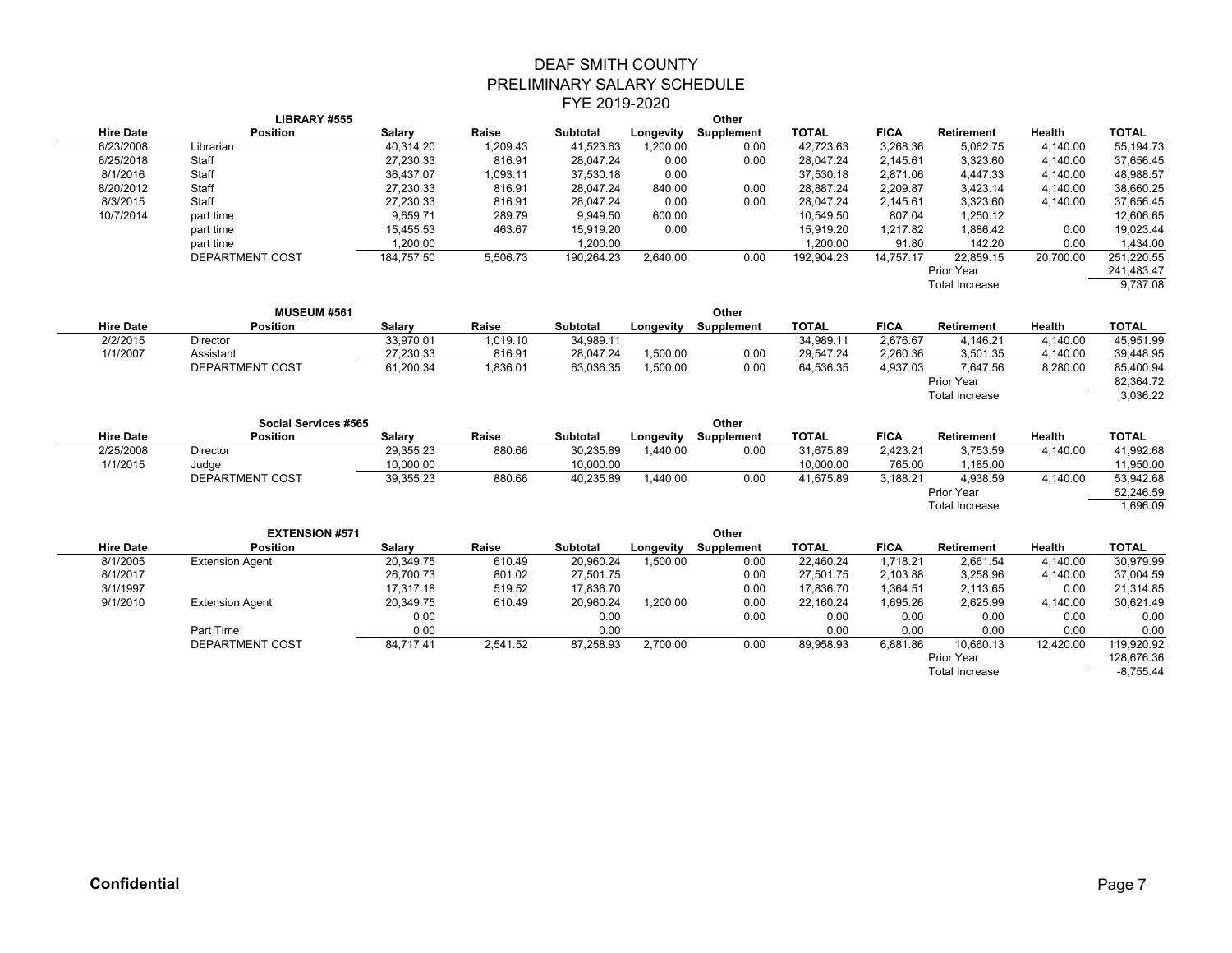#### DEAF SMITH COUNTY PRELIMINARY SALARY SCHEDULE FYE 2019-2020  $\mathbf{O}$

|                  | <b>Maintenance #578</b> |            |          |                 |           | Other      |            |             |                       |               |              |
|------------------|-------------------------|------------|----------|-----------------|-----------|------------|------------|-------------|-----------------------|---------------|--------------|
| <b>Hire Date</b> | <b>Position</b>         | Salary     | Raise    | <b>Subtotal</b> | Longevity | Supplement | TOTAL      | <b>FICA</b> | <b>Retirement</b>     | <b>Health</b> | <b>TOTAL</b> |
| 7/6/1995         | <b>Maint Supervisor</b> | 38.923.27  | .167.70  | 40.090.97       | 1.500.00  |            | 41,590.97  | 3.181.71    | 4.928.53              | 4.140.00      | 53,841.21    |
| 11/28/2005       | Maintenance             | 30,760.51  | 922.82   | 31,683.33       | 1,500.00  |            | 33,183.33  | 2,538.52    | 3,932.22              | 4,140.00      | 43,794.07    |
| 9/28/2015        | Maintenance             | 26,700.81  | 801.02   | 27,501.83       |           |            | 27,501.83  | 2,103.89    | 3,258.97              | 4,140.00      | 37,004.69    |
| 3/1/2019         | Part-time               | 11.364.36  | 340.93   | 11.705.29       |           |            | 11.705.29  | 895.45      | 1.387.08              | 4.140.00      | 18.127.82    |
|                  | DEPARTMENT COST         | 107.748.95 | 3,232.47 | 110,981.42      | 3,000.00  | 0.00       | 113.981.42 | 8.719.58    | 13.506.80             | 16,560.00     | 152,767.80   |
|                  |                         |            |          |                 |           |            |            |             | <b>Prior Year</b>     |               | 147,542.78   |
|                  |                         |            |          |                 |           |            |            |             | <b>Total Increase</b> |               | 5,225.02     |
|                  |                         |            |          |                 |           |            |            |             |                       |               |              |

|                  |                             |            |          | Other           |           |            |              |             |                       |          |              |
|------------------|-----------------------------|------------|----------|-----------------|-----------|------------|--------------|-------------|-----------------------|----------|--------------|
| <b>Hire Date</b> | <b>Position</b>             | Salary     | Raise    | <b>Subtotal</b> | Longevity | Supplement | <b>TOTAL</b> | <b>FICA</b> | <b>Retirement</b>     | Health   | <b>TOTAL</b> |
| 11/1/2005        | Court Reporter              | 80.774.68  | 2.423.24 | 83,197.92       | 1,500.00  |            | 84,697.92    | 6,479.39    | 10.036.70             | 4.140.00 | 105,354.01   |
| 12/1/2017        | Veteran Svc Officer         | 15,502.52  | 465.08   | 15,967.60       | 0.00      |            | 15,967.60    | 1,221.52    | 1.892.16              | 4.140.00 | 23,221.28    |
|                  | <b>Wellness Coordinator</b> |            |          |                 |           | 5.000.00   | 5,000.00     | 382.50      | 592.50                |          | 5,975.00     |
| 1/1/2019         | Elections & VR              | 9.397.62   |          | 9.397.62        | 0.00      | 0.00       | 9,397.62     | 718.92      | 1.113.62              | 0.00     | 11,230.16    |
|                  |                             | 0.00       |          | 0.00            | 0.00      | 0.00       | 0.00         | 0.00        | 0.00                  | 0.00     | 0.00         |
|                  | <b>DEPARTMENT COST</b>      | 105.674.82 | 2,888.32 | 108,563.14      | 1,500.00  | 5,000.00   | 115,063.14   | 8.802.33    | 13.634.98             | 8.280.00 | 145,780.45   |
|                  |                             |            |          |                 |           |            |              |             | Prior Year Gen Fund   |          | 174,203.88   |
|                  |                             |            |          |                 |           |            |              |             | <b>Total Increase</b> |          | $-28,423.43$ |
|                  |                             |            |          |                 |           |            |              |             |                       |          |              |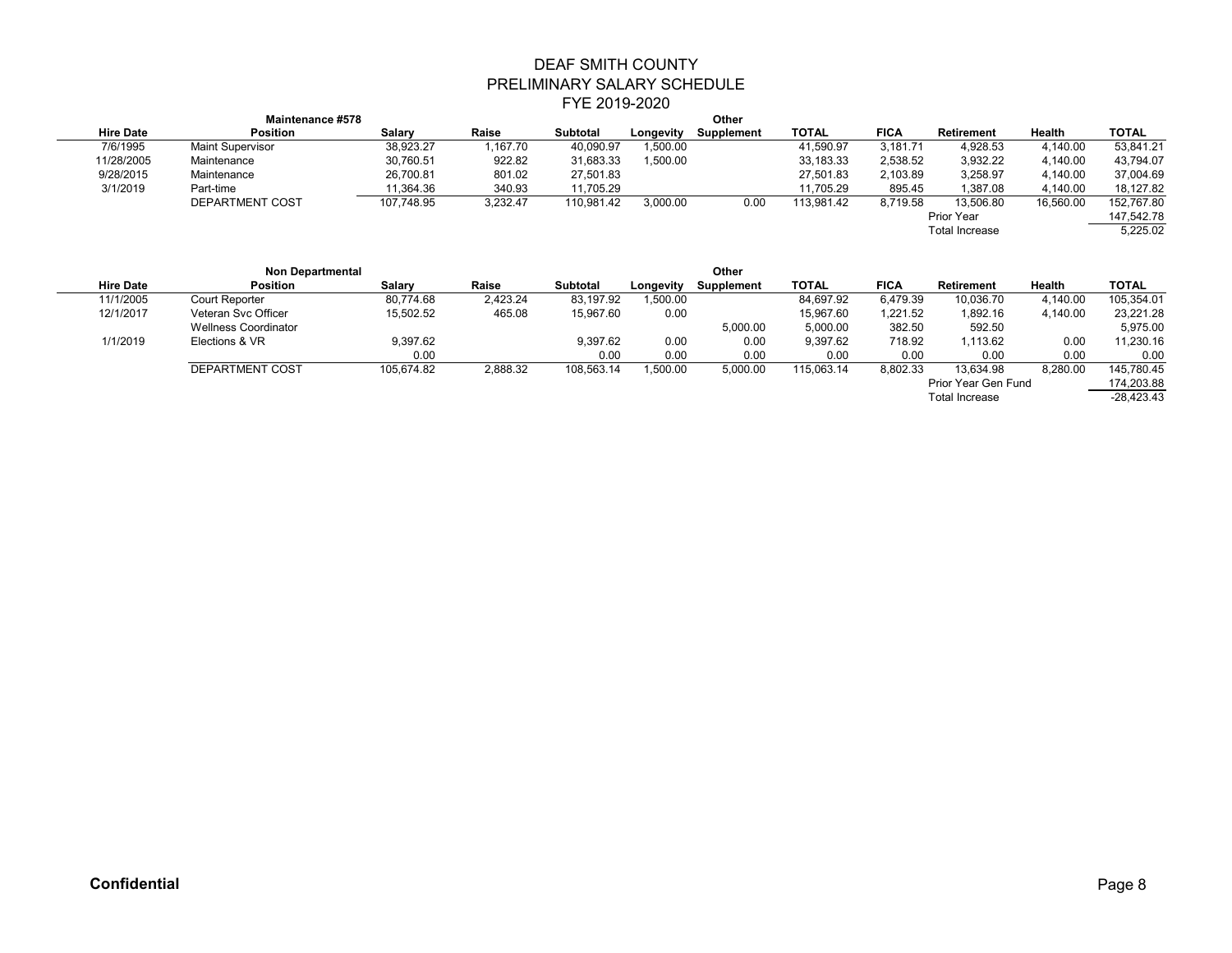|                  | Road & Bridge Pct 1    |            |          |                 |           | Other      |              |             |                |           |              |
|------------------|------------------------|------------|----------|-----------------|-----------|------------|--------------|-------------|----------------|-----------|--------------|
| <b>Hire Date</b> | <b>Position</b>        | Salary     | Raise    | <b>Subtotal</b> | Longevity | Supplement | <b>TOTAL</b> | <b>FICA</b> | Retirement     | Health    | <b>TOTAL</b> |
| 1/1/2017         | Elected Official       | 18,999.00  |          | 18,999.00       | 0.00      | 1,000.00   | 19,999.00    | 1,529.92    | 2,369.88       | 4,140.00  | 28,038.81    |
| 1/18/2010        | Foreman                | 41.179.41  | 1,235.38 | 42.414.79       | 1,200.00  |            | 43.614.79    | 3,336.53    | 5.168.35       | 4.140.00  | 56,259.68    |
| 12/11/2017       | Operator               | 38,919.60  | 1.167.59 | 40.087.19       | 0.00      |            | 40.087.19    | 3.066.67    | 4.750.33       | 4.140.00  | 52,044.19    |
| 7/16/2018        | Operator               | 38,919.60  | 1,167.59 | 40,087.19       | 0.00      |            | 40,087.19    | 3,066.67    | 4,750.33       | 4,140.00  | 52,044.19    |
| 10/1/2014        | Operator               | 38,919.60  | 1,167.59 | 40,087.19       | 600.00    |            | 40,687.19    | 3,112.57    | 4,821.43       | 4,140.00  | 52,761.19    |
| 7/18/1995        | Operator               | 38,919.60  | 1,167.59 | 40,087.19       | 1,500.00  |            | 41,587.19    | 3,181.42    | 4,928.08       | 4,140.00  | 53,836.69    |
|                  |                        |            |          | 0.00            |           |            | 0.00         | 0.00        | 0.00           |           | 0.00         |
|                  | Overtime               | 3,000.00   |          | 3,000.00        |           |            | 3,000.00     | 229.50      | 355.50         |           | 3,585.00     |
|                  | <b>DEPARTMENT COST</b> | 218,856.81 | 5,905.73 | 224,762.54      | 3,300.00  | 1,000.00   | 229,062.54   | 17,523.28   | 27.143.91      | 24,840.00 | 298,569.74   |
|                  |                        |            |          |                 |           |            |              |             | Prior Year     |           | 287,916.02   |
|                  |                        |            |          |                 |           |            |              |             | Total Increase |           | 10.653.72    |

|                  | Road & Bridge Pct 2    |            |          |                 |           | Other             |              |             |                       |           |              |
|------------------|------------------------|------------|----------|-----------------|-----------|-------------------|--------------|-------------|-----------------------|-----------|--------------|
| <b>Hire Date</b> | <b>Position</b>        | Salary     | Raise    | <b>Subtotal</b> | Longevity | <b>Supplement</b> | <b>TOTAL</b> | <b>FICA</b> | Retirement            | Health    | <b>TOTAL</b> |
| 1/1/2003         | Elected Official       | 18,999.00  |          | 18,999.00       | 1,500.00  | 1,000.00          | 21,499.00    | 1.644.67    | 2.547.63              | 4,140.00  | 29,831.31    |
| 7/9/2001         | Operator               | 38,919.60  | 1.167.59 | 40,087.19       | 1,500.00  |                   | 41.587.19    | 3.181.42    | 4,928.08              | 4,140.00  | 53,836.69    |
| 10/22/2013       | Operator               | 38.919.60  | 1.167.59 | 40.087.19       | 720.00    |                   | 40.807.19    | 3.121.75    | 4.835.65              | 4.140.00  | 52,904.59    |
| 11/27/2017       | Operator               | 38,919.60  | 1.167.59 | 40.087.19       | 0.00      |                   | 40.087.19    | 3.066.67    | 4.750.33              | 4.140.00  | 52.044.19    |
| 5/1/2001         | Operator               | 38,919.60  | 1.167.59 | 40,087.19       | 1,500.00  |                   | 41,587.19    | 3,181.42    | 4,928.08              | 4,140.00  | 53,836.69    |
| 4/22/1998        | Foreman                | 41.179.41  | 1,235.38 | 42.414.79       | 1,500.00  |                   | 43,914.79    | 3,359.48    | 5,203.90              | 4,140.00  | 56,618.18    |
|                  | Overtime               | 3,000.00   |          | 3,000.00        |           |                   | 3,000.00     | 229.50      | 355.50                |           | 3,585.00     |
|                  |                        |            |          | 0.00            |           |                   | 0.00         | 0.00        | 0.00                  |           | 0.00         |
|                  | <b>DEPARTMENT COST</b> | 218,856.81 | 5,905.73 | 224,762.54      | 6,720.00  | 1,000.00          | 232,482.54   | 17.784.91   | 27.549.18             | 24,840.00 | 302,656.64   |
|                  |                        |            |          |                 |           |                   |              |             | Prior Year            |           | 294,444.52   |
|                  |                        |            |          |                 |           |                   |              |             | <b>Total Increase</b> |           | 8,212.12     |

|                  | Road & Bridge Pct 3    |            |          |            |           | Other      |              |             |                       |           |              |
|------------------|------------------------|------------|----------|------------|-----------|------------|--------------|-------------|-----------------------|-----------|--------------|
| <b>Hire Date</b> | <b>Position</b>        | Salary     | Raise    |            | Longevity | Supplement | <b>TOTAL</b> | <b>FICA</b> | Retirement            | Health    | <b>TOTAL</b> |
| 1/1/2009         | Elected Official       | 18,999.00  |          | 18,999.00  | 1,290.00  | 1,000.00   | 21,289.00    | 1,628.61    | 2,522.75              | 4.140.00  | 29,580.36    |
| 3/3/1981         | Foreman                | 41.179.41  | 1,235.38 | 42.414.79  | 1,500.00  |            | 43.914.79    | 3,359.48    | 5,203.90              | 4.140.00  | 56,618.18    |
| 12/3/2012        | Operator               | 38.919.60  | 1.167.59 | 40.087.19  | 840.00    |            | 40.927.19    | 3.130.93    | 4.849.87              | 4.140.00  | 53,047.99    |
| 6/27/2016        | Operator               | 38,919.60  | 1,167.59 | 40,087.19  | 0.00      |            | 40,087.19    | 3,066.67    | 4,750.33              | 4,140.00  | 52,044.19    |
| 7/5/1994         | Operator               | 38,919.60  | 1.167.59 | 40,087.19  | 1,500.00  |            | 41,587.19    | 3,181.42    | 4.928.08              | 4.140.00  | 53,836.69    |
|                  |                        |            |          | 0.00       |           |            | 0.00         | 0.00        | 0.00                  |           | 0.00         |
|                  | Overtime               | 3,000.00   |          | 3,000.00   |           |            | 3.000.00     | 229.50      | 355.50                |           | 3,585.00     |
|                  | <b>DEPARTMENT COST</b> | 179.937.21 | 4.738.15 | 184,675.36 | 5,130.00  | 1,000.00   | 190,805.36   | 14,596.61   | 22.610.43             | 20,700.00 | 248,712.40   |
|                  |                        |            |          |            |           |            |              |             | Prior Year            |           | 240,477.84   |
|                  |                        |            |          |            |           |            |              |             | <b>Total Increase</b> |           | 8.234.56     |
|                  |                        |            |          |            |           |            |              |             |                       |           |              |